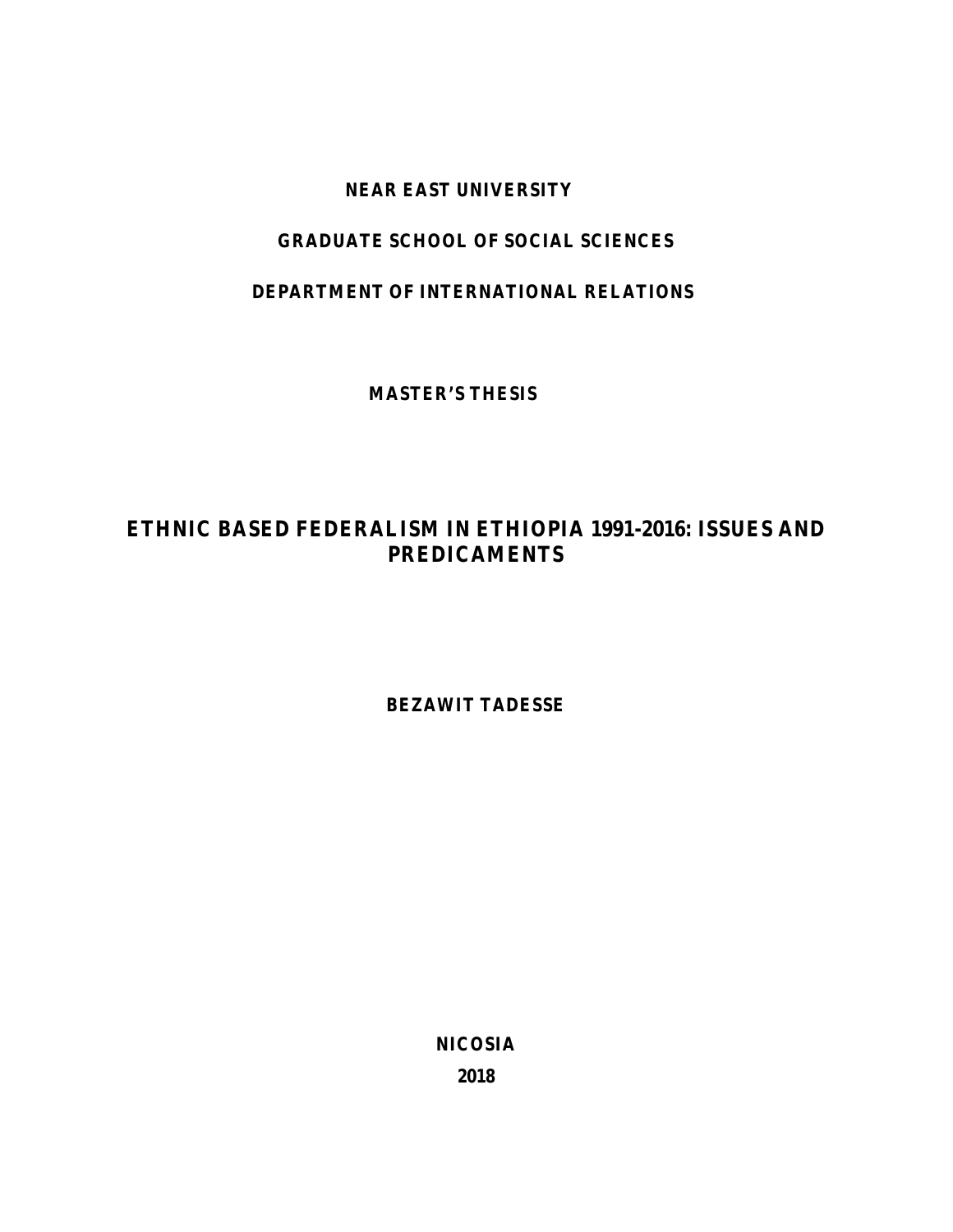### **NEAR EAST UNIVERSITY**

### **GRADUATE SCHOOL OF SOCIAL SCIENCES**

### **DEPARTMENT OF INTERNATIONAL RELATIONS**

**MASTER'S THESIS**

# **ETHNIC BASED FEDERALISM IN ETHIOPIA 1991-2016: ISSUES AND PREDICAMENTS**

**PREPARED BY BEZAWIT TADESSE 20167708**

# **SUPERVISOR**

### **Dr. ZEHRA AZIZBEYLI**

**NICOSIA**

**2018**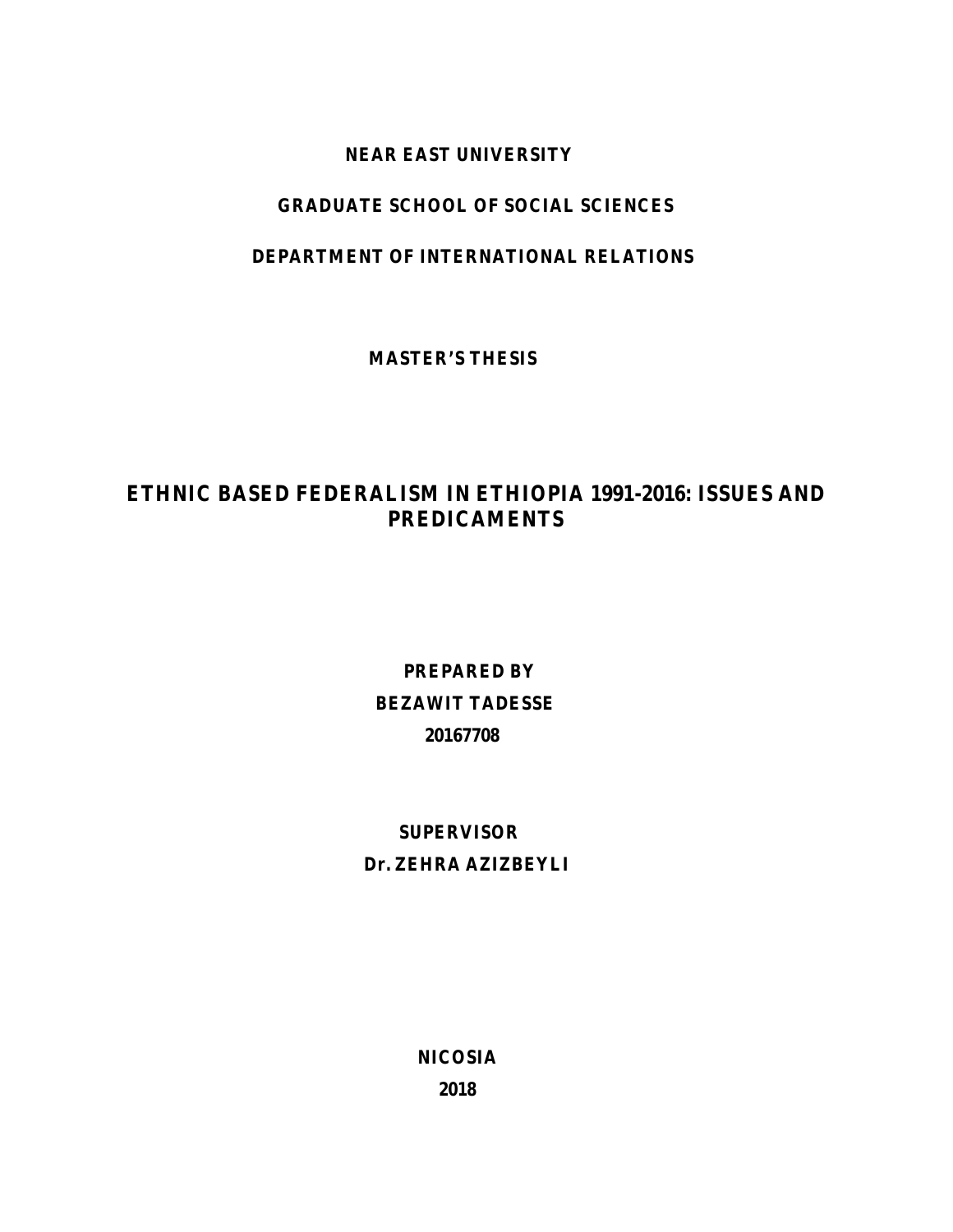### **NEAR EAST UNIVERSITY**

### **GRADUATE SCHOOL OF SOCIAL SCIENCES**

#### **International Relations Master Program**

**Thesis Defence**

**Ethnic Based Federalism In Ethiopia 1991-2016: Issues And Predicaments**

**We certify the thesis is satisfactory for the award of degree of Master of International Relations**

> **Prepared by Bezawit Tadesse**

> > **Date of Approval: ../../….**

**Examining Committee in Charge**

**Asst.Prof.Dr.Nur Köprülü Near East University**

**Department of International Relations**

**Dr. Zehra Azizbeyli Near East University Department of International Relations**

Asst. Prof. Ali Dayio lu **European University of Lefke Department of International Relations**

**Approval of the Graduate School of Social Sciences**

**Prof.Dr.Mustafa SA SAN Acting Director**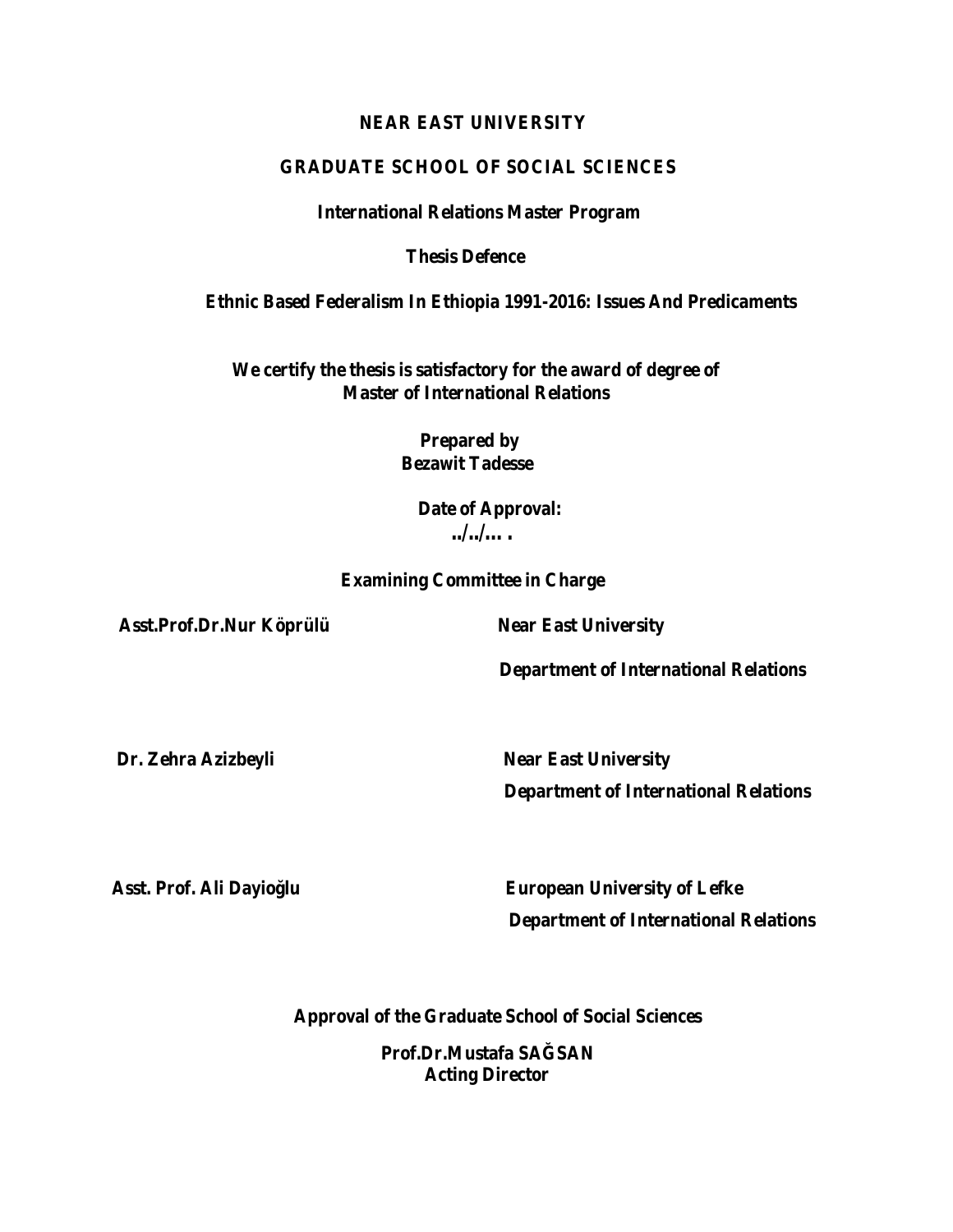### **Abstract**

This thesis provides a cursory view of Federalism, ethnicity, and self-determination in Ethiopia. It explicitly explains the origination and evolution of the concept of federalism in Ethiopia in 1991 when the Ethiopian People's Revolutionary Democratic Front (EPRDF) came to power and introduced the political ideology of self-determination for nationalities in conjunction with the new Ethiopian Constitution that was launched in 1994. This implies undoubtedly that the Federal and regional governments to have three different code of arm made up of Executive, Judiciary and the Legislator. The main aim of this thesis is to carefully analyze the main causes of failure of sustainability of ethnic-based federal form of government in Ethiopia and the type of government that can be implemented to reinstate peace in the country. The methodology that was utilized in this thesis is both qualitative and quantitative methods. The main argument of this thesis is that secession cannot inclusively act as an intellectual solution to the problems of a multi-ethnic society and thereby it acts as a threat to Ethiopian Federalism. Despite the fact that Ethiopian politics have changed several times since the Imperial era; from the reign of the kings to a dictatorial regime of the Derg and presently to an ethnic based Federalism, the country have been in the state of constant ethnic conflict. This thesis finally suggests that consociational democracy is the possible form of power sharing arrangement that will uphold the rule of law in any society requiring universal or near-universal adherence to the principle of equality under the law for all members of the society into a set of consensual norms that can produce and sustain set of rules, principles and procedures to hold all parties equally accountable for their actions. Even though consociational democracy has failed in Cyprus and Lebanon, it has achieved tremendous results in Switzerland and Belgium, so why not Ethiopia?

KEY WORDS: Federalism, Ethnicity, Multi-ethnic Society, Self-determination, Secession, Power-sharing, United Nations Charter, Ethiopian Constitution, and Consociational democracy.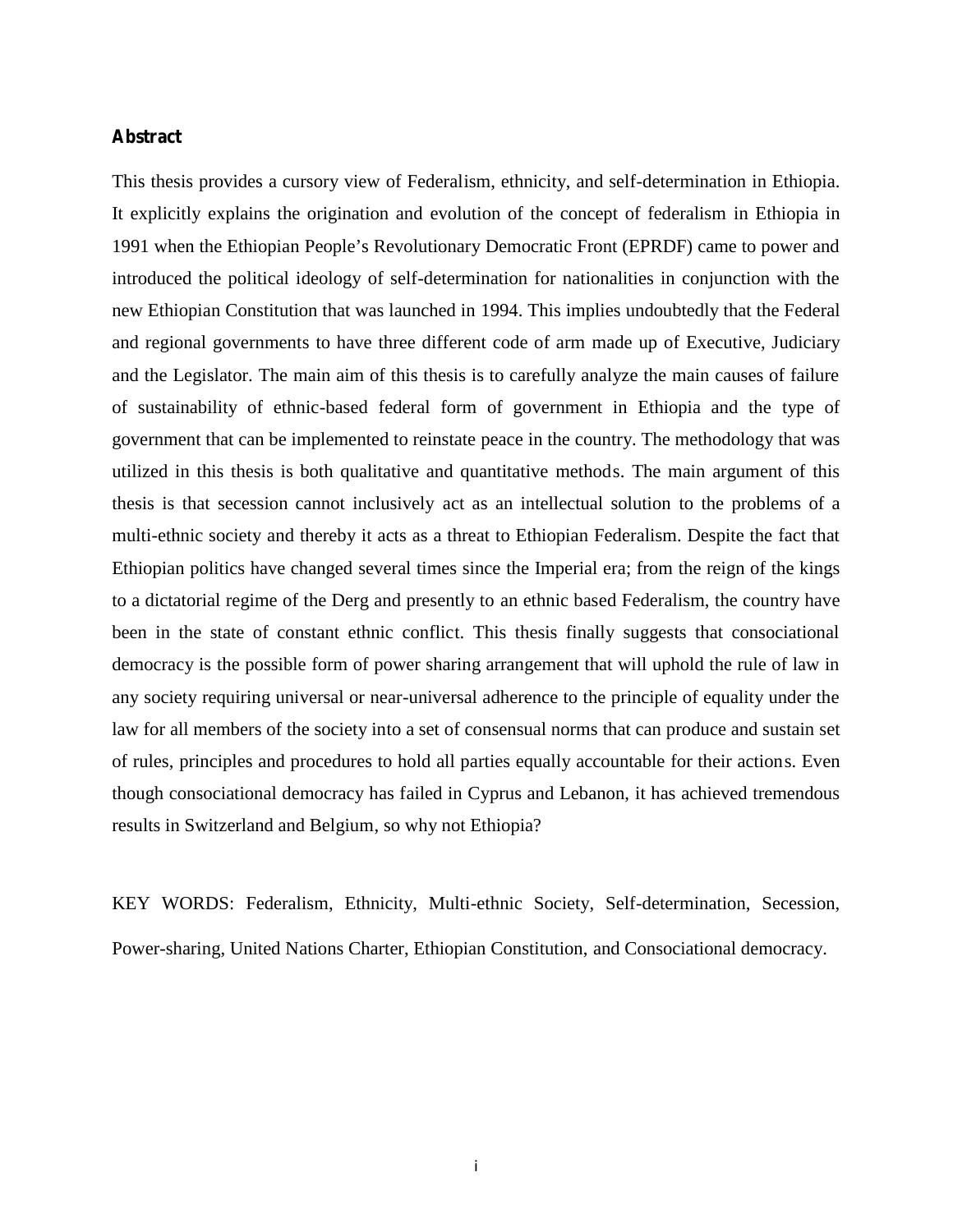### **Öz**

Bu tez, Etiyopya'da federalizm, etnisite ve kendi kaderini tayin hakkının kapsamlı bir görünümünü sunmaktadır. Etiyopya'daki federalizm kavramının kökenini ve geli imini, Etiyopya Halkın Devrimci Demokratik Cephesi (EPRDF)'nin 1991 yılında iktidara geldiği ve 1994 yılında ba lattı 1 yeni Etiyopya Anayasası ile birlikte uluslar için kendi kaderini tayin etme siyasi ideolojisinin ba latıldı 1 açık bir ekilde açıklanmaktadır Bu, üphesiz ki Federal ve bölgesel hükümetlerin, cra, Yargı ve Yasama Meclisi'nden olu an üç farklı yasaya sahip olduğunu ima etmektedir. Bu tezin temel amacı Etiyopya'da etnik kökenli hükümetin sürdürülebilirli inin ba arısızlı ının ana nedenlerini ve ülkedeki barı ı yeniden ba latmak için uygulanabilecek hükümet türünü dikkatle incelemektedir. Bu tezde kullanılan yöntem, niteliksel ve niceliksel yöntemlerdir. Bu tezin temel argümanı, ayrılmanın, çok uluslu bir toplumun sorunlarına entelektüel bir çözüm olarak dahil edilememesi ve dolayısıyla Etiyopya Federalizmi için tehdit olu turmasıdır. Etiyopya siyaseti imparatorluk döneminden bu yana birkaç kez de i mi olsa da kralların hükümdarlarından, Derg'in diktatör rejimine ve u andaki etnik kökenli federal sisteme kadar, ülke sürekli etnik çatı ma halindedir. Bu tez, ortakla macı demokrasinin, toplumun tüm üyeleri için yasada e itlik ilkesine evrensel ya da evrensel olarak ba lı kalmasını gerektiren herhangi bir toplumda hukukun üstünlü ünü sa layacak güç payla 1m1 düzenlemesinin mümkün oldu unu, tüm tarafları eylemlerinden e it derecede sorumlu tutacak kurallar, ilke ve usuller üretebilece ini önermektedir. Ortakla macı demokrasi Kıbrıs'ta ve Lübnan'da ba arısız olmasına ra men sviçre ve Belçika'da muazzam sonuçlar elde etmi tir, bu yüzden Etiyopya'da da başarılı olmamasının hiçbir nedeni yoktur.

ANAHTAR KEL MELER: Federalizm, Etnik Köken, Çok etnikli Toplum, Kendi kaderini tayin hakkı, bölünme, Güç payla ımı, Birle mi Milletler artı, Etiyopya Anayasası ve ortakla macı demokrasi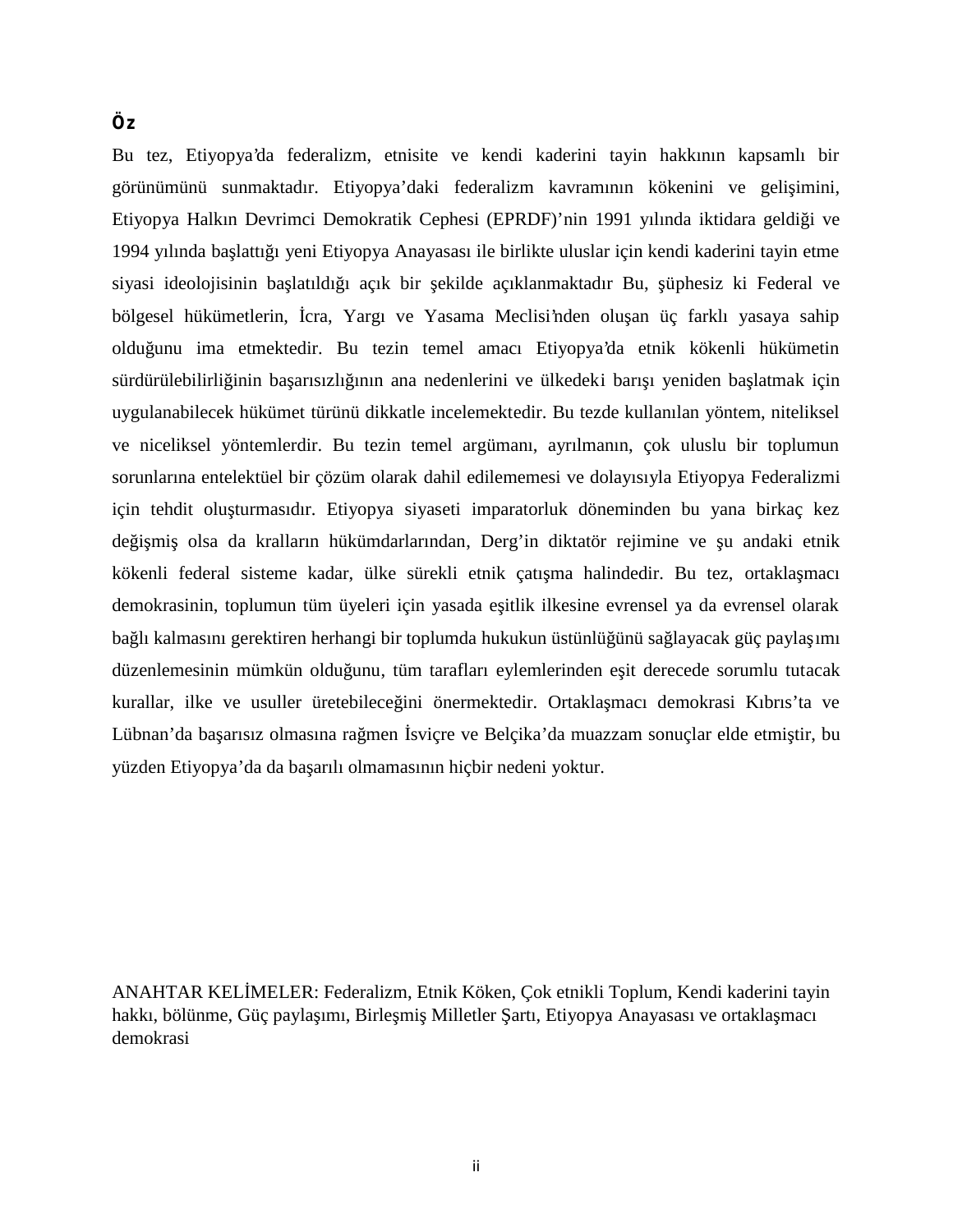### **Acknowledgements**

My esteem reward goes to my course advisor Dr. Zehra Azizbeyli especially for her gender sensitive and data analytically skills from which I learned a lot. As for Asst. Prof. Dr. Nur Köprülü, it was a great pleasure to go through the new of global history, Asst Prof. Dr. Zeliha Kashman for her consistency and emphasis on analysis and criticism of project writing. For all other visiting lecturers, success could have been impossible to achieve without their relent contribution to my study.

The batch of masters students in International Relations for the year 2015/2016, were equally helpful and friendly with each other in one-way or the other. I am highly indebted to them all. The university management of Near East University, in particular the librarians deserve much praise due to their duty awareness and promptness at work.

I would like to extend my gratitude to the all of my family back in Ethiopia, and professional advisers as well as my friends worldwide for their constant prayers to ensure a fruitful achievement of my studies.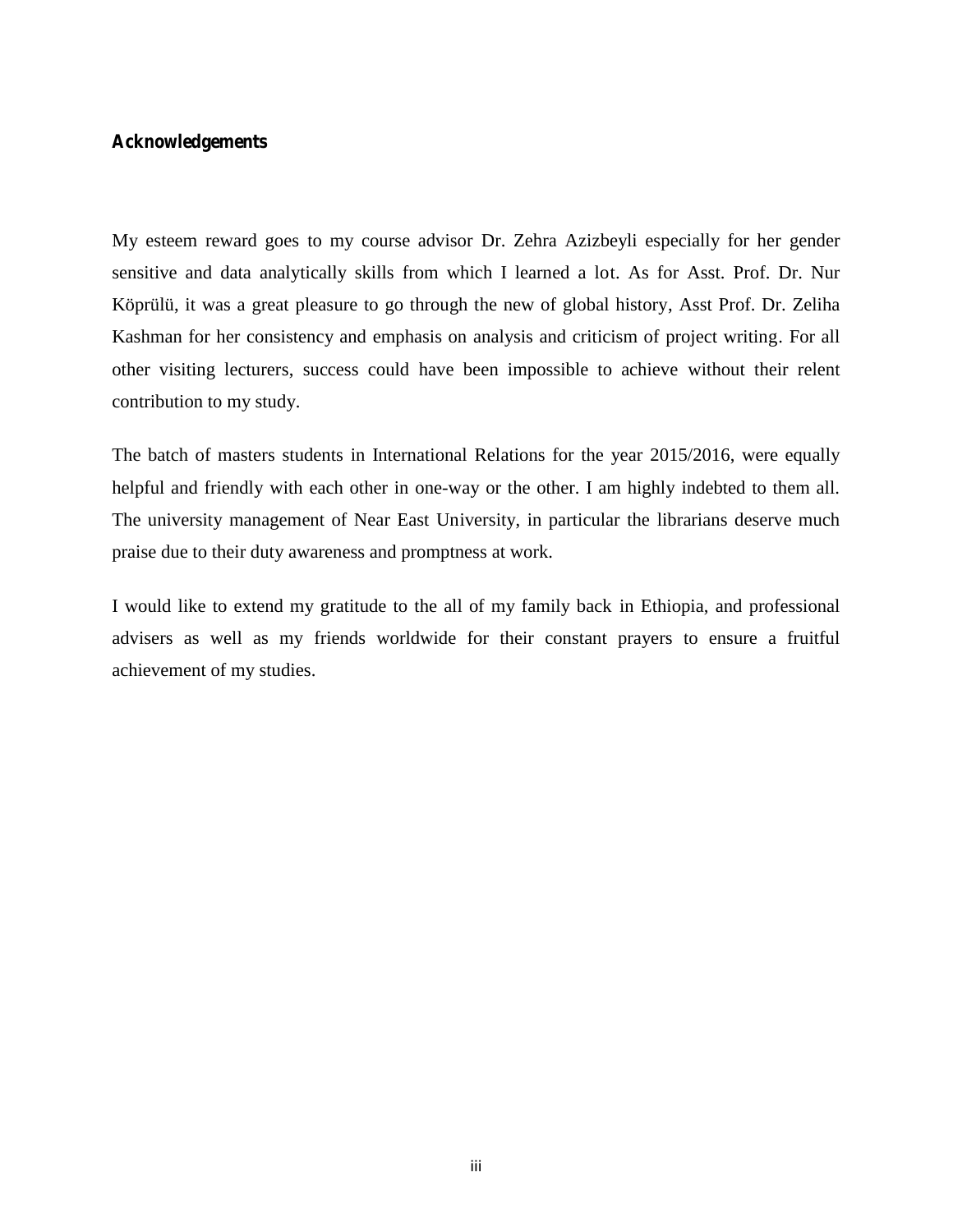### **Dedication**

This piece of work is dedicated to the joyous satisfaction of my dearly beloved Father Mr. Getachew Tadesse in Addis Ababa.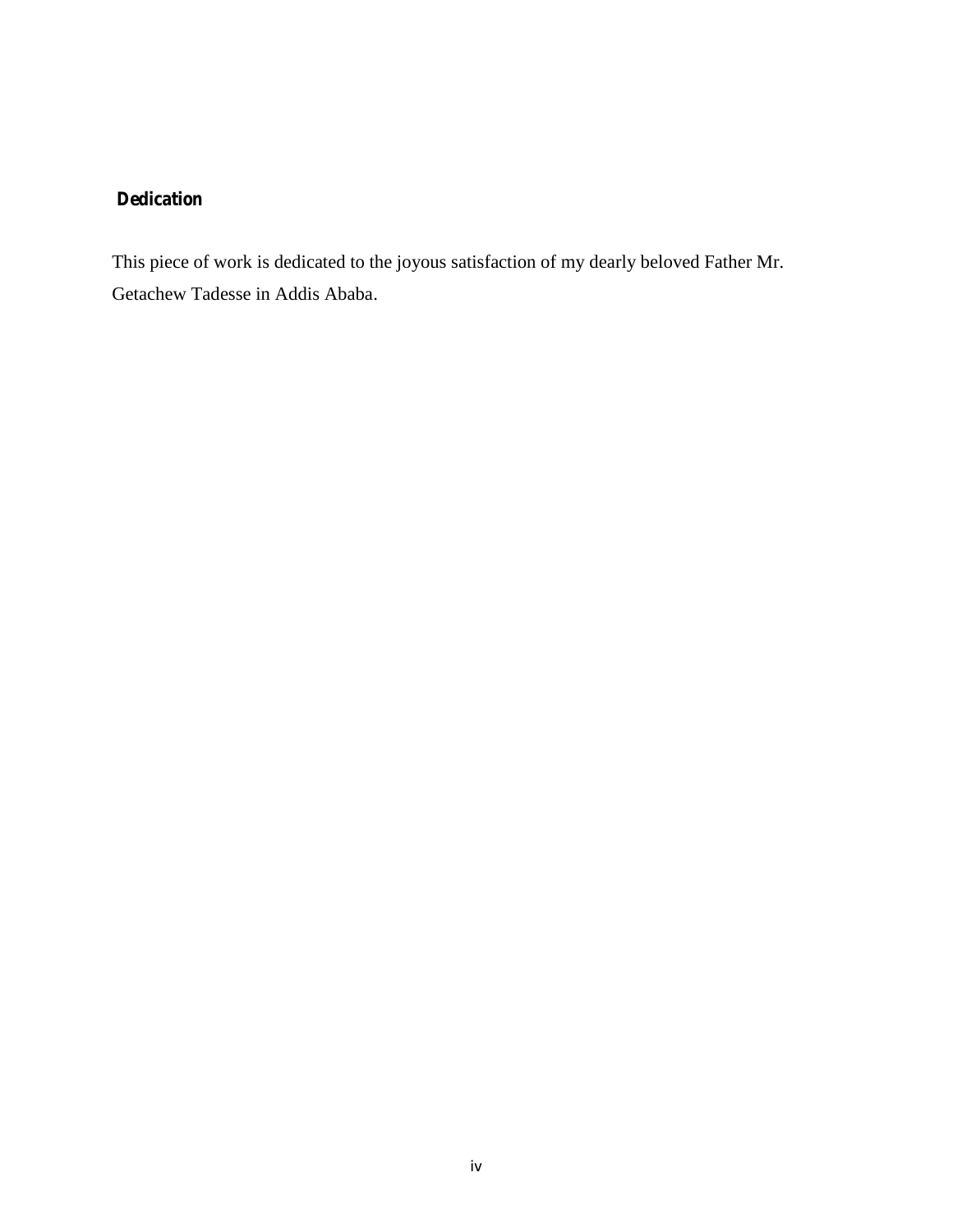### **TABLE OF CONTENTS**

|               | <b>CONTENTS</b> |  |
|---------------|-----------------|--|
|               |                 |  |
|               |                 |  |
|               |                 |  |
|               |                 |  |
|               |                 |  |
|               |                 |  |
| Ι.            |                 |  |
| II.           |                 |  |
| Ш.            |                 |  |
| IV.           |                 |  |
| V.            |                 |  |
| a.            |                 |  |
| $\mathbf b$ . |                 |  |
| VI.           |                 |  |

### **1. CHAPTER ONE: FEDERALISM AND SELF-DETERMINATION**

| 1.1.2. The Power and Functions of the Federal and Regional State Governments20 |  |
|--------------------------------------------------------------------------------|--|
|                                                                                |  |
| 1.2.1. The UN Charter and the General Assembly (GA) Resolution on Self         |  |
|                                                                                |  |
|                                                                                |  |

## **2. CHAPTER TWO: POLITICAL HISTORY AND TRANSITION OF ETHIOPIA**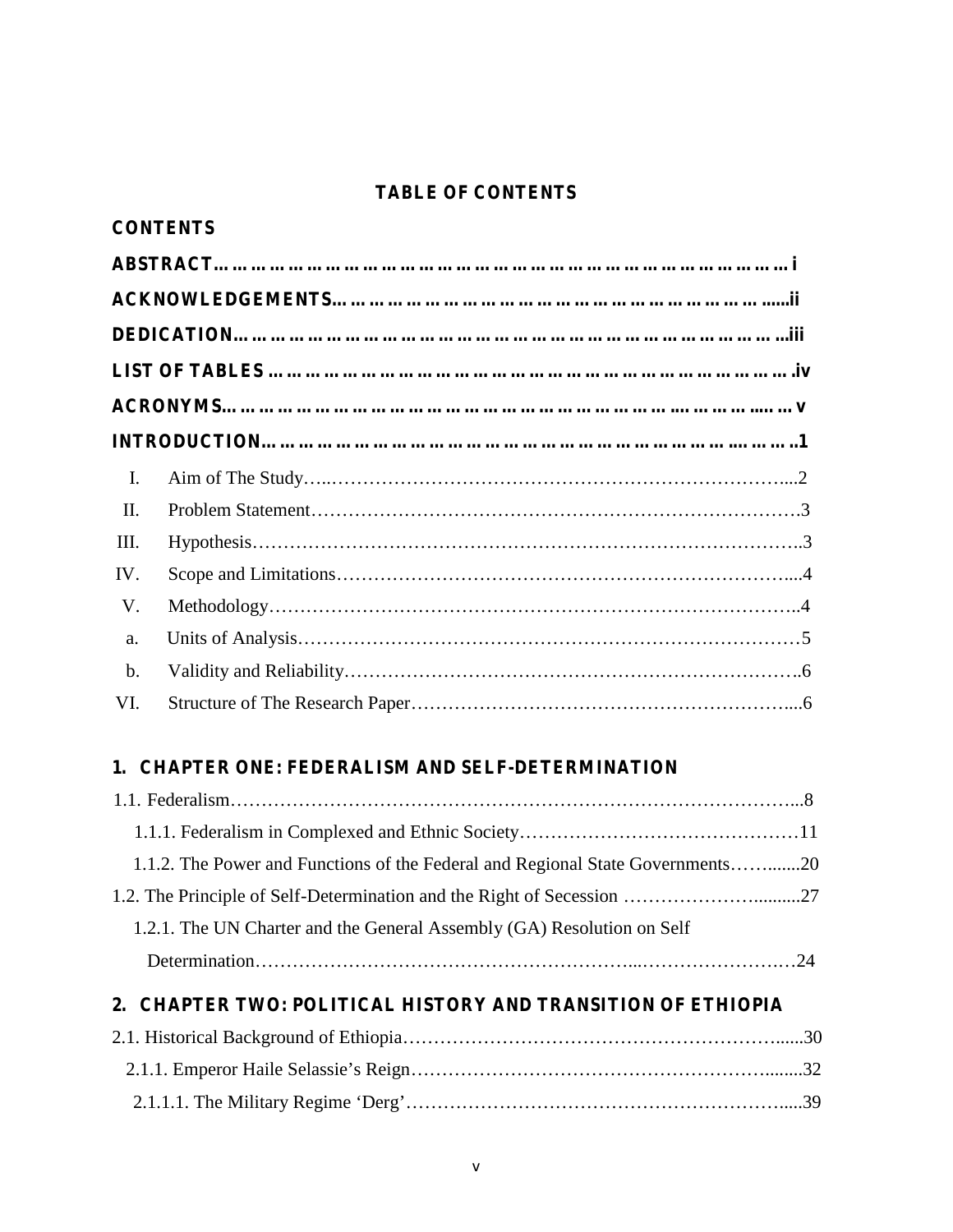| 2.2.1.2. The Ethiopian People's Revolutionary Democratic Front (EPRDF)52 |  |
|--------------------------------------------------------------------------|--|
| 2.2.1.3. The Federal Democratic Republic of Ethiopia (FDRE), And Its     |  |
|                                                                          |  |
|                                                                          |  |
|                                                                          |  |
|                                                                          |  |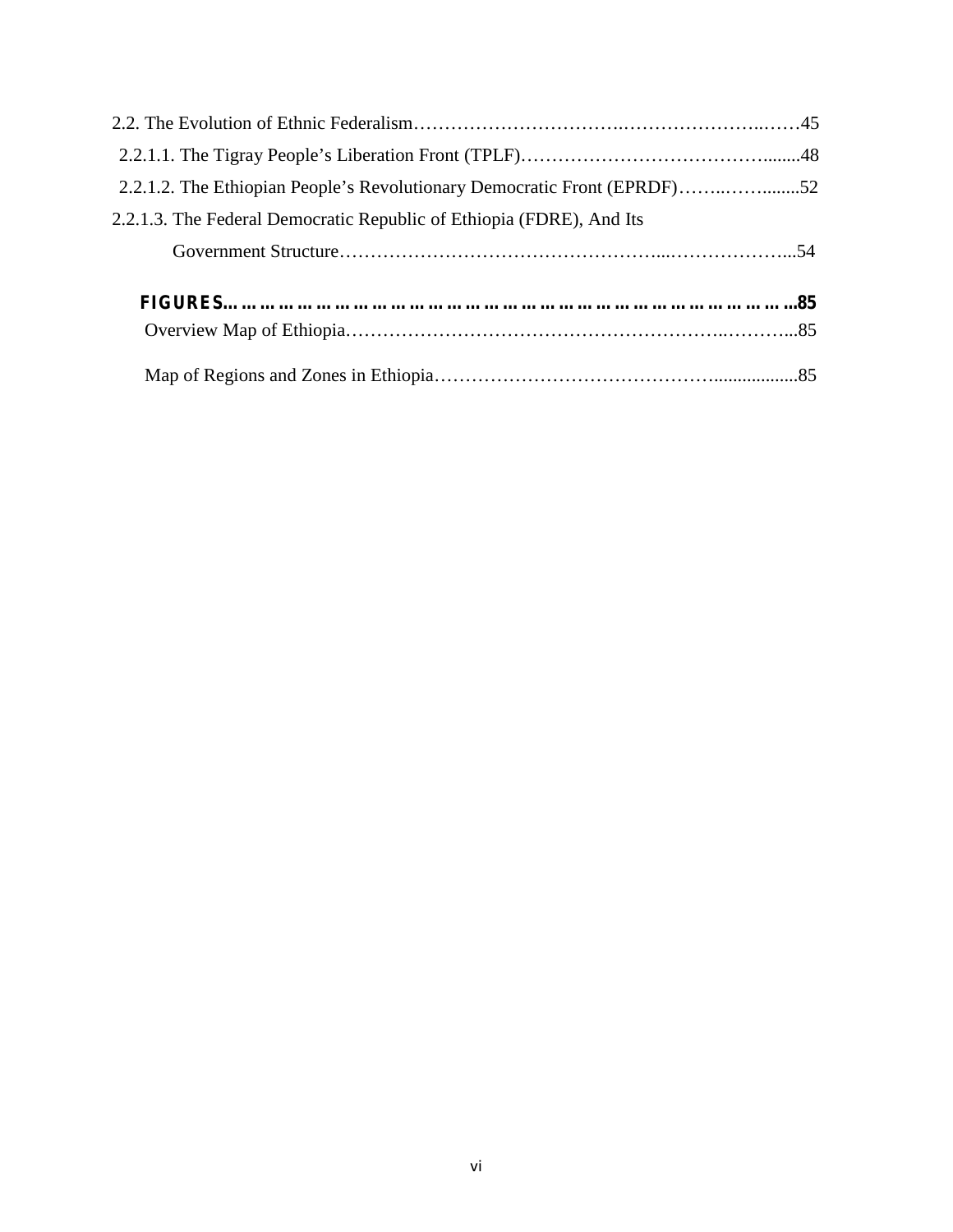### **List of Tables**

Table 1 Distribution of Ethnic Groups in Ethiopia in 2016

Table 2 Distributions of Religions in Ethiopia in 2016

Table 3 Distribution of Mother Tongues and social Languages in Ethiopia in 2016

Table 4 Population of Ethiopia by Regional State, and No of Ethnic Groups in Each Regional State in 2016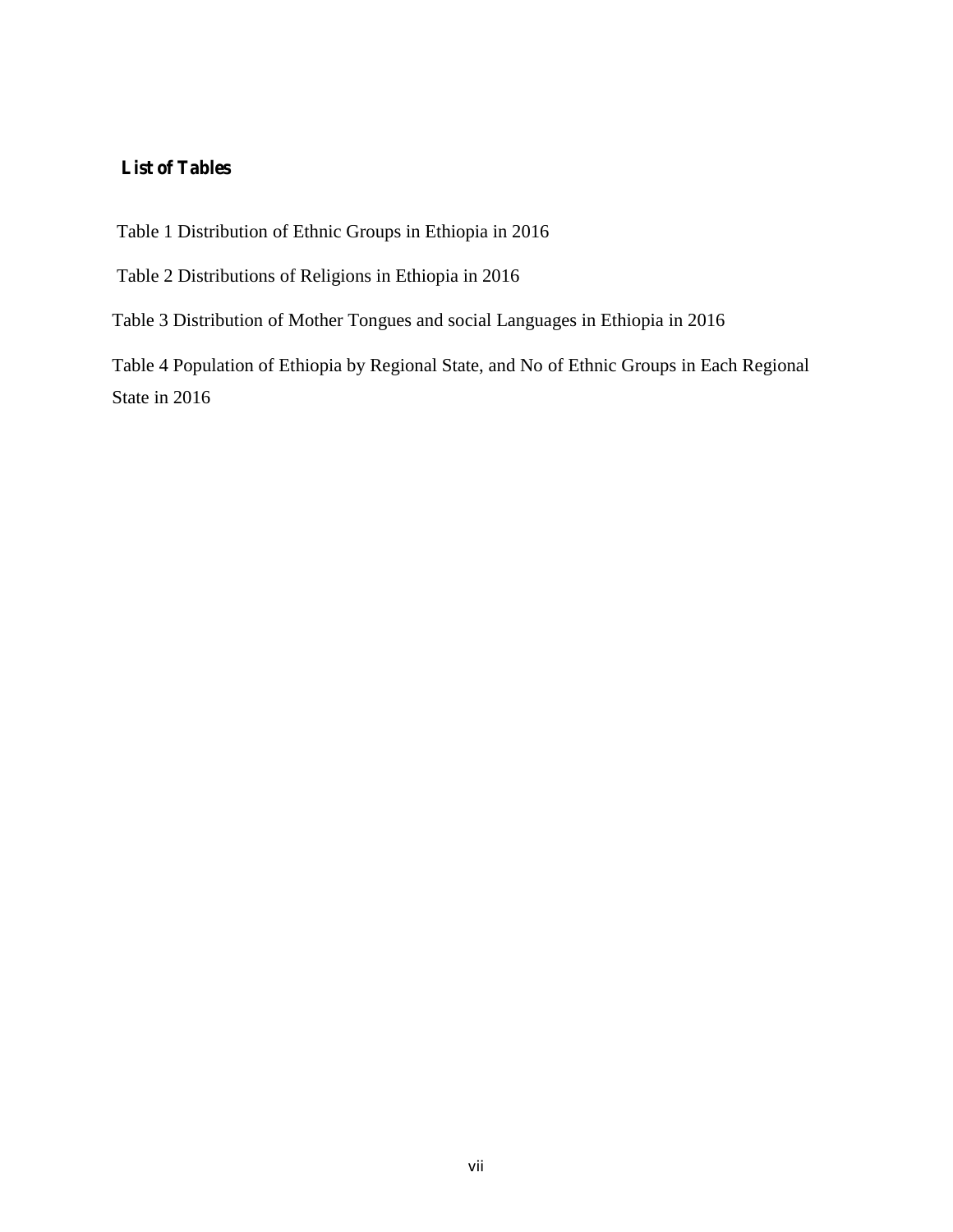### **Acronyms**

| <b>FDRE</b>   | The Federal Democratic Republic of Ethiopia                    |
|---------------|----------------------------------------------------------------|
| <b>UN</b>     | <b>United Nations</b>                                          |
| <b>HPR</b>    | House of peoples Representatives                               |
| HF            | House of Federation                                            |
| <b>ICCPR</b>  | International Covenant on Civil and Political Rights           |
| <b>ICESCR</b> | International Covenant on Economic, Social and Cultural Rights |
| <b>GA</b>     | <b>General Assembly</b>                                        |
| <b>OAU</b>    | Organization of African Unity                                  |
| <b>OLF</b>    | Oromo Liberation Front                                         |
| <b>TPLF</b>   | Tigray People's Liberation Front                               |
| <b>EPRDF</b>  | Ethiopian People's Revolutionary Democratic Front              |
| <b>TGE</b>    | <b>Transitional Government of Ethiopia</b>                     |
| <b>CPDRE</b>  | Constitution of people's Democratic Republic of Ethiopia       |
| <b>ONC</b>    | <b>Oromo National Congress</b>                                 |
| <b>EDP</b>    | <b>Ethiopian Democratic Party</b>                              |
| <b>NDR</b>    | <b>National Democratic Revolution</b>                          |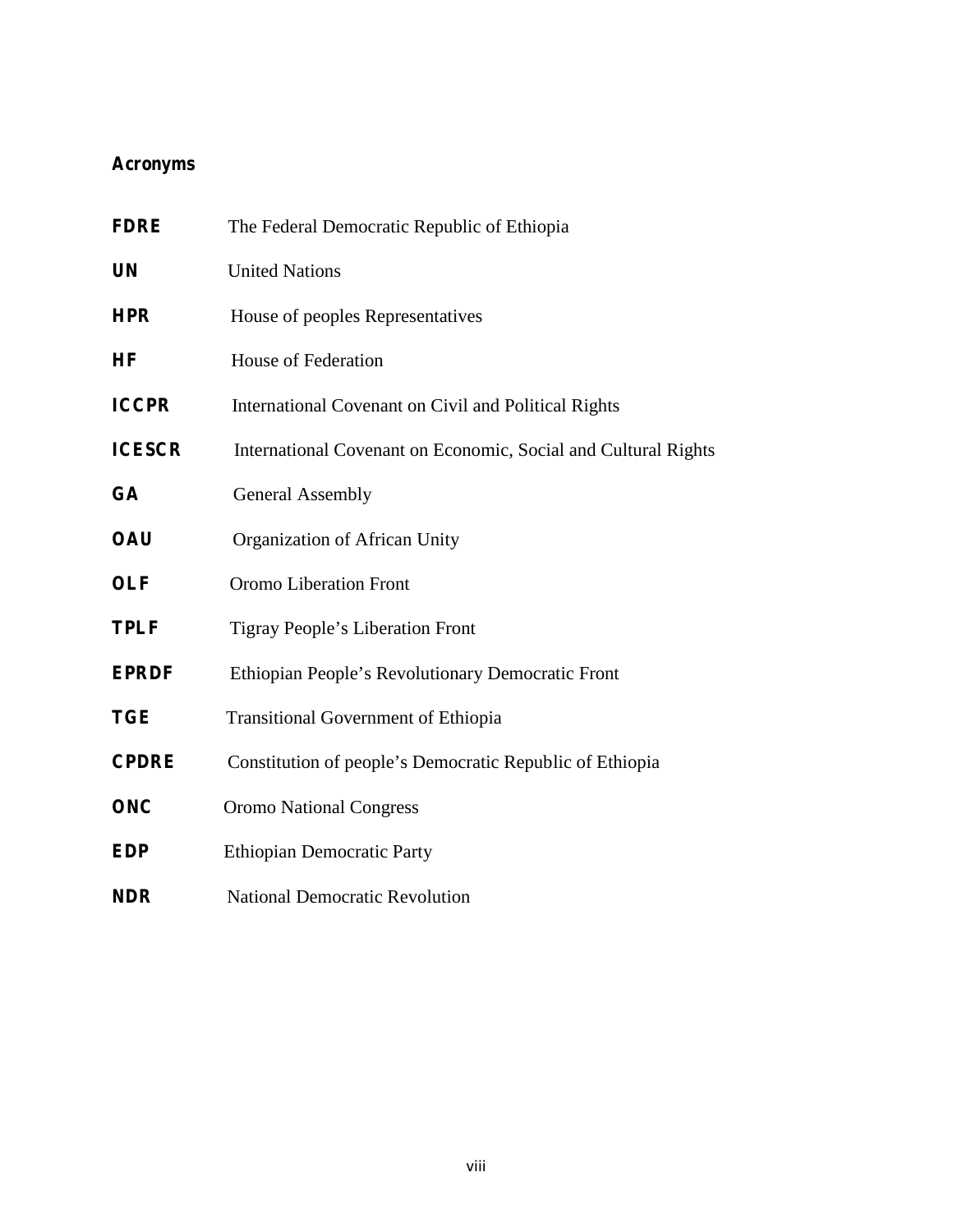### **INTRODUCTION**

The form of federal governmental practice in Ethiopia is completely different from other federal governmental practices in countries like Nigeria, United States of America, China, Brazil to name a few. The problem, which is usually faced by post independent countries (after the decolonization period especially in Africa) is the distribution of power between the various ethnic groups in the society. Following the end of the Derg regime in 1991, Ethiopian political system proved remarkably well ordered. The power-sharing arrangement introduced by the Tigray people's Liberation Front in the form of Ethnic federalism, as an oligarchic arrangement between the elites of Tigrayans. This institutionalized power-sharing model bestowed stability to the country but also fostered elitism within the political leadership. Arend Lijphart's theory of consociational democracy has been highly influential in the comparative analysis of a modern democratic politics. Seemingly, unlike any provocative and insightful ideas, he defines consociational democracy based on four principle ideas: the forerunners must be willing and able to recognized the disadvantages which is inherently link in a fragmented system, the forerunners must be capable to maintain the system, the forerunners must to able to attain a grand coalition between them, the forerunners must be able to come out with a solutions to their problems that will be acceptable by all (Lijphart, 1968, 25). These types of democratic system will be best fit the political system of Ethiopia; this is because Ethiopia is a deeply divided pluralistic society. Democratic attitudes instructed by federal arrangement at the top of the political system were clearly expressed by the constant agitation of other ethnic groups like the Oromo and Amhara. It has also given rise to a complex conflict driven by a clash of ethno-nationalist identities that is exacerbated by political fragmentation and interference of self-interested regional powers.

The Federal Democratic Republic of Ethiopia is a country of diverse cultural, linguistic and religious order. It constitutes more than 80 ethnic groups with different languages; an example of those ethnic groups includes Oromo, Amhara, Somali, and Tigray to name a few. A large population of the country speaks Afro-Asiatic languages that are linked with either Cushitic or Semitic origin. The main religion in Ethiopia is Orthodox Christianity and Islam, although a majority of the population practices Christianity. Ethiopia is the only African country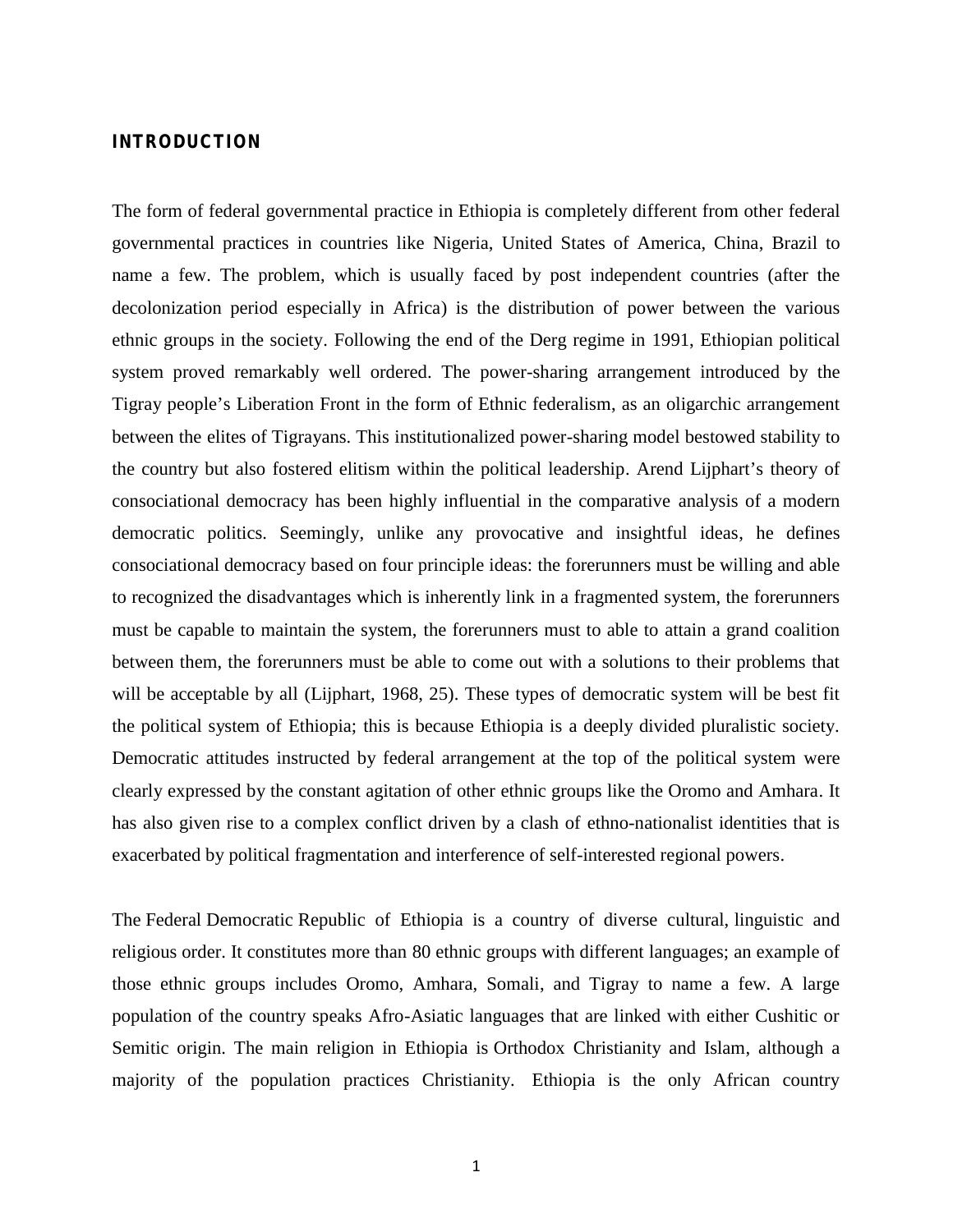that holds the unique privilege of not being colonized by any major western imperial power during the search for overseas territories in Africa in the  $19<sup>th</sup>$  century.

In 1995, after the end of the dictatorial regime of the Derg regime and the transitional period, a constitution was enshrined in Ethiopia that entrenched a federal system of government that gave the legal right of self- determination to Ethiopian ethnic communities.<sup>1</sup> This includes the right of secession, and created many loopholes within the Ethiopian federal system. This has happened because the right of self-determination up to secession is never put in the constitution in a conventional federal system (Allen.E, 2004, 400). Therefore, it turns the system into a kind of a confederation instead of a federation. At the end of the process, nine states were created with a parliamentary federal system of government. Scholars like T King (2008) have wondered if this form of government is to prepare grounds for inter-ethnic conflict or is a way to resolve them peacefully. The military form totalitarian government *Derg<sup>2</sup>* was ousted by a combined force of revolution groups in 1991. The newly created democratic government and the ruling party was Ethiopian People Revolutionary Democratic Front (EPRDF) and this new form of government has established a free society based on the democratic principle of freedom of speech, the respect of the rule of law, based on ethnicity which is the side-splitting political transgression adhered by the *Derg*. The *Derg* improvisation were indistinguishable which constituted of tortured, infantile error-ridden and cringe worthy discontent that stood out like a sour thump. But this federal form of government is extremely flexible and has reiterated the obligation to uphold human rights standards and encourage the use of transparent legal means to address issues.

#### **I. Aim of the Study**

The main aim of this study is to carefully analyze the main causes of failure of sustainability of the ethnic based federal form of government in Ethiopia and which types of government can be implemented to reinstate peace in the country. This research aims to produce an outcome to fill the gap in the existing literature to help the Ethiopian government to reinstate a new form of

<sup>&</sup>lt;sup>1</sup>The constitution of the federal democratic republic of Ethiopia proclamation no 1/1995,

federal negarit gazeta 1<sup>st</sup> year no 1, Addis Ababa, 21<sup>st</sup> August 1995

<sup>2</sup> Derg means in Amharic language military committee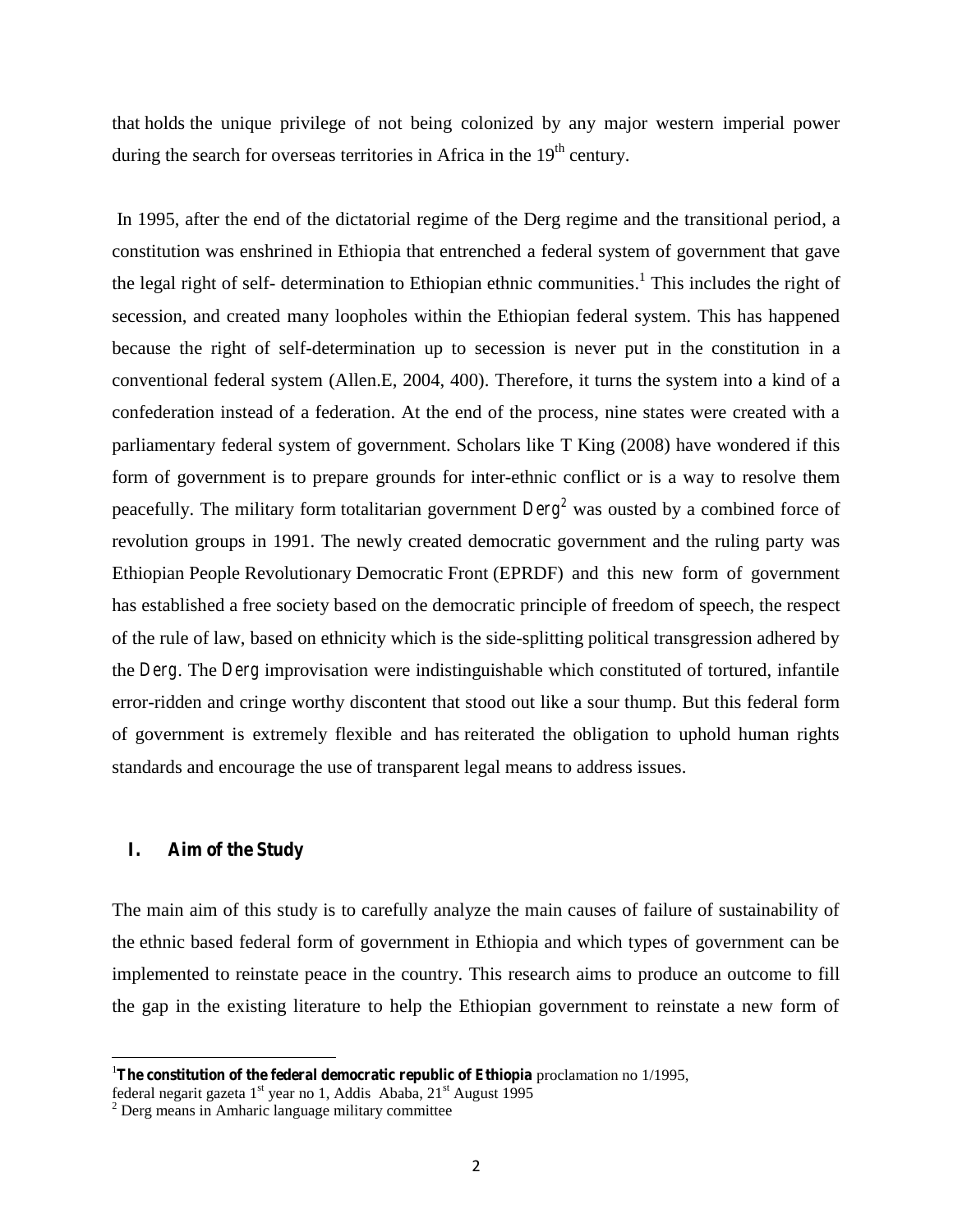democracy based on consociational democracy: a form of power-sharing design on the reconciling of society fragmentation along ethnic and religious lines. If it is implemented in Ethiopia, the power sharing arrangements will create a stable political situation in Ethiopia and ethnic conflict will reduce significantly and will help actors like the United Nations (UN), African Union (AU), and the European Union (EU) to resolve conflicts in other war torn zones in the world.

#### **II. Problem Statement**

Most governments in the post independent countries (decolonization period) especially the one a large ethnic division like in the case of Ethiopia faces the problem of power sharing between different factions of the group in a diverse society. But the national question that Ethiopians should ask themselves is: *"can this new ethnic federal form of government lead Ethiopia to a national unity"?* The creation of institutional structure that will regulate the behavior of various ethnic groups in these types of deeply divided society like Ethiopia is considered as an ultimate solution to curb out any tribal bias and maintain modesty and temperance in a post-colonial state like Ethiopia. It will be short sided to criticize international actors like the UN, AU and EU in their activities in Ethiopia because these actors prove worthless in resolving the deadly conflict in a pluralistic society like Ethiopia. Basically, these actors have made insignificants achievements in Ethiopia even though they have excelled greatly in other conflict zones. Patently, the problem in Ethiopia cannot be overemphasized on ethnicity because economic factors play a great role in the conflict, the country is highly blessed with mineral resources such as gold and other precious stones, coffee, and these economic resources have helped to escalate party power and federal regional politics. Moreover, the power struggle between the various diverse and culturally different groups had been a great problem in Ethiopia even before it had changed from the monarchy to the Federal system of government. Seemingly, power sharing through consociational democracy may be considered an ultimate solution to Ethiopian ethnic problems.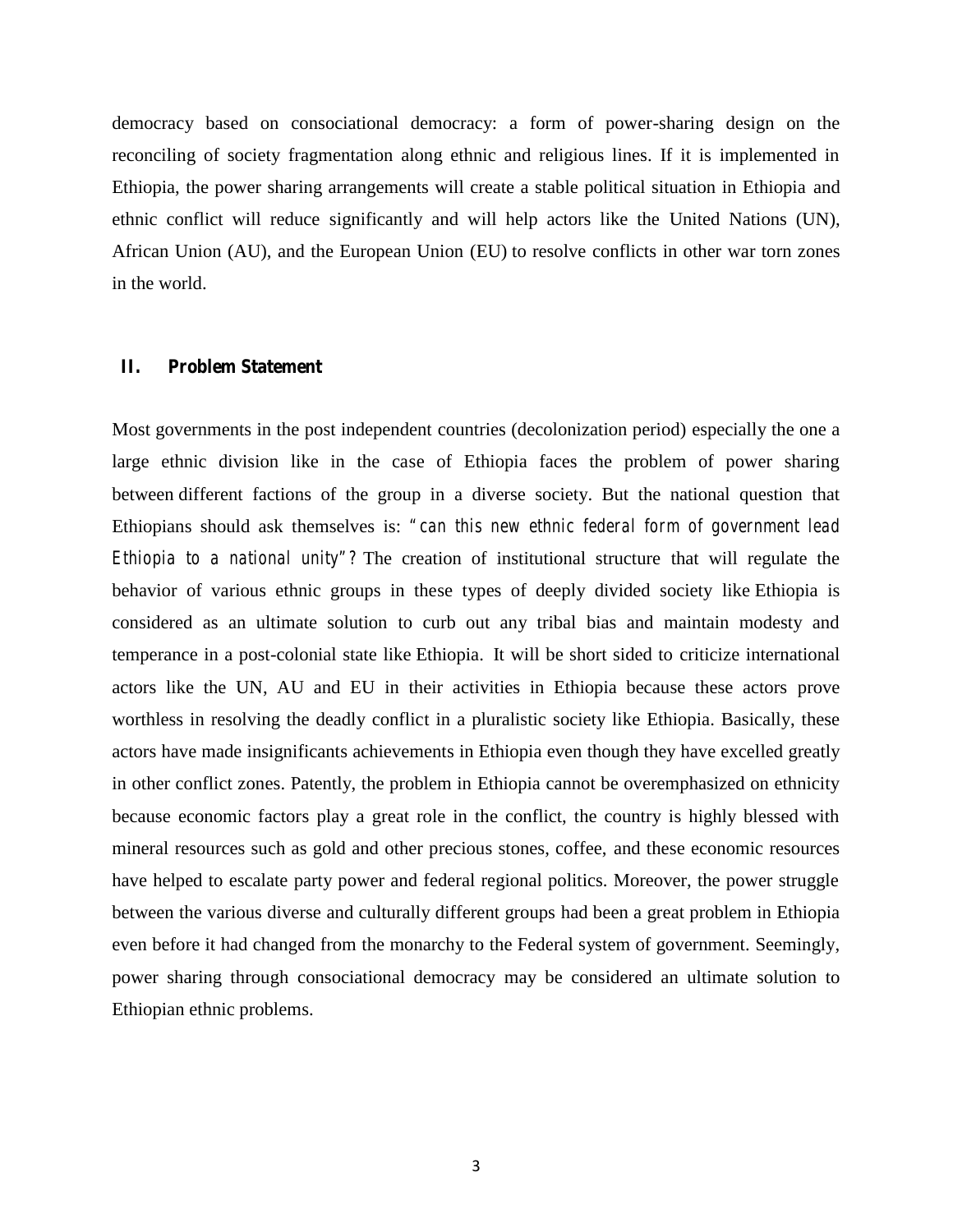### **III. Hypothesis**

The hypothesis for this thesis is "*will power-sharing model of consociational democracy diminish ethnic-based cleavages in Ethiopia''?* According to Köprülü et al. (2017), the differences in a divided society separated by ethnic, religious, and linguistic differences are attached to opposing demand for security, political power and sovereignty and territory (Köprülü, 2017, 4). In accordance with the data analysis that was carried out by Köprülü et al., on power sharing, if it could be reinstate in Cyprus to solve the Cyprus problem and it was carry out on six different identity namely: Cypriot, Greek Cypriot, Turkish Cypriot, Turkish, Greek, and European Union National. It shows that consociational government survives during a transitional period, which may end in a decentralized federative structure in a long run because the research has proven that community should have more power than the central State (Ibid, p.19). Consociational power sharing would not wipe out ethnic-based cleavages in Ethiopia, although it has worked in Belgium and Switzerland, it still has some shortcomings like external threats and segment isolation by the various ethnic groups. For this reason, it has failed fatally in Lebanon and Cyprus. In a constructive attempt to refine and elaborate Arend Lijphart's typology of democracy, a new form of integrated grand approach of democracy known as consociationalism and centripetalism would be an ultimate solution to clear out ethnic-based cleavages in Ethiopia. The main goal of this integrated form of government is to create a perfect room for interethnic power sharing. According to Donald. L Horowitz, consociationalism tried to solve political problems by establishing a regime of agreed guarantees including proportional groups taking part in government activities and minority vetoes of ethnically sensitive policies. The essence of this is to replace the adversary-democracy of government and opposition with a grand coalition of majorities and minorities whereas, centripetalisms do not proffer to substitute a consensual regime for majority rule, but attempt instead to create incentives, principally electoral incentives for moderates to compromise on conflicting groups claims to form interethnic majority rule (Horowitz, 2014, 6).

### **IV. Scope and Limitations**

This research is carried out in Ethiopia from 1991 to 2016 as a case study. Three major principles of democracy are examined: politics of ethnicity, the right of self-determination and secession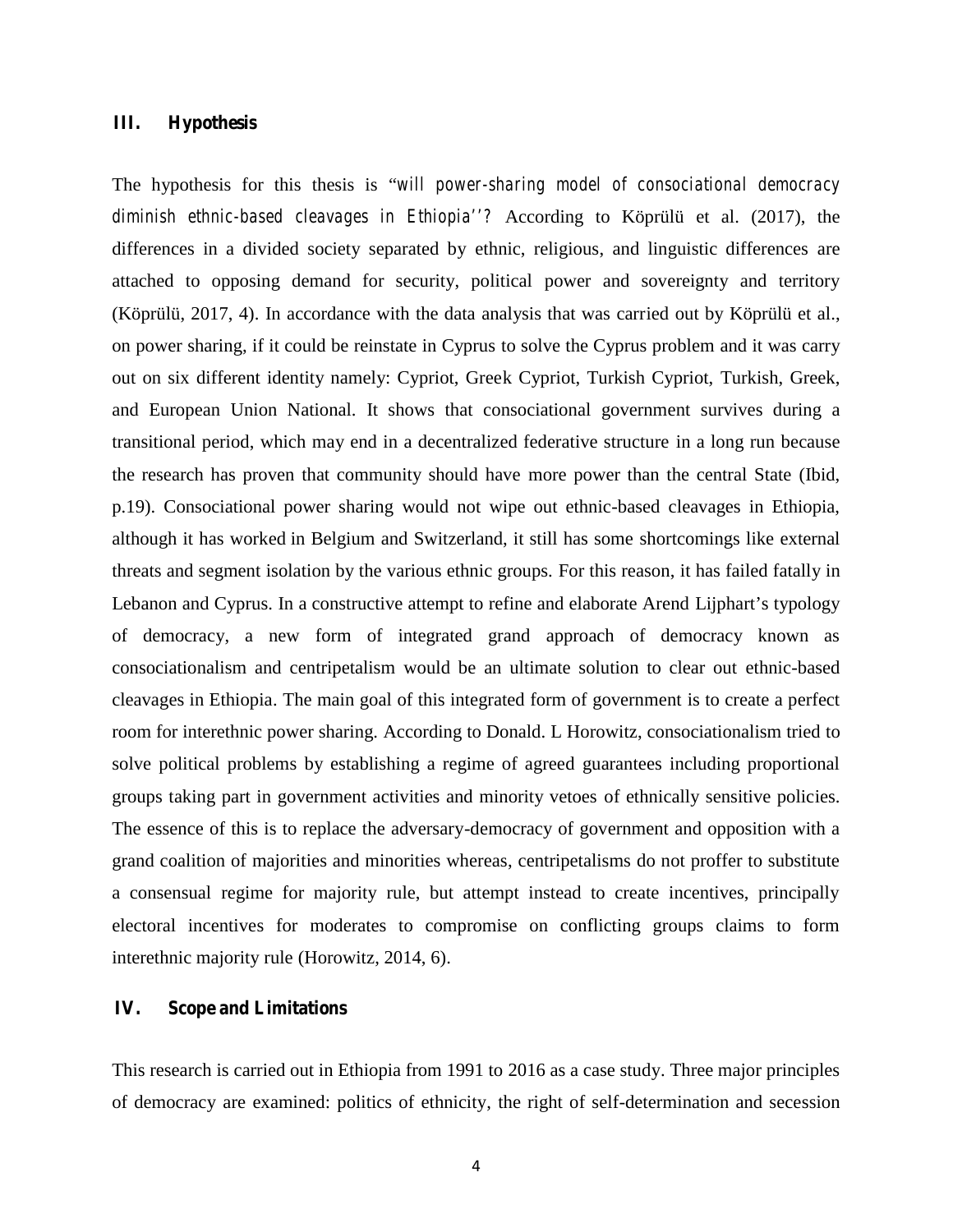that grants any autonomy to Ethiopia to secede from the federal government is carefully analyzed in detail. The Tigray people's Liberation Front (TPLF), Ethiopian people's Revolutionary Democratic Front (EPRDF) The Federal Democratic Republic of Ethiopia (FDRE), have been focused as they cover a wide area of activities in the Ethiopia in terms of humanitarian activities and peacebuilding process in the country. Moreover, the time frame was not enough to evaluate local ethnic differences and cultural diversities of Ethiopia. This can provide future research direction.

#### **V. Methodology**

This project consists of both quantitative and qualitative methods of research. It was conducted in several libraries including the Near East University Library, the Cyprus International University Library and the Eastern Mediterranean University Library in North Cyprus and further uses primary sources of information that are gathered in the UN offices in Turkey on conflict techniques in general. It also examines some firsthand information from which source of information given by the personnel from the African Union and from government officials from the Federal Democratic Republic of Ethiopia and kept in their achieved concerning the conflict in Ethiopia that is to say to what extent the Ethiopian government have achieved their aspiration in peace enforcement and state building under their new constitution of self-determination. Secondary data includes articles from academic journals, and textbooks concerning the conflicting situation in Ethiopia such as: Federalism and Ethnic conflict in Ethiopia by Asnake Kefale (2013) and Federalism and the way to peace by Daniel J. Elazar D (1987). Electronic data sources like EBSCO, Internet sources, newspapers, articles like "Ethnic-based federalism and Ethnicity in Ethiopia: Reassessing the experiment after 20years" (Abbink, 2011).

#### **a. Units of Analysis**

The population targeted during the course of the study consisted of government officials, university students and representatives from Non-Governmental Organizations (NGOs) in Ethiopia. This study has also considered as part of its units of analysis members of civil society organizations especially the International Crisis Group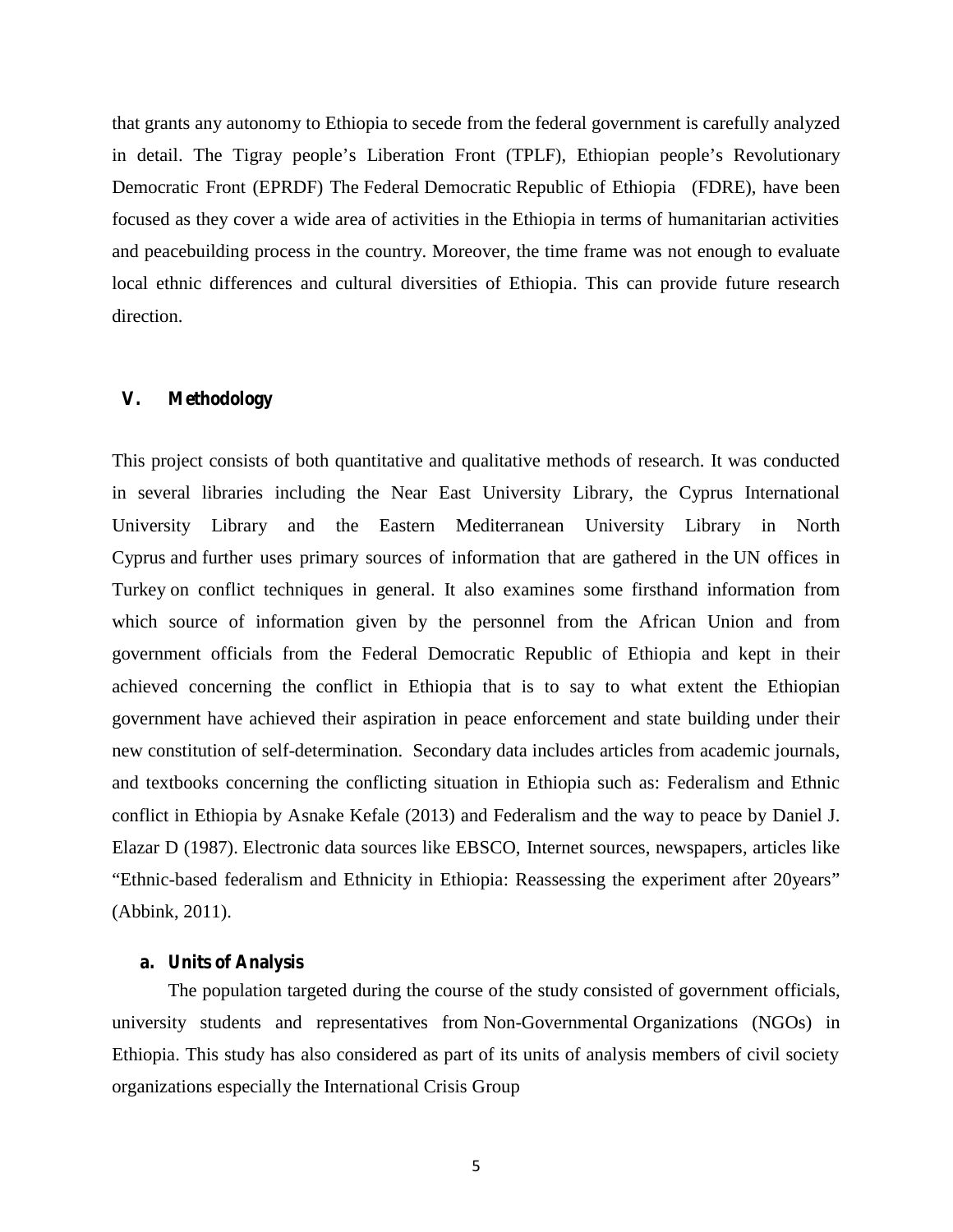A total of 50 respondents from 9 different organizations were interviewed during the course of the research and these respondents were taken from Addis Ababa, the capital city of the Federal Republic of Ethiopia. As a frame from where these respondents were taken, this research focused on the causes of failure of sustainability of the ethnic-based federal form of government in Ethiopia and the type of government that can be implemented. This was critically assessed considering the nature of the study before specific groups were targeted from where respondents were taken.

Two of these units forming part of the frame were part of the public sector and the other seven were part of the private sector but having a strong relationship with the public sector considering the causes of failure of sustainability of the ethnic based federal form of government in Ethiopia and the type of government that can be implemented.

18 of these 50 respondents were women and this was because of the key roles they perform in the various offences from where they were chosen. All other 32 respondents were men and this was to ensure certain details and their critical view on their experiences.

#### **b. Validity and Reliability**

To possess a clear and concise data this thesis unlike other academic research has identified the pivotal unit associated on the causes of failure of sustainability of the ethnic base federal form of government in Ethiopia and which type of government can be implement. Each of these units has been represented so as to explore the views of these respondents with a view to clearly discern current operations in these departments as to enhancing the best form of government to be implemented in Ethiopia.

Fundamental ethical issues were explicitly operationalizes accordingly in this research in order to codified with the rules and practices of an academic research so that all information that will be provided are accurate and flawless so as to target the groups of peoples in which this research is intended for.

All possible errors as a result of deficiencies inherent in this thesis were considered. Suggestions were made from other experts in the Ethiopian's studies.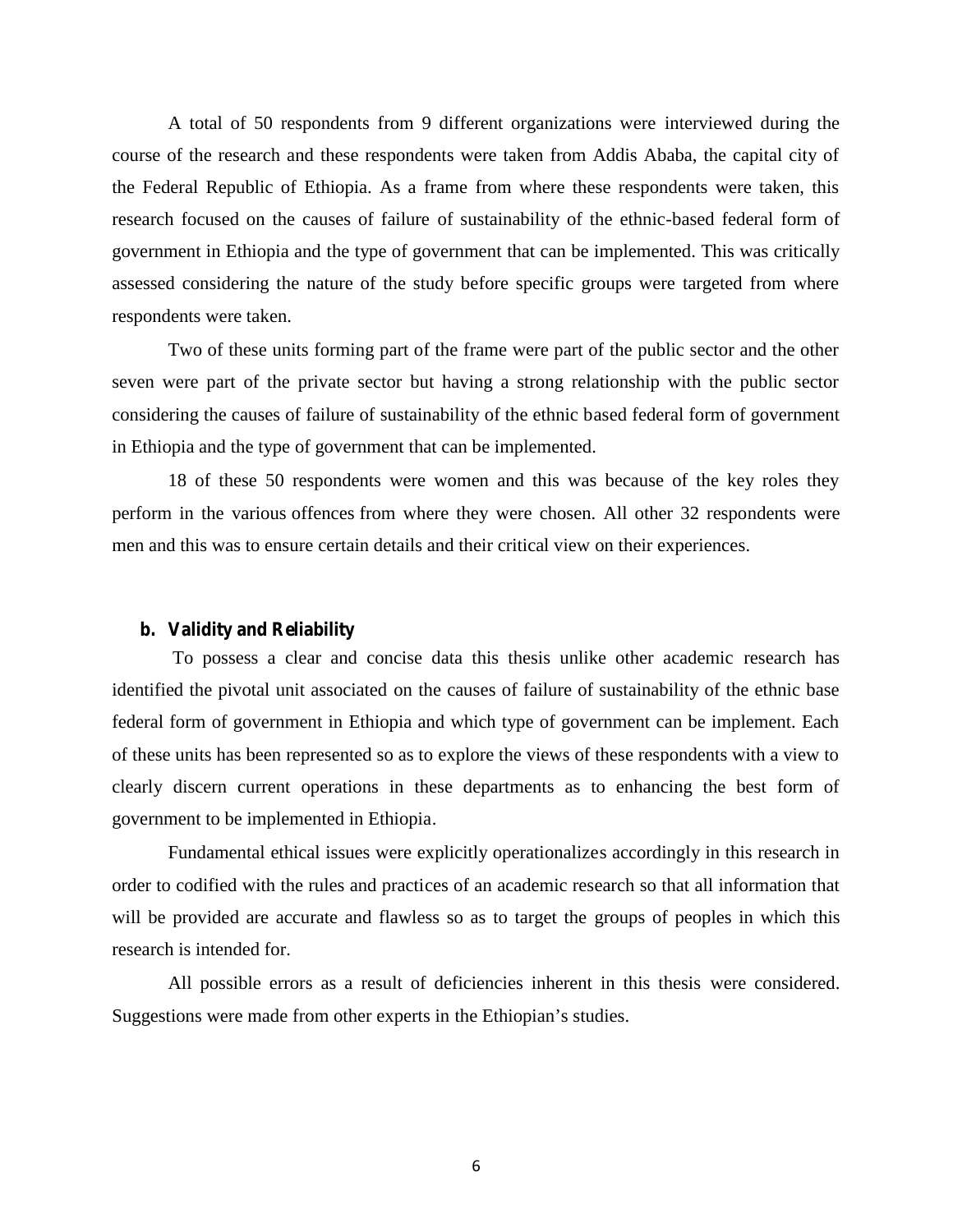#### **VI. Structure of the Thesis**

This thesis is divided into three chapters. The first chapter is made up of three basic sections, the general introduction, which is the new form of ethnic federalism in Ethiopia since 1991, this made the country to change from a dictatorial form of government to a federal constitutional government. This chapter includes the aim of the research, the scope and its limitations, the methodology and the hypothesis. The second chapter presents the historical background of Ethiopia from an imperial form of government to the military regime of the Derg and finally to the development of ethnic based federalism that started with the development of the Tigray people's Liberation Front and thereafter the creation of the Ethiopian People Revolutionary Democratic Front and finally the Federal Democratic Republic of Ethiopia. The last part of the thesis consists of the challenges of ethnic federalism in Ethiopia, the right of self-determination up to session a quintessential hallmark of the Ethiopian federal system and this chapter examines the reasons why ethnic federalism failed in Ethiopia and proposes that consociational democracy should replace Ethnic federalism in Ethiopia, this is because in consociational democracy all the segment of groups will take part of the political activities in the States and there will be a balance of power.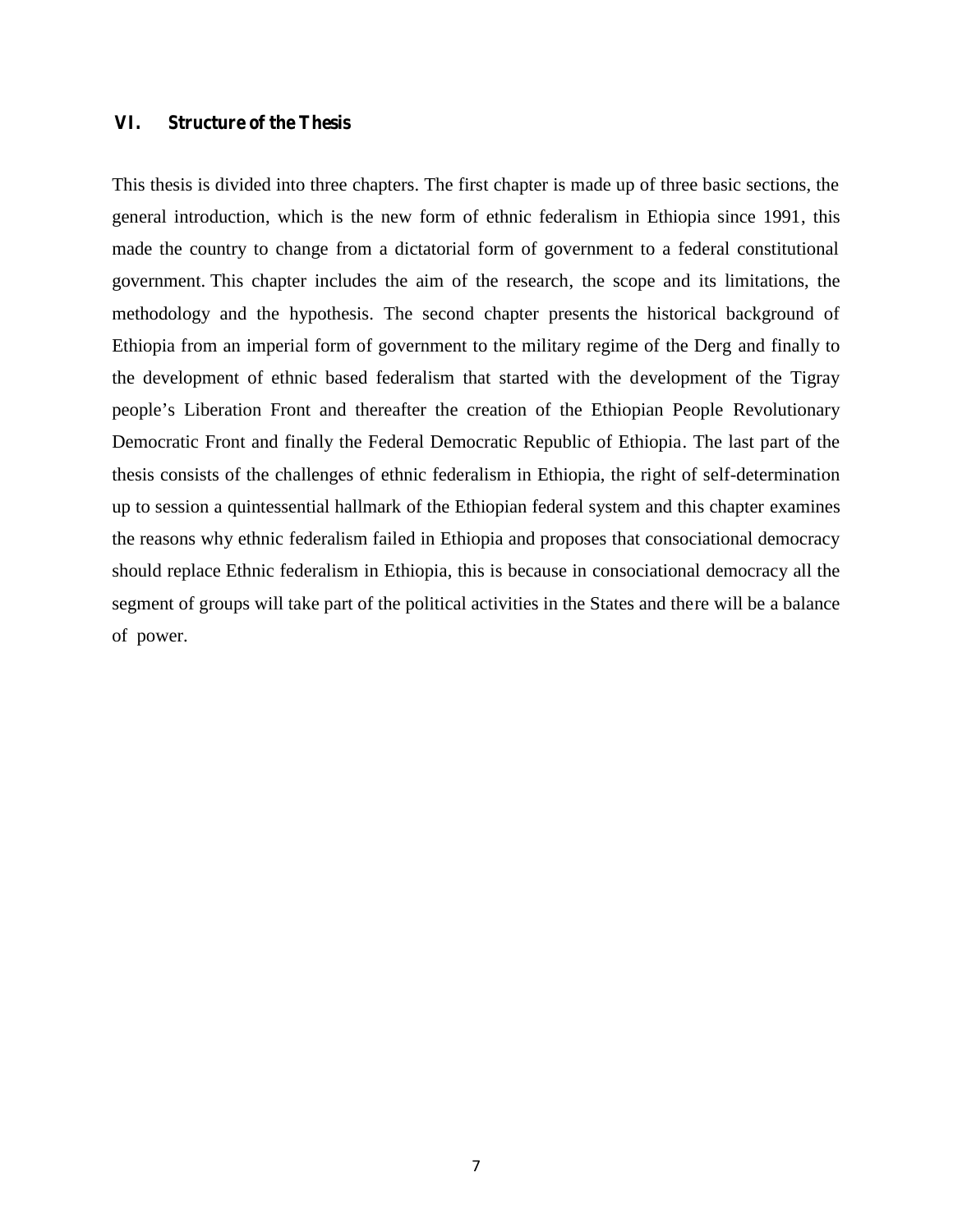#### **CHAPTER ONE: FEDERALISM AND SELF-DETERMINATION**

This chapter discusses federalism in Ethiopia and the right to self-determination up to secession. A form of federalism that was instituted in Ethiopia in 1994 by the People's Revolutionary Democratic Front when they came to power and initiated the idea of self determination for the nationalities and self-determination in which politics will be ethnically defined in a multifarious society like Ethiopia.

#### **1. Federalism**

Federalism has its roots in a strand of thought, which is often traced back from a Latin word meaning covenant (Firew, 2001, 10). In general, federalism is a form of government, which is characterized by power- sharing within the various fractions of member states, and vibrant central government for example the Federal Republic of Nigeria. But in communities like Cyprus, that gain its independence in 1960 and consociational power-sharing was introduced and lasted only 14 years and conflict broke out between Greek Cypriot and Turkish Cypriot, it might be difficult to exist because of both conflict of interest and conflict of value. According to Preston King (1982), a highly credible scholar in federalism studies defines federalism as a political ideological or a political system in which each power of initiative is balanced against a matching counter-initiative whereby each social forces is delightfully obstruct by some other (King, 1982, 64). Meanwhile, Daniel Elazar (1987) defines federalism as it concerns the need of the people and policies to unite for common purposes yet to remain separate to pressure their respective integrities (Elazar, 1987, 33). For Elazar (1987), federalism is a system of government where regional states strove for self-sufficiency, homogeneity, and with a few exceptions concentration of authority and power in a single center under the new paradigm.

Generally, federal constitution stands as the pillar to create a federal system of government, which helps to regulate the power of government and its constituent units. This means that the central government cannot change the power of the units without changing the constitution and if the central authority desires to do that the procedure is very long because it must seek the consent of all member states and this model of the amendment is mandatory in a federal system of government. An example of countries whose federalism is based on ethnic principle includes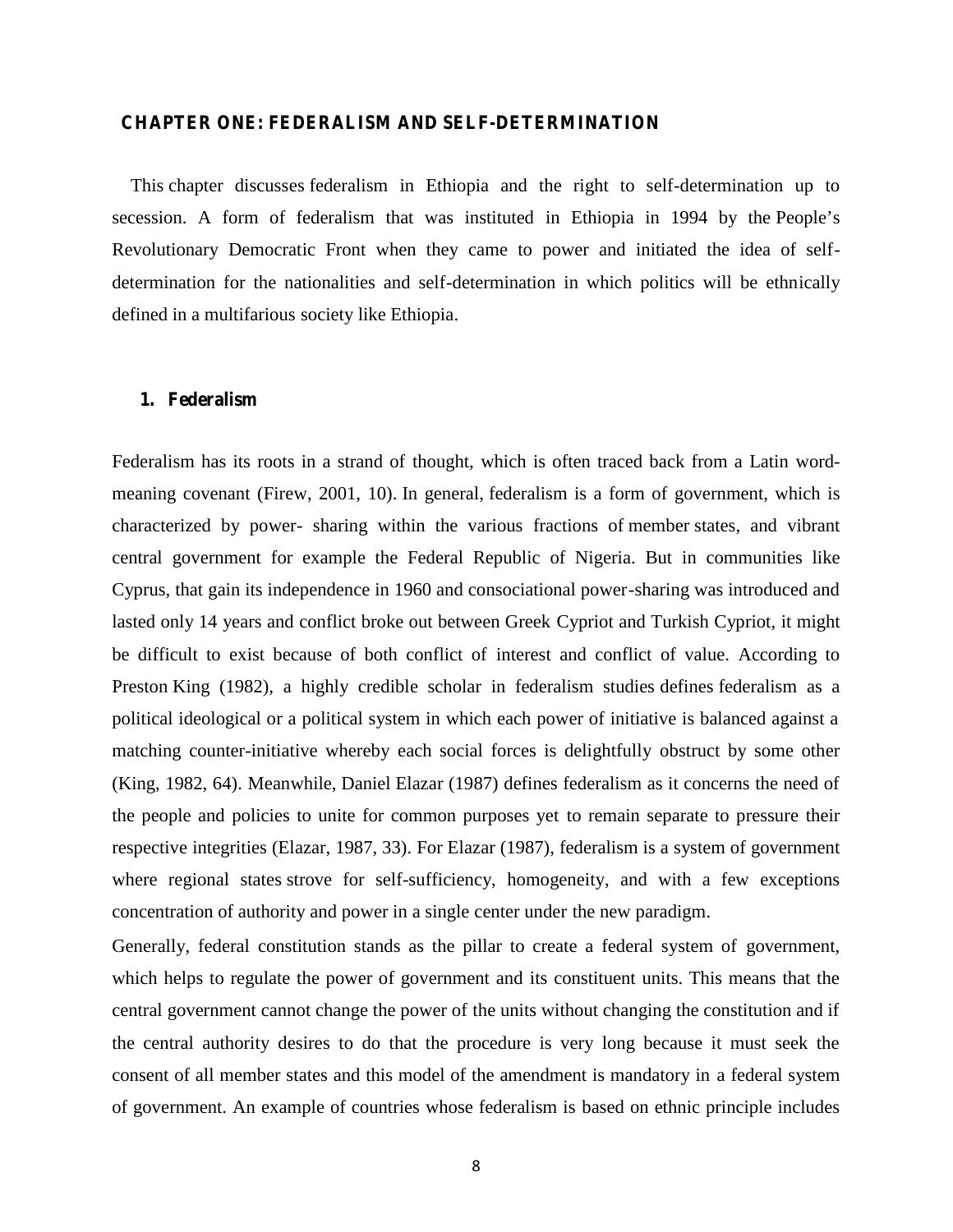Nigeria, India and the former USSR. There are different types of federalism that are operating in the world today are: dual federalism, corporative federalism, fiscal federalism, new federalism, and creative federalism. Dual federalism is a type of federalism in which the states and the federal government shares power. However, the federal government has more power than the regional states. The function of the federal institute is limited by a constitutional mandate this is a typical example of the current U.S system of government (Burgess, 1987, 19). Corporative Federalism can be defined as a system of government and the various states shared equal power. It should be said that no country on earth have ever applied this form of federalism because the federal government and the states may always be in a loggerhead and therefore unable to reach a compromised over important legislation. For example, this was the type of federal government that was practice in Nigeria between 1964- 75. Fiscal Federalism uses fund to control the entire system. In this type of federalism, Congress is in high possession of power as can be seen in the American treasury. It has the power to limit the budget of any state. It does not believe in working for the interest of the people. An empirical example can be seen in the USA in 1964 when the Congress passed the Tonkin Gulf Resolution in which president Johnson was given full control of the treasury and he used this to convey the consolidation and stick on the ability of the United States in advocating freedom and indemnify peace in the Southeast Asia. $3$ 

The fourth one is new Federalism; this type of federalism occurs when a state's government loses its power due to enforcement of civil rights. In 1960's during the reign of Roosevelt, the state government lost its owner and it was only corrected in 1981 by President Nixon implementation of new federalism by returning the provision of block grants and revenue sharing to the state and the local government.<sup>4</sup> Finally, there is creative Federalism; it is the type of federal system in which more power is being vested in the national government, where the relationship between the federal government and various states are directly related. In this light, the federal government and the state have same policies to achieve their goals. But today it is real to see the existence of creative federalism due to the rise of power of the federal government in modern democratic arrangements.<sup>5</sup>

 $3 \text{ http://www.hight bean. Condoc/10/04-fixed federalism.htm (accessed date 17 April 2017)}$ 

<sup>&</sup>lt;sup>4</sup> http://www.cas. Umt.edu/policy/faculty/greene/federalism history.htm (accessed date 17 April 2017)

<sup>5</sup> http://staggov.pworks.com/w/page/7199067/types20%20federalism(accessed date 17 April 2017)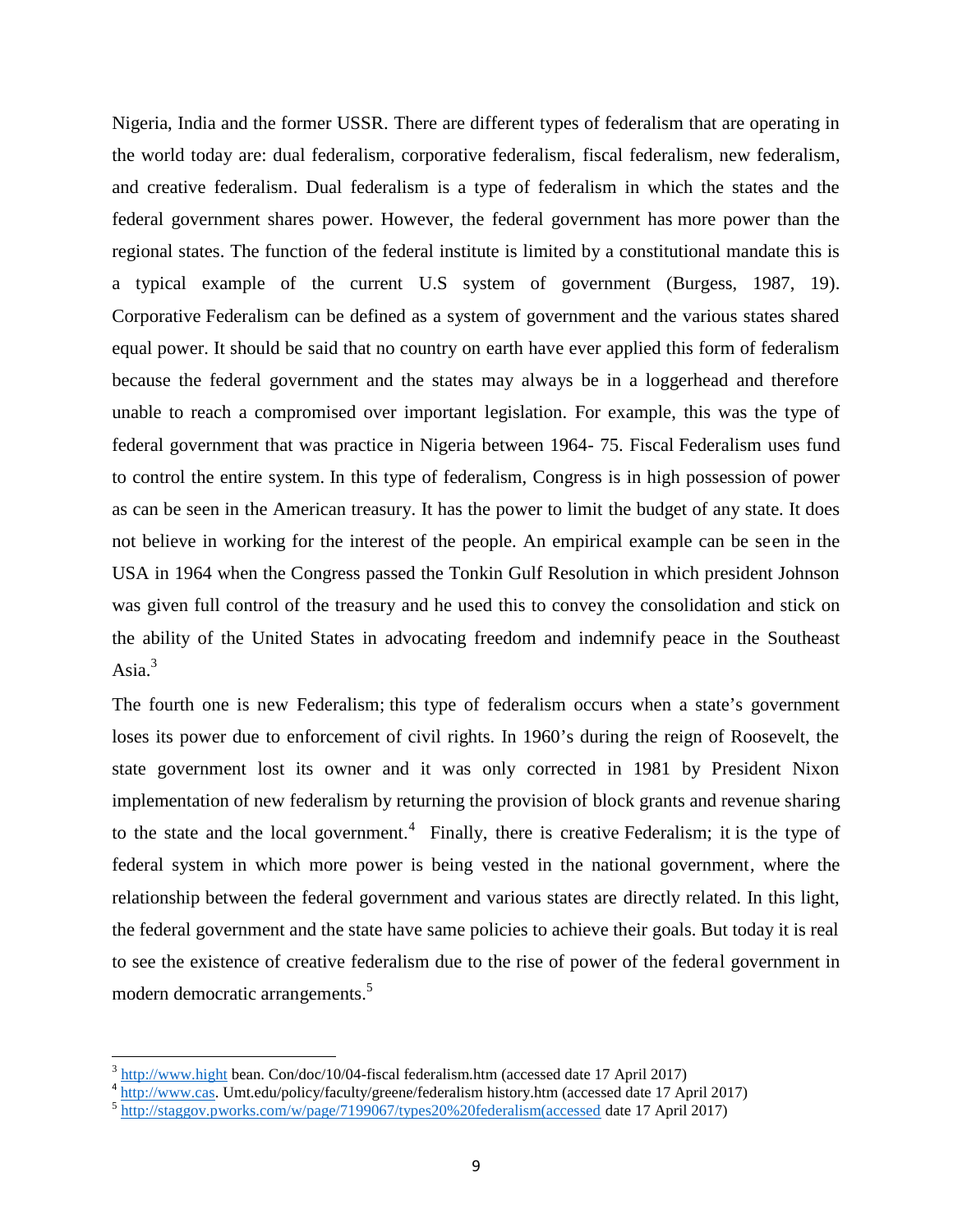Actually, federalism and federation are two different concepts in a democratic political institution. The definition of federalism includes significant belief and perspective that aggrandizing the federal solution. Meanwhile, federation is a practical reality, a specific type of institutional arrangement (King, 1982, 76). However, they share views on what a federal system is and what criteria must be implemented to differentiate federation from other political systems. Preston T. King (1982) has provided a simple definition of the term, which includes the main characteristics of a federal political system. Etymologically, federation is concerned with territorially based regional units called states cantons; provinces, regions, republics and these types of representation strictly adhere to the given Constitution (Elazar, 1991, 76). This means that the central government cannot amend rights and responsibilities of the constituent units without the constitutional requirement of an acceptance of all or majority of the units. Basically, federalism, as an ideal standard concept that focuses mainly on promoting the view of the territorially based regional units that should be presented in the national legislature (Ibid, 75).

Seemingly, Watts (2000) is cautious to define federalism as a broad generic term, it constitutes different forms with some ground but due to the fact that the term federalism is disambigous as an expressive term, it becomes controversial in its definition. As a result of this, following King's model of definition (1982), Watts (2000) uses three terms; federalism, federal political system, and federation as important terms, but as for Watts (2000), while considering federalism as a normative concept, federal political system must be comprehended as a generic descriptive term for all logical definition which constitutes a wide variety of political systems joined with self-ruled and shared-ruled. Moreover, he considers putting federation forward as one specific form or species of a federal political system but he fails to mention if they may exist a hybrid combination of some federal attribute of the various types of the federal political system (Watts, 200,14).

Basically, the definition of federalism by King (1982) contents all the attribute of federalism in practice:

- The basic of its representation is territorial:
- The jurisdictional representation is in possession of two echelons; local and governments;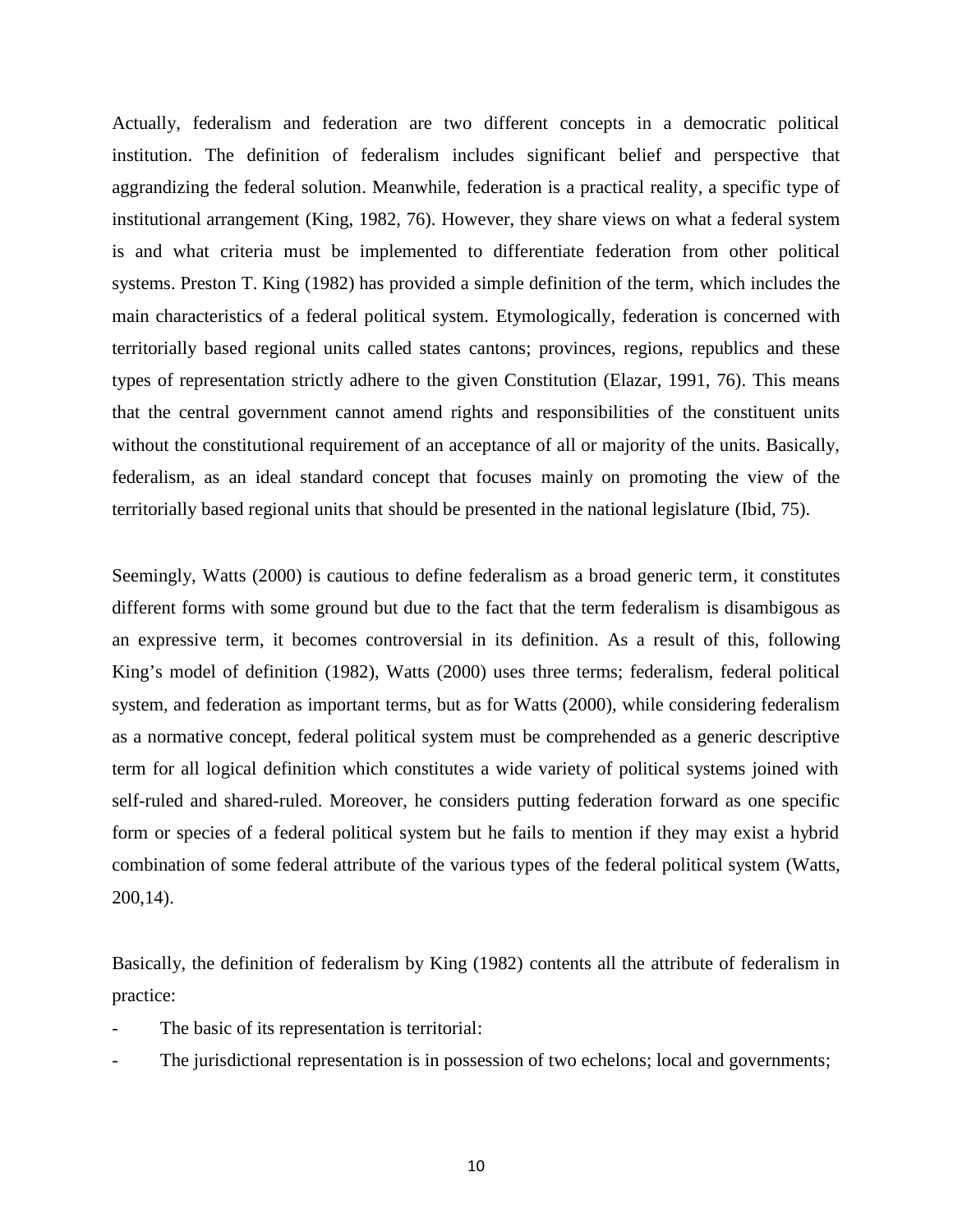By virtues of electoral process, the regional body is inclusive in the adjudication process at the national level.

The powers of such locality front man at the central government cannot be easily amended by utilizing the simple majority procedure, is applicable in conventional purposes (King, 1982, 143).

The last two points show how the central government and regional units are incorporated and the procedures to amend the regional representation are significant on how the federal system function in practice. Federalism has also been considered to be the solution of a deeply divided society made up of a different cultural background. Therefore, it is worthwhile to explain vividly about federalism in complexed ethnic society.

### **1.1.1. Federalism in a Complexed and Ethnic Society**

It will be important to separate the state from the society. When one deals with political developments in a nation state, <sup>6</sup> the society and the state are conceptualized as two interesting and potentially independent variables (Kefle, 2013, 18). Ethiopia is a state with ethnic multiplicity; it has approximately 84 ethnic groups. At least 12 of these ethnic groups account for more than 500000 to 1000000 out of a total population of 97000,000 in December 2016.

| <b>Ethnic Group</b> | <b>Population</b> | % of the Total population |  |
|---------------------|-------------------|---------------------------|--|
| Oromo               | 33,692,000        | 34.4                      |  |
| Amhara              | 20,4001,000       | 27.1                      |  |
| Tigray              | 3,284,568         | 6.1                       |  |
| Somali              | 5,453,000         | 6.2                       |  |
| Guragie             | 2,290,274         | 2.5                       |  |

**Table 1: Distribution of Ethnic Groups (100,000+) in Ethiopia, 2016**

<sup>&</sup>lt;sup>6</sup> A form of political organization under which a relatively homogeneous people leave in a sovereign state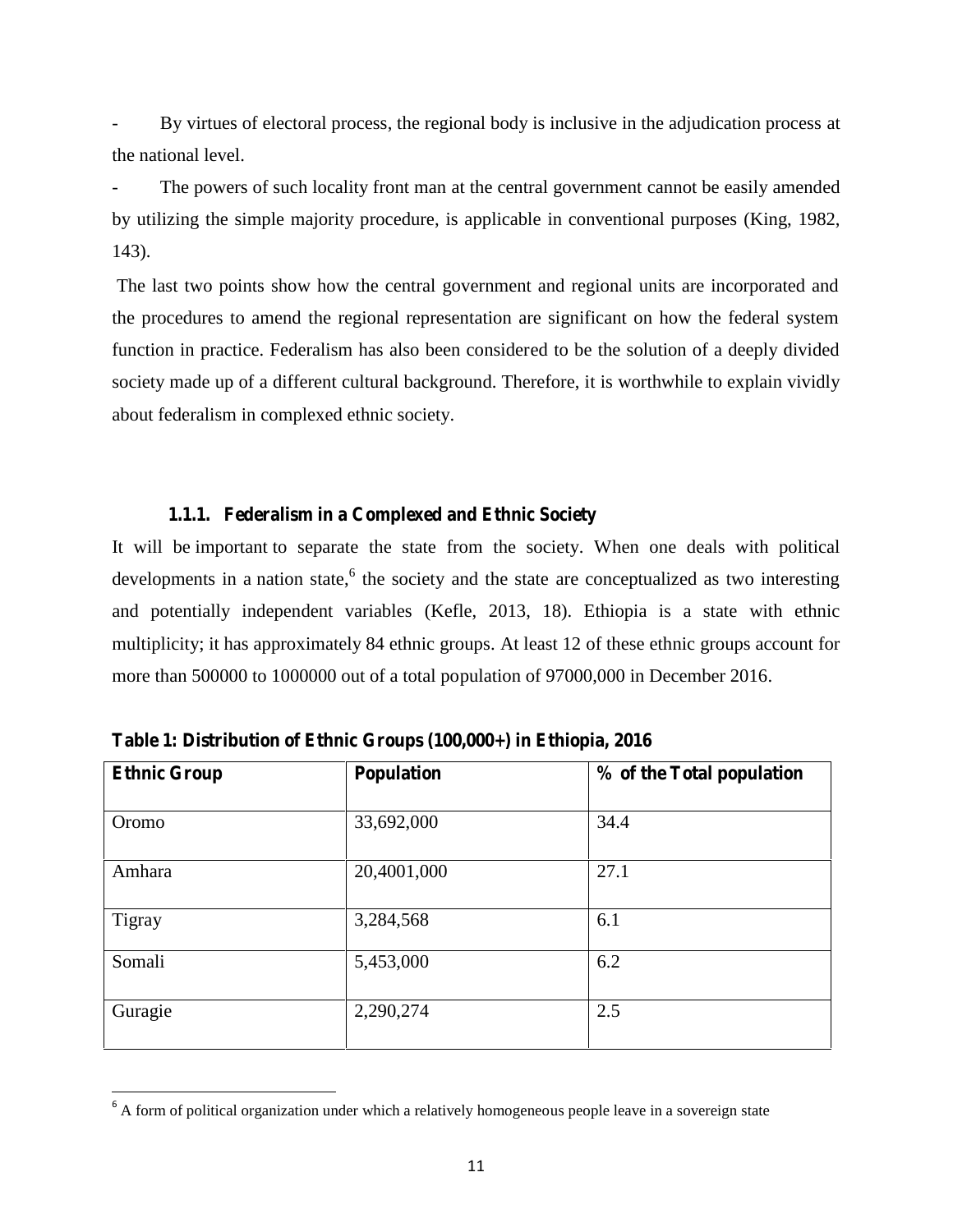| Sidama     | 1,842,314  | $\overline{4}$ |
|------------|------------|----------------|
| Wolaita    | 1,269,216  | 2.3            |
| Afar       | 1,723,000  | 1.7            |
| Gumuz      | 1,0005,000 | $1.4\,$        |
| Hadiya     | 927,947    | $1.2\,$        |
| Gamo       | 719,905    | $1.2\,$        |
| Gadeo      | 599,188    | $1.1\,$        |
| Keffa      | 499,825    | 0.9            |
| Kembata    | 397,491    | 0.7            |
| Agew/Awini | 331,483    | 0.6            |
| Kullo      | 241,530    | 0.5            |
| Goffa      | 173,123    | 0.3            |
| Bench      | 172,327    | 0.3            |
| Kemant     | 165,184    | 0.3            |
| Yamsa      | 158,231    | 0.3            |
| Agew/Kamyr | 157,000    | 0.3            |
| Arisi      | 155,002    | 0.3            |
| Konso      | 153,419    | 0.3            |
| Alaba      | 123,900    | $0.2\,$        |
| Jebelawa   | 118,530    | $0.2\,$        |
| Koyra      | 107,595    | $0.2\,$        |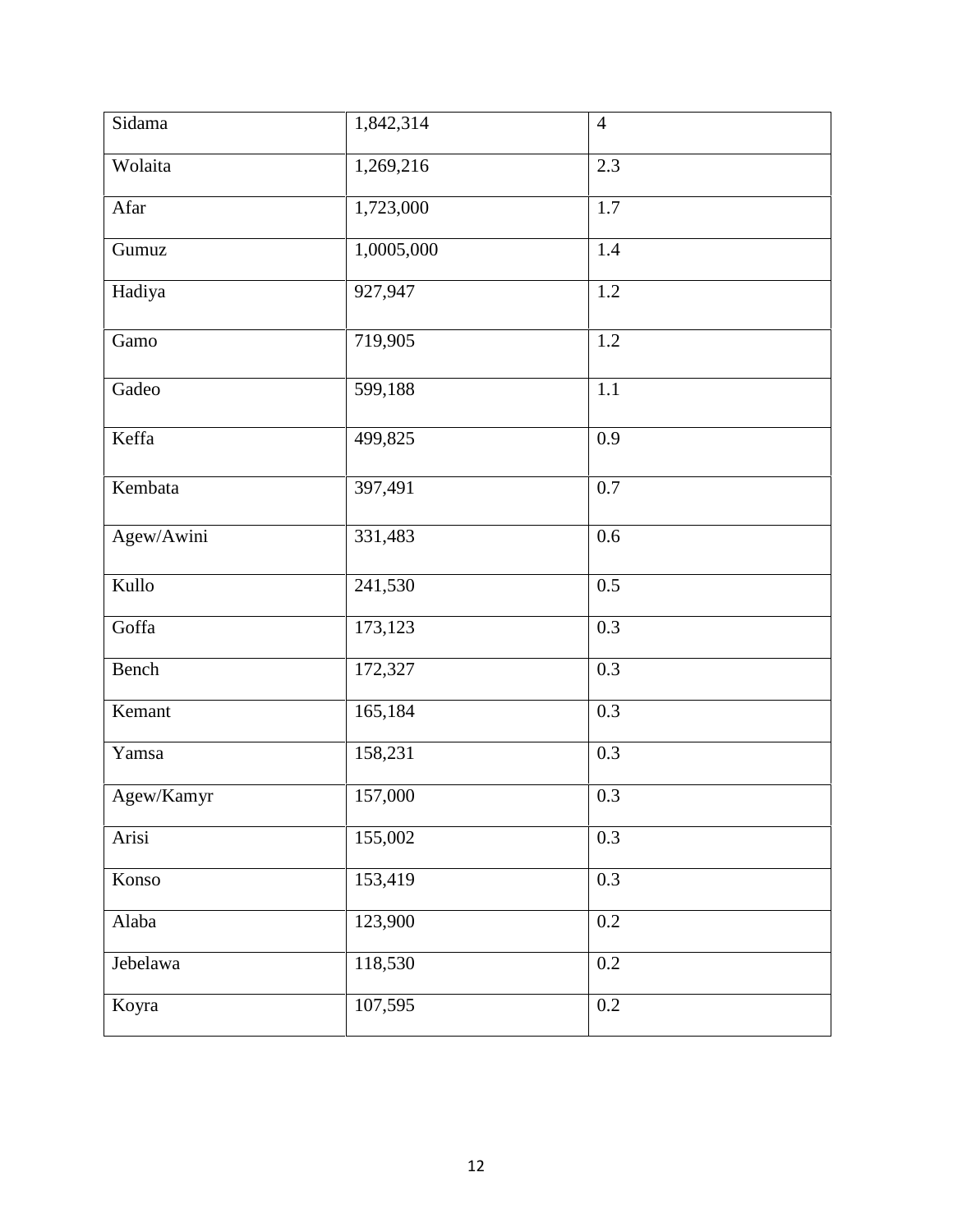| All          |                 |              | other (including $53 \mid 18,276,000$ | 3.0 |
|--------------|-----------------|--------------|---------------------------------------|-----|
|              | Ethnics groups) |              |                                       |     |
|              |                 |              |                                       |     |
| <b>Total</b> |                 | 97, 132, 296 | 100.0                                 |     |
|              |                 |              |                                       |     |

**Source:** FDRE Central Statistical Authority, The 2016 population and housing census of Ethiopia results at country level volume II Analytical Report Addis Ababa CSA.

The two major groups in the country are Oromo and Amhara; they constitute about 62 percent of the total population. But Tigray, the third largest ethnic group is predominantly dominating the ethnic groups since from the creation of the Federal state in 1991, and yet their population constitutes only 6 percent of the total population in Ethiopia.<sup>7</sup> The Oromo, Amhara, and Tigray constitute about two-thirds of the country's total population. According to the 2016 population statistics, some ethnic groups can be named as: Somali Gurage, Sidama, and Welaita that have populations of more than a million. Theses ethnic groups, which in total seven in number, made up the eighty-five percent of the total population of the county. Moreover, five of the other ethnic groups that are Afar, Hadiya, Gamo, Gedeo, and Keffa constitute a population of about two million. These in total twelve ethnic groups have a population of about 92% of the total population. However, 14 other groups are 500,000 in number. 28 ethnic groups constitute 100,000 people. And finally, 23 minor groups constitute 10,000 in number.

Concerning the religious composition; Christians are 61.7%, Muslims are 33.9%, traditional faith is about 2.7%, others are 0.6% and finally non- stated religions are the 0.9% of the total population. Here, traditional faith refers to the Ethiopians that follow the indigenous religion of the Solomon dynasty, they are popularly known as Ethiopian Jews and sometimes they are called as Bete Israel or Falasha. Basically in Ethiopia, Christianity is made up of three different denominations: Orthodox Christians constitute 43.5%, Protestants constitutes 18.2% and finally Catholics make up 0.7% of the whole population. Followers of traditional faith are around

 $<sup>7</sup>$  The military powers the Tigray people liberation front demonstrated in the struggle against military rule enabled it</sup> to acquire political dominance since 1991.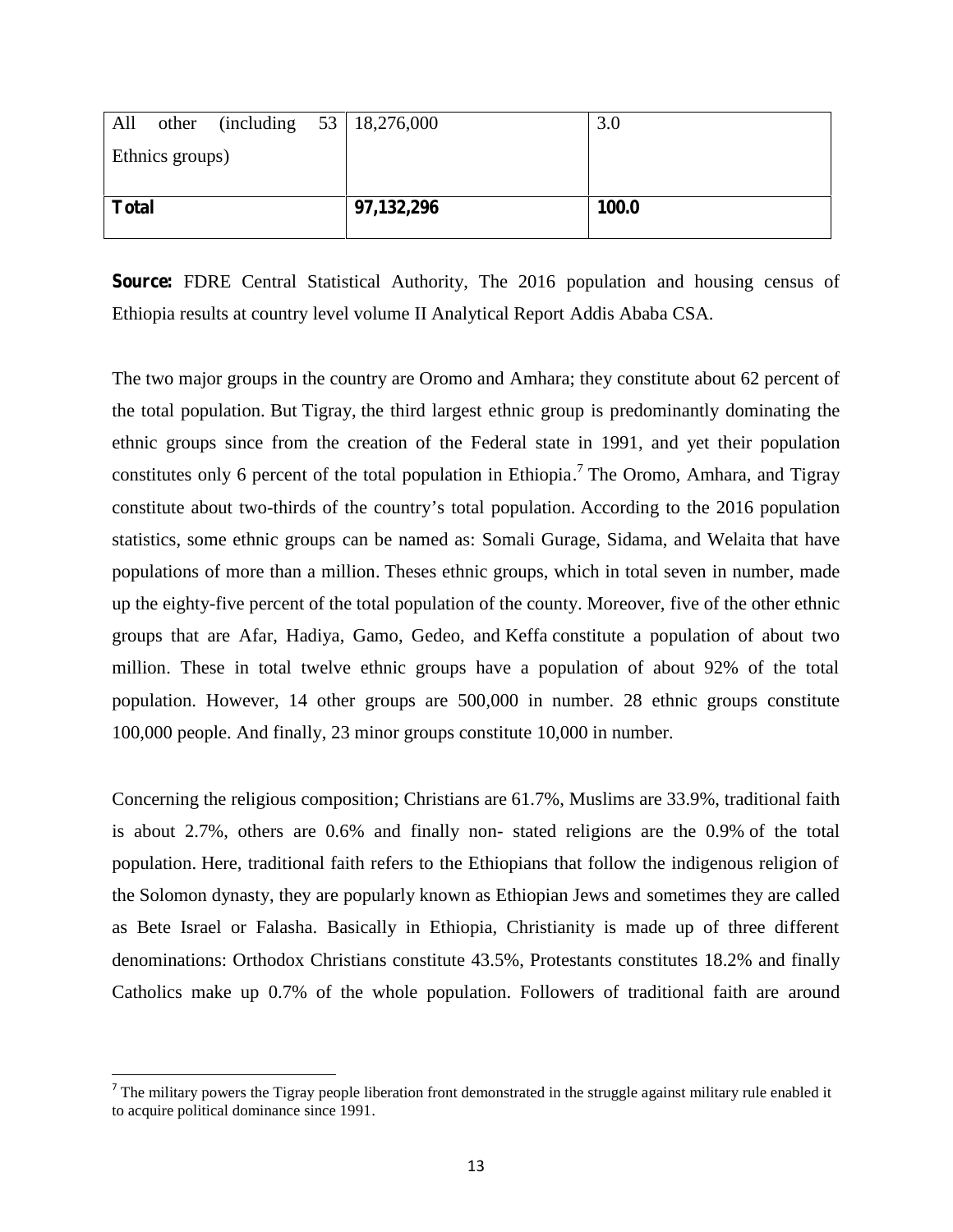100,000. It shows that nearly all of them have migrated to their ancestral land in Israel in the early 1990s after the collapse of the military regime.

| <b>Mother Tongue</b> | Population | % of the Total | <b>Second</b> | $\frac{0}{0}$<br>of<br>total |
|----------------------|------------|----------------|---------------|------------------------------|
|                      |            | population     | Language pop  | <b>Population</b>            |
| Amharic              | 20,372,913 | 27.70          | 5,104,150     | 9.61                         |
| Oromiffa             | 33,777,976 | 34.58          | 1,535,434     | 2.89                         |
| Tigrinya             | 5,056,000  | 6.07           | 146,9330.28   | 0.28                         |
| Somali               | 5,187,053  | 6.00           | 95,572        | 0.18                         |
| Guragigna            | 1,881,574  | 3.53           | 208,358       | 0.39                         |
| Sidamigna            | 1,881,574  | 3.53           | 101,340       | 0.19                         |
| Wolaitigna           | 965,462    | 2.32           | 89,801        | 0.17                         |
| Afarigna             | 1,723,958  | 1.82           | 22,848        | 0.04                         |
| Hadiyigna            | 923,958    | 1.74           | 150,889       | 0.28                         |
| Gamogna              | 690,069    | 1.30           | 24,438        | 0.05                         |
| Gadeo                | 637,082    | 1.20           | 47,950        | 0.09                         |
| Keffigna             | 569,626    | 1.07           | 46,720        | 09                           |
| Kembatigna           | 487,655    | 0.92           | 68,425        | 0.12                         |
| Agew/Awingiga        | 356,980    | 0.67           | 64,425        | 0.12                         |
| Kulogna              | 313,228    | 0.59           | 19,996        | $0.04\,$                     |
| Goffigna             | 233,340    | 0.44           | 33,449        | 0.06                         |
| Benchigna            | 173,586    | 0.33           | 22,640        | 0.04                         |
| Arigna               | 158,857    | 0.3            | 13,319        | 0.03                         |

**Table 2: Distribution of Mother Tongues (100, 00+) and Second Languages in Ethiopia, 2016**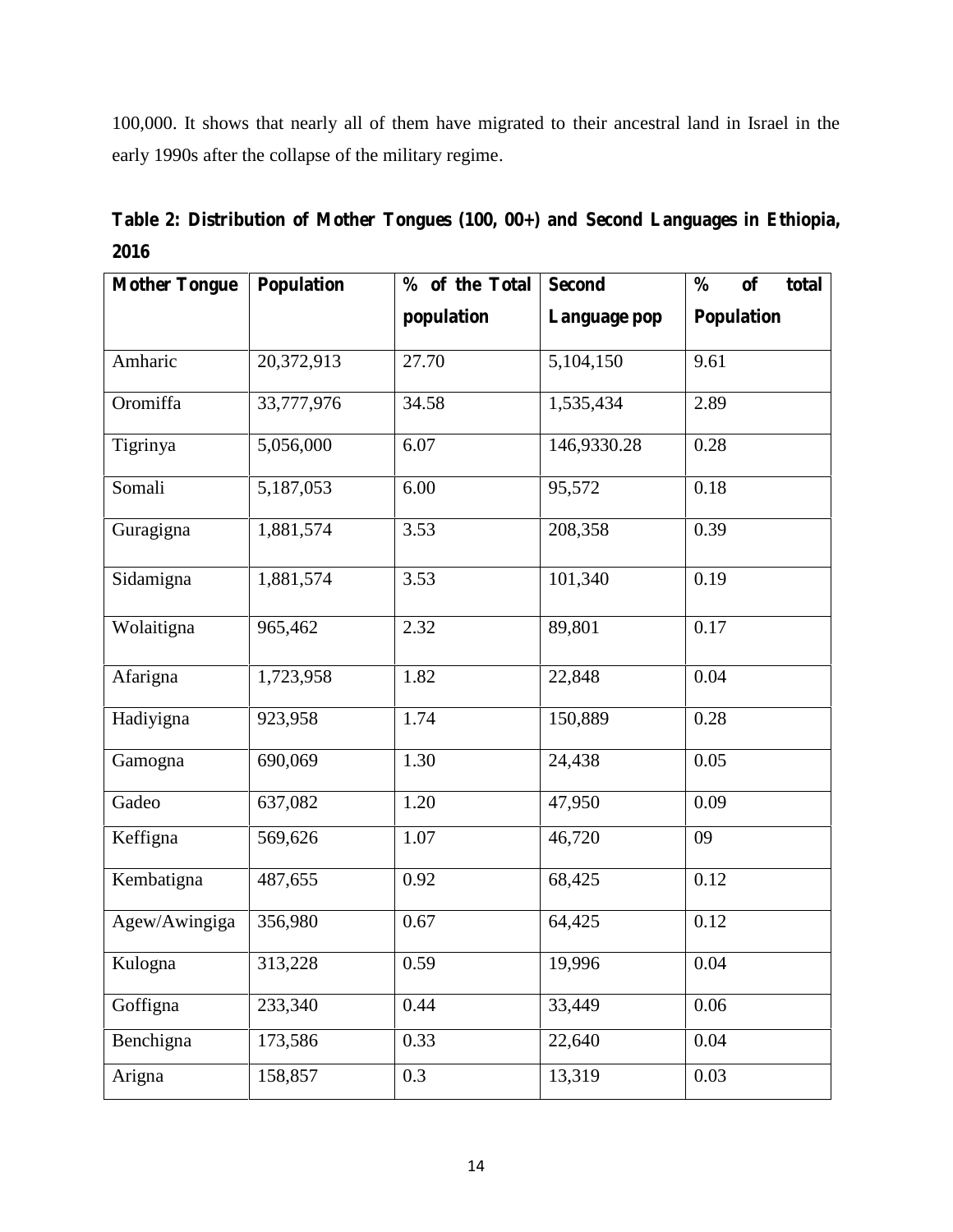| Konsogna      | 149,508 | 0.28 | 5,658  | 0.01 |
|---------------|---------|------|--------|------|
| Agew/Kamyrgna | 143,369 | 0.27 | 11,026 | 0.02 |
| Alabigna      | 126,257 | 0.24 | 25,271 | 0.05 |
| Gumuzigna     | 120,424 | 0.23 | 15,738 | 0.01 |
| Jebelawigna   | 116,084 | 0.22 | 15,738 | 0.03 |
| Koyrigna      | 103,879 | 0.20 | 2,371  | 0.00 |

**Source:** FDRE Central Statistical Authority, The 2016 population and Housing Census of Ethiopia results at country level volume II Analytical Report. Addis Ababa CSA.

National congress was organized in July 1991, which was spearheaded by Ethiopian People's Revolutionary Democratic Front. As a result of this, a transactional Government charter was reinstated under a transitional charter. The attendee of the charter comprised of 27 political groups.<sup>8</sup>

Most of the groups were created just a few days before the conference. The preliminary transitional charter, which was signed on the  $22<sup>nd</sup>$  July 1991 changed Ethiopia from a military regime to a democratic country. This charter stipulated that self-government of all the peoples shall be respected.<sup>9</sup> According to the Article 2 of the transitional charter, each ethnic group has the right of self-government, plus the right of secession.<sup>10</sup> Whereas, the Article 13 enumerates the incepting of local and regional governments on the grounds of nationality based on the different ethnic groups (such as the President, the Prime Minister, the Vice-Chairperson and Secretary of the Council). 87-member council of representatives was reinstated in the charter of the conference in accordance with the Article 7, whose members are made up of representatives of the national liberation movement, some influential individuals, and other political organizations. Members of the council of Representatives acted as an ad-hoc national

 $8$  In addition, there were trade union and university representatives. For a list of the groups see Aaron Tesfaye, political power and Ethnic Federalism

<sup>9</sup> One of the governing principles of political economic and social life "from this time on. It emphasizes the need to end all hostilities, restore ethnic tension and create peace and stability in Ethiopia" (Addis Ababa, July 22, 1991)  $10$  "The right of nations, nationalities, and peoples to self-determination is affirmed. To this end, each nation, nationality and people is guaranteed the right to ……….. exercise the right to self-determination of independence, when the concerned nation/nationality and people is convinced that the above rights are denied, abridged or abrogated"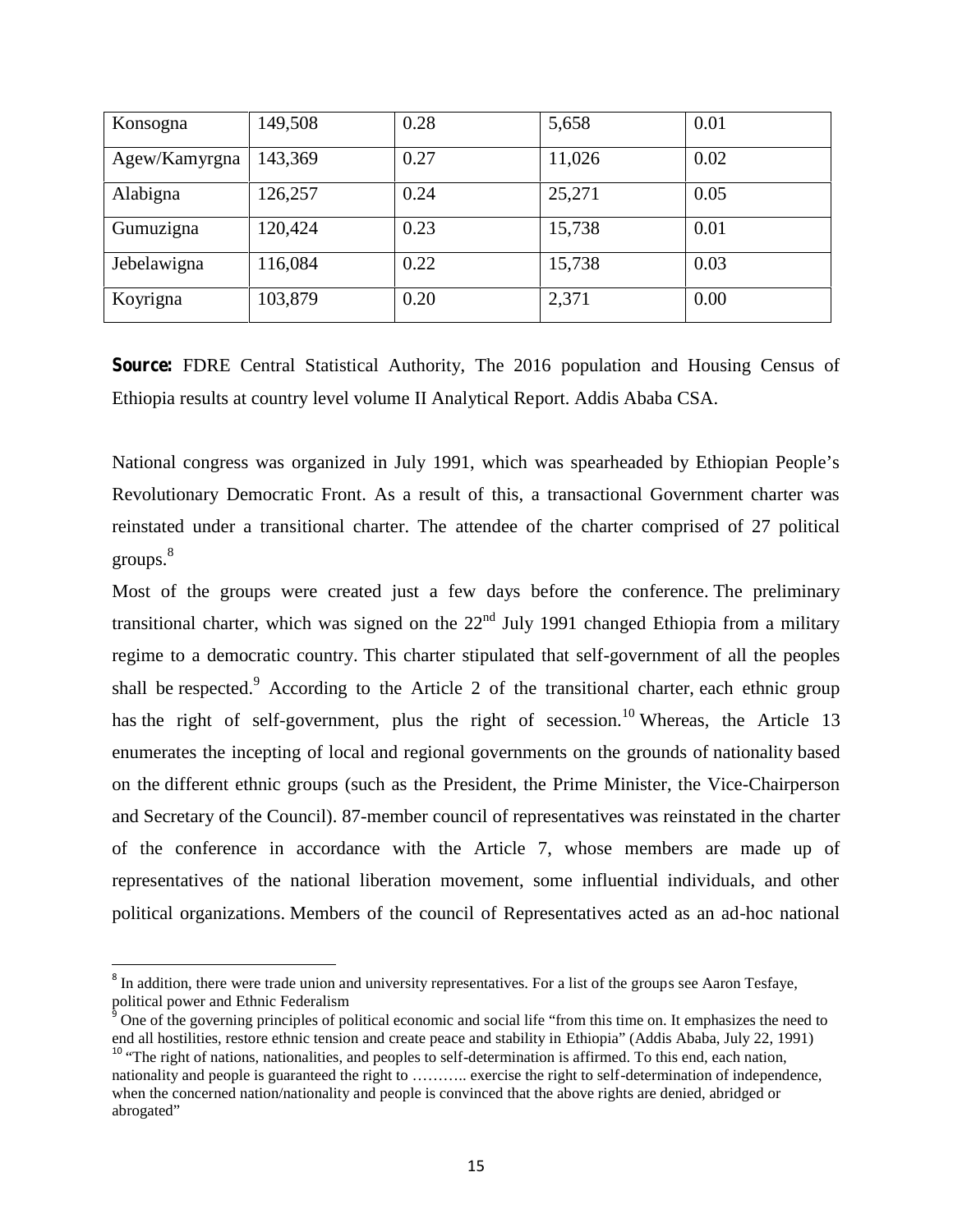parliament for a transitional period of six months. The ethnic group with the largest number was the Ethiopian People Revolutionary Democratic Front (EPRDF) with 32 seats. The second largest group was Oromo Liberation Front (OLF) with 12 seats.<sup>11</sup> This issue is discussed in detail in chapter two of this thesis. The system continued like this until the Council of Representatives finally drafted a Constitution and it was later presented for public discussion and finally led to the ratification of the Constitution by the present Constituent Assembly in December 1994, and the Federal Democratic Republic of Ethiopia came into force in August 1995. This implied that all the ethnic groups would act collectively rather than as individual citizens. This clearly indicates that Ethiopia's ethnic federalism is based on ethnic communities.<sup>12</sup>

In this respect, ethnic Federalism in Ethiopia has two important components: Linguistic pluralism and regional autonomy. This is a very important factor in relation to the linguistic pluralism because it has created great hostility between the various ethnic groups such as the Oromo group and the Amhara group. The Democratic Republic of Ethiopia nearly has 80 different languages. Ethiopian Amharic was taken as the language of instruction during the imperial period and the influence of the language was extended up to the time of the military regime of the Derg. Nevertheless, after 1991 a federal state was created in Ethiopia, which was characterized by cultural pluralism plus the linguistic pluralism. Amharic was taking over as their working language. For example, the federal government uses Amharic as the working language but the media and the entertainment industry uses Amharic, Oromiffa and Tigrigna languages to perform their duties and responsibilities. But each state has their right to choose their own language to utilize as an official language of their in the state. In general, Ethiopian Amharic is the working language in the federal government as it is being used in the federal court and offices on a regional basis, and the official language depends on the decision of each state.

<sup>&</sup>lt;sup>11</sup> There was no explicit reason given for the allocation of the seat. They probably reflected the relative political and military strength of the attending parties

<sup>&</sup>lt;sup>12</sup> According to (Smith), an ethnic community (ethnic) "is a named human population with the myth of common ancestry, shared memories, and cultural element; a link with a historic territory or homeland; and a measure of solidarity" Anthony D. Smith 1993, "The Ethnic Sources of Nationalism," **Ethnic Conflict and International security,** Cd Michael Brown Princeton: Princeton University Press, London, 1993 P. 28-29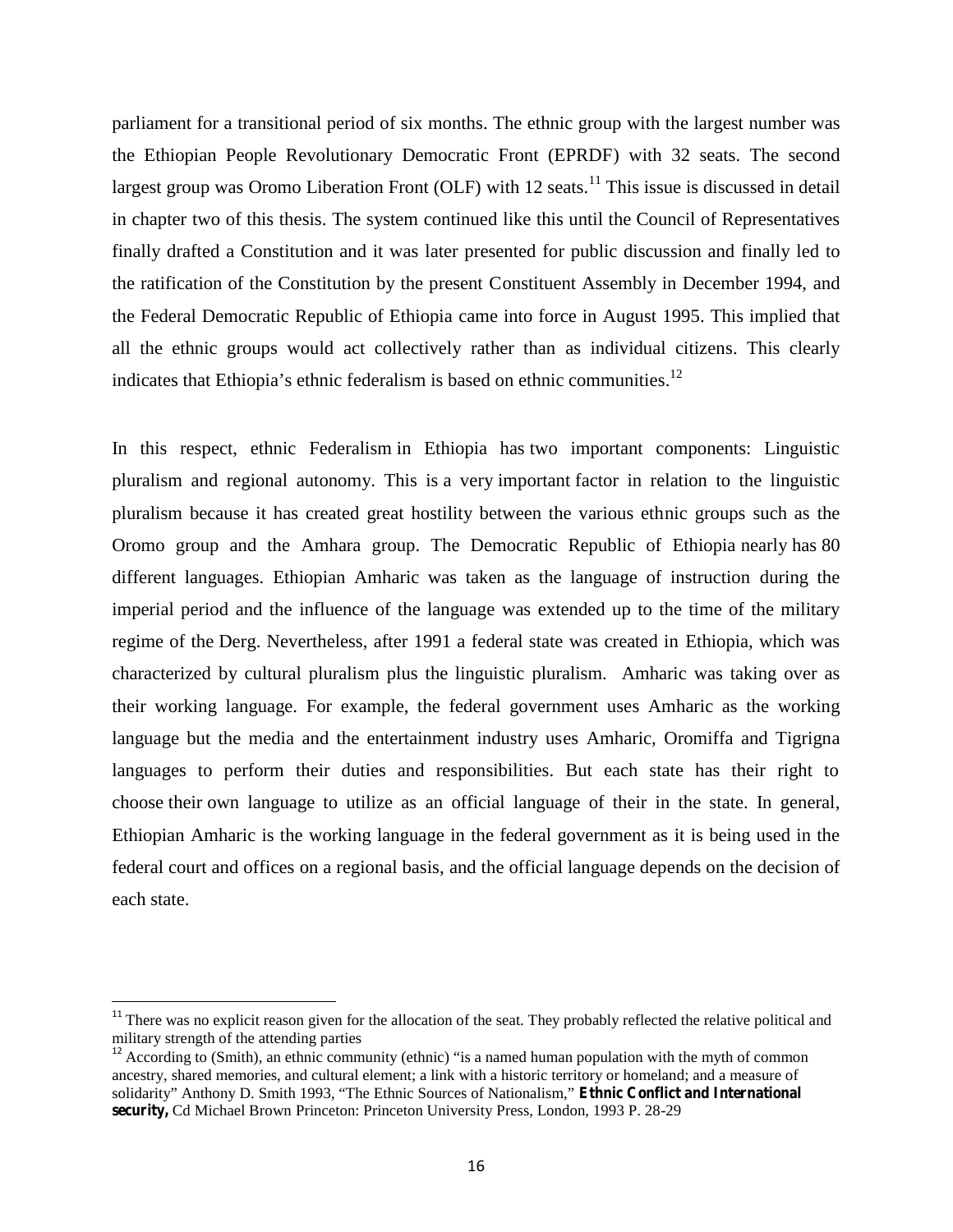### **Table 3**

| <b>Religion</b> | <b>Population</b> | % Total Population |  |
|-----------------|-------------------|--------------------|--|
|                 |                   |                    |  |
| Orthodox        | 27,877,660        | 43.5               |  |
| Protestant      | 5,405,107         | 18.2               |  |
| Catholic        | 459,458           | 0.7                |  |
| Muslim          | 18,412,431        | 33.9               |  |
| Traditional     | 2,455,053         | 2.7                |  |
| Others          | 478,226           | 0.6                |  |
| No stated       | 42,756            | 0.1                |  |

#### **Distribution of Religions in Ethiopia, 2016**

**Source:** FDRE Central Statistic Authority, the 2016 Population and Housing Census of Ethiopia Results at Country level Volume II Analytical Report. Addis Ababa: CSA.

As a concern of regional autonomy, each subsection stands for specific ethnic and regional groups, which can be accepted as a perceived request from major ethnic groups. The constitution of the Federal Republic of Ethiopia created nine regional states, which was ethnically homogenous. The exception of this is the southern regional state, which is made up of 46 different ethnic groups and Ethiopia also have two Federal territories Addis Ababa and Dire Dawa. According to Article 39 of the Ethiopian Constitution, "Every nation, nationality and people shall have the unrestricted right to self-determination up to secession. A Nation, Nationality or people in respect to this Constitution, is a of category people who possess a large measure of a mainstream culture or similar customs, mutual coherence of language, belief in a ubiquitous identities, a common mentality, who lives in an identifiable, predominantly confined locality".<sup>13</sup> The Federal House is responsible for the interpretation and accepted as the guardian of the Constitution. It is the house where all the ethnic groups in Ethiopia are directly represented without any point of contrast that is to say this house comprises of at least one member of

<sup>13</sup> **Article 39 of the Constitution Federal Democratic Republic of Ethiopia 1994**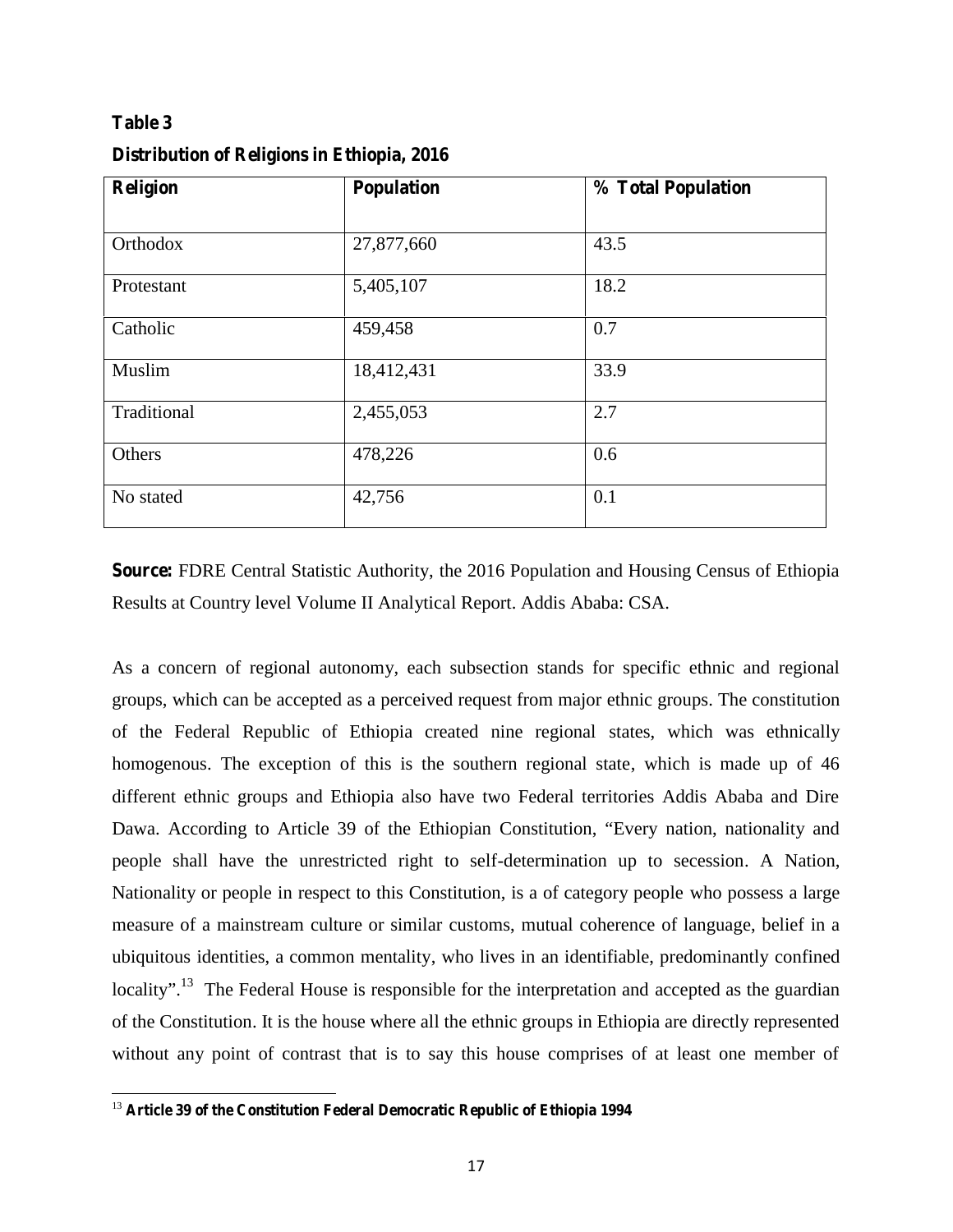representative from each of the ethnic group in the country. Totally most groups are represented on a federal level with 112 members. The southern state alone has 54 representatives although it has 46 ethnic groups; Amhara and Oromo, which are consider as the largest autochthonous in the country, have 19 and 17 seats respectively. The Tigray which is considered as the politically dominant ethnic group in Ethiopia, has 3 seats in the Federal House nonetheless, the multiplicity of the federal territories of Addis Ababa and Dire Dawa have no seats in the Federal House.<sup>14</sup>

| <b>Regional States</b> | <b>Population</b> | <b>Number of Ethnic Groups</b> |
|------------------------|-------------------|--------------------------------|
| Tigray                 | 5,056,000         | 3                              |
| Afar                   | 1,823,000         | $\mathbf{1}$                   |
| Amhara                 | 20,401,000        | 5                              |
| Oromia                 | 33,692,000        | $\mathbf{1}$                   |
| Somalia                | 5,453,000         | $\mathbf{1}$                   |
| Benishangul-gumuz      | 1,005,000         | 5                              |
| <b>SNNP</b>            | 18,276,000        | 46                             |
| Gambella               | 409,000           | $\overline{4}$                 |
| Harari                 | 342,000           | $\mathbf{1}$                   |
| Addis Ababa            | 3,273,000         | Not Applicable                 |
| Dire Dawa              | 440,000           | Not Applicable                 |
| <b>Total</b>           | 97,132,000        | 67                             |

**Table 4: Population of Ethiopia by Regional State, and Number of Ethnic Groups in Each Regional State, 2016 (In Thousands)**

 $14$  The two are federal territories directly answerable to the federal government. Since specific ethnic communities do not inhabit them, they are deemed to have no right of ethnic representation. However, their inhabitants are represented in the House of Representatives. The Federal House of Representative (lower house) is elected on the basis of population size; the total number of representatives is 547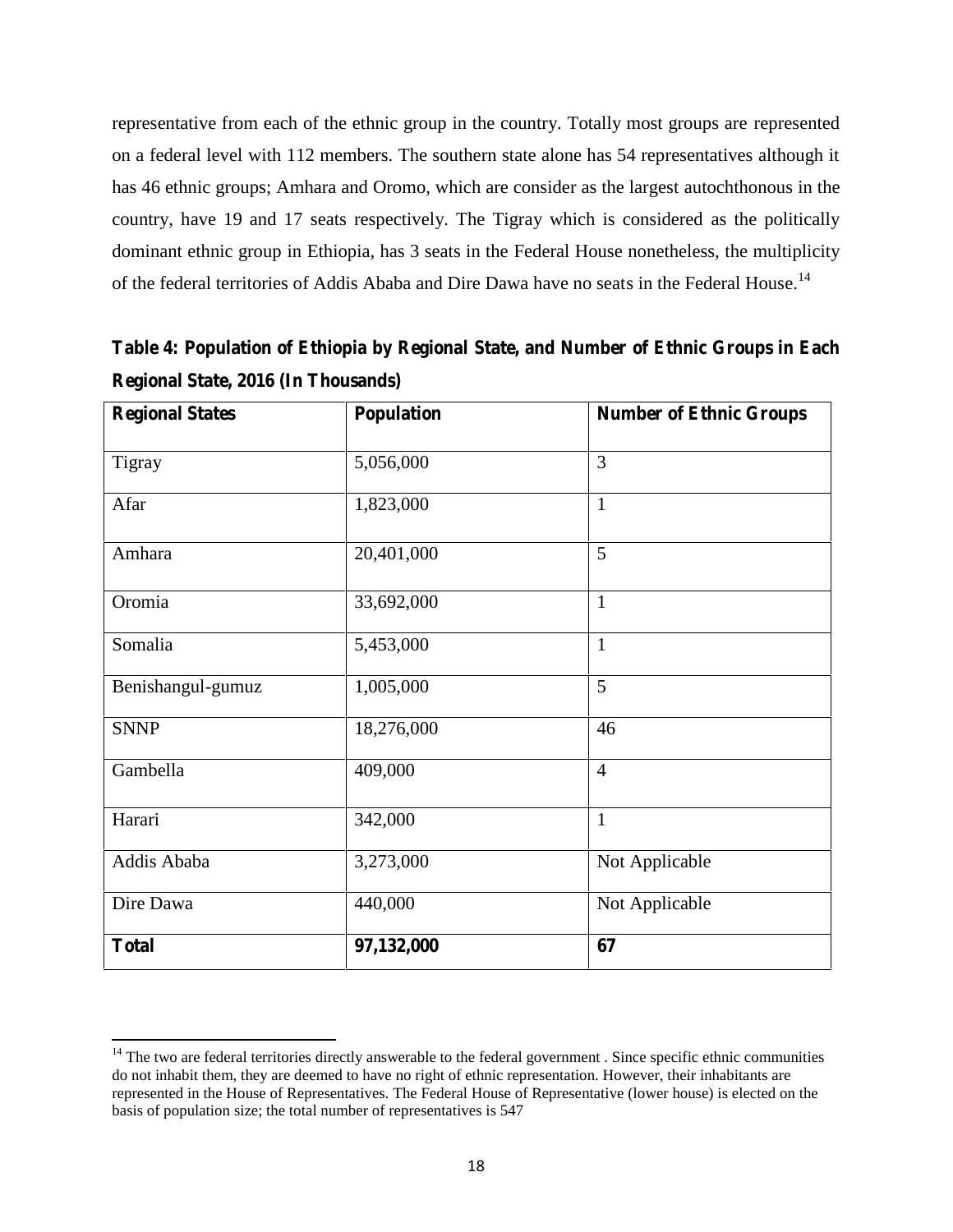**Source**: FDRC Central Statistical Authority, Ethiopia Abstract 2016. Addis Ababa: CSA, FDRE House of Federation Secretariat.

Despite all these facts, federal ethnicity has not been successful in Ethiopia because of the following reasons: First of all, it is a fact that the revenue from regional states emanated from the Federal Government is a big blow to the system due to the uneven distribution of the national budget based on bias and prejudice. Some regions like the Tigray region is favored at the expense of other regions like the Somali region. Even though the system is being strategized into regional development, some regional state turns to do little or no progress in terms of development. Secondly, the private sector of Ethiopia is less developed; and does not have access to sufficient finance to carry out their economic development. This is due to high taxes, which are being imposed by the Federal government. It is only big regions like Amhara, Addis Ababa, Tigray and Oromia that have access to finance that is use for the economic development of their area (Jon, 1997, 83). Moreover, despite the economic menace in some regional states, other regional states do not have enough administrative staff to carry out their administrative duties due to the facts that these regions do not have sufficient education and training center (Tegegne, 1998, 41). This implies that other regional states with autonomy do not have sufficient administrative and social staff. This has led to a regional imbalance in the federal system. The Ethiopian Federal System of government has a *sui generis* form of federalism due to the use of political pluralism and the right of secession; the smooth functioning of its fragile political system depends on the flexibility of the federal and regional states. This has led to the failure of the ethnic-based federal system in Ethiopia, but very successful in other places like Belgium and Switzerland because the elites from different groups consult and accommodate each other and hence peace and stability is being prevail. According to the Article 39 of the Constitution, each state has the right to secede if it chooses to do. Therefore, it is important for this thesis to examine the power and the various functions of the federal and regional states government in the Federal Democratic Republic of Ethiopia.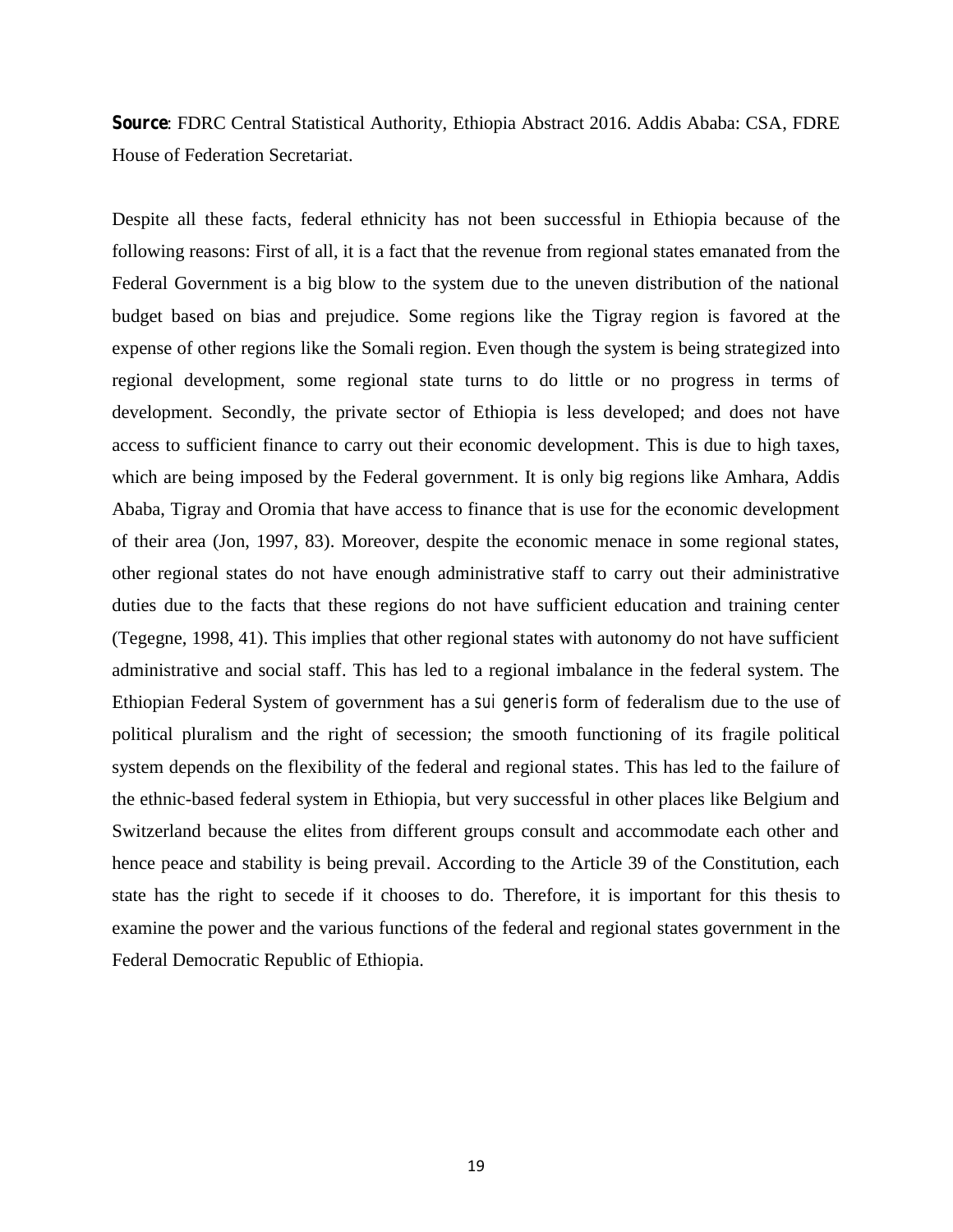#### **1.1.2. The Power and Functions of the Federal and Regional State Governments**

The Ethiopian Constitution which came into effect in August 1995 stipulated that the central government with its legislative body would have two chambers; the House of People's Representatives and the House of Federation which made it to be a bicameral form of parliamentary system.<sup>15</sup> The legitimate head of the state is given the following duties and responsibilities among other things; national defense, monetary policies, foreign policies and diplomatic relations, foreign investment and the establishment and implementation of national standards for health, education, science and technology to erect and execute the state constitution and other laws.<sup>16</sup> Both the federal and the regional governments have the right to impose taxes and collect revenue, but heavy amount of revenue is being paid to the federal government since the federal government is responsible for financing the other regional states (Article 95-97). There is a concurrent power that is given to the central government as well as to the various regional states. According to the Article 50, subsection 9 of the Ethiopian Constitution, the federal government is granted specific ascendancy to entrust most of its powers to the localities if it deemed appropriate. For example, in the case of any state of emergency the federal government can grant some of its power to a regional state for security purposes. In accordance with the Article 93, the federal government during the state emergency has the right to suspend all constitutional provisions, which are empowering the regions. The exception of this can be seen in the Article 39 of the constitution of the FDRE, which grants the right of national self government and secession.<sup>17</sup>

In the Federal House, the highest authority is bestowed to the House of the People's Representatives (HPR). It is tantamount to the lower house of a legislature. Its main purpose is to serve the interest of all. According to the Article 54, subsection 1, comrade of the HPR is chosen through a majority of votes lob in the universal assembly. The Article 54, subsection 3 stipulated that members of the house on the basis of population and special representation of minorities that belong to nationalities and peoples of Ethiopia should not be more than 5,500. Nationalities and

<sup>&</sup>lt;sup>15</sup> A bicameral parliament refers to a parliament in which the legislator is being partitioned into two separate houses.  $16$  The constitution of the Federal Democratic Republic of Ethiopia Article 52 sub section 1

<sup>&</sup>lt;sup>17</sup> Other rights that cannot be suspended during a state of emergency are article 1(the nomenclature of the state); article 25 (the right to equality) (stated in Article 93)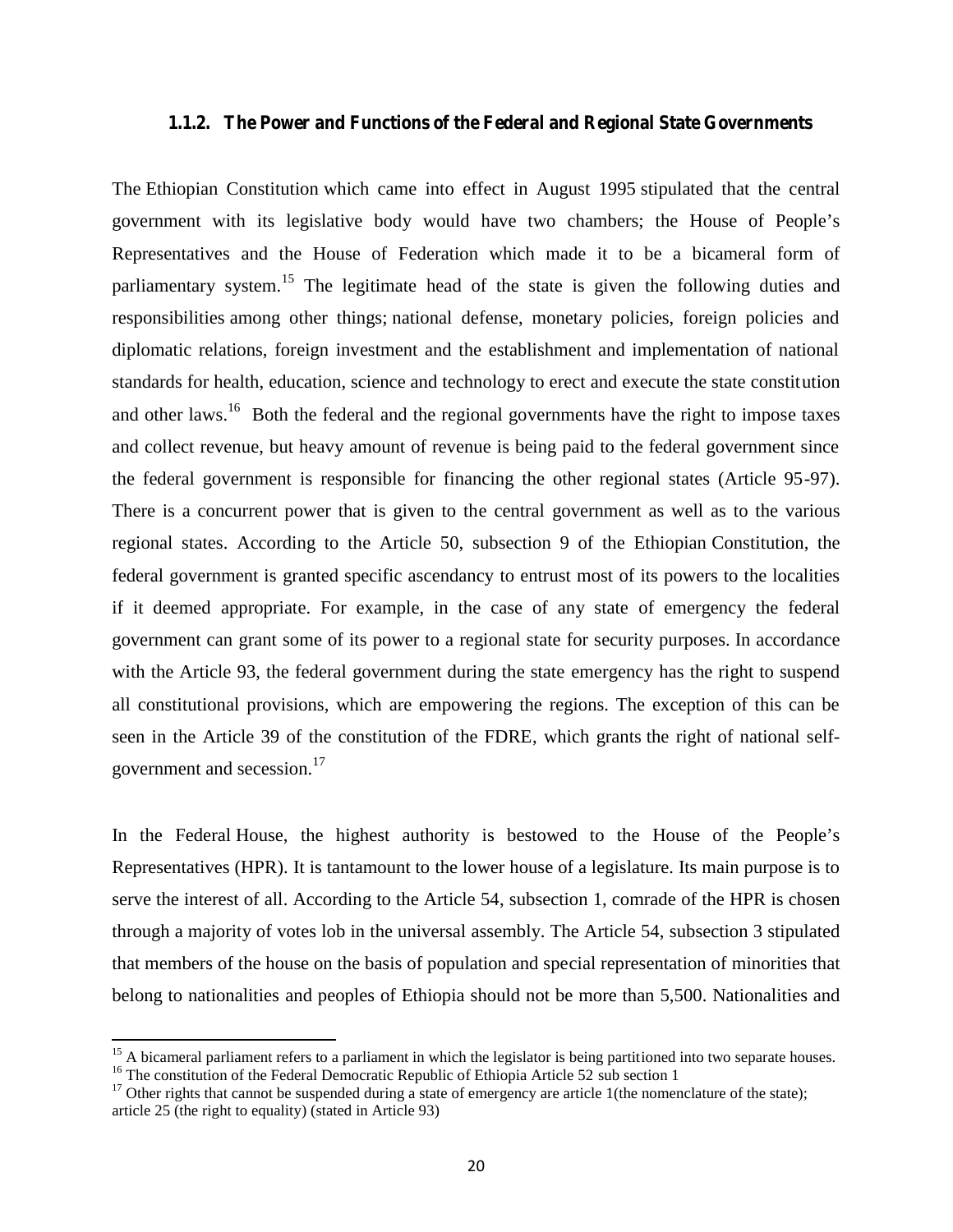peoples shall have at least 20 seats in the House of People's Representatives. Some pertinent seats shall be determined by law. Therefore 20 seats are for officially recognized ethnic groups with less than 100,000 people for the purpose of including minority groups in governmental policy formation (Kietil, 2000, 22).<sup>18</sup>

The political system of Ethiopia is a pure parliamentary system of government. According to the Article 56 of the Constitution, a political party or coalition of political parties with the majority of seats in the House of People's Representatives (HPR) shall create the Executive branch and lead it. In the HPR, the leading political parties have bestowed the right to approve the appointment of members of the executive Council of Ministers and the Prime Minister. The Article 70 stipulated that the HPR have the right to nominate presidential candidates. The Article 74 of the Constitution grants all powers to the Prime Minister, the President is a symbolic leader; his only function is to sign and approve new laws enacted by the parliament. The Prime Minister is the head of the national armed forces. He is the one responsible for carrying out the foreign policy implementations. More so, the Article 76, subsection 2 permits all executive members not to be accountable to the HPR, but to be accountable to the Prime Minister. This implies that the according to the new constitution in Ethiopia, the Prime Minister would have the supreme power instead of the President of the Federal state.

The next important unit is the House of Federation (HF) and it is considered as the second or upper chamber in the Federal Government of the Federal Democratic Republic of Ethiopia. In a standard federal system, the second chamber acts as the representative institution for all the local state governments. But as the Article 61, subsection 1 of the Ethiopian Constitution stipulates that House of Federal is made up of representatives of the nation, nationalities, and people, instead of the representatives from the various regional units. This makes Ethiopian model of Federation a unique federal system in the world as compared to the other federal system like the People's Republic of China, Nigeria and Belgium.

<sup>&</sup>lt;sup>18</sup> The fundamental duty of the HPR are to enact laws on issue concerning the Federal level and adhered to ratify national policy standard in accordance with the constitution stipulated in the Article 55.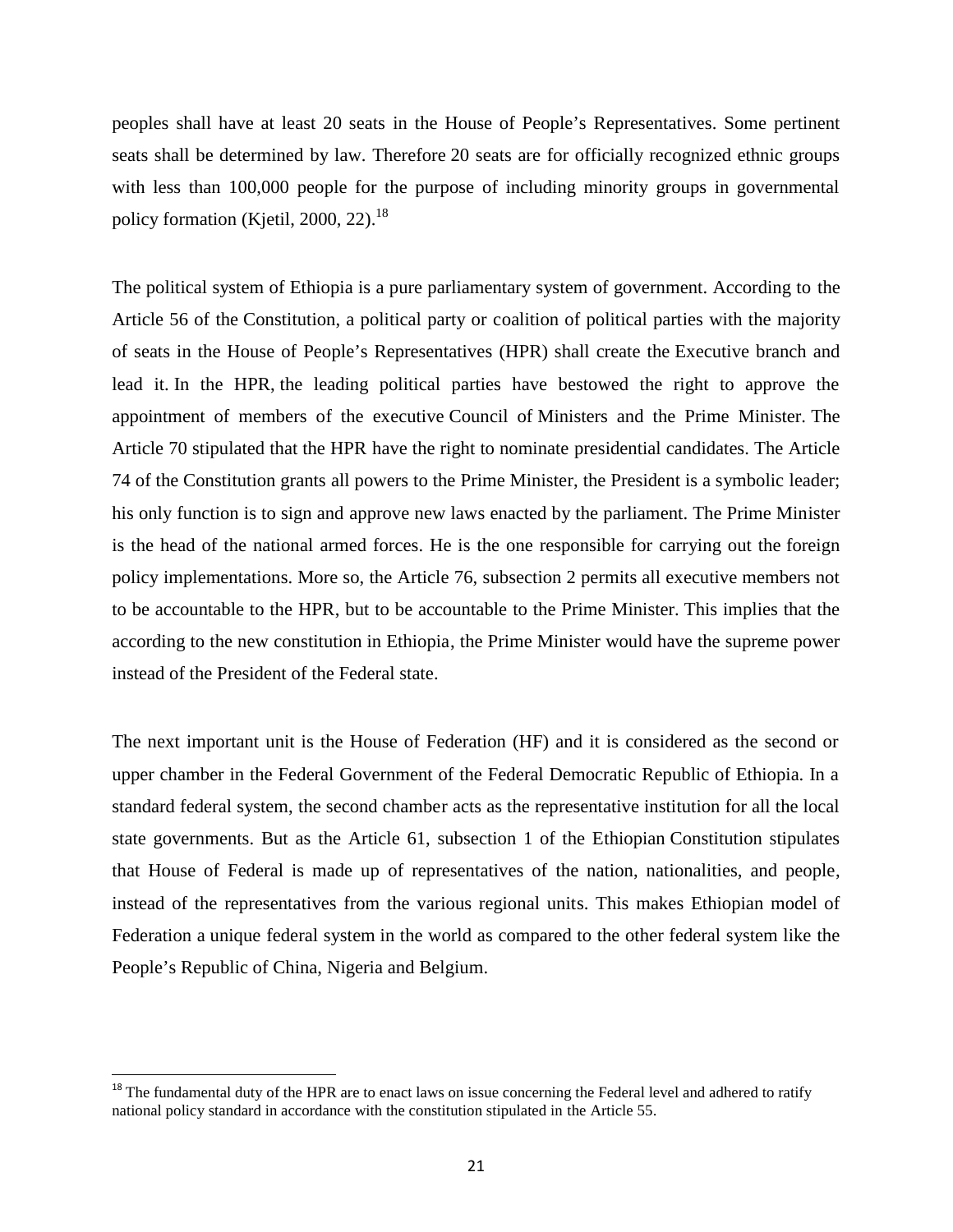A political dilemma occurs in the HF between the equality of representation of citizens and regions. The questions for the political dilemma goes thus should all local state have the same voting right or should local States with a large population have more voting right than local States with a small population? In order to pave the way for each citizen should the votes have the same power? The local States with a large population have more voting rights that the smaller counterpart. As a result of these, there is a flaw in the Ethiopian Federal system, which have led to a conflict of interest in the said system and various diplomatic measures to resolve it have produced insignificant results. This is because it is difficult to choose from the dilemma of the quality of citizens and the quality of the region to act as a representative in the HF. Worse still, the Article 61, subsection 2 of the Ethiopian Constitution states that each nation and people shall be represented in the house of the federation by at least a member. One additional representative for each one million people shall represent each nation. Moreover, the Article 61, subsection 1 and 2 gives the Federal House authority to impede the Constitution and to also create a constitutional committee and the main function of the Constitutional committee is to resolve constitutional disputes. According to the Article 67 of the Constitution, the HF is being granted the power to decide upon issues concerning the right of self-determination including right to secession and to look for appropriate solutions to resolve conflicts between states but it has only two sessions per year.

One of the most important features of federal states is that regional units cannot be easily altered as by implementing the majorities wins the vote procedure which serves as a normal purposes (King, 1982, 143) but the question that one can ask he/herself is that does the Ethiopian system of federalism have a unique procedure for how regional unit representatives should be changed? Does it exist an extraordinary rule to change the constitutional order? In the Ethiopian Constitution, the local entity voice in the central decision-making procedures are guaranteed through the House of Federation and it is backed by the Constitution. But the Article 4, subsection 2 states that the right of representative's units is not given in accordance with the number of local states, but instead is given in respect to the various groups of people in within localities and to create their own states or to secede from the said state as stipulated in the Article 39, subsection 1. But the procedures to secede from the Union are impediment and do not follow the normal procedure of majority win the votes (Ibid, p.143). For example, if the Oromo state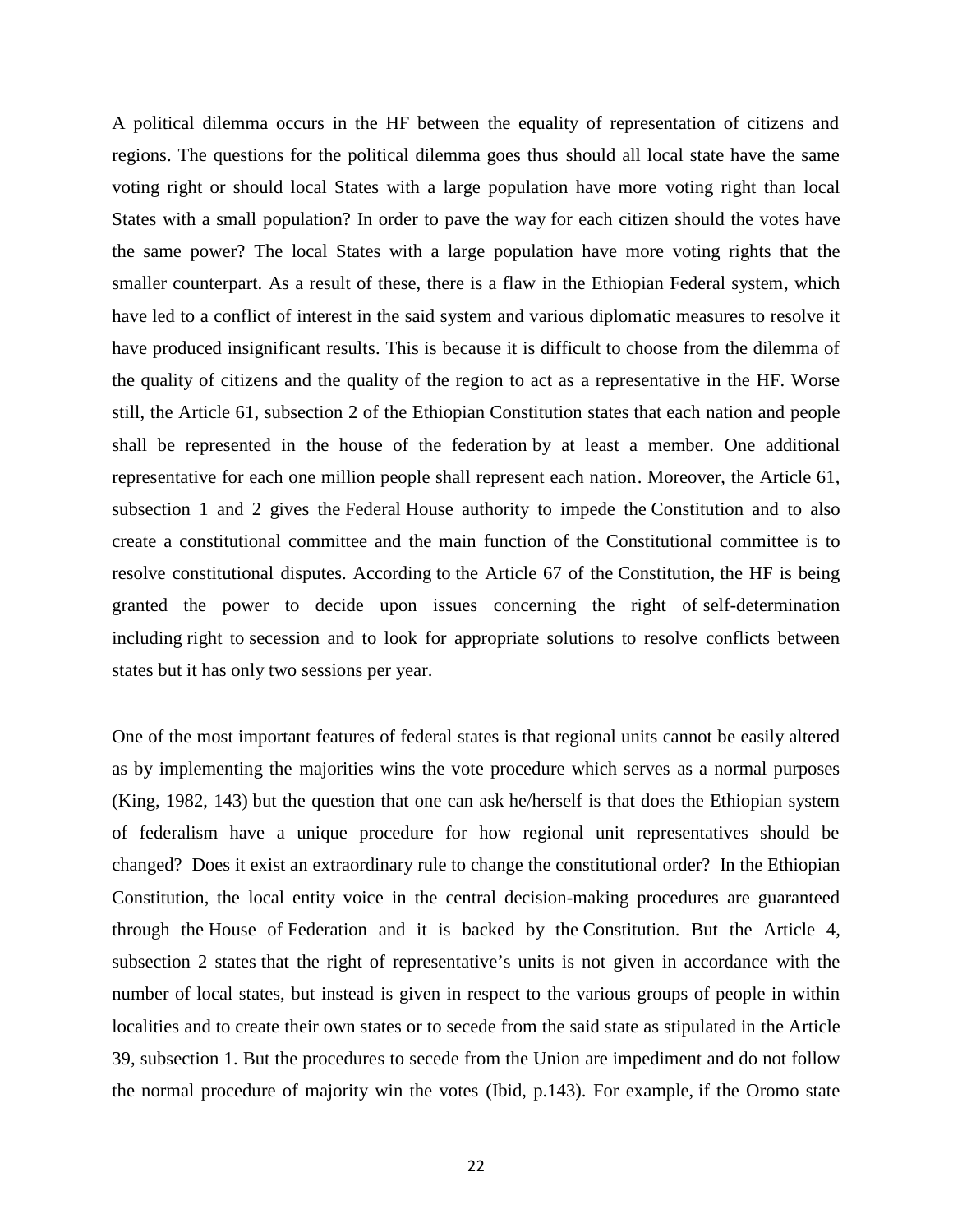intended to secede from the political union it has with the Federal Democratic Republic of Ethiopia, the State Council have the right to accept its decision with a two-thirds majority of vote from its regional Council and have to make proper arrangement for a referendum in the Oromo region whereby most of the balloters agree to it. More so, secession requisition must be accepted by at least two-third balloters of the Oromo people local Council and a vote will be organize for a referendum by the central government as enshrined in the Article 104 of the Ethiopian Constitution. As enshrined in the Chapter 3 of the Constitution, the fundamental rights and freedoms specified in this chapter shall be interpreted in a manner conforming to the principles of the Universal Declaration of Human Rights. Also, the procedures for changing the Constitution cannot be modified without prior notification of all members of state council. Only the majority in each state council and as guaranteed by the Article 105, must have two-third balloters in the legislators. Other allocation of the Ethiopian law can be modified by a two-third of balloters in a combined session of both legislators and in two-thirds of the balloter's state councils. This procedure is universally affirm for all federal government where by the supreme law, which guides the federal and regional states in relation, cannot be changed without phenomenal majority at both federal and regional levels. Ethiopian Constitution has a unique feature that gives right of self-determination and unconditional secession. It is worthy for us to critically examine these unique features of the Ethiopian Constitution.

### **1.2. The Principle of Self Determination and the Right of Secession**

Self-determination can be defined as the right by virtue in which a nation has to determine its own political structure, and pursue its own economic, social and cultural development in a free manner. For example, if today North Cyprus, which is a de-facto State, is granted autonomy by the United Nations the people have the right to create their own government without any foreign intervention. But under international law, self-determination means the legal rights of people to decide on their own destiny in the international order. For example, it is the right of the people to decide which country they prefer to create diplomatic relations with. Self-determination is enshrined in the Charter of the United Nations and the international covenant on civil and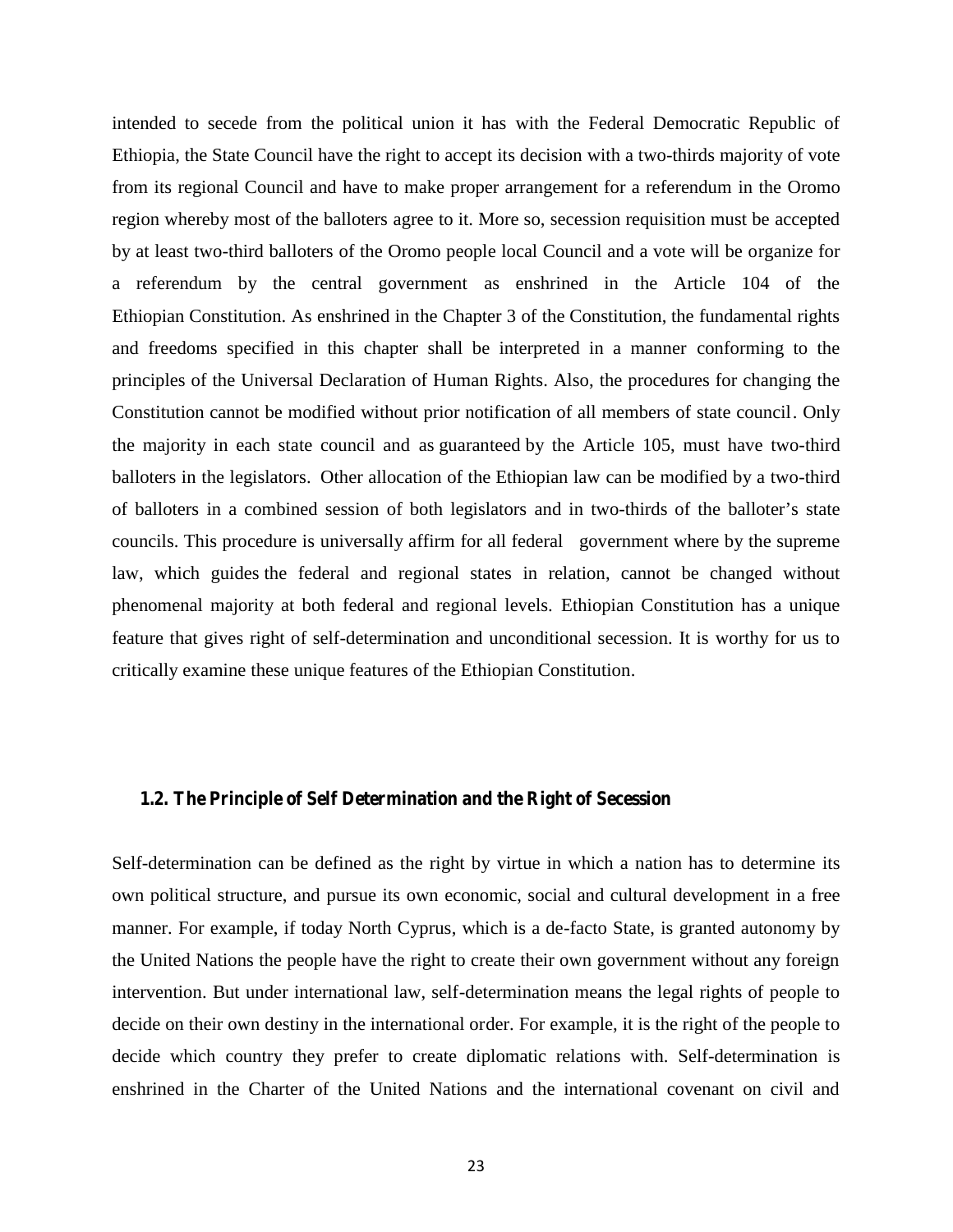political Rights as the right of all people. The political system of Ethiopia is a federal form of government by the right of nations, nationalities and peoples as stipulated by the Ethiopian Constitution in the Article 39, sub-section 1. Every nation, nationality and people in Ethiopia has an unconditional right to self-determination, including the right to secession and this right still remains adamant even during a state of emergencies.<sup>19</sup> Basically, as defined explicitly by paragraph 1 and 2 of the Ethiopian Constitution, it shows their right of self-determination that have made Ethiopia's communities to enter into a federal system with the aim to guarantee an inter-ethnic share rule of these communities. The Article 20 of the African Charter on Human and People's Rights, explicitly grants self-determination to all peoples and states: *"They shall freely determine their political status and shall pursue their economic and social development according to the policy they have freely chosen".*<sup>20</sup> Apparently in respect to the Charter of the United Nations more emphasis is given to representation. It stipulates that states' restorations on the right to self-determination for the preservation of territorial integrity or political unity can apply only where their populations are "possessed of a government representing the whole people belonging to the territory without distinction as to race, creed or color".<sup>21</sup> Obviously, in the Ethiopian Constitution citizens are classified in their different ethno-linguistic groups, but not as citizens. Fasil Nahum (1977), who was a Legal luminary in Ethiopia constitutional law defined it as: *"It is difficult as all ethnic groups have merged to form the federation" (Nahum, 1997).* Minority ethnic groups with very small population like the Somali and Harari have merged with much larger ethnic groups like Oromo and Amhara within a state or have joined together to create a state and these states created on the basis of ethnicity to come together and form the Federation. This implies that minority groups like the Somali have been victimized. Even when these minority groups threaten to secede it cannot- solve the problem of ethnic federalism in Ethiopia. This thesis supports the only way out is to implement a consociational democracy whereby each segments of group will take an active part in the government without marginalization. Chapter 2 Article 8 of the Ethiopian Constitution is based purely on sovereignty of the people, it goes thus:

<sup>&</sup>lt;sup>19</sup> Article 93(4)(c), *The Constitution of the federal Democratic Republic of Ethiopia* proclamation No1/1995, Federal Negarit Gazeta, 1<sup>st</sup> year No.1 Addis Ababa, 21<sup>st</sup> August 1985

<sup>20</sup> **African charter on Human and People's Rights**, June 27, 1981, 21 I.L.M, 58, ART 20, Part 1

<sup>&</sup>lt;sup>21</sup> G.D.Res 2625, UN, GAOR 25<sup>th</sup> Sess, Supp No.28, at 121 U.N. DOCS. A/8028 (1970)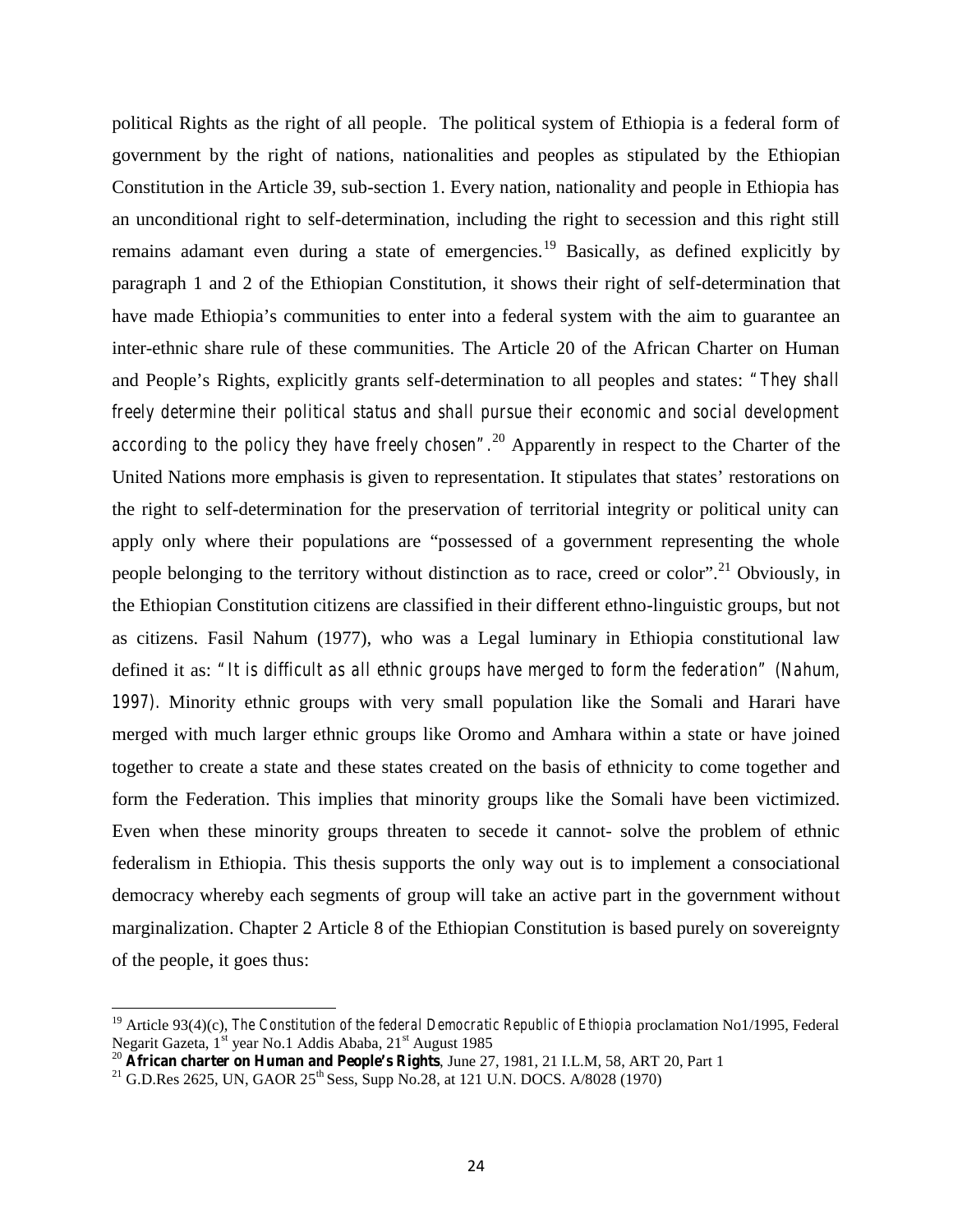- 1) All sovereign power resides in the nations, nationalities and peoples of Ethiopia.
- 2) This Constitution is an expression of their sovereignty.
- 3) Their sovereignty shall be expressed through their representatives, elected in accordance with this Constitution and through their direct democratic participation.<sup>22</sup> Despite the fact that the Constitution of Ethiopia emphasizes the right of self-determination up to secession as stated in chapter 2 of the Constitution, but the condition to attain this right of secession right may make it impossible to exist.

Seemingly, the self-determination right including secession is in the Article 39:

- 1) Every nation, nationality and people in Ethiopia has an unconditional right to self-determination, including the right to secession.
- 2) Every nation, nationality and people in Ethiopia has the right to speak, to write and develop its own language; to express and promote its culture; and preserve its history.
- 3) Every nation, nationality and people in Ethiopia has the right to a full measure of government in the territory that it inhabits and to equitable representation in regional and national governments.<sup>23</sup>

But the Article 39, subsection 4 of the Constitution seems to be very pivotal in terms of the right a regional unit to secede it says:

- a) When a demand of secession is accepted by a two-third majority of its members of legislative council of the Nation, Nationality of people in question.
- b) When the federal Government has organized a referendum, which have to take place within three years from the time it received the concerned council's decision for secession.
- c) When the demand for secession is supported by majority vote in the referendum.
- d) When the Federal Government will have transferred its powers to the council of the Nation, Nationality or People who has voted to secede; and
- e) When the division of assets is effected in a manner prescribed by law.<sup>24</sup>. The concept selfdetermination contains 3 basic terms namely; Nation Nationality and People to have self determination and representative of manner described thereinafter.

<sup>22</sup> Article 8 of the **Federal constitution of Ethiopia**

<sup>23</sup> **Ethiopian Constitution** Article 39 sub section 1-3

<sup>24</sup>**Federal Democratic Republic of Ethiopia Constitution**, Article 39 subsection 4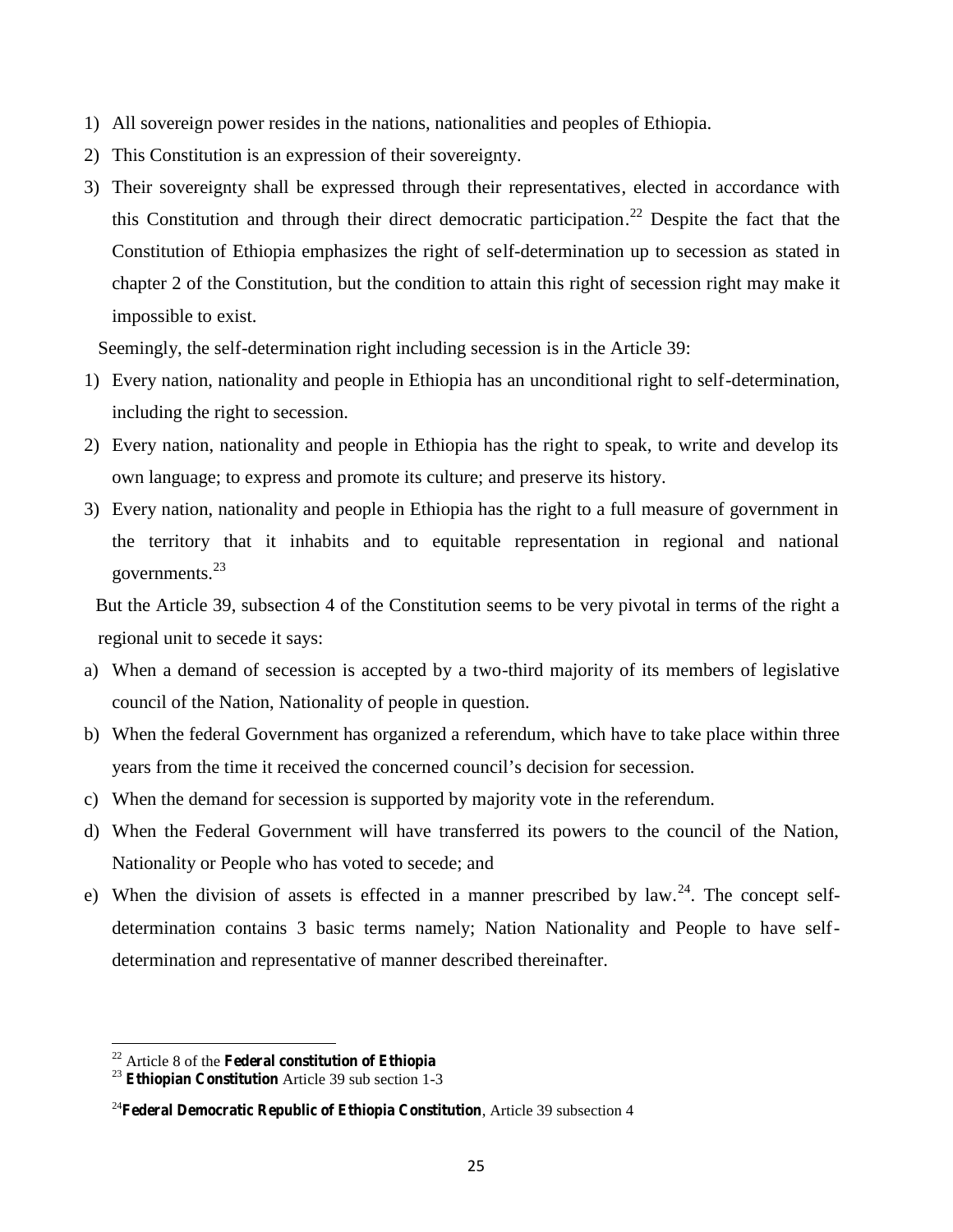It will be worthwhile to define the terms "Nation", "Nationality" and "People" in connection with the Ethiopian Constitution, which classified its citizens in three categories. A nation can be defined as groups of people who have or share a common, history, culture and who inhabit an identifiable predominantly contiguous territory.<sup>25</sup> This definition is a combination of several objective and subjective elements. In terms of objects the features it contains are: common mentality, familiar culture, similar habitual languages while the subject features are a common psychological make-up and a sense of an aggregate identity. Hereinafter, any community that is made up with these distinctive features, object and subject are bounds to be considered as Nation, Nationality and People and can adhered to right of self-determination (Brietzke, 1995, 27). It is a combination of aggregate identity that comes from shared objective features such as customs. As concerning the special representation in the federal legislature, the right of self determination is being confer to every ethnic community, be it major or minor communities. Basically, the Article 39 does not distinguish between ethnic communities on the base of their respective population size or their position. After all, the right of secession is something very difficult to attain both practically and theoretically due to its constraint procedure. Therefore, the threat to secede as enshrined in the secession clause is almost impossible because two-thirds of the members of the regions have to accept and they need to wait for about three years before a referendum can take place. In order to understand the politics of Ethiopia it is worthwhile to look at the international law on the principle of self-determination through an analysis of the UN charter and the General Assembly Resolutions on self-determination.

# **1.3. The UN Charter and the General Assembly (GA) Resolution on Self Determination**

The Article 1(2) of the UN Charter, stipulates that one of the objectives of the United Nations are: "to establish a cordial relations among nations based on spectrum for the principle of equal rights and self-determination of people, to take other significant actions to strengthen universal peace", "the UN as a custodian for peace should create a cordial relationship amongst nations based on respect for the principle of equal rights and self-determination of people".<sup>26</sup>. The UN charter of self-determination has been the impetus behind the formation of the modern State of

 $25$  Ibid Article 39 subsection 5

<sup>26</sup> Art 1(2) of the **UN charter**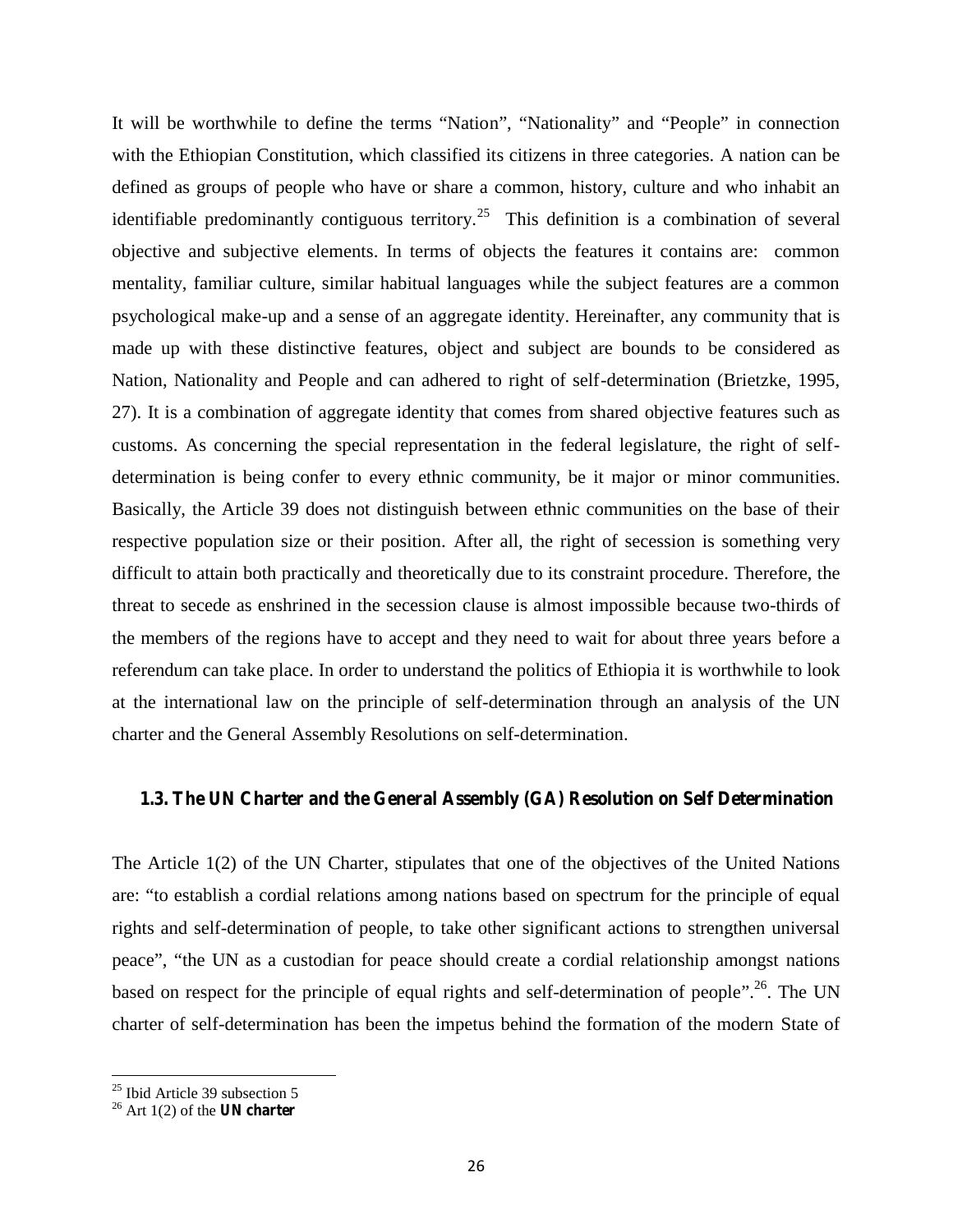Ethiopia's Ethnic Federalism based on the right of the people to decide their own government, which is related to the question of independence, autonomy, referendum elections and the legitimacy of government. The underpinning of the post-colonial movement of the post Second World War period emanating from the accepted "declaration of the given of statehood to all trusteeship territories and people" on the  $14<sup>th</sup>$  December 1960.<sup>27</sup> The granting of Statehood to all UN trust territories by the UN (Resolution No 1541) acknowledges self-determination as a subterfuge of decolonization for the justification to assure international peace and stability and the respect for human and people's right. However after 24 months Self-determination based on economics was accentuated in a resolution relating to permanent sovereignty over natural resources.<sup>28</sup> In the proclamation of the concept of international law concerning cordial relations and collaborations among states, the General Assembly Resolution 2625(xxv) of 24 October 1970 states the right of political self-determination and the manner in which it can be utilized can be further developed. It bestows a legal framework in which tension between two paramount principles of international law can be resolved: equal rights and self-determination of all people plus the sovereignty and territorial integrity of States. The principle of mediation as is expressed in resolution 2625 (xxv) of the General Assembly is theoretically feasible but practically unrealistic because it is receptive to dispute in which several factors must be taken in consideration for it to be applicable and these factors include the political system and the constitution of the given country and the repercussions that can be incurred by members of the society at large.

Apparently, after the proclamation of friendly relations that necessitated the utilization of the right to respect each and every state of territorial integrity and political unity implies that people can now enjoy equal rights. However, a state can be considered to be unrepresentative if a certain group of people in the state is excluded from political process mainly because of race, creed or color (Hamnum et al, 1996, 65-66). Musgrave (1999), in his book on self- determination and national minorities argues that the General Assembly resolutions were declared on purpose to reduce the scope of the right as compared to the two human rights conventions, even though there is the decolonization process only (Musgrave, 1999, 90). This face of the right is recognized by the International Courts of Justice as an imperious norm of international law

<sup>27</sup> **General Assembly resolution** 1514 (xv), 14 December 1960

<sup>28</sup> **General assembly resolution**, 1803 (xvii)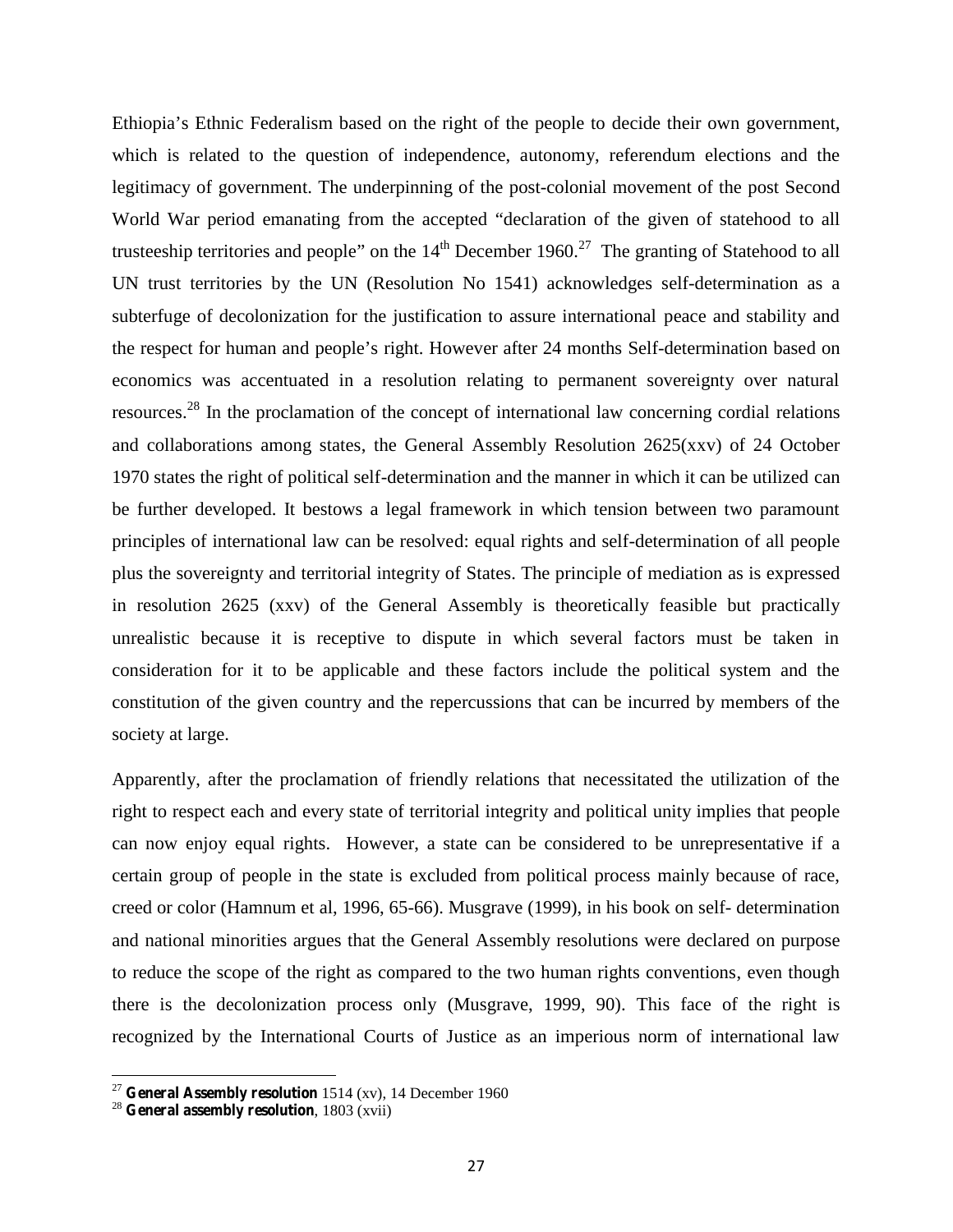(Nowak, 1993, 13). Notwithstandingly, as it concerns the economic point of the right of self determination a significant contribution was made by the proclamation of 1 May 1974, which stipulated "the creation of a new international economic integration".<sup>29</sup> The charter of economic rights and duties of states stress the urgency to establish generally accepted norms to coordinate international economic relations systematically. $30$ 

This chapter has focused specifically on federalism, the various types of federalisms and the principle of self-determination up to secession. As enshrined in the Ethiopian constitution in particular and in general how self-determinations is been back by international Law in the UN General Assembly Resolution 3201. As a result of the principle of self-determination, ethnic federalism has been put in place in Ethiopia. In order to comprehend the ethnic federalism of Ethiopia better, it is crucial to explore the historical background of Ethiopia.

<sup>&</sup>lt;sup>29</sup> General Assembly resolution  $3201$  (s-VI)

<sup>&</sup>lt;sup>30</sup> General Assembly resolution 3281 (xxix)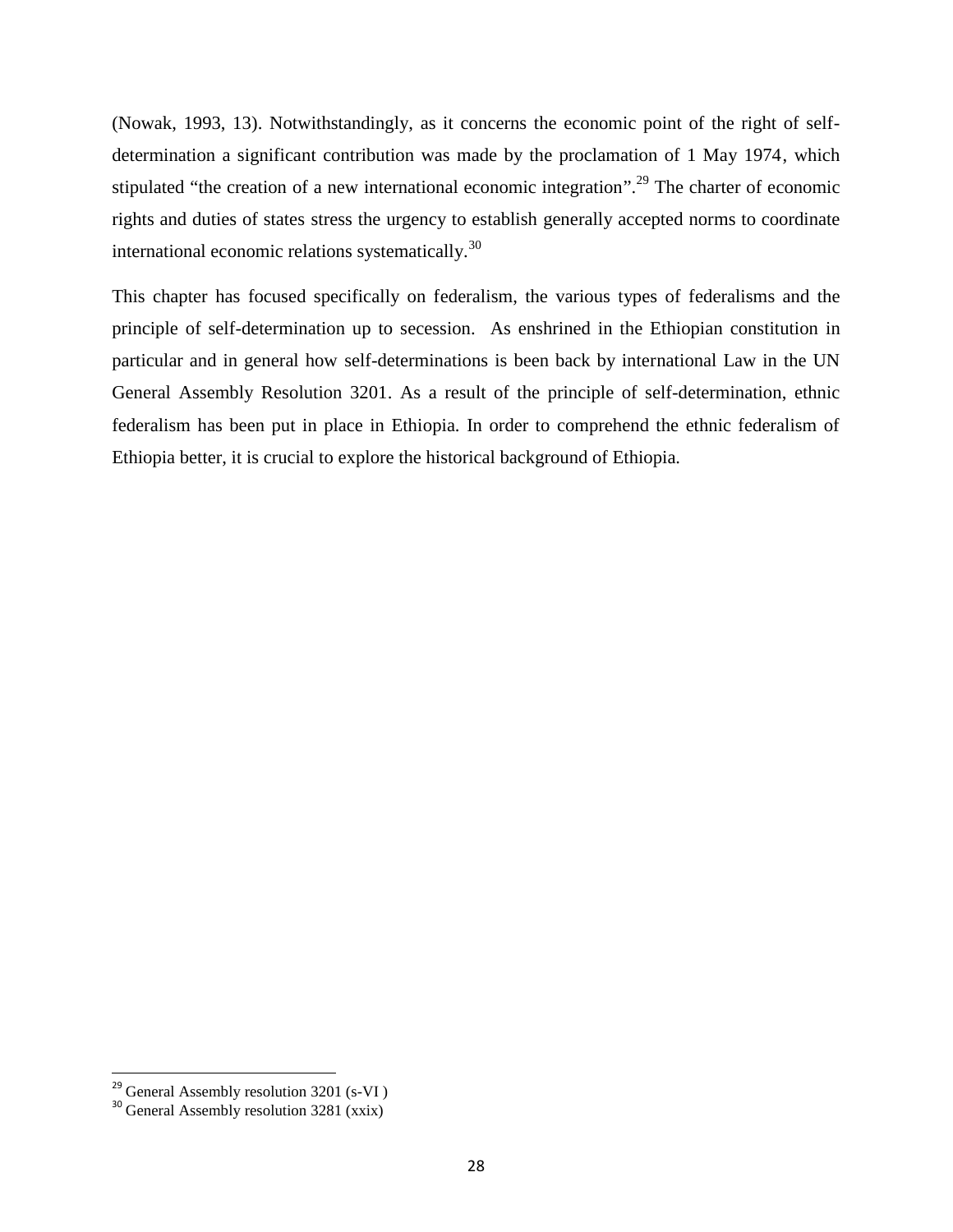# **CHAPTER TWO: POLITICAL HISTORY AND TRANSITION OF ETHIOPIA**

#### **2.1. Historical Background of Ethiopia**

Notwithstanding the fact that many scholars such as Teshale (1995), Bahru (19991), and Harold (1995) considered Ethiopia to be a country characterized by famine, dictatorial and totalitarian with profoundly complex regime. Ethiopia is found at the edge in the Eastern part of Africa and for a longtime is considered as a land of great men. Ethiopia can be seen as a peculiarity in the continent of Africa with its early acceptance of the faith of Christianity, its own written language, its own form of agriculture system and its own calendar that is around seven years behind the Gregorian calendar. Accordingly, it holds the unique privilege as the only Country, which was not under the siege of any foreign colonialism. As a result of this it made Ethiopia to have a special image in the face of African continent. As for the pan-African movement some scholars appraised Ethiopia to be the "sanctuary inherently link to the holy land for Africa liberation, a clearly, succinctly and objectively pillar of the black race aversion against the white race expropriation, a living tabernacle, an epitome of African independence" (Tibebu, 1995, xv). From the works of researchers in Ethiopian politics it can be clearly seen that there is a debate on the nature of Ethiopian states and the activities carried out by the Ethiopian elite in peace building and state building in Abyssinia.<sup>31</sup> The bone of contention by student of Ethiopian History is to clearly bring out facts to shows that Ethiopia is a classical amalgamation created through inclusion of proportionately modern State acquired by subjugation and intramural colonization<sup>32</sup> Ethiopia's kingdom was first established in the  $1<sup>st</sup>$  century AD and it was in Axum a town in the Tigray region. The first faith to be adopted by the people of Ethiopia was Christianity around the  $4<sup>th</sup>$  century but it began to diminish when the Muslims gained full control of the Red Sea in the  $7<sup>th</sup>$  century. Creation of the modern Ethiopian state only began around the mid-19<sup>th</sup> century after the political deadlock era of the Zemena Mesafent (the time of the princes)

 $31$  Abyssinian is the ancient name of the homeland of the Amhara and the Tigre in the northern and central highland of Ethiopia. The Amhara and Tigrinya speaking highlanders also called themselves Habesha (Donham and James 1988; 23).<br><sup>32</sup> King Menelik captures many States that were located around Ethiopia and put them under his control and then

integrate them into Ethiopia to create a one great nation. It was like an internal form of Colonization practice by Menelik in the  $19<sup>th</sup>$  century.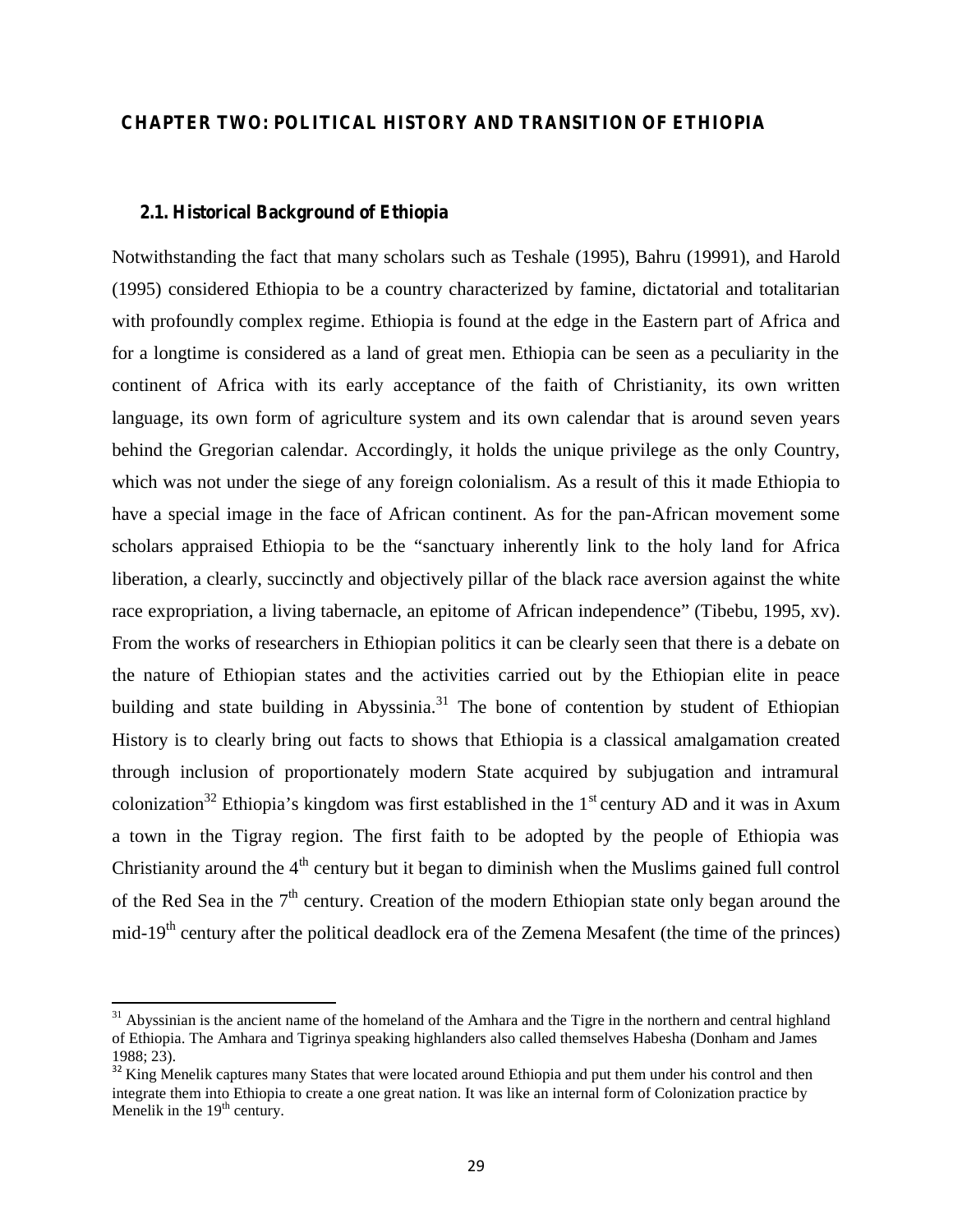has come to denouement.<sup>33</sup> It was a time of ferocious struggle between princess from Gojjam, Tigray and wollo regions to name a few who were scrambling by using extreme measure over the hegemony of an Imperia center known as Gondar (Zewde, 1999). Emperor Menelik II can be accepted as architect of modern Ethiopia because he enlarged his hegemony from the central highlands areas to the east and south and created the borders that Ethiopia used today as the official territorial boarders today. However, some historians still doubt if this type of political expansion by Emperor Menelik II could be regarded either as colonization or unification? In terms of colonial paradigm by some historians, Ethiopia is made up of many independent states that was overthrown and occupied by some Abyssinian kingdoms (Ibssa, 1990, 389). Ethiopia indeed has been an artificial invention whereby the Northern Ethiopian people acted as European settlers in alignment with the European colonial plans to exploit the economic and human resources in Africa. Notwithstanding, the Ethiopian philosophy holds that the expansion and assimilation of Kingdoms in the Abyssinia around the periphery in the  $19<sup>th</sup>$  century by the Emperor Menelik II and thereby assimilating them was a process of unification rather than colonization. The enlargement of the Abyssinian Kingdom by Emperor Menelik II was not done to exploit or conquer the mentioned kingdom. The goal behind this was as a result of a prompted intramural power tussle between Emperor Menelik II and his rivals (Kebede, 1999, 42). In the low land region of the newly Abyssinia, lands where seized from the local owners by the Emperor and the peasants who owned land were obliged to buy it again from the newly created kingdom's authority (James, 1998, 38-39). From a colonial paradigm hypothesis, the utilization of these exploitative means by this Abyssinian authority makes one to believe that the brain behind the expansion of the Abyssinia was for economic exploitation and conquer of the southerners. The coming of Abyssinia into the southern part of the kingdom ignites the conflict of interest and the conflict of value and the newly created authority uses harsh methods such constant raiding of cities to curb out any rebellion against their authority both overtly and covertly (Marcus, 1995, 67). The local elite were "Amharised" in order to be given access to administrative jobs which entails them to be assimilated culturally in Amhara. In line with the Ethiopians' way of thinking, "the Amharization"<sup>34</sup> was a sign of an overt inclusiveness. This feeling better still made the people to forget and neglect the fact that Amhara rulers had

 $33$  Zemena Mesafent (1769-1855)

<sup>&</sup>lt;sup>34</sup> Amharization is the policy adopted by King Menelik change all the capture States Culturally, Politically, and Economically Amharic people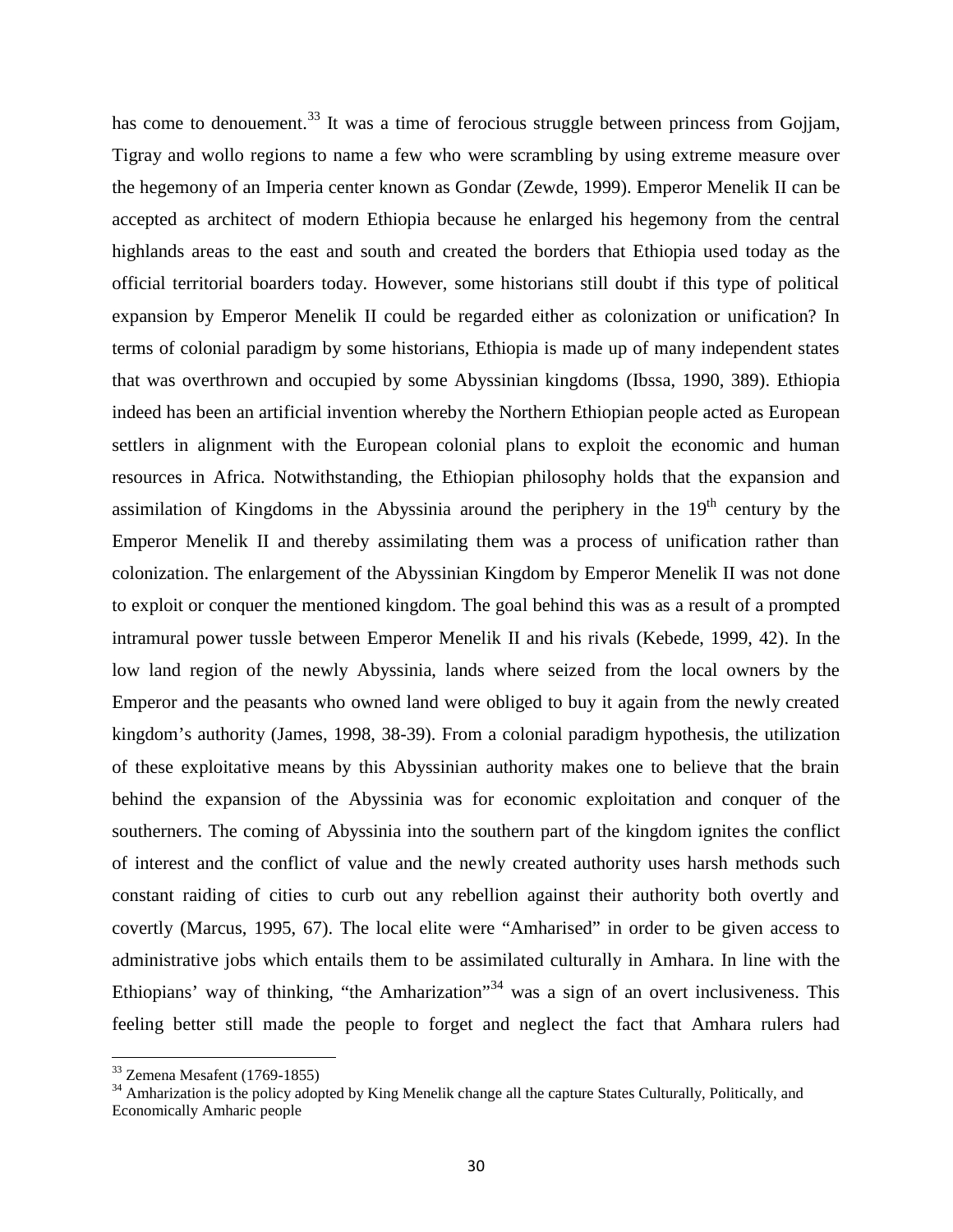considered the southerners as backwards, without a culture and religion as they are (Ibid, 1995). This is because power is in the Northern part of Ethiopia and the northerners intended to establish their hegemony in all areas of the Empire. It is worthwhile to examine the various processes in which the modern state of Ethiopia has undergone, to have a comprehensive view of the ethnic based federalism that is in the practice in Ethiopia. In the upcoming part of this thesis, three different regimes are examined, namely: the Imperial Kingdom, the Derg dictatorial regime and the Ethiopian People Revolutionary Democratic Front (EPRDF).

#### **2.1.1. Emperor Haile Selassie's Reign**

Basically, the monarchy of Ethiopia came from a mythical descent of the Solomonic tradition and this tradition was part of the Ethiopian Constitution from the time of Emperor Haile Selassie in 1930 until 1955. "The monarchical grandeur shall remain continuously inherently link to the linage of Emperor Haile Selassie I, who was a direct decedent from the linage of Menelik I, a product of Queen Sheba of Ethiopia and the King of Israel King Solomon " (Bekeri, 2007, 14). Queen Sheba was the Ethiopian queen who went to Israel to visit King Solomon in Israel (capital Jerusalem) and she was impregnated by the king of Jerusalem Solomon and the product of that pregnancy was Menelik I. His descendants created in Ethiopia the Solomonic dynasty. Naturally, the Ethiopian monarchy can have traced it roots right from the Axum Empire. The traces of this empire can be found today in the Northern part of Ethiopia, where trade and commerce proliferated. It existed before Christ and even after Christ this empire had controlled some strategic territories around the Red Sea region.<sup>35</sup> Due to the fact that the Empire of Axum had a great influence, the rulers of the Empire considered themselves to be the king of kings or in broader sense Emperors.<sup>36</sup> As a result of their influence in the Red Sea, the Empire began to be in contact with the Mediterranean culture. As a result of that, Christianity flourished in the Empire around the  $4<sup>th</sup>$  century AD in the form of Orthodoxy and was automatically considered as the official state religion of the Axum Empire. However, the growth of Islam in the region prevented the Axum Empire's influence over the Red Sea periphery. Power despair and now the regional authority took control of most of the activities in the Empire. There was a complete

 $35$  Today the remains of emperor can still be seen in the town of Axum in a region owned by the Tigray people.  $36$  The empire of Axum was an ancient kingdom of Ethiopia that existed from approximately 100 AD to 940 AD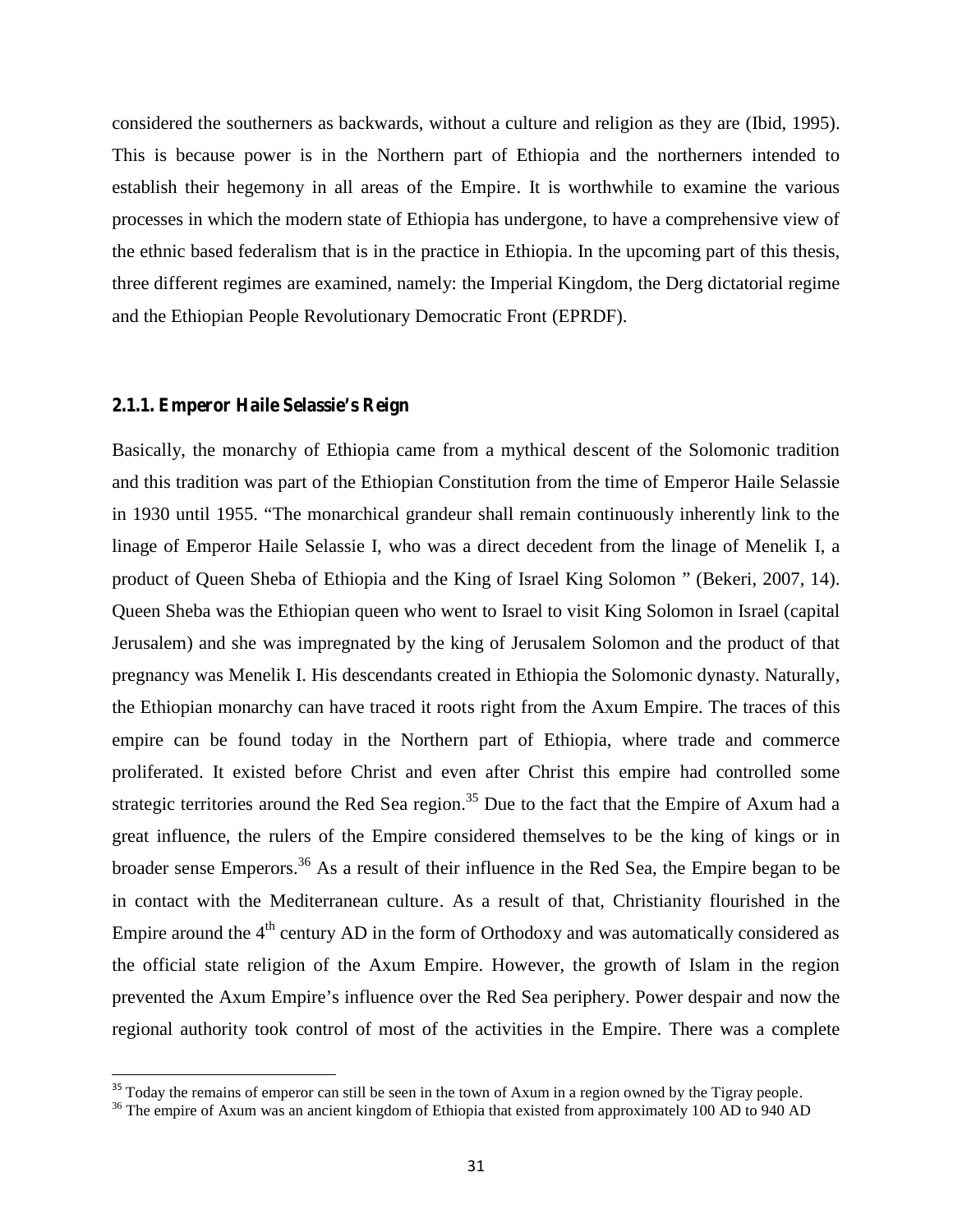power sharing amongst various principalities in the empire and this period was called Zemene Mesafint (era of the princes) until the middle of the  $19<sup>th</sup>$  century. Then anti-decentralized form of government was established in order to bring power back to the central authority under the auspices of Emperor Haile Selassie during the period of the  $20<sup>th</sup>$  century. This period of power tussled between the central authority and the local regional authority, the period of the princes finally came to an end, which was in the year 1855 and within this same year kassa Hailu a nobleman from a state in western Ethiopian known as Kuwara was crowned as Emperor Tewodros II (Keller, 1988, 21). During the reign of Emperor Tewodros II, the period of the princess finally came to an end simply because the new Emperor aspired to unite all the principalities in the Empire. Moreover, he decided to create a centralized form of military administration. Notwithstanding, the Emperor Tewodros ever succeeded to establish a centralized form of government and army; he failed utterly to create a centralized form of government due to insufficient financial capability. Nevertheless, during his reign he faced much resistance from regional authority either through insurgency or civil disobedience, but he continued to stay in power by the use of military to suppressed rebellion against his government. Regardless of the use of force to suppressed the internal insurgency this only lead to more rebellions against his government even to the extent of resistance in the international Arana. As a result of this pandemonium political situation in the Empire, the Emperor decided to seek the aid of British government but the British refuses and he decided to hold some British entourage as his hostage, this reaction of Emperor Tewodros led to a devastating effect as this completely tarnished the relationship between the two countries and gave a severe blow to the end of his power. Be that as it may be, when the Emperor realized that his authority has been lost absolutely, he decided to commit suicide. According to Clapham (1970), the regnant of Tewodros is not surprisingly unforgettable because of his yearning and achievements (Clapham, 1970, 12). All the same, there was a brief period of succession struggle; in 1872 Kassay Mercha from the Tigray ethnic was crowned as Emperor Yohannes IV, who was contemporaneously known as the Emperor Yohannes IV. But in the time of Yohannes IV, he faced challenges from Ethiopian sovereignty and territorial integrity after he conquered the Egyptians in the 1870. Also Yohannes VI had to push Italy away. This was because Italy was just unified and as a newly created European state desired to follow the footsteps of other European countries to establish a colonial Empire and Ethiopia was close to invade as a colony in Africa. This implied a war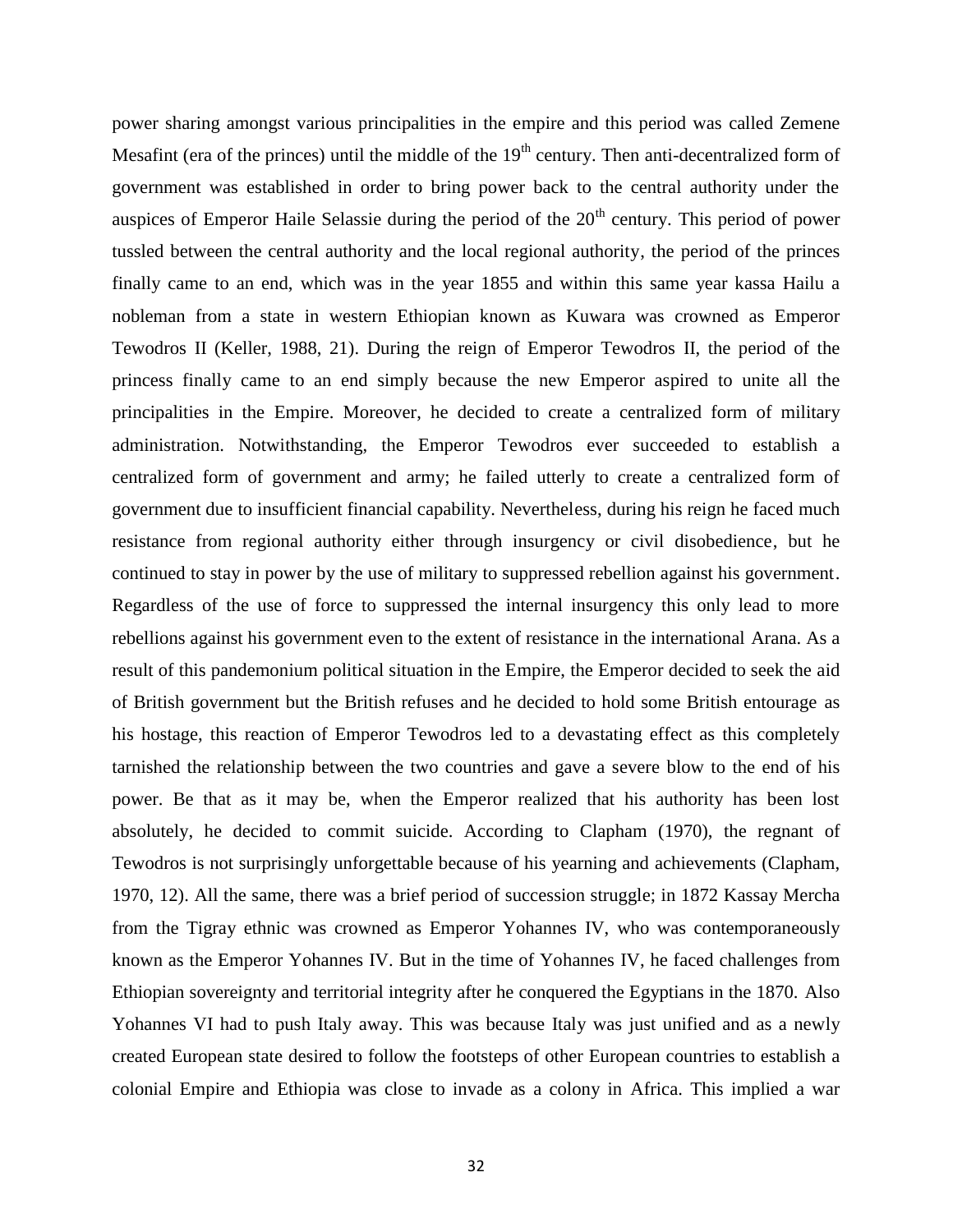between Ethiopia and Italy. But the Emperor decided to delay the conflict with Italy and instead Sudanese Mahdists attacked Ethiopia and occupied and stole goods from Gondar. Unfortunately the Emperor was killed in this battle against the Mahdists in March 1889 at Metemma. The reign of Emperor Menelik II, which had ever been considered as the most powerful, reign in Ethiopia came to have during the reign of Yohannes VI because more powerful arms and amination were supplied from Italy. This implied that the Italian and the Ethiopians had excellent relations. Emperor Menelik II annexed Eretria in 1889. After it was evident that the Italians not only aimed to annex Eritrea but they aimed to annex the entire Ethiopia, the relationship between Italy and Ethiopia has changed. As a result, there was tension between the two countries, which eventually escalated into war between Italy and Ethiopia in a place in the Tigray region called Adowa and as a result of that Italy was obliged to recognize Ethiopia's independence and Ethiopia's prestige has increased internationally due to the result of the battle between Italy and Ethiopia in 1896. The battle of Adowa was very significant to Ethiopia because it pushed forces to prevent European imperialism in Ethiopia. The Emperor Menelik II is very significant in Ethiopia history because he was the emperor, who protected Ethiopia as a sovereign state and managed Ethiopian territorial expansion. The Emperor Menelik created the present Ethiopia border. The victory of Adowa resulted in European respect towards Ethiopia to the extent that they were forced to recognize Ethiopia's border with an international agreement between Ethiopia and the Italy known as the treaty of Wuchale (Sean, 1896, 37). The expansion of Ethiopia's territorial borders meant that people of different cultures, religion, language, governance structure, social economic activities jointly formed the Empire and finally led to an end to the domination of Orthodox Christians as the main religion as well as the Amharic language of the Empire. The state of Ethiopia became a multi-ethnic and a multi-language state like the other African states, as they were forge as a result of Western colonial expansion. The people of the north belonged to ethnic groups like Tigrayans Oromo and Amhara, but Amharan culture and language was dominant in the Empire. It can be said that the northerners were politically, economically and socially dominant in the state. This expansion of the Ethiopian territory during the  $19<sup>th</sup>$  century was a fundamental period in the history of Ethiopia because it led to the foundation of Amhara domination. The fully implementation of the centralized system of government by the Emperor Menelik II signifies that he has achieved the ambition of his predecessor Emperor Yohannes IV. But throughout the regnant of Emperor Menelik II, he designed a special type of centralized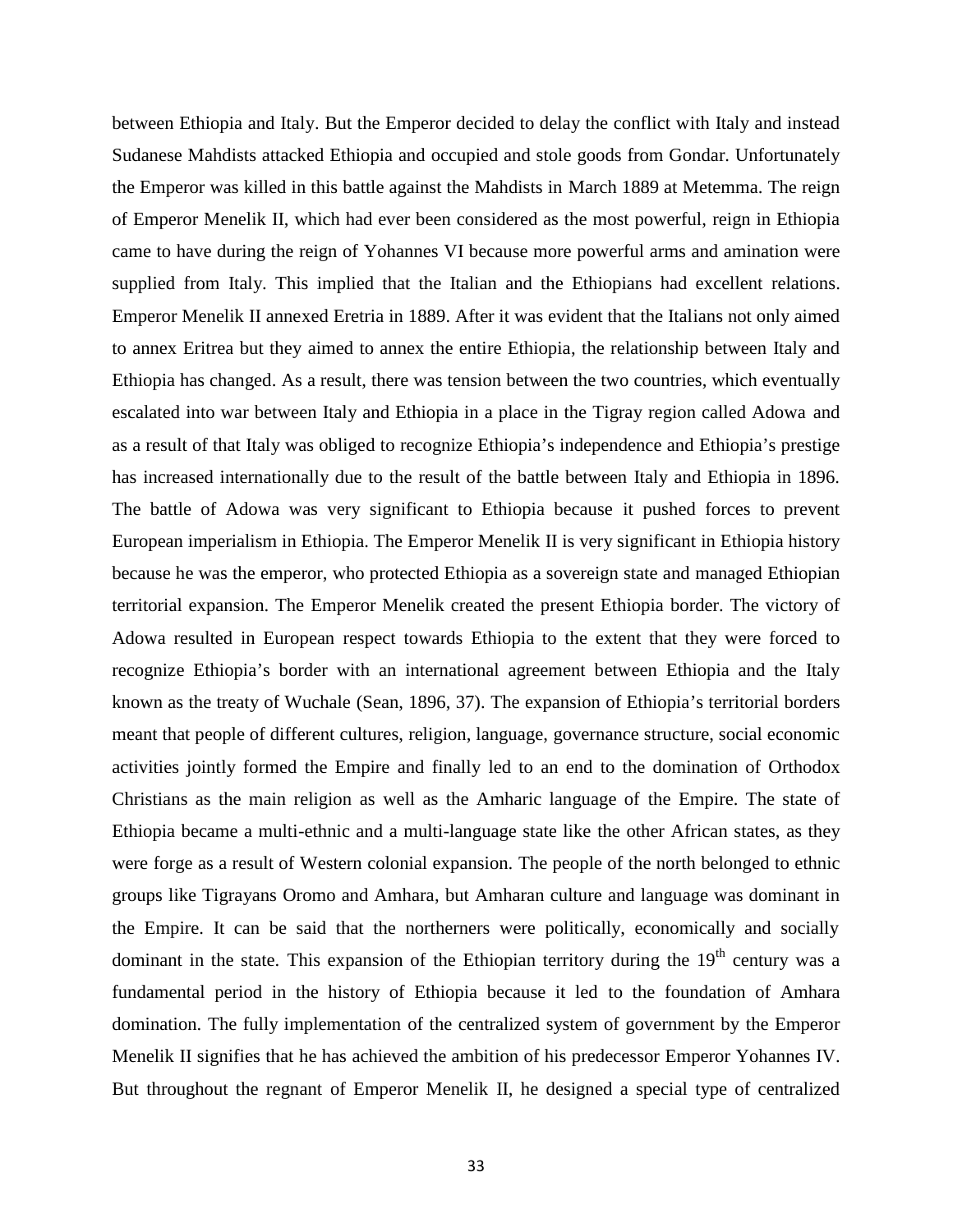administration by appointing a governor to help him to place a centralized form of administration. It was only in the newly acquired territories in the southern part of the Empire that Emperor Menelik II had the power to appoint and to dismiss governors. While in the mainland of the Empire, he had to consider the traditional people of the upper class, who typically possessed a hereditary ranks and specific titles. Moreover, Ethiopian army consisted of soldiers who were only available during the war- time and was provided by the regional head. These soldiers had no salaries but during the military campaigns, the local population provided for them what they demanded like food, money and shelter. Emperor Menelik II makes the centralized government stricter and adopted a policy for paying the salary of all Ethiopian soldiers (Keller, 1988, 38). Basically, amid all these political ameliorations done by the Emperor Menelik he still vested a lot of power to regional heads, he implemented power sharing to the various factions of the Empire. However, during the regnant of Emperor Haile Selassie I that the regional heads lost there power completely. They became loyal to the Emperor. Due to Emperor Menelik II's ill health, he died in 1913 and this lead to a succession dispute in his family. Who was going to succeed the late emperor? At the end, he was superseded by his grandson call Lij Iyasu. During his short time as a ruler, there was pandemonium in the thrown. Afterwards, Lij Iyasu was dethroned because he abandoned Christianity, which was the religion of the Empire and was accused of being a Muslim as he changed his faith. According to the tradition of the Empire, the Emperor was supposed to be an advocate of the Orthodox Christianity as a faith, which was considered to be the main religion of the Empire. For scholars like Bahru Zewde (2001), the prelude of Islamism to the Empire was an indirect way of joining Muslims into the Empire (Zewde, 2001, 124). He was the one running both the domestic and foreign policy of the Empire. Unfortunately, the Empress died in 1930, her coordinator Tafari automatically succeeded her and thereafter he was renamed as Haile Selassie I. In the early stage of Emperor Haile Selassie I term of office, he had the ambition to create a centralized government in contrary to his predecessor Menelik, who advocated for a decentralized form of government but he did by creating a modern centralized form of government. His most important inventive was the announcement of a Constitution that was the officially announced in 1931. The principal goal of this was to consolidate power. As stipulated in the Article 1 of this Constitution, "the territory of Ethiopia from its four cardinal points is totally control by his majesty the emperor".<sup>37</sup> This

 $37$  Article 1 of the Ethiopian Constitution during the reign of Haile Selassie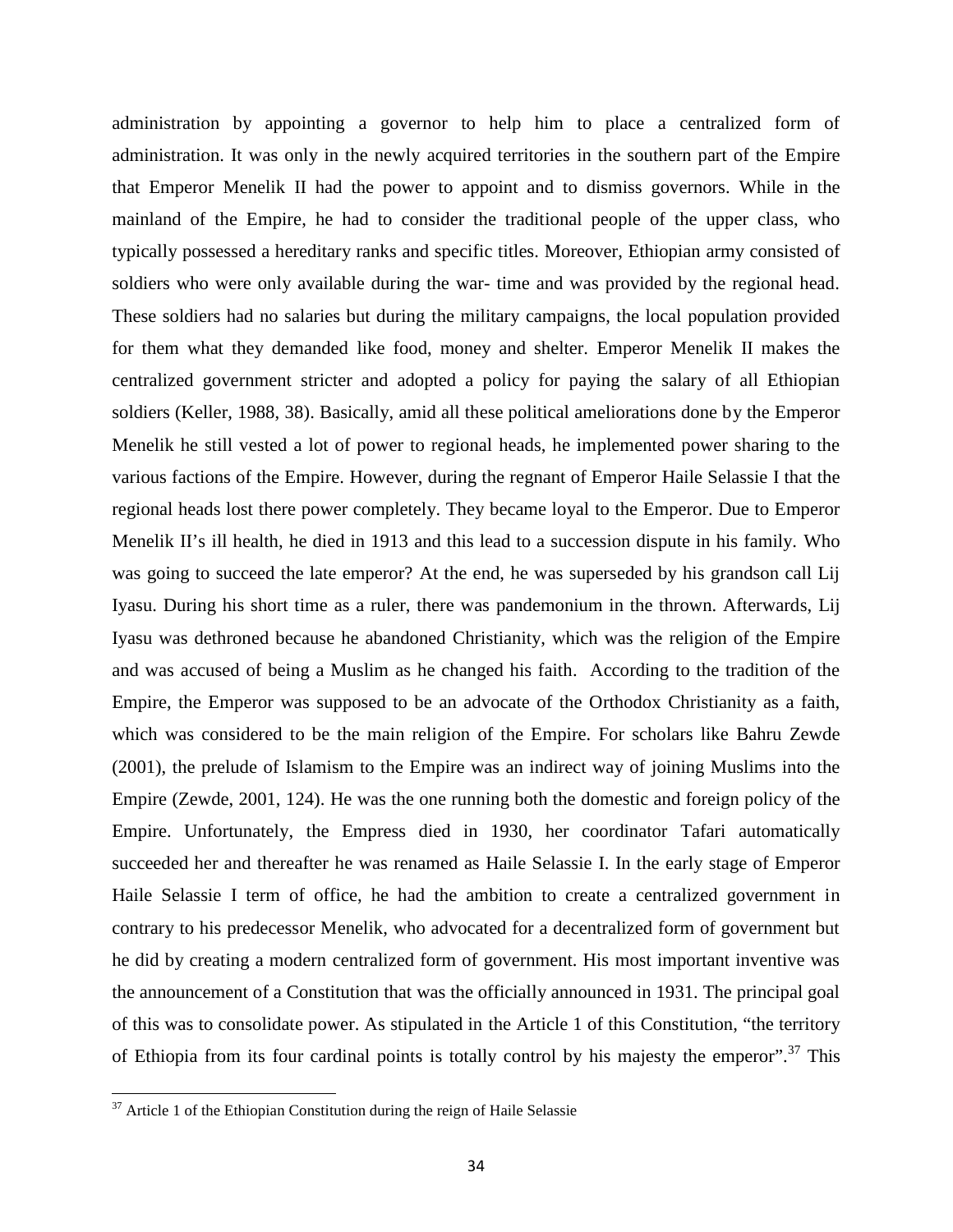implied that all powers have been validated by the Article 6, which states that "in the Ethiopian dynasty the ultimate power rest squarely in the hands of the  $King''$ .<sup>38</sup> Another political strategy implemented by the Emperor in order to consolidate his power was the creation of Senate members made up of important personalities in the society. The Emperor appointed them and the Senate was acting as one of the two chambers of the Parliament (Nahum, 1997, 21). In October 15, 1935 under the leadership of Mussolini Italian troops entered into Ethiopian territories but this time Italian army bluntly defeated the Ethiopian soldiers and took control over Addis Ababa, Emperor Haile Selassie I abdicated and fled to Great Britain (Zewde et al, 38-40, 138-146). Basically, the contravention of the sovereignty of Ethiopia was very brief. In 1941 with the help of Britain, Italian control over Ethiopia was toppled and as a result of that Emperor Haile Selassie I returned back to Ethiopia to continue his rule as the Emperor. He centralized the administration and used the other reforms that were suggested by his predecessor Emperor Tewodros. For example the creation of a centralized form of administration in which each provide a governor who is decreed by the Emperor or better still the creation of an advanced well train army (Zewde, 1994, 30-34). The biggest aim of Emperor Haile Selassie was to centralize the government to create a nation state out of Ethiopia that was similar to the European states. But the irony of this nation -building was that it was not created based the cultural diversity of Ethiopia but on one language, culture and religion that would be imposed on people or culture of different ethnic groups (Keller, 1988, 136). Cultural diversity did not exist in the new Ethiopian nation-state, it was created as a state of one people: one nation one nationality as had been envisaged by Emperor Menelik II. The government in place tried to create a one ethnic identity in Ethiopia by adopting the policy of Amharization. This means that all ethnic groups would adopt the Amharan people's cultural language and religion. This is a typical example of what happened to France during the French Revolution whereby the culture and language of Paris was adopted as the country's only official language and culture. The elites of the country were mostly from the Shoa region of the Amhara and they have been in control of power since the death of Yohannes IV, and which later was transcended to the Emperor Menelik II. The pivotal Policy of the Amharization was the policies of imperial education and administration whereby the Amhara language was being in use practically and pragmatically as the language of instructor and as the

<sup>38</sup> Article 6 of the Ethiopian Constitution in in the 1930s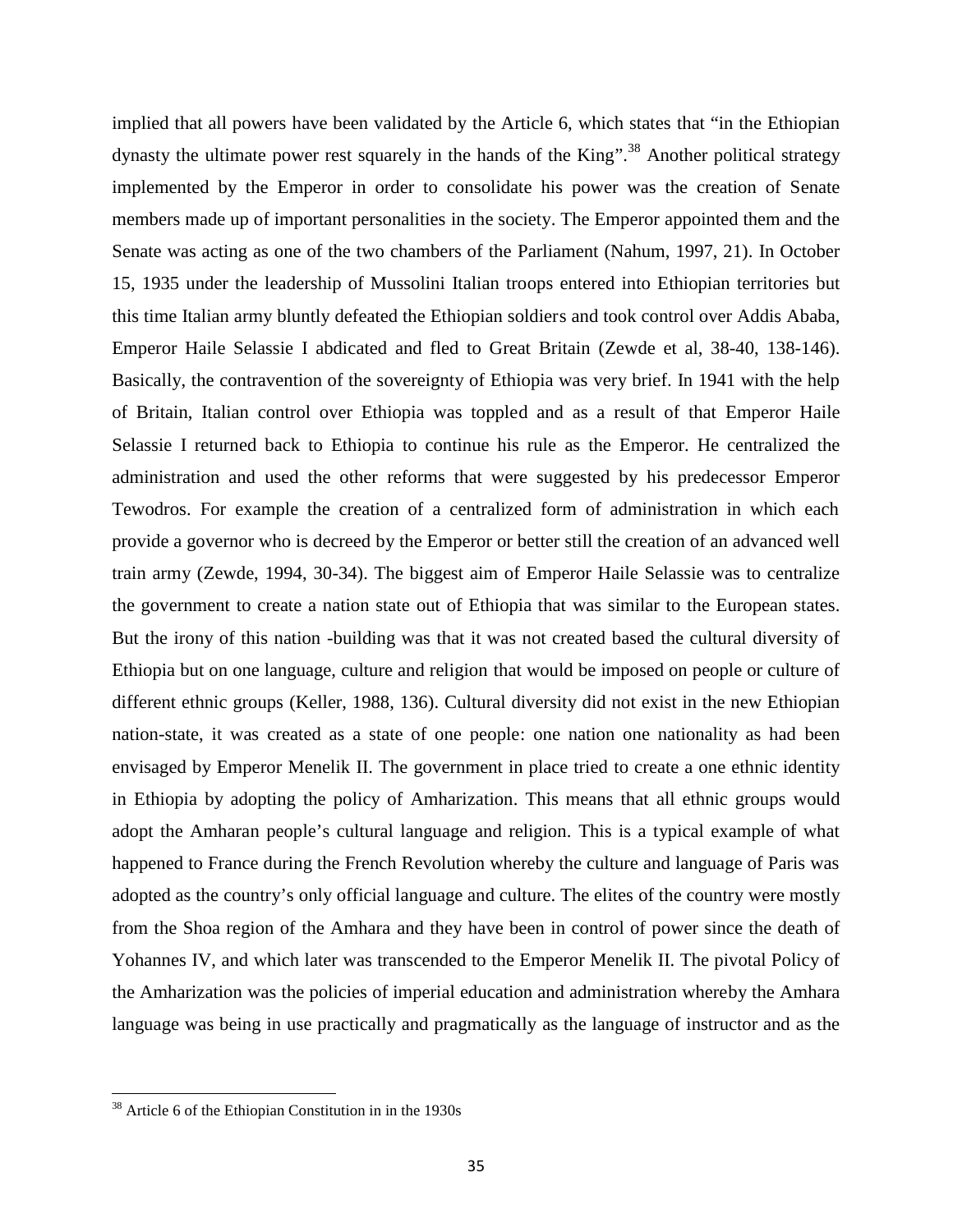working language in government offices.<sup>39</sup> The spread of the Amhara culture and language in both administration and education affected other languages drastically. The ethnic groups other than Amhara people lost political, economical and cultural power. Culturally, the people lost their culture at the expect of the Amhara culture and language in terms of economic their lands were seizing and they have to buy it again from the government and politically all the administrative post was given to the people of Amhara identity. As concern the non-Amhara people learned Amhara language and adopted its culture, it was a stepping-stone to acquire administrative jobs in the government. Basically, the policy of Amharization adopted by Emperor Haile Selassie I was not the best cure to reach peace and stability in Ethiopia. Adversely, this policy of Amharization implemented by Emperor Haile Selassie I helped to instigate the spirit of nationalism and the rise of ethnic and regional rebellion. Other ethnic groups were discouraging because of the Amharan dominance mostly in the state dominated by Eritrea and Oromo and Somali. In 1890, Italy established his hegemony over Eritrea and Emperor Menelik II accepted it, and in the same year Eritrea became a colony of Italy. In 1941, it was under British control as a United Nations Trust Territory under the supervision of the United Nations. The United Nations resolutions on the  $2<sup>nd</sup>$  December 1950 that were passed by the General Assembly as Resolution 390. This resolution stated that Ethiopian and Eritreans should be as one state under a federal government this means that two separate states with autonomy have emerged to create a new federal state. This federal government state was legally endorsed in the Eritrean Constitution and the Eritrean Constituent Assembly in July 1952 (Negash, 1997, 75). As a result of the Constitution, two state federations between Ethiopia and Eritrea, the flag of Eritrea was created and Tigrigna and Arabic were considered as the official language of Eritrea. Better still, the Constitution enabled the creation of Eritrea and the 3 branches of government, namely the Legislative, Executive and the Judiciary bodies.<sup>40</sup> In Ethiopian Constitution it has been enshrined that the establishment of the Parliament must be made up of two separate chambers of the Parliament namely the Senate and the Chambers of deputies. The Senate was made-up of important personalities in the society such as wealthy men with political influence and where only appointed by the Emperor, whereas the Chamber of

 $39$  As concern education it was well known that Amharic was used only in primary school but as concern the language of instruction for secondary and high schools, English was the language of instruction; Ej Keller oc, p140

<sup>&</sup>lt;sup>40</sup> The counterstatement between Ethiopian and Eritrean constitute of 1931 pave the way for the re-examining of the Eritrean constitution 1995.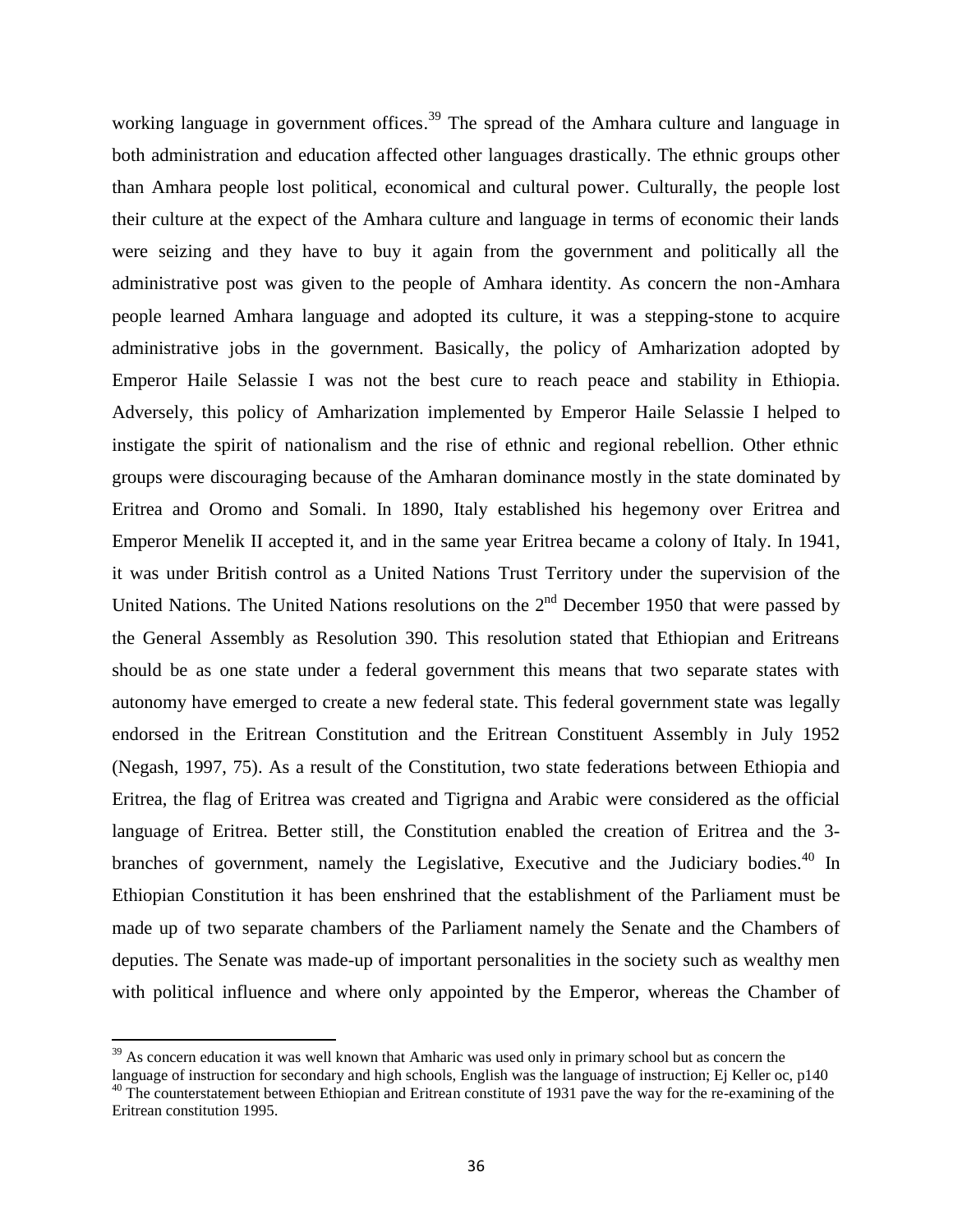Deputy members were elected by the members of the Senate and Traditional heads (local chiefs) till the time in which the people will be matured politically to administer them.<sup>41</sup> Basically, the federal form of government between Ethiopia and Eritrea was not in alignment with the centralized form of administration of the Emperor Haile Selassie I. An empirical example can be seen in the post of the Chief Executive of Eritrea as instead of being appointed by the Emperor, he was elected by the people. $42$ 

Emperor Haile Selassie I intentionally wanted to curb out the Eritrean autonomy by imposing Amhara as the official language of the state as against the Eritrea's Constitution, which stipulated that Tigrigna and Arabic are the official languages. But this outrageous ideology implemented by Emperor Haile Selassie to diminished Eritrea's autonomy was protected with the pressure of Eritrea to secede from the union. This instigated the struggle for independence and Eritrean Liberation Front first conducted it and afterward, Eritrean People's Liberation Front triggered it more so, the regime also faced greater resistance from the Oromo and Somali in Bale, one of the provinces of Ethiopia found in the southeast. The intensity of the resistance against the imperial regime has increased due to the dominance of the Amhara language and culture and propagation of the Orthodox Christianity over Islam, which means that everybody was Amhararised and the national state is made up of people of different ethnic backgrounds and linguistic differences and different religious beliefs as a result of this it lead to the development of ethnic awareness for example the Ethiopian student union in the 1960s which they demanded for changes in the land scheme. The Ethiopian student union was the brain behind the sabotaging the legitimacy of the regime in power. The challenge, which the imperial regime faced in 1974, was serious blow to the regime. For example, inadequacy by the regime to handle famine plus the fall of the oil prices in the world market helped to weaken the regime in power. During the early years of 1974, there were various protests from the several fractions or groups in the country. The last straw that broke the camel's back was the fact that the regime has lost control of the Army. A military committee (Derge) was made up of representative of army from various fractions overthrown the imperial regime and took in September 1974 (Clapham, 1988, 39-40).

<sup>&</sup>lt;sup>41</sup> Art 32 constitutions of 1931. Apparently in Eritrea constitution, the members of assembly were elected base squarely on the universal. Suffragette only men were allowed to vote]. Article 68 (1) 1952 constitution of Eritrea.  $^{42}$  Article 68 (1) 1952 constitution of Eritrea.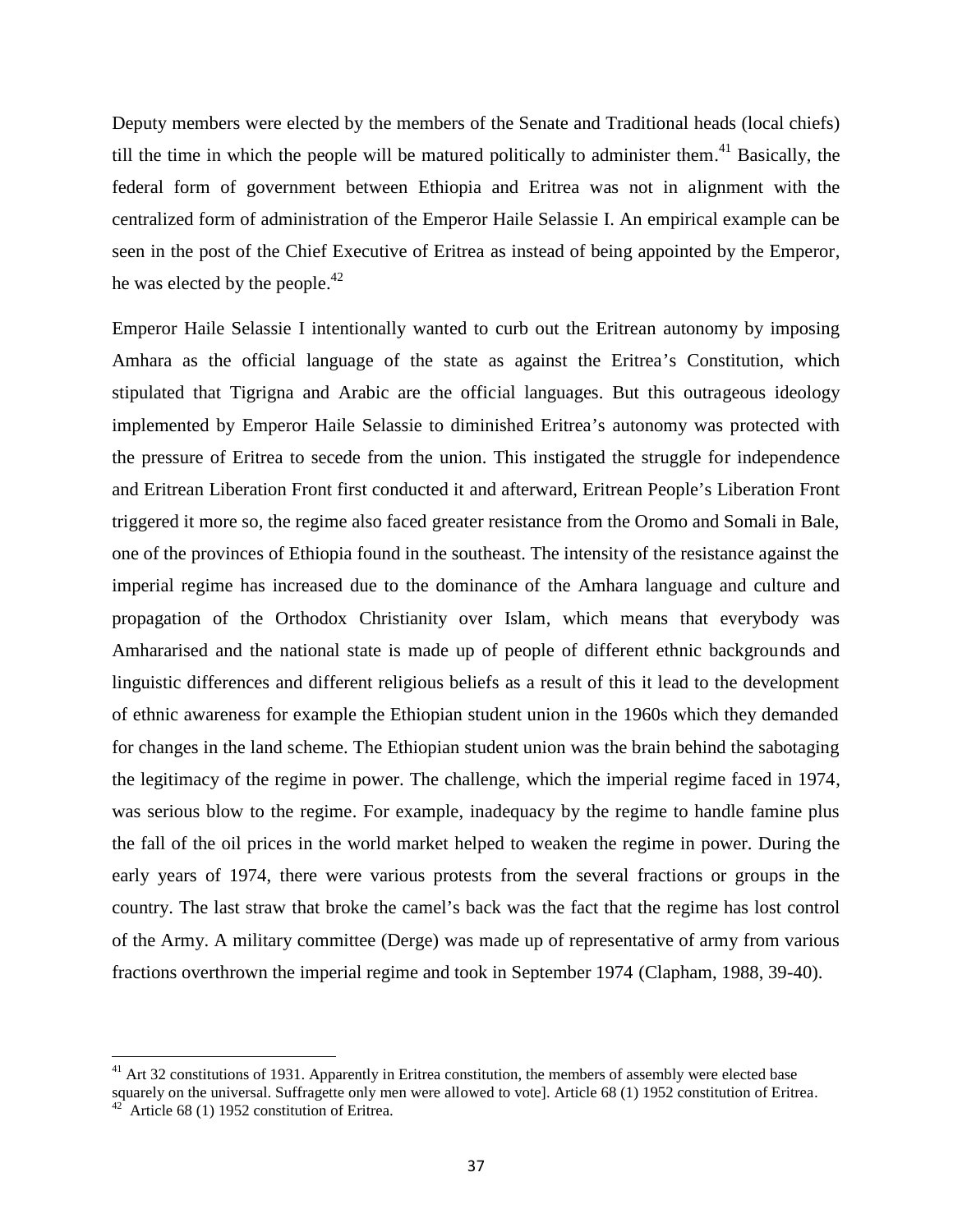# **2.1.1.2. The Military Regime**

The imperial regime led by Haile Selassie collapse by the Derg but it was obscure at the initial stage to know which type of political system will be implemented now in Ethiopia. Within a very short period of time, the Derg where pressurized by the different groups in Ethiopia who were Marxist oriented and wanted an end to the military regime to create a civilian government (Ibid, p.45). In order to crack down criticism from the pressure groups especially from the student union, and to become more popular, the Derg decided to become harsher in their rule (Elea, 1988, 192). Their regality was expressed by the proclamation of a 10 points program on the  $20<sup>th</sup>$ of December 1974. These points made it explicitly clear that the new political ideology to be implemented in Ethiopia was to be based on Ethiopian socialism but it is different from other forms of socialism in the world in that it was controlled by a group of military dictators. On the 1<sup>st</sup> January 1975, the Derg decided to implement their socialist policies by nationalizing private insurance companies and banks (Tiruneh, 1993, 89). These social changes implemented by Derg in 1975 were the largest social reforms ever occurred in the history of Ethiopia (Beurden, 1994, 41). Afterwards, it was followed by the nationalization of all lands in Ethiopia, which was enshrined in social reforms proclaimed by Derg. Proclamation no. 31<sup>st</sup> March 1975 provided for the public ownership of rural lands (Brietzke et al, 1976, 199). This law terminated the earlier time of the Naftagna scheme.<sup>43</sup> This has existed since during the time of Emperor Menelik II until the reign of Haile Selassie I. As a result of this, the Derg handled requests for social reforms demanded by Ethiopian students in the mid of 1960s on matters concerning land ownership. The socialist land reforms on the  $4<sup>th</sup>$  march 1975 were proclaimed by Derg mainly to meetup with the political ideologies of the Ethiopians and to gain support from the people. This law enforced the creation of peasant associations and local governments, which were, empower to carry out the land reform and were advantages to the conquered southern region so it was highly welcomed by the southerner's peasants. In the previous imperial regime the southerners lost their right of landownership and their traditional rights. Basically, these peasants believed that these new social policies implemented by Derg would give them right to own their lands and they would become economically viable (Clapham, 1988, 47). The Derg achieved the land reform aspiration of the Ethiopian population during the early years of their administration. A peasant association was created and a leader was elected who represent the peasant in the government of the Derg.

 $43$  It refers to the Northern colonization of the conquer territories in the south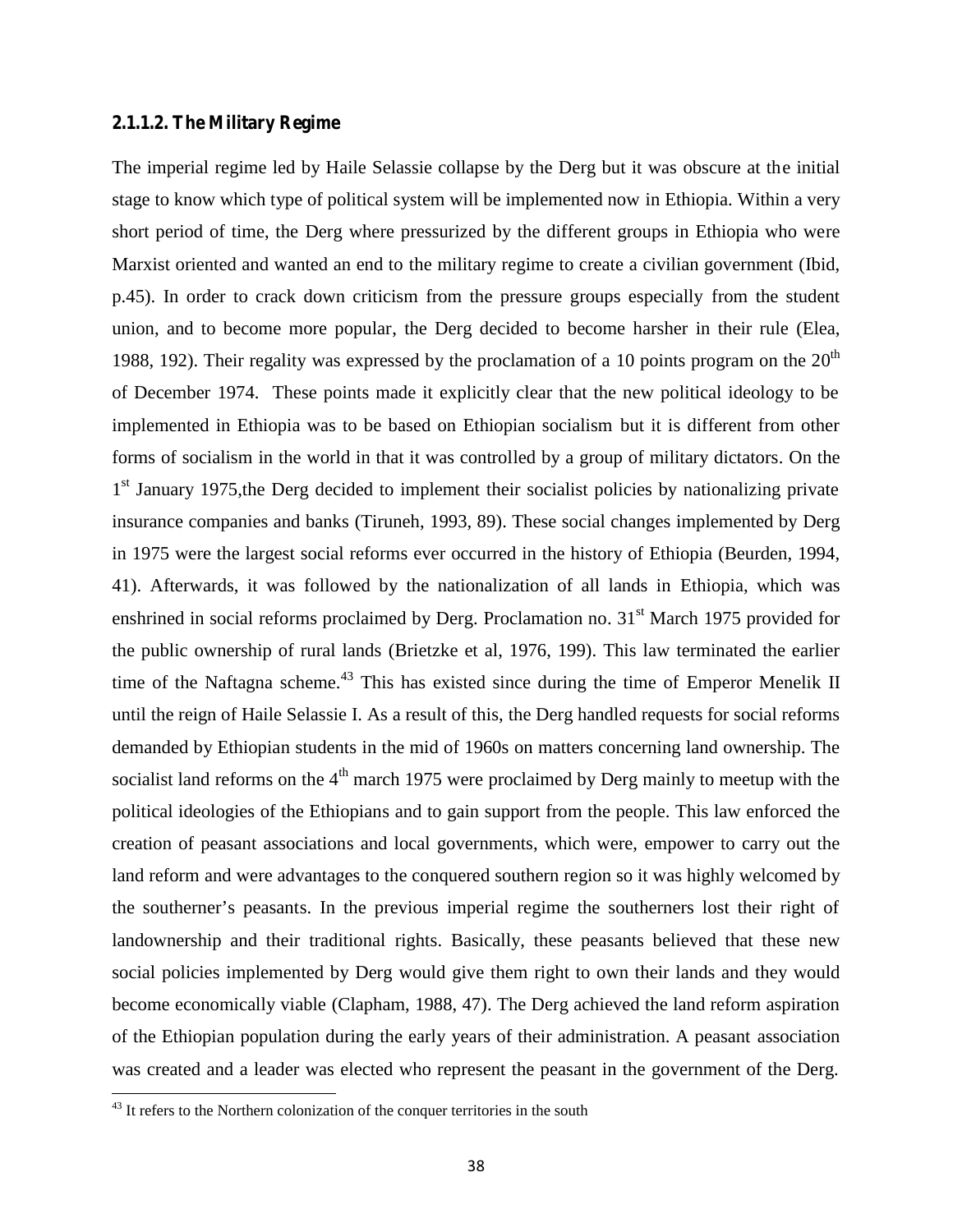At the first few years of the peasant association government relationship went successfully. But in the following years, the government centralized the system of government, which limited the power and the function of the peasant associations. Although their standard of living has improved, the intensive control of the agricultural sector collapsed the reform within a very short period of time. The Derg had a Marxist-Leninist political ideology implemented by the Stalin and was used to create the communist party in the Soviet Union in the 1920s. The main aim of Marxism-Leninism was to create a state in the form of a society (Todd, 1992, 16). This Marxism-Leninism philosophy created chaos in the ethnically divided Ethiopia in 1976; the Derg launched a new program of the National Democratic Revolution, (NDR) which automatically cancelled the old political program of 1974. The goal of this program was to solve the problem of ethnicity in Ethiopia. Ethiopia's ethnic diversity was a fact that could not be contested. However, the Derg created a committee to manage ethnic conflict between the various ethnic groups in Ethiopia since it was a pluralistic state. They stopped the domination of one ethnic group in the society, the Amhara ethnic domination was no more dominant, every ethnic group in the country were treated equally, and their culture, language and religion were respected. Notwithstanding, the fact that Ethiopia has become a communist state, but Amhara domination was no more and added with the fact that the Derg under the leadership of Mengistu Haile Mariam, in 1977 adopted a harsh policy by constantly abducting protesters, extra judicial killings and castigation to curb out any resistance from any ethnic group. During this period of Derg cruelty a political movement called the Western Somali Liberation Front (WSLF) was created by a Somalian ethnic group. The aim of this movement was to make the Ogden region, which is found in Eastern part of Ethiopia to secede from Ethiopia and to join the Republic of Somalia. These Somalia groups in Ethiopia are people who originated from the mainland Somalia but this part of the country of Somalia was captured by the Emperor Menelik II and joined it as part of his imperial territories in the  $19<sup>th</sup>$  century. Due to the fact that this set of people have been separated from main land Somalia the spirit of Nationalism still reigns in them, Emperor Haile Selassie and his Amharisation philosophy was to no avail to wipe out the spirit of nationalism from the Somalia (Keller, 1988, 157). The WSLF have a strong backing from all Somalia state to unify as one, and Somalia ethnic can be found in Ethiopia, Kenya and Djibouti. Somalia Troops invaded Ethiopia in 1977 in order to energize the WSLF movement in Ethiopia due to their welltrained army and aminations they were able to capture large part of the Eastern Ethiopia in the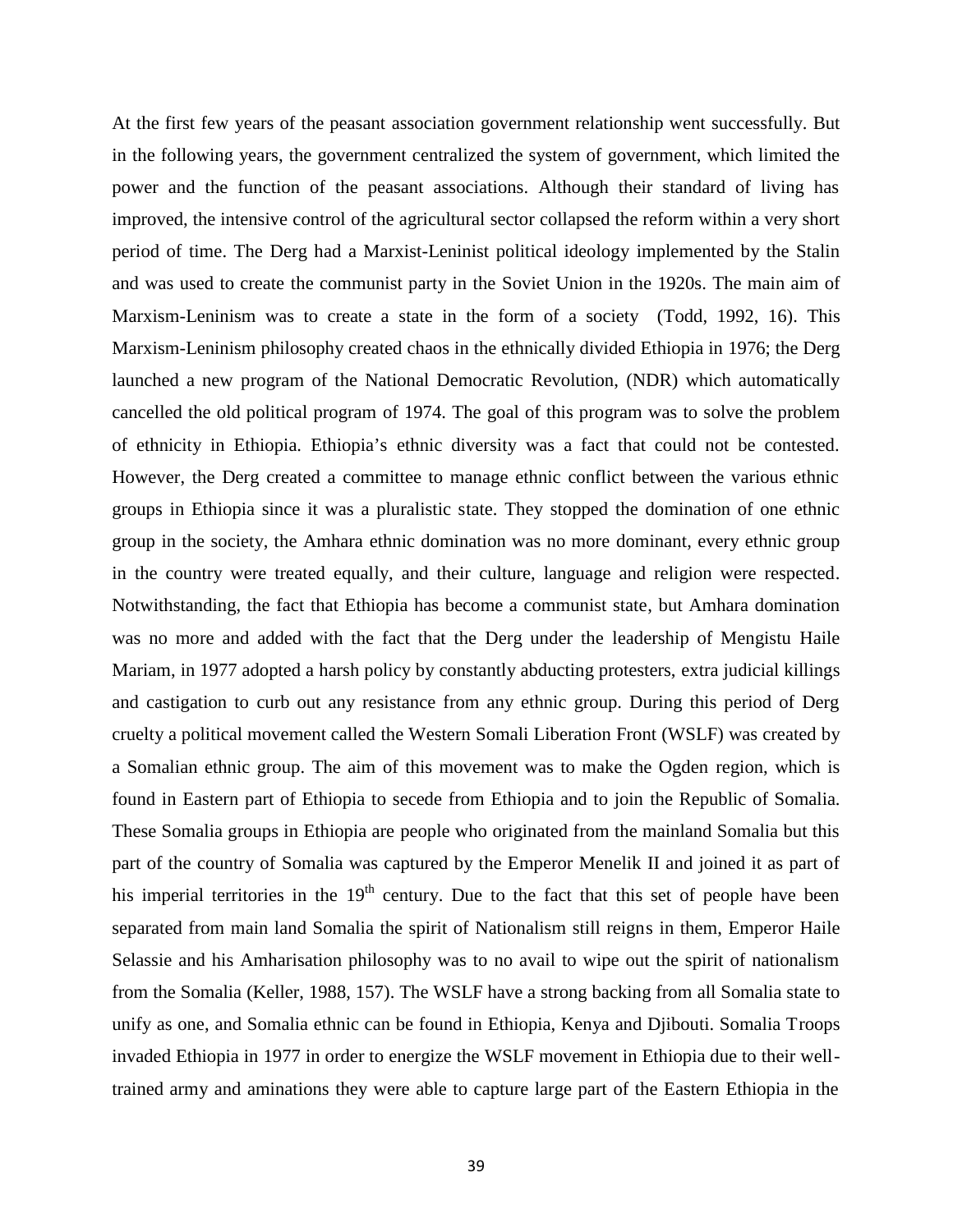Ogden Region. Nevertheless, since the Derg was communist oriented Ethiopia and Union of Soviet Socialist Republic (U.S.S.R) had a cordial relationship and this was the time of Cold War; a war that soared their political ideologies to the world. The U.S.A or USSR was ready to give military aid to any country or countries propagating their ideology. This helped Derg to gain military support from USSR, which finally led to war between Ethiopia and Somalia. The fact that Ethiopia gained strong military support from USSR and the continuous presence of Cuban troops finally led to the defeat of Somalia in 1978 despite the fact that the war has ended. However, there still was periodic guerilla warfare in which certain people in the region were hidden in the bushes and resulted in a surprise attack to people in order to disturb the smooth functioning of the government activities of the Derg in the region (Ibid, 207). Moreover, the Derg also faces resistance from the Oromo ethnic groups who are considered to be the largest ethnic group in the country. These groups of people also threaten for secession. During the land reforms period of the Derg, there was a long generation of the Oromo, who had been living in Ethiopia as slaves to end the Amhara economic malpractices through the creation of a peasant association to free them from the Amhara dominance. The Derg have failed in their political reforms and this paves the way for the creation of the Oromo Liberation Front (OLF). The purpose of this movement was the decolonization of the Oromo ethnic group from the ruthlessness of the Derg. This movement yields little or nothing to upset the Derg (Joirman, 1987, 394). Furthermore, another treat of the Derg government was the Eritrean People Liberation Front, that contributed greatly to the delimiting the power of the Derg, and which finally led to the collapse of the Derg. The Eritrean People's Liberation Front (EPLF) was highly back by the Eritrea Muslims and it was pan-Islamic oriented and as a result of that it was massively supported by the Arab communities in the world. However, Eritrean Christian community in Ethiopia also joins the revolt against Ethiopian control over them. However, the EPLF was weakened by the religious ideology shared between Eritrean Muslims and Christians and it caused the organization to split into two equal parts. At the beginning of the struggle, the Derg intended to resolve the Eritrean problem in a peaceful manner but due to their harsh policies, they decided to use military means to curb out the Eritrean struggle for independent. The rigorous Derg policies invoked a nationalist spirit of nationalism within the Eritrean population. As a result of the invasion of Somalia by Ethiopia in 1977, the Derg Military power was weakened and this paved the way for Eritrean political movement organization to be in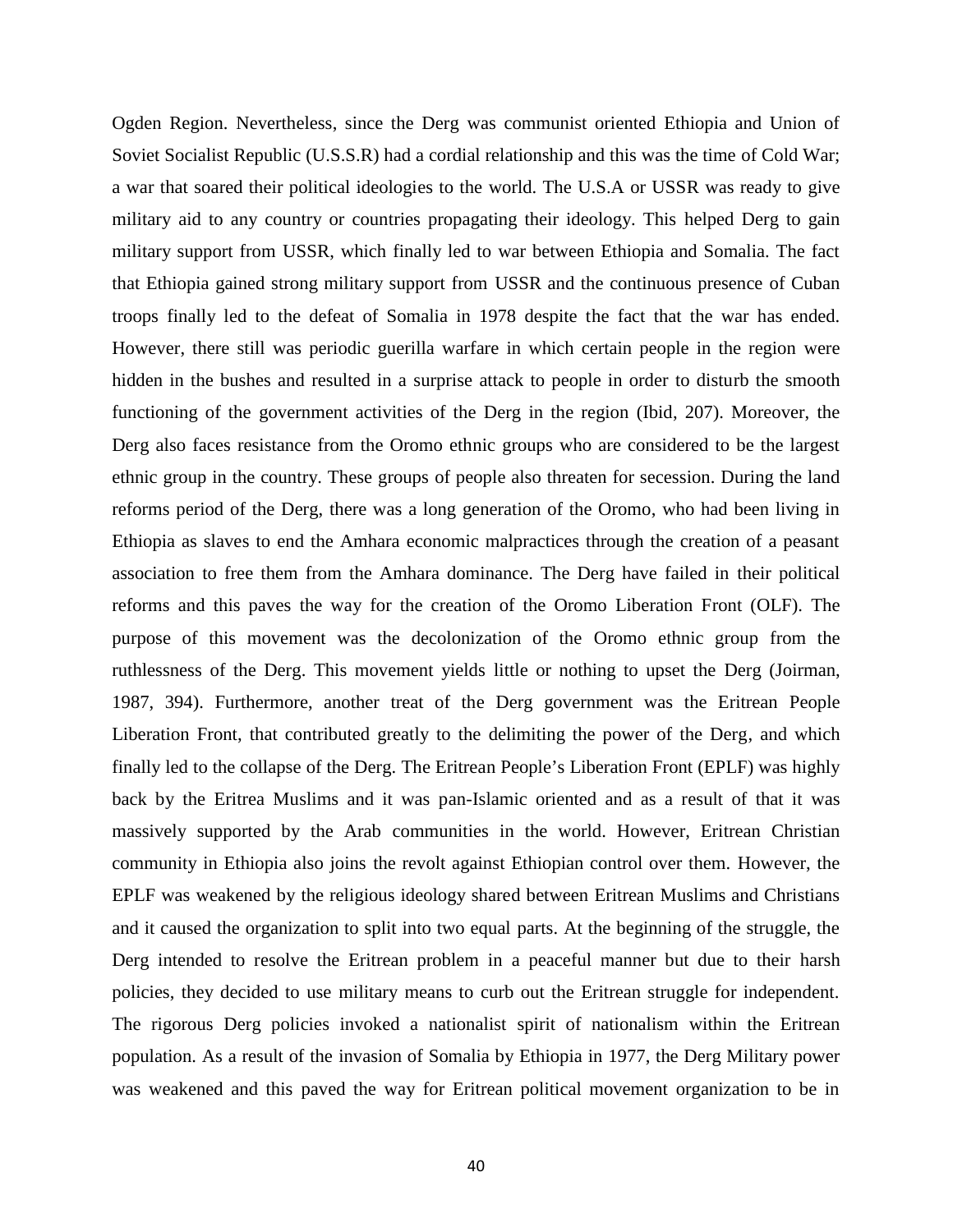control of most of the Eritrean territories. With military aid from USSR, the Derg was able to crush the Somalia out of their land and concentrated their military on Eritrea rebellion and after some few months, they gained total control of most of their territories. The greatest among all the Derg ever faced during their time was the combination of Eritrean Liberation Front (ELF) and the Tigray People's Liberation Front (TPLF). The TPLF came into existence as a result of the influence, in which the Tigray student got from Ethiopian student union and was created in 1975 and it agitated the right of self-determination to the Tigray people (Young, 1997, 83). In the beginning of the movement the TPLF though that there right to self-determination meant independence, but all of a sudden, the aspiration for independence of the Tigray people died completely. Their main aim was "to eliminate national domination and restore the national rights of the Tigrayans people" (Abbey, 1998, 197). The spirit of nationalism of Tigray people consisted of their culture and their traditions, which were common in practice and used as a mobilized apparatus movement for the struggle. The last stroke that broke the camels back in the Derg administration was the combination of the uniformed forces of the TPLF and EPLF that thwarted the Derg administration alertly. This movement was very successful because the TPLF movement was substantially unanimous with their words of self-determination of the Tigrayan people. The Derg used all their military might and political tools to the extent that the hard diplomacy implemented by the Derg failed, they decided to use soft power to resolve insurgency and ethnic conflict between the various factions of ethnic groups in the countries. 1987 was a very significant year in Ethiopian History because it marked the period of 30years in which Ethiopia was ruled without a constitution and a new constitution was approved. When the Derg came to office in 1974 they decided to suspend the 1955 constitution and created their own in 1974 (Jembere, p.68). The constitution, which has just been formulated, created a People's Democratic Republic of Ethiopia (PDRE). It allocated the dissatisfaction laydown by all rebellion be it ethnic or regional, but the United States structure continued to prevail. Basically, the new constitution did not mention independence or federalism concerning Eritrea, but it was clearly stated in the new constitution that all nationalities lived in equality.<sup>44</sup> The 1987 Constitution stipulated that the PDRE stands as a guarantor for linguistic diversity; this means that all autonomous regions in Ethiopia have the right to implement their local languages as the

<sup>&</sup>lt;sup>44</sup> Article 2(1) 1987 constitution. Whereas article 2(5) of 1987 constitution stipulated that the PDRE will stand as a guarantor for linguistic diversity. However, although article 116 of the constitution stipulate that state activities shall be c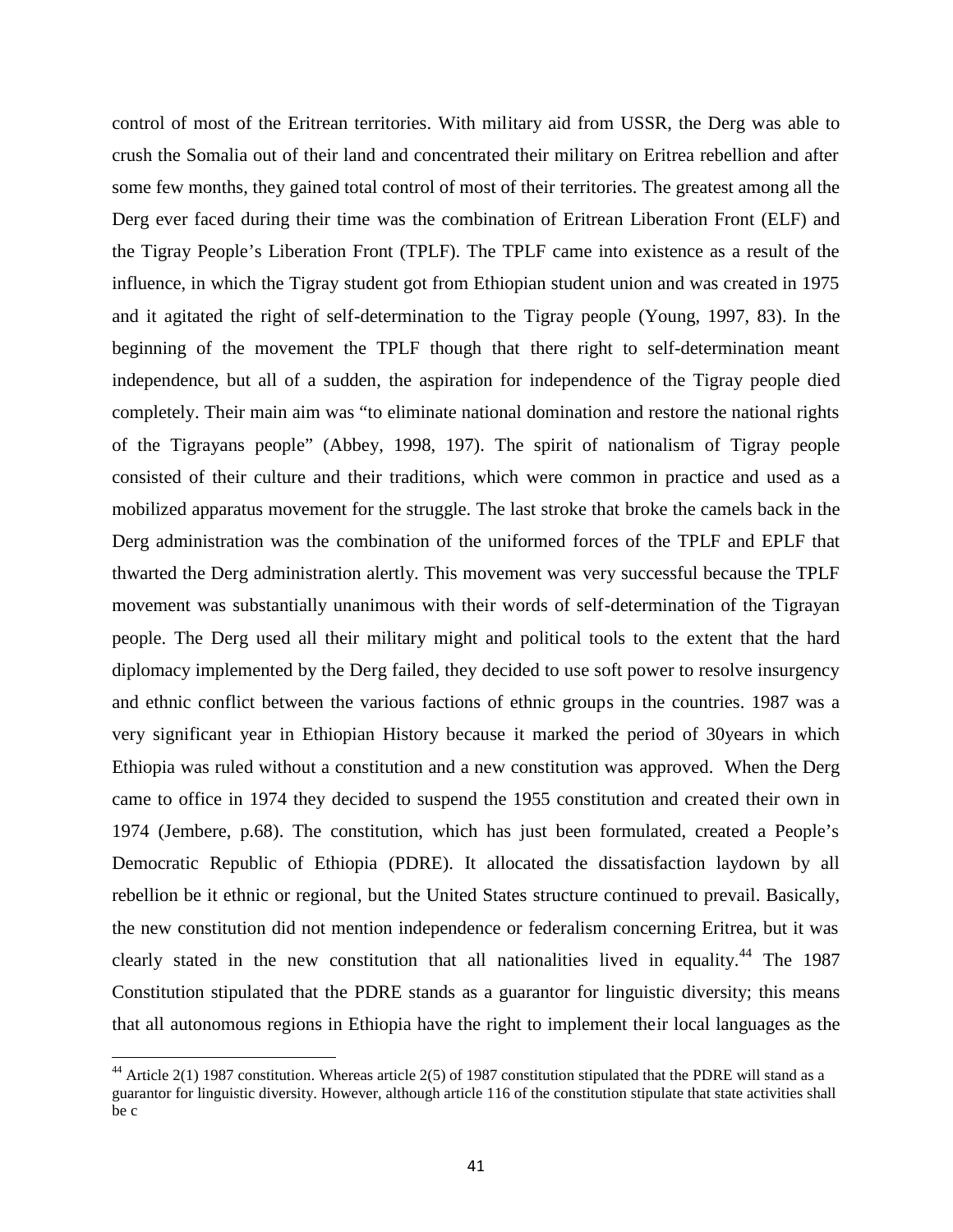main language in their area of jurisdiction. However, the Article 116 of the Constitution stipulated that state activities should be considered in the Amharic language. In addition, the Article 59 of this new Constitution affirmed the creation of autonomous and administrative regions. These newly created institution(s) were provided with their social and regional development plan as well as their economic plan. The laydown of a new Constitution was not a solution to the Ethiopia's problem. In 1988 the leader of the military committee ruling Ethiopia started to lose its powers drastically and in that same year the army of the military committee was also toppled by the joint coalition forces of the TPLF and the EPLF. Thereafter, the TPLF had an ample control of other areas outside the Tigray territory. Their aim of doing this was to finally put an end to the military dictatorship and cruel rule of the Derg. But the TPLF, constituted a minimal account of the total population of Ethiopia, and so they decided to involve all others ethnic groups the struggle of Ethiopia. In 1989, the Ethiopian People's Revolutionary Democratic Front was created, by doing this they aimed to create a coalition government based on ethnicity subsequently due to the fact that the Ethiopian People's Democratic Front (EPRDF) was not a multi-party entity but a consortium of ethnic groups and make it to be accepted by all. During the creation of EPRDF three main organizations joined the TPLF to make the organization to become stronger are: The Ethiopian People's Democratic Movement (EPDM), was a movement spread-headed by the Amhara people. The Oromo People's Democratic Organization (OPDO), a struggle to liberate the Oromo people. Ethiopian Democratic Officer's Revolutionary Movement (EDRM) was dissolved after the struggle because it consisted of the Derg officers who had been made prisoners of war by the leading revolutionary group. After everything, the TPLF had spearheaded the formation of three different revolutionary organizations to overthrow the Derg government in in the leadership of Megistu Haile Mariam. Basically the end of the cold war and the collapse of USSR made the Derg to lose its political, economic and social international support from the USSR. The Derg leader Mengistu abdicated to Zimbabwe in 1990 and the president of TPLF and EPRDF decided to go to the USA and castigated communism. The Derg leader was given political asylum in Zimbabwe and with the help of the united state support the EPLF, captured their capital Addis Ababa and on 28<sup>th</sup> May 1991, the EPRDF finally entered the capital of Ethiopia Addis Ababa and took the leadership in Ethiopia.<sup>45</sup>

<sup>&</sup>lt;sup>45</sup> T.M VESTAL, A POST COLD WAR African state, wester port Prager, USA, 1999 p. 5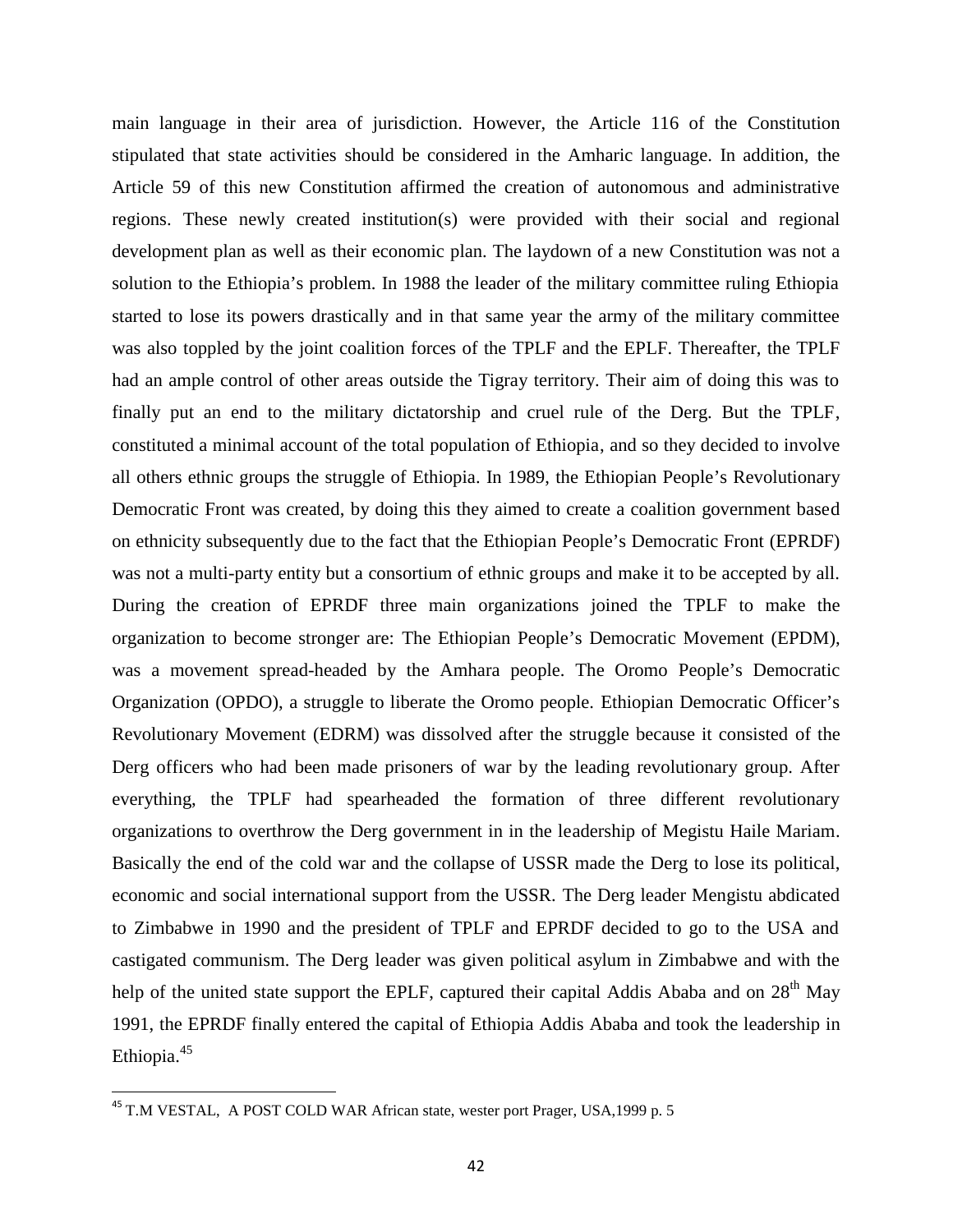#### **2.2. The Evolution of Ethnic Federalism**

The threefold-coalition movement: the EPRDF, EPLF, and OLF decided to organize a Grand National Conference on  $1<sup>st</sup>$  July 1991. The aim of this conference was to create a transitional government from the military communist dictatorial form of government to a Federal Republic based on ethnic lines but for the time being an adhoc administration was also created being the EPRDF. The leader of the EPRDF, Meles Zenawi assumed the position of the President and became the interim president whereas the head of administration Tamrat became the interim Prime Minister. The EPRDF continued to manage the country in good faith and after two months it declared a national conference and from statistics, it showed that about 27% of Ethiopian political parties and organizations took part in the conference. Notwithstanding the fact that it was attended by representatives of the University of Addis Ababa and workers' union such as the Oromo workers' Union, the majority of the attendees was political groups based on ethnic line. Some of these groups were created overnight while some have existed for a very long period of time and others have been in existence and had contributed immensely in the struggle to eradicate Ethiopia from the onslaught of the Derg administration under the auspices of Mengistu. The conference commences with discussion on the problem of accepting the "The provisional period prerogative of Ethiopia and this provisional period sufferance was to be endorse by the national conference and will stand as most respected law of the land for a period of the provisional government"<sup>46</sup> and on 22<sup>nd</sup> July, 1991 a communique was sent in Negarit Gazeta which was officially considered as the formal gazette of Ethiopia. This new provisional prerogative lay down the framework and function of the ad hoc administration. This government was made up of a Council of Ministers and Council of Representatives. In line with the Article 7 of the Charter, the Council of Representatives was to be made up of joint representatives of all the National Liberation Movements, political entities and influential people in the society but only with a total amount of 87 seats available. Members of this council were not elected but they were proposed by their various organizations in equation. In the beginning, only 24 groups and entities were represented in the Council of Representatives and it had a total of 81 seats. During the National Conference that was held in July, most of the groups that had representatives were

<sup>&</sup>lt;sup>46</sup> Article 18 Transitional charter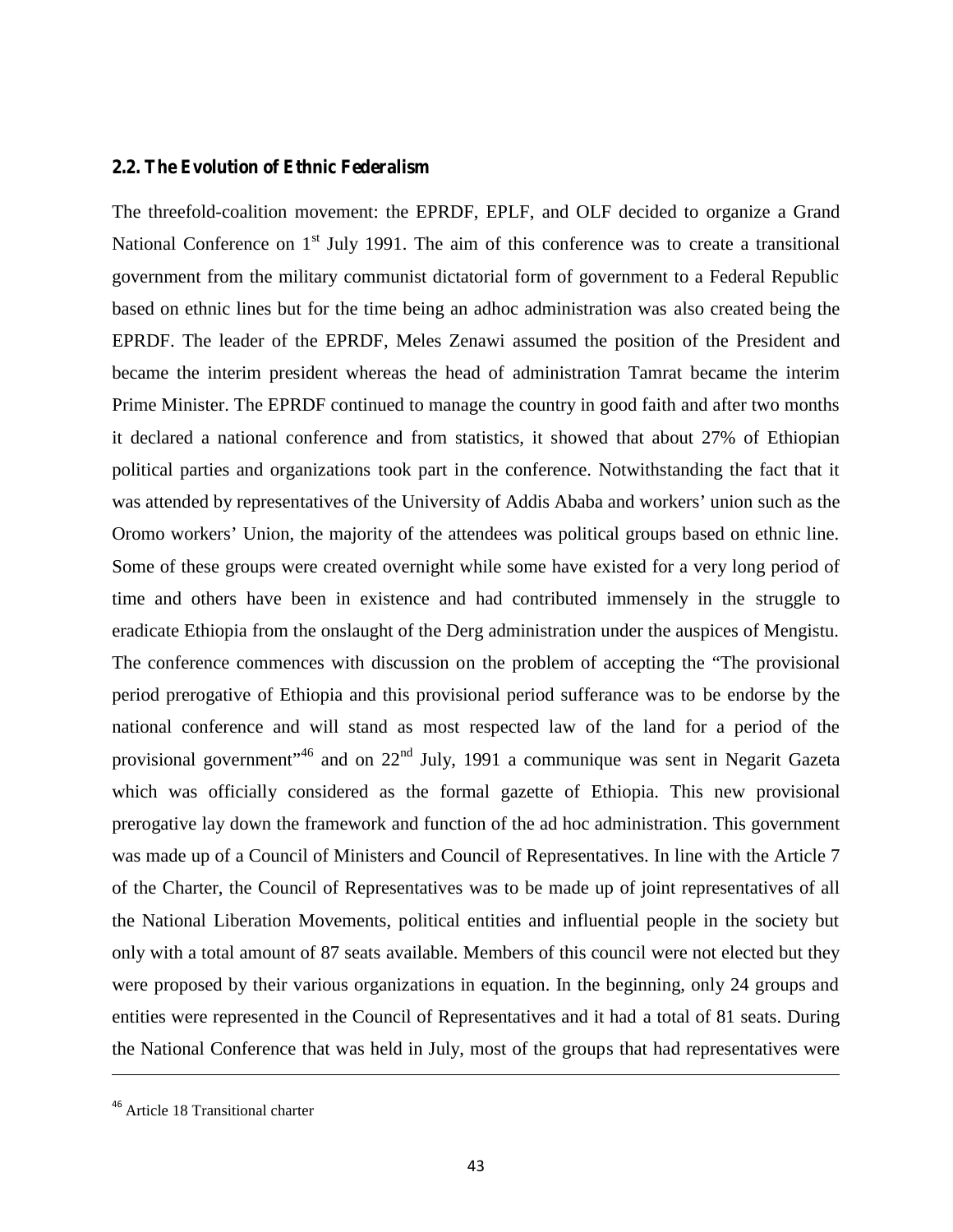present at this conference. The number of seats given to each group could be classified as follows: EPRDF 32 Seats, OLF 12 Seats and 5 Seats were given to 5 political struggling groups who did not participate in the conference (Kinfe, 2001, 442). In accordance with the Charter, the executive power includes the Prime Minister, a Council of Ministers and the President but actually a full supreme power was bestowed to the Prime Minister. This charter was very significant to the history of Ethiopia because it was the first of its kind to lay emphasis on the ethnic diversities of Ethiopia. This clearly shows that the charter was trying to heal the wounds of social, political and economic wider ripple effects created by the previous regimes. In respect to the preamble of the charter, a new history of Ethiopia had been created that was based on the democratic principle of freedom of speech and worship, the respect of human rights for all and the right to self-determination was the principle which governed the Ethiopian people politically, economically and socially. Subsequently, the right of self-determination was strongly rested down in the Article 2 of the provisional sufferance:

"The privileges of nations, nationalities and peoples to Statehood are asserted as stated, each nation, nationality and people is guaranteed the right to; preserve its identity and have it respected, promote its culture and develop its language, administer its own affairs with its own defined territory and effectively participate in the central fair and proper representation. Exercised nation/nationality and people is convinced that the above rights are denied abridged or abrogated ".<sup>47</sup> All the various groups of citizens in Ethiopia are been assured the right to uphold it identity and aggrandize their social aspect such as culture and language within his/her periphery and actively partake in the central government with liberty, fair and proper representative. Apparently, the Constitution was enshrined by the transitional government is different from all other constitutions that have ever existed in Ethiopia, because this new constitution refrains from talking about Ethiopian population as Ethiopian people but ascribes it as nation, nationalities and people. This nations, nationalities and peoples have the warrant to prove their culture and the right to partake in the central government and conversely the constitution also guarantee the right of secession for nation nationalities and people to secede they need to fulfill a certain condition. The participation of all ethnic political groups was also emphasized in the Constitution. In regard to the new Constitution, this article clearly stated that, the President, Prime Minister Vice Chairperson and the Secretary of the Council of

<sup>47</sup> Article2. Transitional charter of the federal republic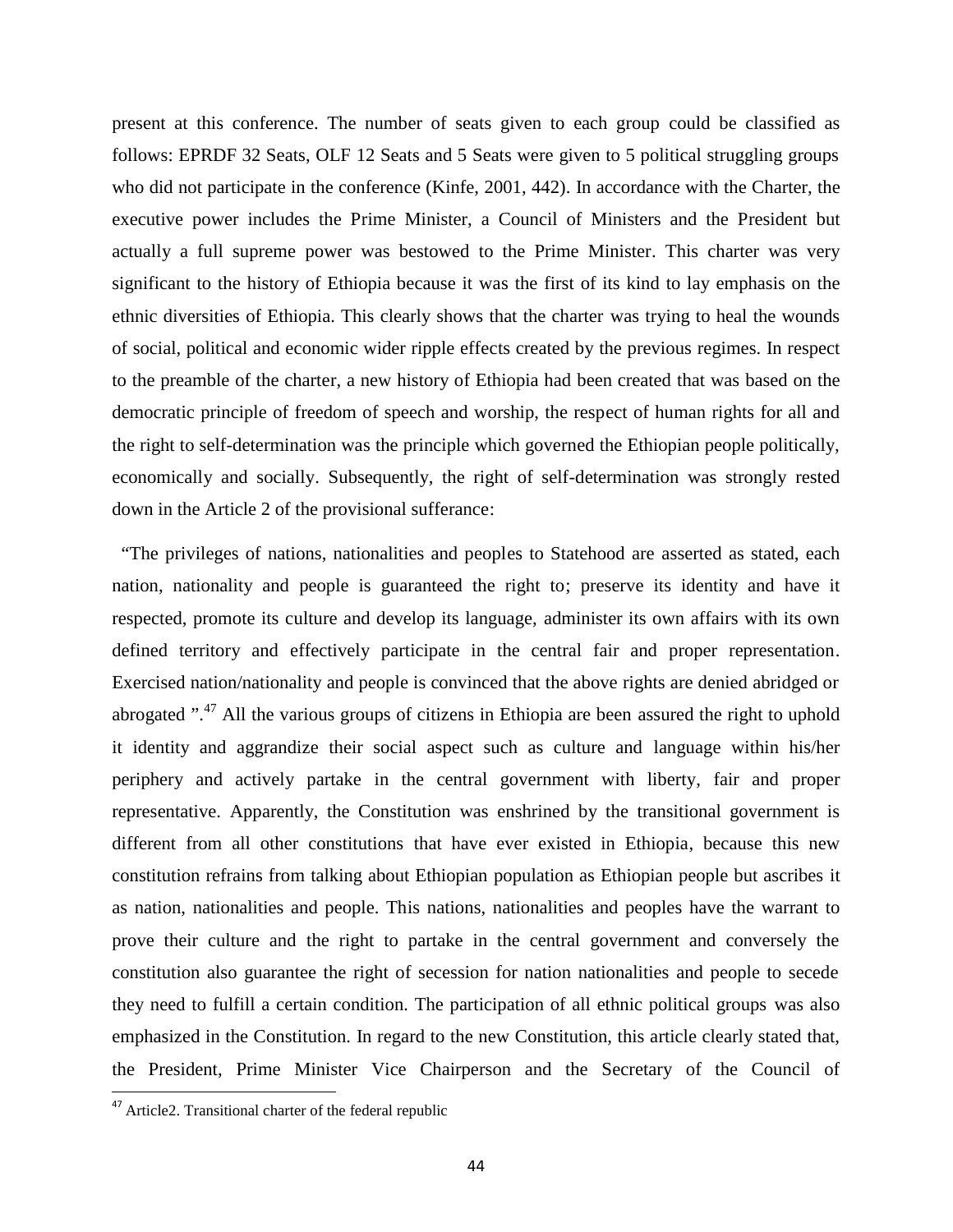Representatives come from different ethnic groups.<sup>48</sup> Empirically speaking, this Article 9 of the Constitution was highly respected and implemented as can be seen: the President who was called Mr. Meles Zenawi a Tigrayan was elected by the Council of Representatives. Mr. Tamrat Layne an Amhara was appointed as the Prime Minister and the post of the Vice-Chairman came from the Gurage ethnic group and the Secretary of the Council of Representatives came from the Kambata ethnic group (Kifle, 2001, 442). The national conference finally studied at the future of Eritrea in relation to Ethiopia. The EPLF advocated for the independence of Eritrea and did not take part in Ethiopian government formation claiming that Eritrea was a sovereign state that was captured by Emperor Menelik II and added to the empire of Ethiopia. Eritrea created its own adhoc committee. Isaias Afewerki assumed the post of the head of the Committee in May 1991. Eritrea assumed the statue of a de facto nation. Basically, the new Constitution of Ethiopia allocated the Eritrean people to determine the fate of their future political states by the means of referendum after two years and this took place in April 1993 under the auspices of the United Nations and more than 90% of the Eritrean voted for independence. In the same month, Eritrea became legally recognized as a state under the international law and the final agreement for independence was made between Ethiopia and Eritrea as concerning the defense, security, business and economics but afterwards, the relationship between the two countries relationship was in lower ebb. Subsequently, in 1998 a border conflict in the surrounding regions escalated into full-fledged arms conflicts between the two states that have lived together for centuries.

The newly created Constitution advocated for a decentralized form of government, which will be ethnically divided. However, the Article 2 of the charter stipulated that each nationality and people of the state of Ethiopia had the right of self-determination in his own jurisdiction. Thereafter, the Article 13 stated that all councils both local and regional were to be created based on nationality and it became effective with the declaration No 7/1992 of 14 January 1992. According to this law national/ regional self- determination was to be created based on nations, nationality and peoples were grouped into 64 ethnic groups and were divided into 12 regions. Better still, Addis Ababa and Harari were made as two separate regions and thereby making an incensement of a total of 14 regions. The creation of regional frontier was aimed to create as much possible ethnic groups who are similar in culture and languages into one region (Lyon, 1996, 124).

<sup>&</sup>lt;sup>48</sup>Article 9 of the transition chapter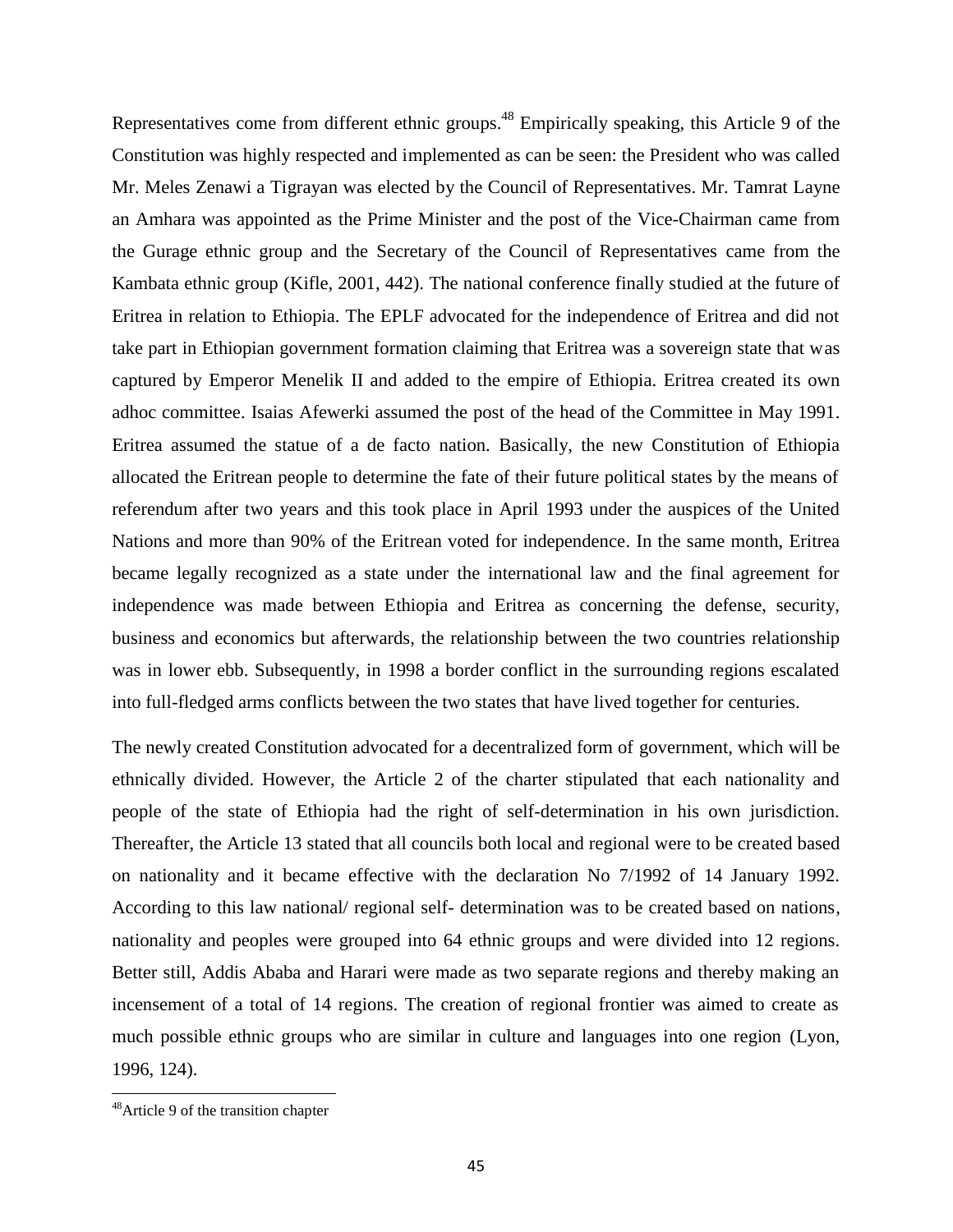#### **2.2.1.1. The Tigray People's Liberation Front (TPLF)**

The TPLF is a politically motivated group, which was created in 1975 by some Tigrayans at the University of Addis Ababa (Marcus, 1994, 222). The aim of this movement was to bring an end to the class disparity that existed in Ethiopia at that time and to make the Tigray region to be self-determined in all aspects (Ibid, p.221). However, according to some main activists of struggle such as the Ethiopian students Union, Ethiopia was created by its creator with the aim of dominating other ethnic groups with the policy of Amharization, including forceful adoption of the Amhara language, religion and culture which have causes untold xenophobia, ethnocentrism, inferiority complex and thereby have inflicted emotional distress to the victim ethnic groups (Kinfe, 1994, 23). Members of the TPLF strongly believed that modern Ethiopia came into being as a result of Emperor Menelik's expansionist policy, which have brought the people of the southern part under subjugation to the northerners and thereby destroyed the right of self determination which was an inheritance on the various region that had been captured under subjugation to the northerners. Thereby, it destroyed the right of self- determination of the southerners. Subsequently all the states in Ethiopia were administered in a centralized form of government with iron hands and hence abrogated the right of self-determination which is inheritance on the various regions that had been captured under the Emperor Menelik and causes the identities of the others ethnic groups to be as take (Teshale, 1995, 26). Apparently, the objectives of the TPLF were enticed by the late 1960s and early 1970s with the Ethiopian Student Union, which had castigated several government policies in relation to Agriculture on land reform and class differences in the society and on issues related to nationalities and the secessionist ambitions of Eritrea. However, the student union was highly enticing by the draconic thinking of Marxism-Leninism and Lenin in logical ways in resolving issue related to nationalities, which have abrogated the right of self-determination up to secession. Therefore, as they were part of Ethiopia, the student union inspired them to rise up and stand for the goods of all the Tigray. The Tigrayan student revolutionary movement had instigated the spirit of nationalism, the spirit of consciousness and awareness of the Tigrayans to be ruled by themselves rather than by other people. The differences between the Ethiopian student union and the Tigryan student union are that; the Ethiopian students concentrated in the inequalities in the distribution of economics and emphasis in land reform, whereas the Tigrayan student union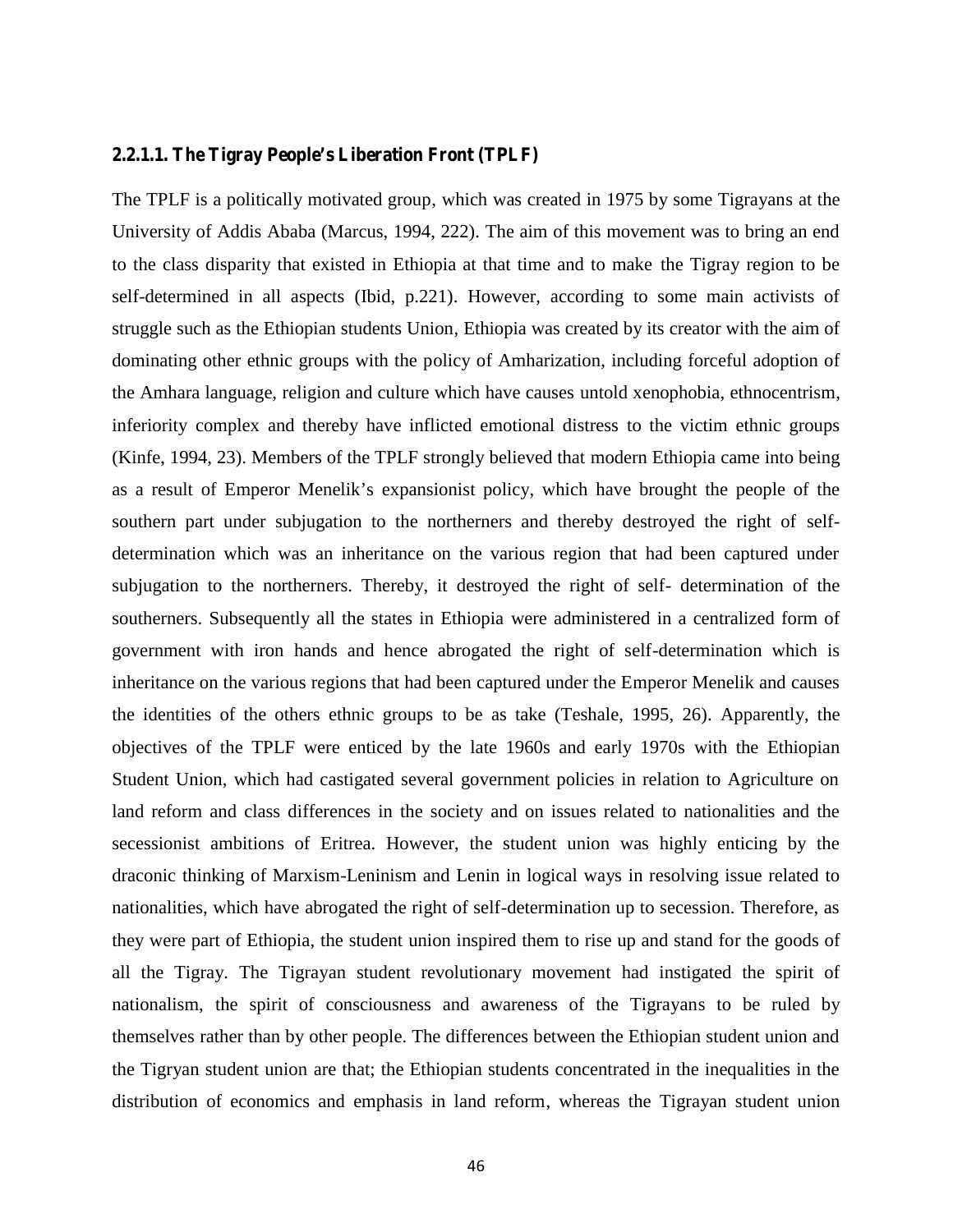focuses in self- determination (Clapham, 2002, 21). The Tigrayan students claimed that the severe suffering, which is associated with the economic and social status of the Tigrayans, is caused by the willful acts of government. This is being controlled by the Amhara people to neglect the Tigray region (Aregawi, 2004, 40). For this reason, the Tigrayan self-determination spirit, which was advocated by some prominent Tigrayans and was wholeheartedly accepted as a political tool to free the Tigray region from the hands of Amhara domination? (Teshale, 1995, 173) Seemingly, Leencho (1999) strongly argued that the Tigray were in association with Amhara to create a social political and economic influence over other ethnic groups but later on they were astonished of Amhara's people dominations that entice them to be part and parcel of the struggle (Leencho, 1999, 4-42). Correspondingly, Marcus explicitly stated that the Tigrayans thought that they were marginalized by the Amhara's domination, albeit they took active part in the nation's-building during the imperial rule of the Emperor Menelik II and Emperor Haile Selassie (Harold, 2002, 221). Kinfe Abreham (1994) stipulated that, the Tigray people are discounted about the in just historical process which has cause powers to change hands from Emperor Yohannes IV, a Tigran to Emperor Menelik II, an Amhara ethnic, who instead introduced a stronger centralized system making the Tigray people losing their autonomy (Kinfe, 1994, 159). He further explains that the Tigray revolt is a result of their material and human resource, which is used to build a powerful Ethiopian Empire, and afterwards they are being weakening their own credibilities. It is like a burning candle that withers away in the course of producing light to the surrounding (Ibid, p.159). Moreover, Adhana (1998) stipulates that there was a fear that the Tigrayan people may have created their own separate states because their identity was undermined after Emperor Yohannes IV's death in 1889 (Adhana, 1998, 47). This was the main reason why it was very difficult for Tigray scholars to pay allegiance to the Emperor's administration because their own language has been abridging by introducing Amharic as the official language in schools and state institution. The TPLF strongly argued that the Emperor and his Amharanization policies have hampered the development of the region and was questionable because not only Tigray was neglected for economic and social reforms but other regions were also neglected as well as the Emperor's own province. This has made many scholars to search for the real cause of this movement. According Messay (1999), the highly centralized administration put forward by the Emperor by appointing members from the aristocratic family from the Showa clan, to control both the regional and local administration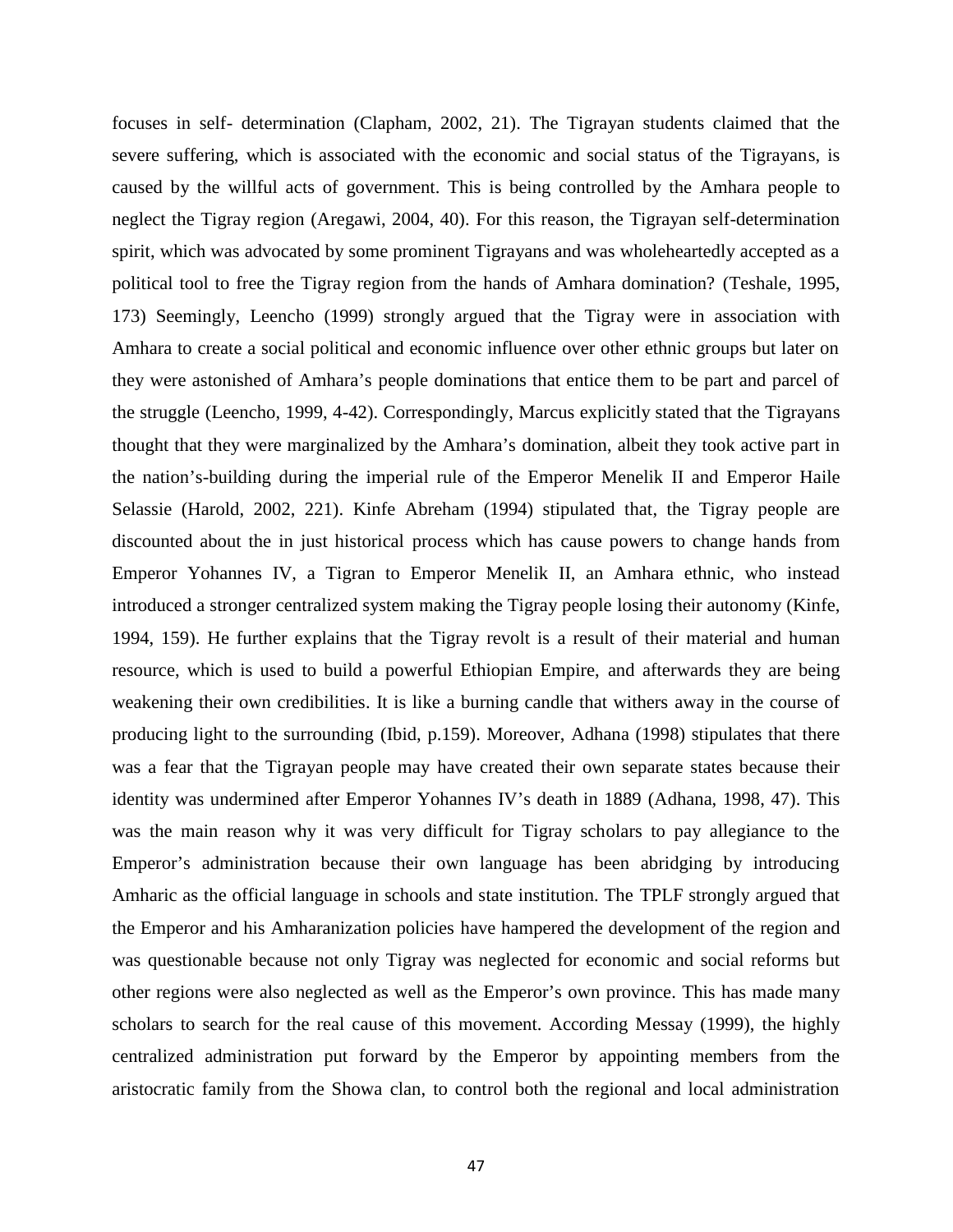have undermined the regional and local authorities and thereby vehemently undercutting their own credibility (Messay, 1999, 316). In Tigray region, a particular clan who originated from the Showa region of Amhara have been dominant in all aspect in the province have caused resistance against them and this spirit of resistance can be seen how the Tigrayan resisted the Derg (Ibid, p.398). Similarly Messay (1999), and Teshale (2002) argued that a rivalry between the Tigray and the aristocratic Amhara people was not rivalry for value but a rivalry for interest because the Tigrayan authorities have been abridged as a result of the introduction of modern education and bureaucratic administration, in Addis Ababa (Teshale, 1995, 175). Teshale (2002) came into the conclusion that conflict between the Amhara and the Tigray people were as a result of the Tigryan inspiration to establish their supremacy in Ethiopia (Ibid, p.175). Naturally, it is very difficult to bring out the principal cause of the revolution in 1970, it is controversial to know if it was politically motivated or maybe they needed to increase their economic status or because they were afraid that their culture and language could have been wiped out. Apparently, the TPLF movement had indirect means to create the road for liberation of the Tigrayan people over the Amhara people's domination, which was incited during the reign of Emperor Haile Selassie. The Showa-Amhara's region was highly favored survival and modernization (Kebede, 1999, 122). The Derg regime that lasted 17 years did not stratify the society based on ethnicity. Instead, they have abolished ethnic based favoritism that was implanted by the imperial rule and replaced them with military dictators. Ethnicity was insignificant as a concern of their appointment but these military officers where used a diaconal policy to administer the society. The land reform was tactical to be implemented by the Derg in 1971. It curbed out the Showa-Amhara's domination in the economic sector of the Economy. Seemingly, one cannot deny the fact that there was no empirical reason for the struggle emanated by the TPLF. Basically, the Emperor Haile Selassie's domestic policy of highly centralization of administration by using bureaucracy made the Tigray reign lose right of self-determination, culture and language. At that time, all decided to be made in the region and was emancipated from Addis Ababa thereby making the Tigray region to abolish its autonomy (Harold, 2002, 155).

Subsequently, there exists some imperial raison d'etre for the substantial rise of the TPLF. Basically, the centralized policy adopted by Haile Selassie in 1940's act as a severe blow to the regional autonomy of various states in Ethiopia and Tigray autonomy was not an exception since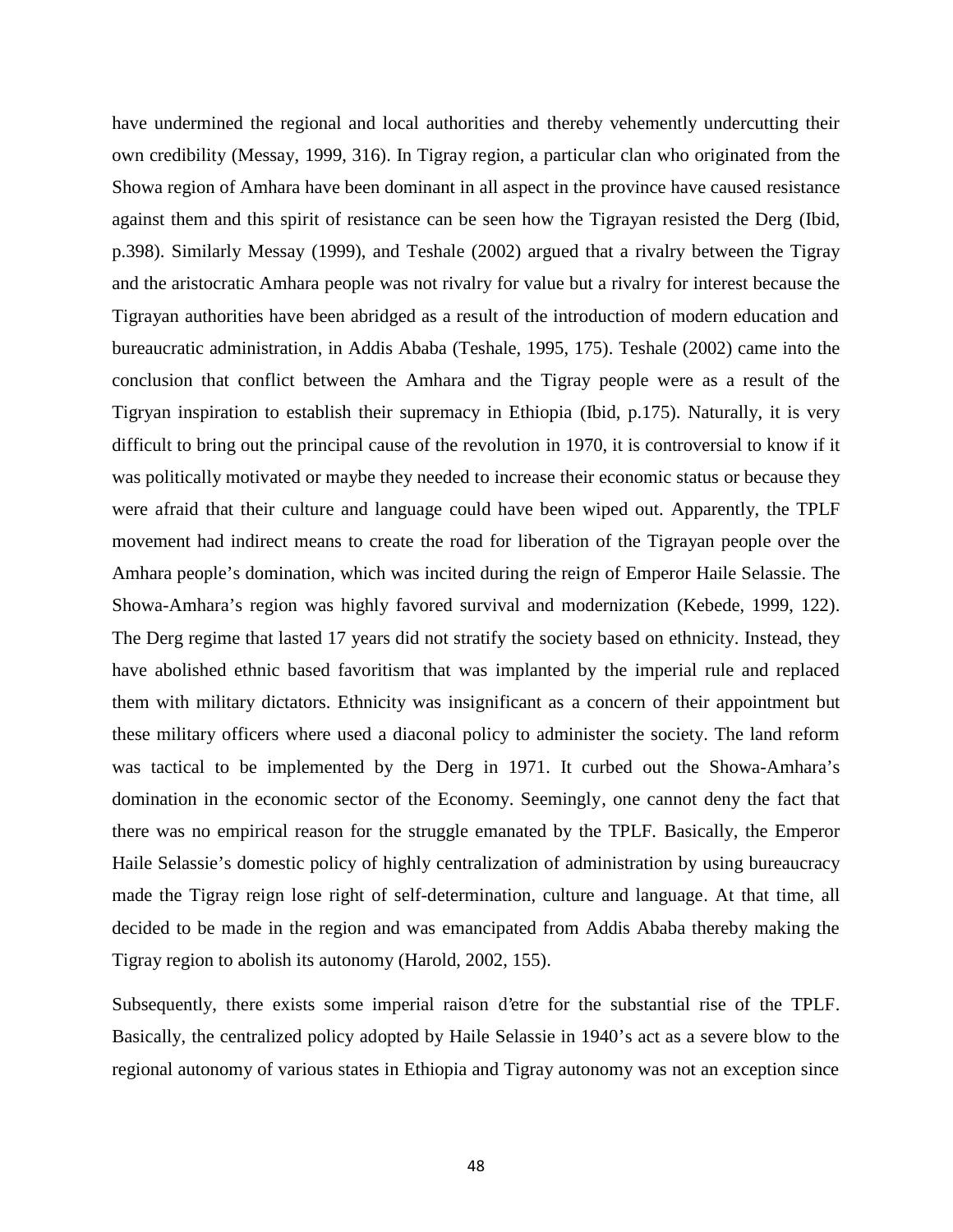the Emperor have implemented a bureaucratic form of administration based in Addis Ababa (Ibid, p.158).

Moreover, the Emperor was unable to handle the peasant uprisings, which was caused by the poor government policies with high taxation, corruption and finally by brigandage. This uprising was very severe and many people were massacre (ibid, p.155). In addition, the population of the Tigray has been induced and added to the Wollo region. Better still, the introduction of Amharaic, as an official language in schools and government offices was a situation not to be compromised. Finally, the famine that occurs in Ethiopia in the year 1984-1985 affected the Tigray region. While they were struggling to survive the calamity in the capital city Addis Ababa they were preparing to celebrate the  $10<sup>th</sup>$  year anniversary of the military rule. More so, the leader of the military regime used foreign aid given by another country like USSR as an instrument of punishment to rebellion areas by presetting food supply from reaching them.

Apparently, the aims and objectives of the TPLF were contradictory. Some schools say their aim was to restore their self-determination that was lost in their region. However, later the TPLF advocated for secession and independence of their province instead (Ibid, p. 223).

It is still not clear to know what the main intention of the TPLF because the person who spearheaded the TPLF Meles Zenawi initiated the idea, as he later became the Prime Minister. He was also the leader of the Ethiopian People Revolutionary Democratic Front (EPRDF) and it most also be noted that he was the person that strongly advocated for the right up to secession in the new Ethiopian Constitution in 1994 (Eshete, 1993, 326).

#### **2.2.1.2 The Ethiopian People's Revolutionary Democratic Front (EPRDF)**

Around 1989, the Tigrayans have successfully discarded themselves from the central government in Addis Ababa, they decided to change their political strategy, they formed a new organization which will be inclusive to all Ethiopians so that the military dictatorial regime can come to an end as a result of that a coalition front was created and it was known as the EPRDF. The goal of this coalition front was to help the TPLF to achieve its aim of self-determination. This implies that, their aim will be now to transform the movement from a unit-ethnic movement to a Pan- Ethiopian, which is characterized by integrating passion for all members and they try to huddle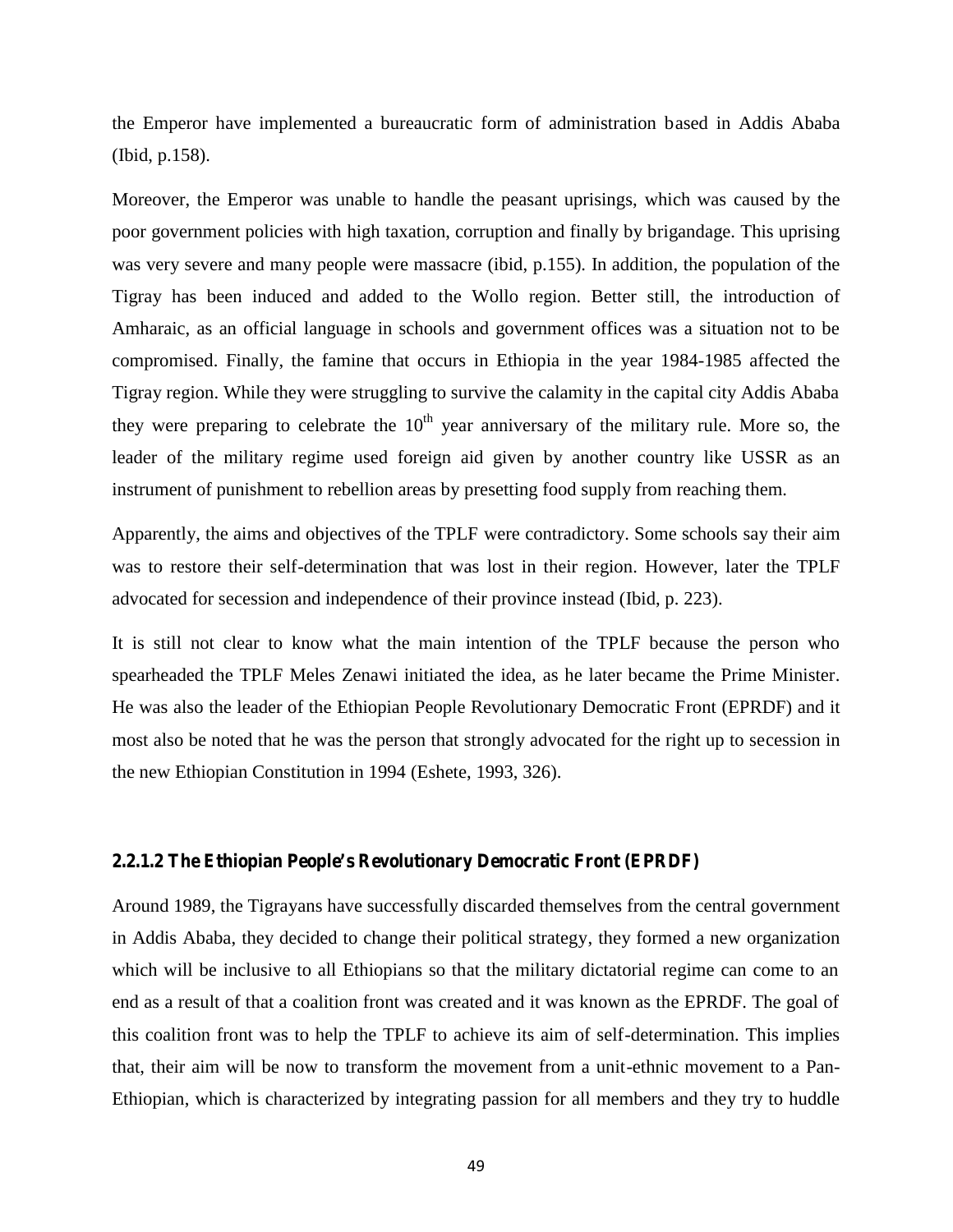the Ethiopia together. The reason for this is that if the Tigrayan region gained its autonomy without the other ones regions it will make no sense. Moreover, the Tigrayan leaders stipulated that the prerequisite for the Tigray region to get its independence is the overthrown of the military regime completely because they might one day invade the region and implement their radical policies. It can be seen that after the Tigray people have been released from the hand of the military regime about 35,000 volunteers put down their arms and went into the interior to meet their relatives, but due to pressure from their relative they were obliged to come back and continue with the movement (Leencho, 1999, 123).

With the impeachable objectives of the TPLF their leaders were able to influence the Orthodox priests so that they can get an ample support, which will alter the rate of liberation struggle against the pro-Marxist military dictatorial regime (Harold, 1995, 230).

Politically, it was advisable for the TPLF to continue their fight for liberation but notwithstanding other factors might be responsible for their relentless economic fighting, if the Tigray province is independent it will not be economically viable because the region had suffered greatly from the drought and famine which stroke Ethiopia in 1984. The region is highly dependable to other regions for economical sustainability; it is a poverty striking alleviated region. It was therefore worthless of the Tigrayan leaders to think of succession without any valuable economic means to sustain the population. They therefore changed their political ideology from unit-ethnic liberation to a multi-ethnic pan-Ethiopian one in other to wipe out the draconid regime of the Derg. Logically, the creation of the EPRDF implies that the TPLF have changed it aims and objective from secession to federation based on ethnic line by creating a multi ethnic liberation movement in different regions in the country (Clapham, 2002, 26).

The Synthesizing of the EPRDF has helped the TPLF to play a pivotal role in the formation of a federal state instead of Secession. The EPRDF is made up of 4 major groups: the Amhara National Democratic Movement (ANDM), the Oromo People's Democratic Organization (OPDO), the South Ethiopian People's Democratic Front (SEPDF) and the (TPLF) (Clapham, 2002, 26). In 1980, some members of the EPRD decided to create ANDM, which at that time was the EPRD, was called Ethiopian People's Democratic Movement and supported by TPLF. The EPRD was a multi-ethnic group that included all the tribes found in Ethiopia and in 1989 the two political groups formed a coalition that is to say the TPLF unite with the EPRD to form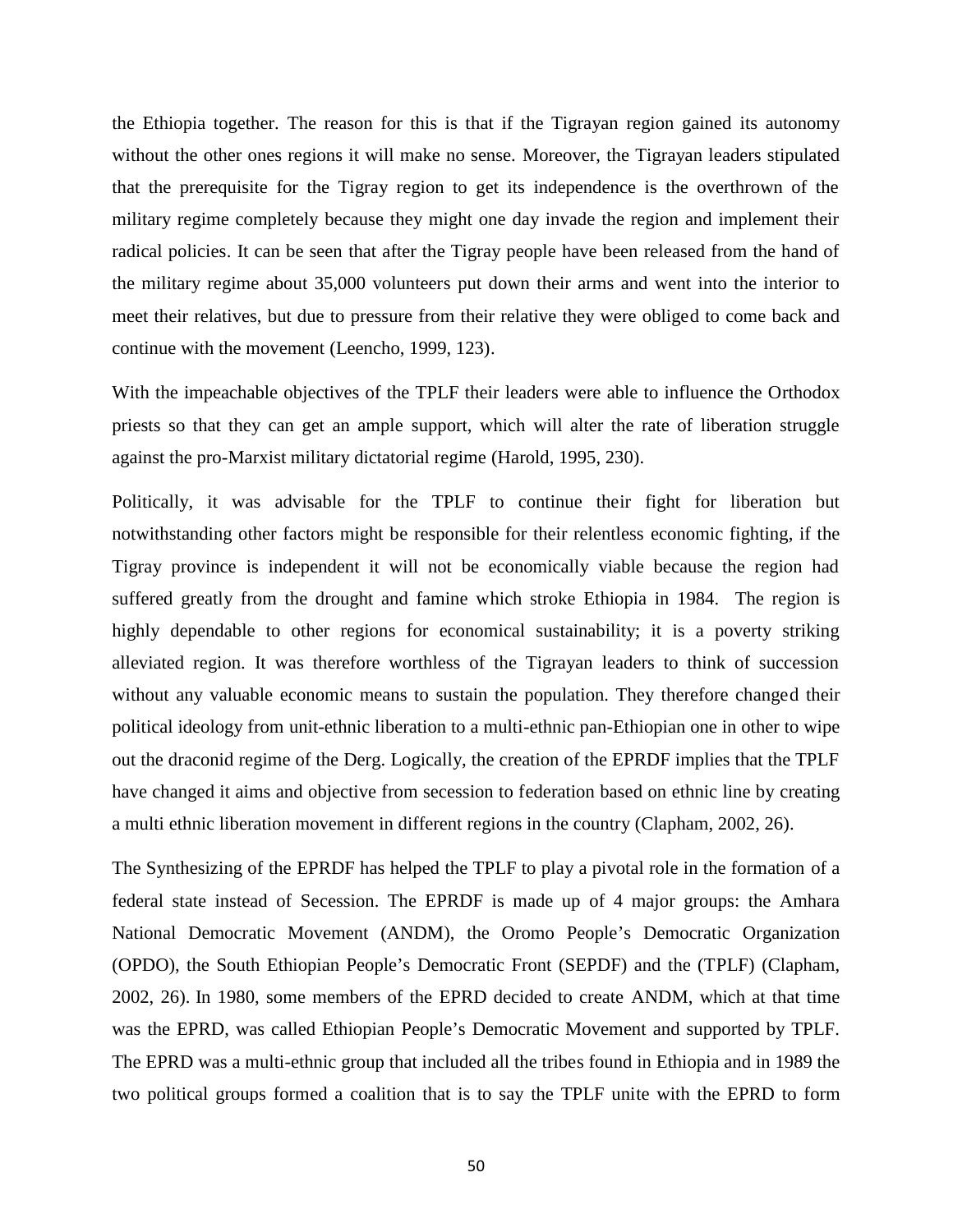EPRDF, so that the struggle can enter into the Amhara sub-regions. For example, the coalition front of Wollo, Gondar and Gojjam and North Showa regions, carry out a pivotal role in the overthrown of the Derg and the establishment of a Federal base system of government based on ethnic line. EPDM becomes Amhara National Democratic Movement; however, it was perceived by the Amhara elites as diplomatic means use by the Tigrayan to rule over Amhara. Basically, most of the Amhara people are not really happy with modern ethnic stratifications, as they believe that Amhara is coincidentally Ethiopian, whereas the member of ANDM, EPRDF believe that Amhara is a representative of the Amhara identity within Ethiopia (Ibid, 29). As a concern of the Oromo People's Democratic Organization (OPDO), the TPLF created the political movement for the Oromo people in March 1990 and the founder of this political party was an ex prisoner of war who was military personnel under the Derg regime. During the final attack of the capital city in Addis Ababa and the central regions of Ethiopia that is made up of mostly Oromo Territories, the TPLF decided to use some mercenaries and volunteer from Oromo origin so that it will be easier for them to mobilize Oromo people and instigate them to comrade the military regimes under the banner of OPDO. After the overthrown of the Derg regime in the central region in 1991, the two political parties whom jointly overthrown the regime have become the ruling party by creating an alliance between each other and is considered as the only ruling party in the region. A one-party system was reinstated in the region. Any other party that was created for the purpose of Oromo identity was forbidden. Seemingly, Oromo elite in Ethiopia and all the others around the world perceived that the TPLF established the OPDO in other to divert the attention of Oromo Liberation Front (OLF) that intended to liberate the Oromo people completely from Ethiopia. However, the OLF is very popular both internally and externally and have strong support in its domestic and international arena. The creation of the OLF has dealt a severe blow to the integrity of the OPDO (John, 1994, 232). In 1992 South Ethiopian People's Democratic Front (SEPDF) was created by the EPRDF, the main aim of creating this group was to extend their hegemony in the southern part under an ethno linguistic classification and grouping in a one-party system. The SEPDF was a political combination of 20 ethnic groups and most of them were created by the EPRDF as People Democratic Organization (PDO) and some train staff of the EPRDF who was southerners that created PDO. Seemingly, the EPRDF is a combination of Tigray, Amhara Oromo plus the southern ethnic groups. Since after the downfall of the Derg regime the TPLF has taken power by using political manipulation and implementing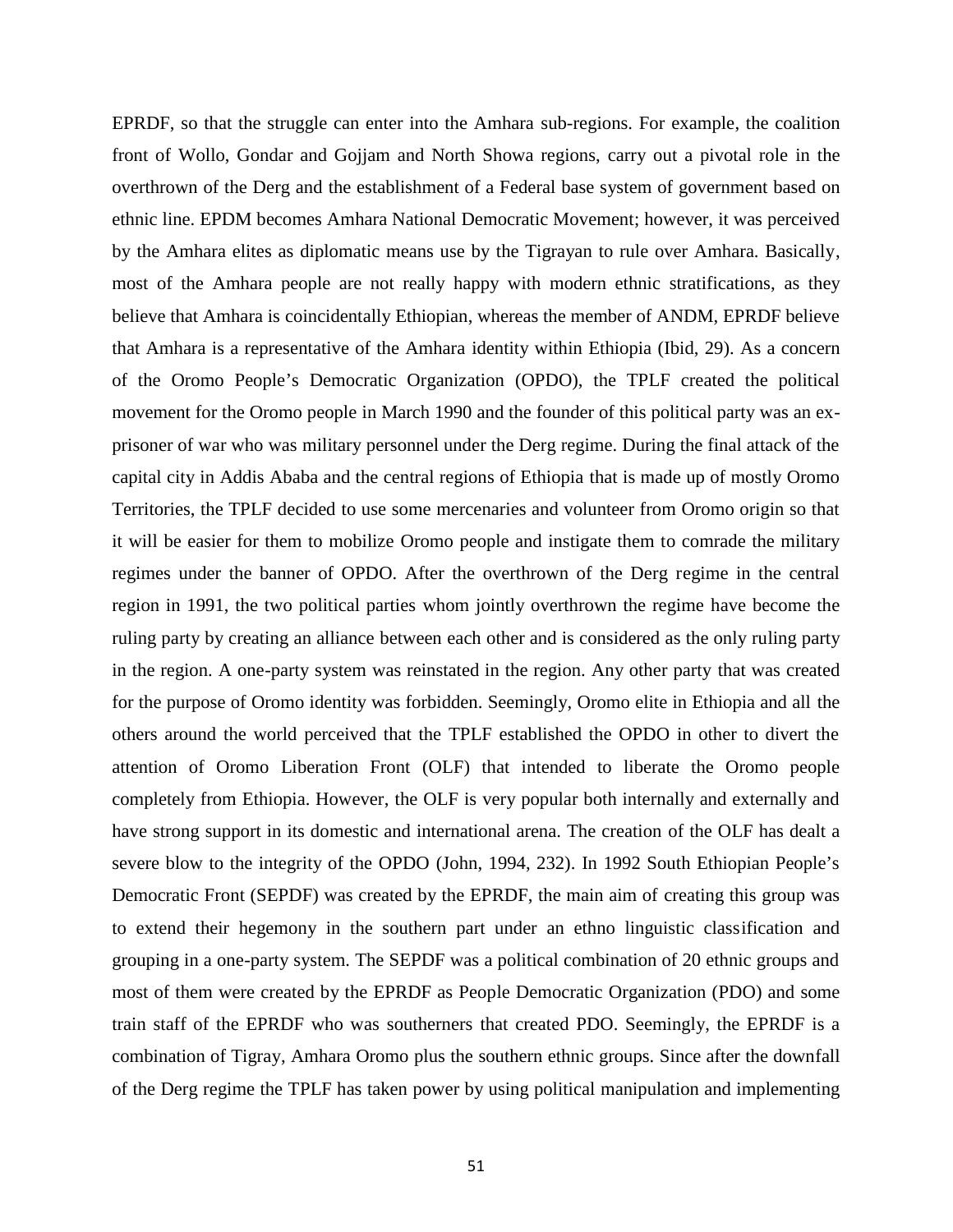asymmetric form of administration in the name of creating political liberator fronts and these asymmetry way of solving political issue in Ethiopia by EPRDF has made many people to perceive that the TPLF is playing the dominant role within the EPRDF. The TPLF was the creators of all liberator fronts; it was the group that plays the most significant role for the liberation of Ethiopia from the harsh military rule of the communist ideological regime. But afterwards, it had used its power in its greatest form by using political manipulation to keep certain subjects off the table of agenda for discussion. For example, in the Oromo region no other front is allowed. If such a thing happens, it is considered as illegal. An empirical example is put forwarded by Merara that the PDO's tactic of creating political support by establishing ethnic groups under their control from various ethnic fraction of form the state of Ethiopia (Merara, 2003, 146). From all indications it is clearly seen that all the other groups that joined to create the EPRDF are all puppet political organizations under the control of TPLF. Therefore, these three major ethnic groups who incorporated with the TPLF to create the EPRDF are deemed inappropriate in their various constituencies and lack credentials to be legitimized by their own people in their respective communities. The formation of the EPRDF was not created based on the democratic principle of legitimacy, equality and transparency; this can be clearly seen in the various groups. The coercive (using force) ways used by the TPLF to control the EPRDF have made the organizations since from its origin to commit the policy of equivocation and thus it is considered as a hybrid organization. The TPLF has even taken some prisoners of war and combined their various ethnic groups of origin in order to create a fake power sharing. There exist two philosophical beliefs concerning the strategy behind the creation of the EPRDF. Some people believe that since Amhara have been the dominant ethnic group and the Oromo the most populated group the only means of the Tigrayan who are very small in the population to reach power was, by creating an ethno-based organization that was also headed by them (Young, 1996, 534). Whereas, others argue that this form of a strategy has demoralized other minority groups like the Somali, Bench and Konso as well as the other majority ethnic groups like Oromo, who are incapable of mobilizing themselves under the auspices of the TPLF. All in all, the EPRDF was created mainly to liberate the nation from harsh rules of the Derg and replace it with the democratic ethnic form of government based on self-determination in the various regions of Ethiopia.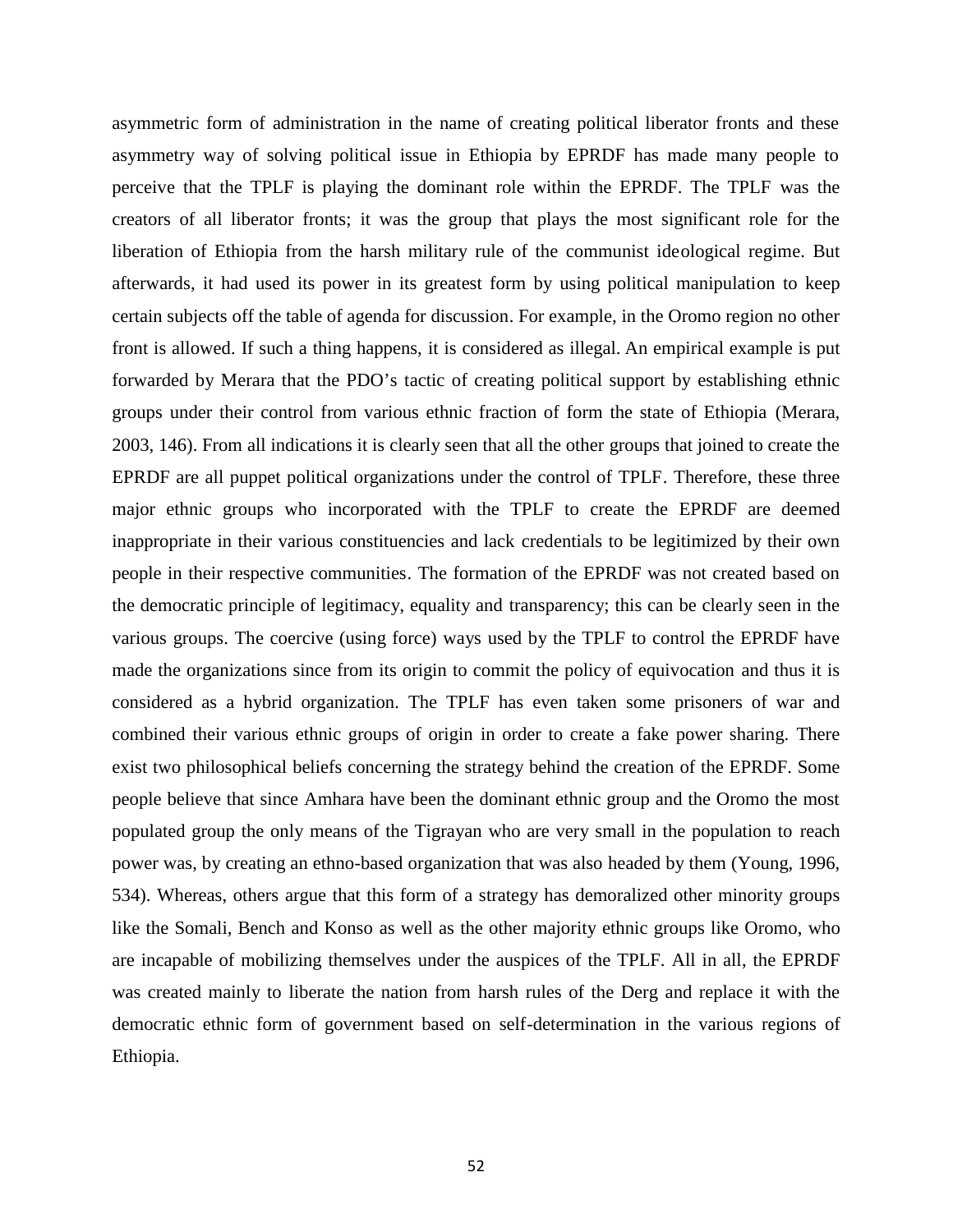# **2.2.1.3. The Federal Democratic Republic of Ethiopia (FDRE), And Its Government Structure.**

A Federal Democratic Republic of Ethiopia was created in 1994 and in August 1995 a Constitution was laid down to safeguard a lustrous running of the state under the banner of democratic principles and the approbation of the rule of law. This new Constitution, which was handed over by the transitional government, includes the following: the fundamental principles of sovereignty of the people, supremacy of the Federal constitution, human rights, secularism and finally accountability. This new Constitution branded Ethiopia as a nation to be made up of different nationalities and people. In respect with the new Constitution, the 3 major arms of the government, the Legislative, Executive and Judiciary branches were created. Seemingly, a parliamentary form of legislation was created at the federal level that had two chambers of the Legislature.<sup>49</sup> Hereinafter, as concerned with the executive body, the Prime Minister, whose functions were accountable to the House of People's Representative was Paramount.<sup>50</sup> The third arm of the government according to the Constitution was the Judiciary, whose power was vested on the Supreme Court since it was independent.<sup>51</sup> Better still, another institution was created that was known as the Council of Constitutional Inquiry and enacted under the Constitution. Its main aim was to use preventive diplomacy, to investigate and manage conflict within states.<sup>52</sup> The Board for National Election was created (BNE).<sup>53</sup> This was an office for National Human Rights Commission, in order to make the Constitution more viable and flexible to all. Some norms are enshrined by the Constitution the fundamental norms in which both the federal and local government is incapable to amend. During the reign of Haile Selassie, the Constitution of the Empire described sovereignty as something that rightfully belongs to the nation of Ethiopia, whereas in the new Constitution of FDRE sovereignty belongs to the nation, nationality and people of Ethiopia.<sup>54</sup> This implies that it hypothesizes that sovereignty exists in nations, nationalities, and people in a country. These manners of conferring sovereignty in sub-nation units have far fetch consequences for the new power sharing structure in Ethiopia. Better still, it

<sup>&</sup>lt;sup>49</sup> The bicameral legislature constitutes of the house of people representative and the house of the Federation and they are the two legislative house under article 53 of the FDRE constitution

<sup>&</sup>lt;sup>50</sup> FDRE Constitution Article 78<br><sup>51</sup> FDRE constitution Art. 50 (5-7].

<sup>&</sup>lt;sup>52</sup> FDRC constitution Art 82-84

<sup>53</sup> FDRC article constitution Article 103

<sup>&</sup>lt;sup>54</sup> FDRE constitution Art 8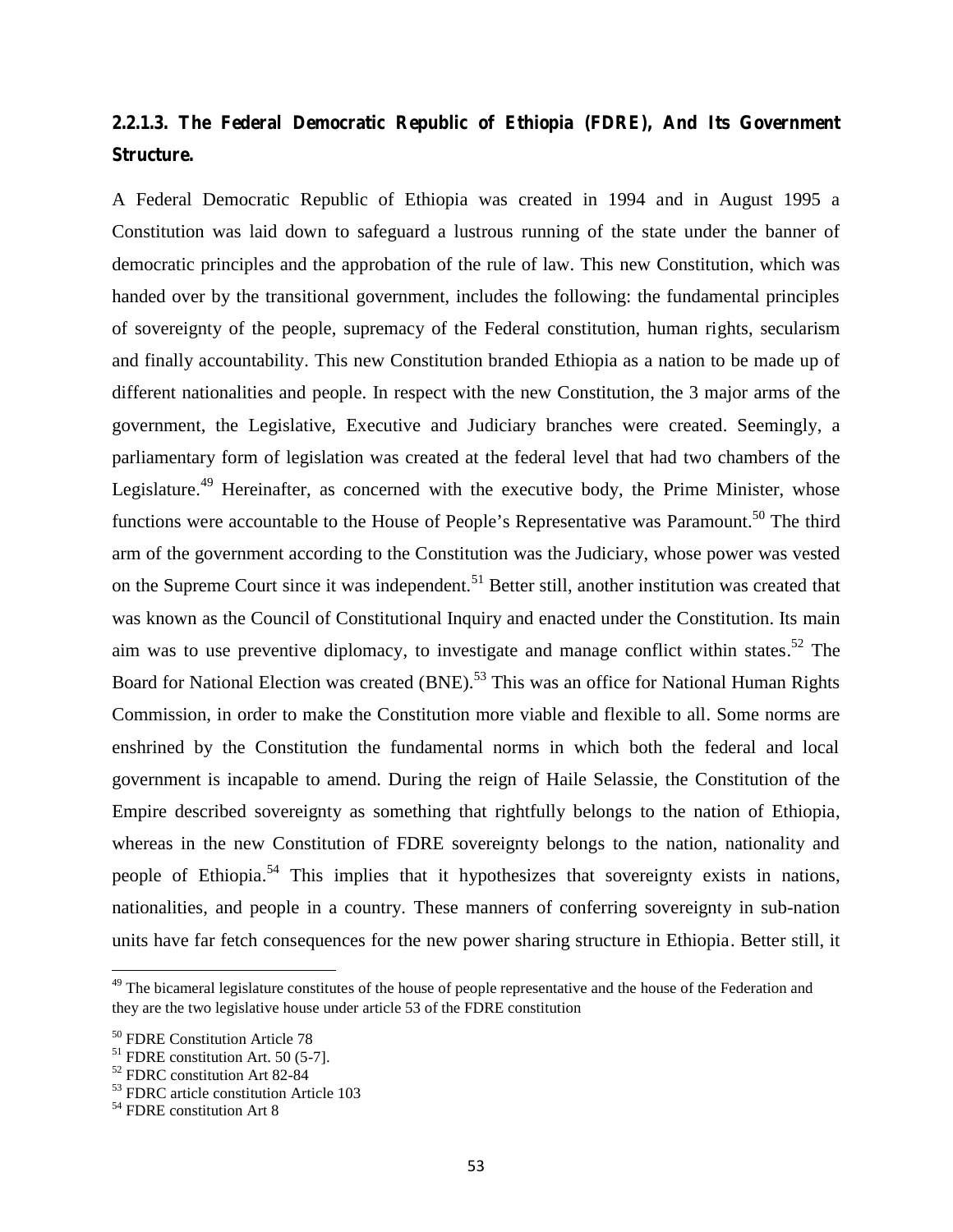is an evidence of this sovereignty that nations, nationalities, and people are conferred to the right of self-determination up to secession; however, this certitude has paved the way for a paralytic approach to laws and right. This concerns supremacy of the Federal Constitution in respect to the Article 9, which stipulated that the supremacy of all laws of the nation is the Constitution. Any law, customary practice or decision of an organ of state or a public official which contradict this constitution would be invalid or cancelled.<sup>55</sup> The supremacy of the Constitution under the Article 9 is very pivotal to the nation building in Ethiopia because without a common law accepted by all, various states will have their own laws and doing whatever they deem as appropriate to them and there would be no national laws that is accepted by all the states. As concern the human right issue of the FDRE, its constitution focuses more on human right as compared to that of the empirical era of the kings and the military regime of the Derg, which neglected international human rights. The principle of the fundamental human rights is being articulated in Article 10 of the Federal Constitution, which stipulated, "human rights and freedoms, emanating from the nature of mankind are inalienable and inviolable".<sup>56</sup>

However, it can be seen that various rights lay down in Chapter three of the Constitution has been rectified by the principles of human rights and freedom. Seemingly, the principles of human rights are considered to be the backbone of socio-economic, political and environmental policy goal of the government of Ethiopia. The desire by the FDRE was to boost regional self determination and egalitarianism among the ethnic groups so that everybody can benefit from the economic, cultural and social rights is seen as schedule statement of the commitment of the principle of human rights. The emphasis placed on the principle of the fundamental human rights is ubiquitous as it is vociferously found in the preliminary and in the final cause in the Article 104, which stipulated " Any proffer for Constitutional alteration, if underpin by a two-thirds preponderance vote in the House of the People Representative or by a two-third predominant vote in the House of the Federation or by two- third of State Council buttress, thereafter it shall be handover for decision and after it will be taken to the general public and as well as to those that the modification will affect them".  $57$ 

 $55$  FDRC constitution Art 9(1)

<sup>&</sup>lt;sup>56</sup> FDRE constitution Art 9  $(1)$  and (4)

<sup>57</sup> FDRE Constitution Art 104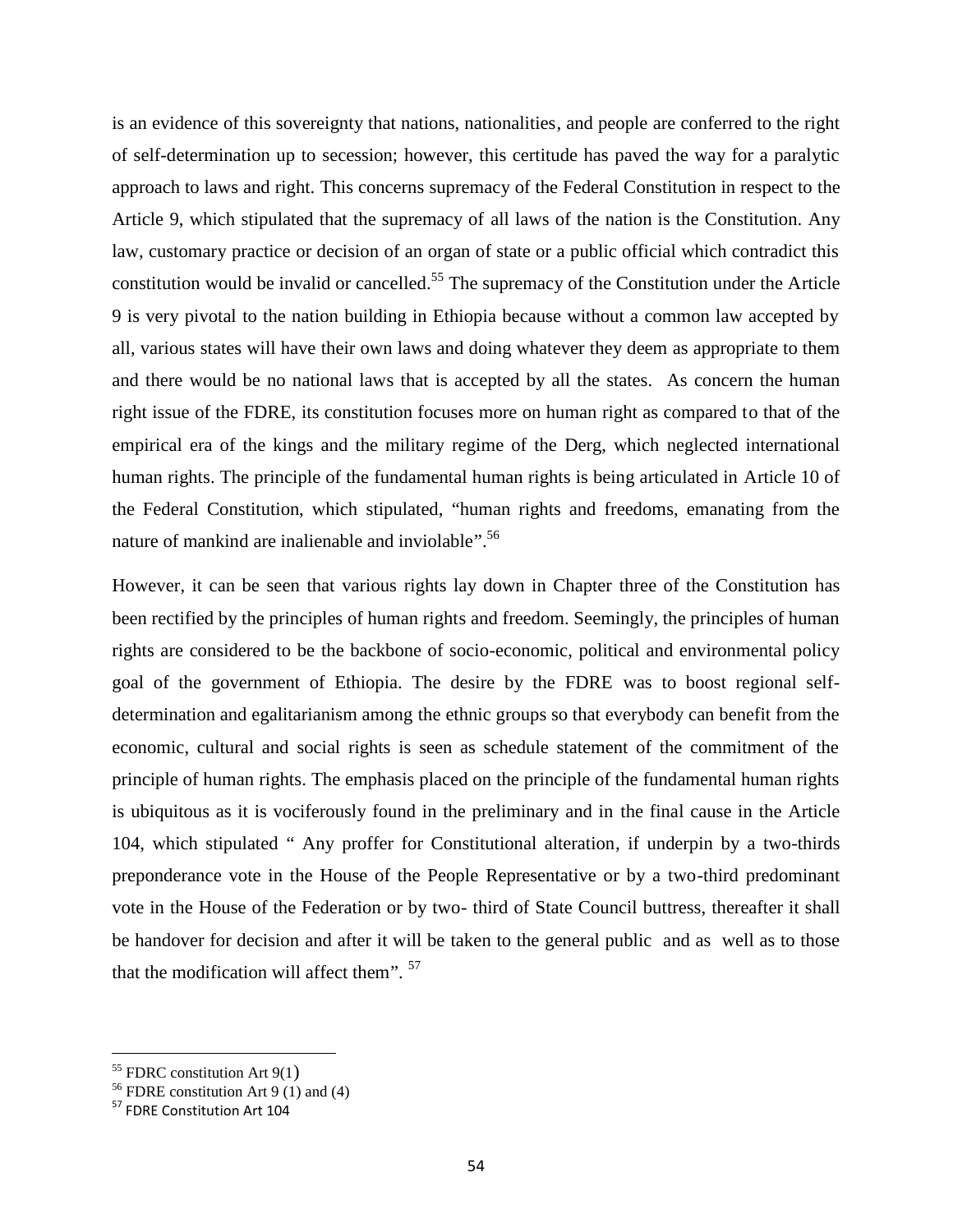Apparently, the Chapter 3 of the FDRE Constitution concentrated only on the issues of fundamental rights and freedoms; this is an empirical example to show how significance is human rights for the new Ethiopian Republic. Better still, there is a need to take caution in respect to human rights during the time of emergency in order for the state to declare state of emergency. This would be the restricting power of the Executive branch<sup>58</sup> and also there is a need to be cautious in the course of allocation of human rights terms within the Constitution.<sup>59</sup>

For the issue of secularism, FDRE is conferred as a federal state. It is similar to the empirical kingdom where Orthodox Christianity was considered as the state religion. As stipulated under the Article 2 of the FDRE Constitution, religion is explicitly separated from state, which implies that FDRE is a secular state, notwithstanding the principle of secularism can be considered as the basic right of freedom of religion and equality of all ethnic groups in relation to their religion. Transparency and accountability are also one of the features that made up of the FDRE as compared to the imperial kingdom era or during the military regime of the Derg where the leaders were not accountable to anybody, but the Article 12 of the FDRE its Constitution states that the conduct of affairs of government shall be transparent as the public officials or elected representatives are accountable for any failure in official duties. In the next chapter, some of the challenges faced by ethnic Federalism in Ethiopia like identity crisis and to propose a system of government that may be able to reinstate sustainable peace in Ethiopia are examined to really understand why ethnic federalism cannot produce a sustainable peace in the democratic Republic of Ethiopia.

<sup>58</sup> FDRE Constitution Art 93(4)

 $59$  FDRE constitution Art 105(1)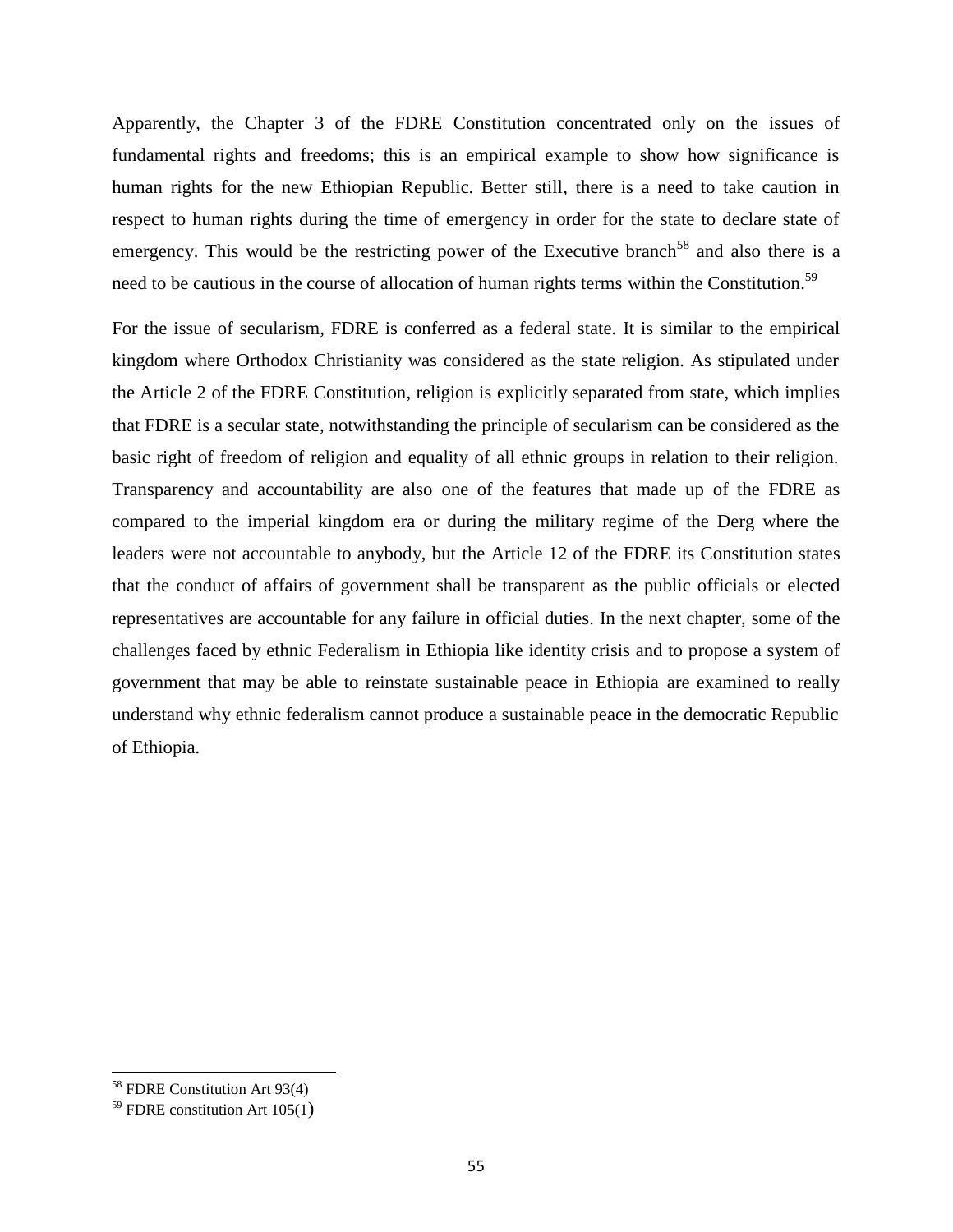# **CHAPTER THREE: THE CHALLENGES OF ETHNIC FEDERALISM IN ETHIOPIA**

## **3.1 Identity Crisis in Federalism**

In the Federal Democratic Republic of Ethiopia, political heads have used the instruments of the state over which they lead, they used well trained armies against political opponents in a contest over some detectable national interests are thought to produce identity crisis fuelled by the particularistic identity politics that serve as the main sources of internal crisis. For example: the Tigrayan population constitutes only 6% of the population of Ethiopia but they control the Ethiopian politics. The unscrupulous dealing with group's identity by elites of Tigray is important, as is the synchronous of group identity within the Ethiopian population taken together. These factors are crucial to the process of creating and sustaining a climate, whereby the use of violence in relation to real or perceived grievances is seen inevitable in the modern state of Ethiopia. In this respect, primordialism in Ethiopia has been dominant both for the ethnic identity and political discourses.<sup>60</sup> For example, the northern settlers in the southern part of Ethiopia are called Amhara even though many of them have adapted to the language and culture of the southerners. Self-determination have utilized primordial factors, an example during the Derg Regime in the 1970's could be the Stalin's doctrine of self-determination becoming very popular in Ethiopia. This helped to empower the primordial elements of identity that includes religion, language, custom, nationality and political identification that resembled Stalin's doctrine and was practiced by the Derg (Hizkias, 1996, 65).

Conversely what sets the FDRE apart with respect to identity is the tendency to which they are fought for causes that are incomprehensible from the particularistic identity that was used to mobilize the combatants for this new government, the FDRE is at base a violent contest between inclusive and exclusive notions of social organizations promoted by social-psychological distinctions of in-groups and out-groups arrayed along ethnic, religious, linguistics or other cognitive signifiers (Daniel, 1994, 43-68). These distinctions are rooted in deep-seated historical and cultural grievances from the various ethnic groups in the FDRE. These grievances are

 $60$  Primordialism is one of the theory of ethnicity which was designed by a sociologist called Robert E. Park and this theory stipulated that race is a social category and one of the several factors in determining ethnicity.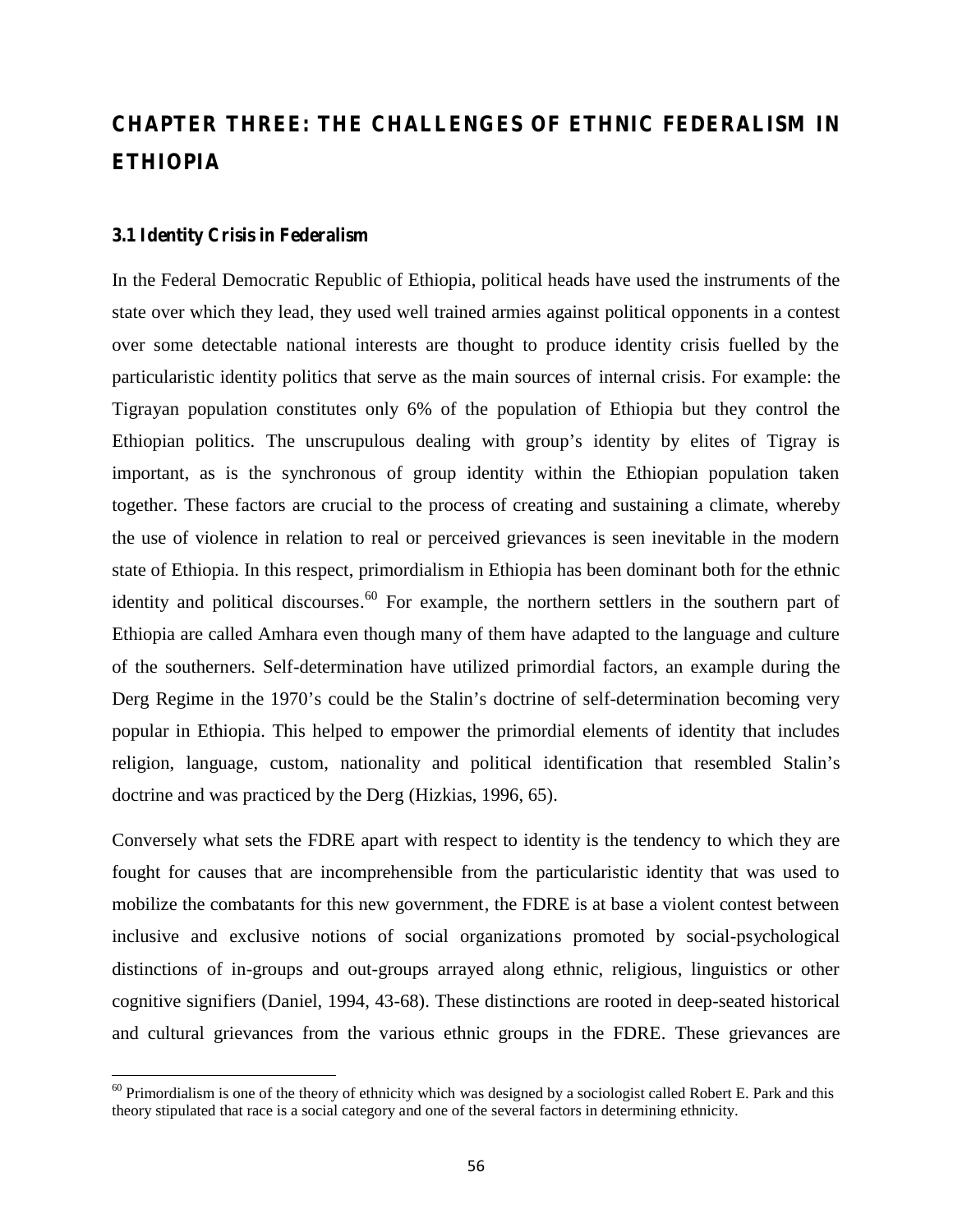sustained through a mix of exaltation of the in-group honor, past and traditions demonization of the out-group motives and action and the manufacturing of an omnipresent threat (Stein, 2001, 189-208). It is clearly seen in FDRE that the Amhara ethnic group who had been ruling Ethiopia for a very long period of time have declined and overtaken by the Tigray ethnic group. Such identities are usually historically derived and therefore have broader and more sustained appeal in the faces of challenges to the nation-state, particularly given the degree of "Amharanization".<sup>61</sup> This transference or the locus of identity from the nation state to sub-state group lies at the very heart of a system, On 5<sup>th</sup> August 2016, the Oromo ethnic group carried out a protest against the government and threatened to secede and the protesters were brutalized by the government and the leader of the group was arrested and incarcerated. The government decided to use this political strategy because protesting in a Federal Ethnic State by an ethnic group is associated with an effort by sub-state groups to contest, hijack or weaken the authority of the government in power. Extrajudicial killing (killing without trial) is something, which is common in the FDRE. Therefore, agoraphobia $^{62}$  is the principal philosophy of most ethnic groups in the FDRE. The extent to which the twin crisis of the state and identity are not only related but also mutually reinforcing within the FDRE literature should not be overlooked. Fragile nations like the FDRE are exposed to national cohesion and personal realities, which have caused the FDRE to derail from its objectives which in turn further undermines FDRE extension, and loyalty, in such a situation that prevail now in the FDRE, individuals would look to other sources for both security and identity reinforcement for national identity. In this way ethnic, religious or other primordial identities serve as appealing replacements for national identity, a source closely associated with the state whose capacity is in decline. The Amhara ethnic group has been in power in Ethiopia for more than a century but their influence has declined and it has been taken over by the Tigray population, so most of the Amhara people feel very insecure in the FDRE. However, the criticism levies against primordialism that primordialism believes that ethnic division is static and natural and unshakeable. Mary Kaldor (1999) argued that ethnic identity is something that must be renewed, modified, renegotiated and flexible (Kaldor, 1999, 30). In the federal system the basic calculus of warfare in terms of

 $61$  Amharamanized means the assimilation of all Ethiopia culturally and socially to an Amhara ethnicity during the imperial rules

 $62$  Agoraphobia is a situation whereby a person perceives the environment where he or she is unsafe with no easy way to get out. Most ethnic group in Ethiopia believed that they have erroneously confined themselves into a difficult situation in the name of Ethnic Federalism.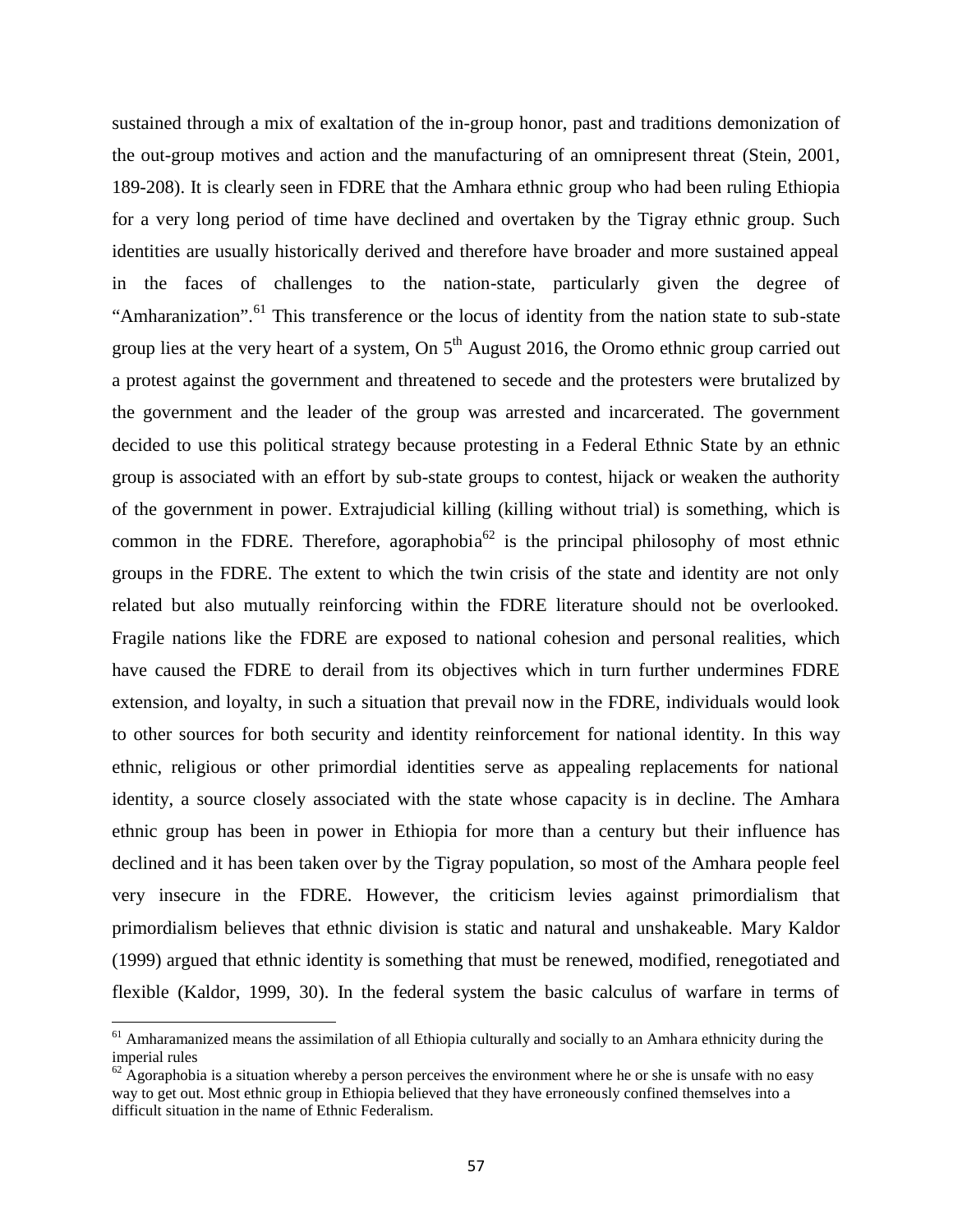strategy and tactics is transformed. That is not to say that the FDRE lacks a political dimension far from it. Indeed, the FDRE is associated with an effort by sub-state groups with transnational support networks to contest, hijack or weaken the authority of the federal government in Ethiopia. For example, the Oromo Liberty Front is always subjected to similar types of activities but they are often prosecuted to obtain and secure territorial advantages. However, in strategic terms the employment of violence by the federal government veers drastically from the pursuit of traditional political or military objectives.

Ultimately, the FDRE is advanced and shaped by the desire to sow and reap the gained fear and hatred on which particularistic identity politics turn. The various ethnic groups in the FDRE are constantly contemptuous and assembling of their arsenal in order to be in possession of political power and make some financial gain and constantly contemptuous of a join doctrine and restricted on the application of force with descent political right. Rather than a tool to advance the national interests in the FDRE violence is used both as means to reach to an end and also being used as an end into itself. As a result, the FDRE often features the application of what seems from the outside as senseless brutality as well as rampant war profiteering as part of the international political tactics. For example, in May 2016 the federal government announced a plan to extend the capital city in Addis Ababa which means that farmers who own land closer to the capital city will lose their land and the ethnic group who owned land close to the capital city were the Oromo people, as a result of this announcement there was a great protest in the capital city headed by the Oromo people and the government responded with a mass brutality that has led deaths of around 100 people. The main point of departure for the FDRE is that the interest pursued by the various liberty fronts and the source of mobilization are one and the defense and advancement of one's own group relative to the much demonized other. This is established and maintained through the selective and targeted administration of violence to expel or eliminate any challengers particularly those of the out-group. In the FDRE, population displacement, massacres, widespread and systematic human rights, violations and criminal activities are transformed from ancillary outcomes to deliberate strategies. The government uses all these harsh political strategies to suppress any act that may lead to encourage pro secessionists by any major or minor ethnic groups in the FDRE.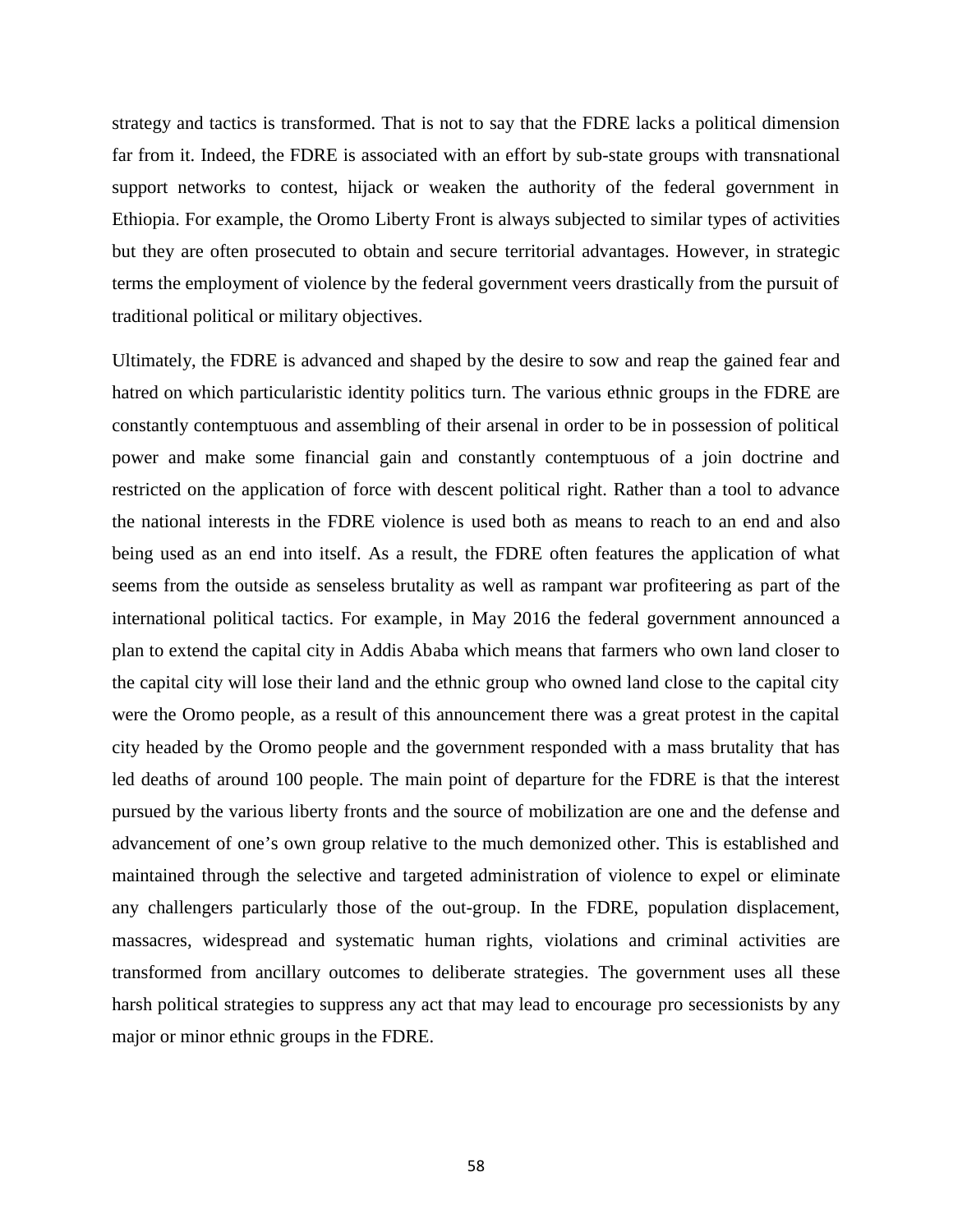Technology is a relatively significant part of the FDRE equation, personal communication devices such as, mobile phones, tablets and also mass media like radio and television are widely used to coordinate activities and perpetuate fear and divisiveness in the FDRE. For example, in 26<sup>th</sup> May 2017, the mobile Internet was disconnected from all citizens of the FDRE without any prior notification for any good reason. Yet, in terms of the actual application of violence the flood of light arms unleashed with the privatization of arm production after the end of the Derg regime. In the transitional period, cases such as, makeshift and rudimentary implementation of tools like machetes were employed in general in low intensity but extremely bloody spasms of internecine warfare during the Oromo uprising in 2015. The unyielding indiscriminate violent of the FDRE is been executed by well train military men and some mercenaries, they use advance military techniques to fight unarm civilians thereby cause a wide ripple effects of gross human rights violations. These front-line combatants straddle and intentionally blur the distinction between combatant ethnic groups and non-combatant ethnic groups both as a result of their own murky status as well as their favored targets. Indeed, the object of the FDRE violence is typically not the corresponding irregular forces of the other competing ethnic groups but civilians (Ivan, 1996, 100).

However, laws controlling the performance of war include several international conventions and treaties. For example the Geneva Conventions in which FDRE have signed are repeatedly and egregiously violated. In this light, core distinctions between the modern FDRE and the Derg regime is between combatants and non-combatants and being civilized and barbaric are stretched to the point of irrelevance. This is because the leadership of the Derg and that of the FDRE are synonymous in terms of gross violations of the rule, human and people's rights and bad governance. Given the extensity of physical destruction and the weakness of state institutions in most threaten the FDRE, is ruled by the Tigray ethnic group who constituted only 6% of the total population. Unregulated social behavior is the rule rather than the exception. In the FDRE, violence, lawlessness, and economic insecurity are rampant within the various fractions of groups. Such circumstances promote the adaptability and opportunity of shadowy and violent criminal networks, utilizing their structures to equally measure in the pursuit of war booty and the conduct of organized criminal activities on one hand and prosecution of fatal warfare on the other (Kaldor, 1999, 50). This is a form or economic organization and activity that is especially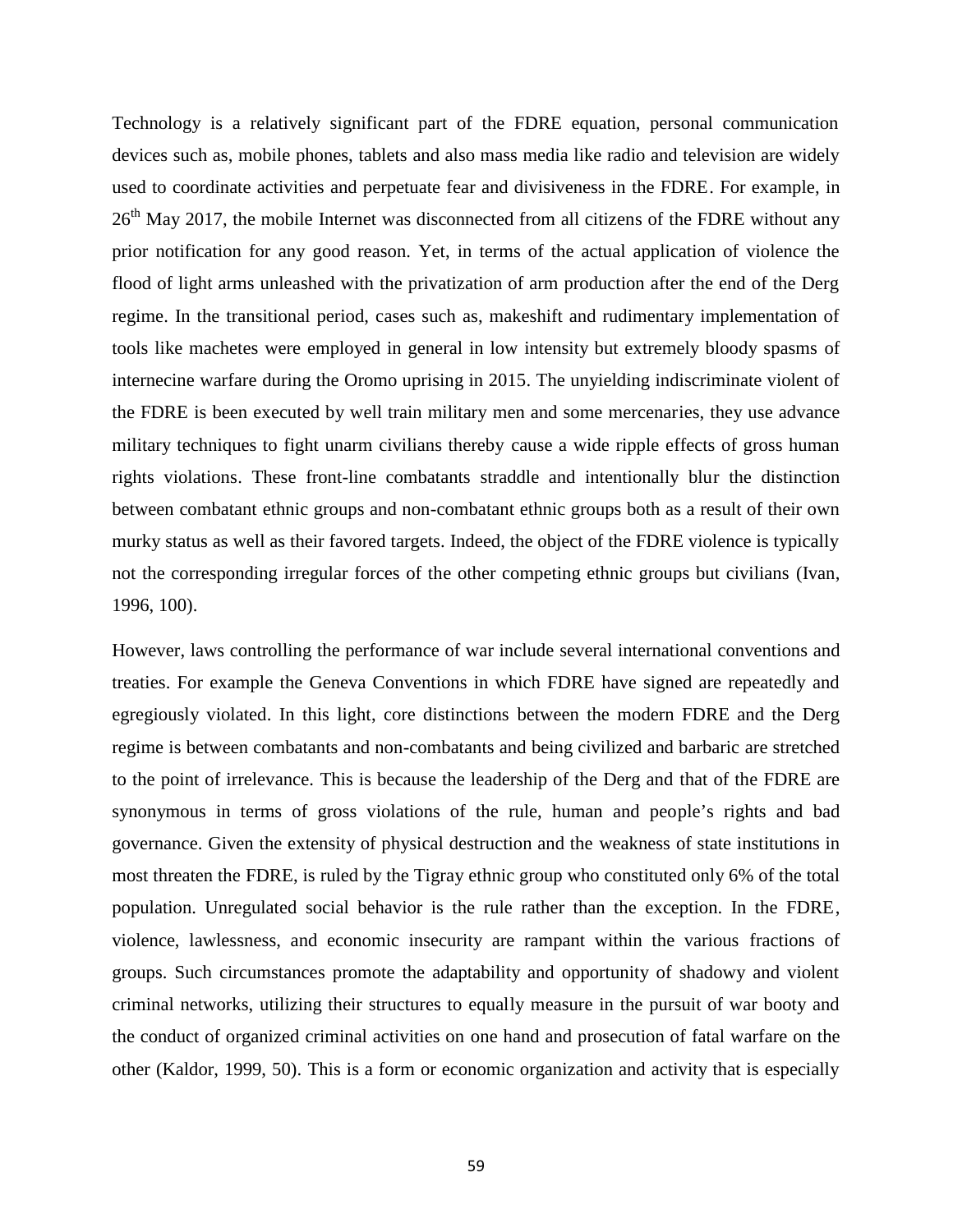well suited in societies that are defined by economic scarcity and inequality as can be seen in the FDRE (Belda, 2003, 477-502).

Basis of the FDRE serves as a natural animus for recruiting, fundraising, and propagandizing all along such networks in various cells located in far flung locales wherever immigrant and refugee communities with strong kin loyalties flourish combatants are drawn from all the various ethnic groups in Ethiopia and are relatively easy to recruit and move into and out of the conflict part in Ethiopia by using the channels of transnational (Dietrich, 2003, 46).

The multiplicity of actors involved in the FDRE whether the federal government, the regional government, local political elites, leaders of the various ethnic groups or paramilitary groups, they all share dependence on the perpetuation of violence for both political and economic reasons. The region of the Derg feature rigid vertical bureaucratic hierarchies evident both in the political and military authority structures. Conversely, the FDRE is more closely approximate the flattened and flexible horizontal structure of the network of an organizational arrangement long prominent in the informal (Illicit) economy but also increasingly prevalent in innovative areas of economic activity such as the technology sector. But due to society, which is made up of nation, nationality, and people have proven significant deficiencies to operate as a federal system because of conflict of interest and conflict of value between the various autochthonous in the society. Most of the autochthonous have a perception that they are being victimized and thereby undercutting their own credibility.

# **3.2 Ethnic Federalism System A Failure in Ethiopia**

It is theoretically feasible but practically unrealistic to institute ethnic federalism in country like Ethiopia, which lacks the basic need for democratic principle due to its historical and cultural heritage. Ethiopia is a deeply divided society which is made up of about 80 different ethnic groups with divergent languages and all this groups are aspiring for self-determination, which implies that they have the right to create their own institutions or government in their respective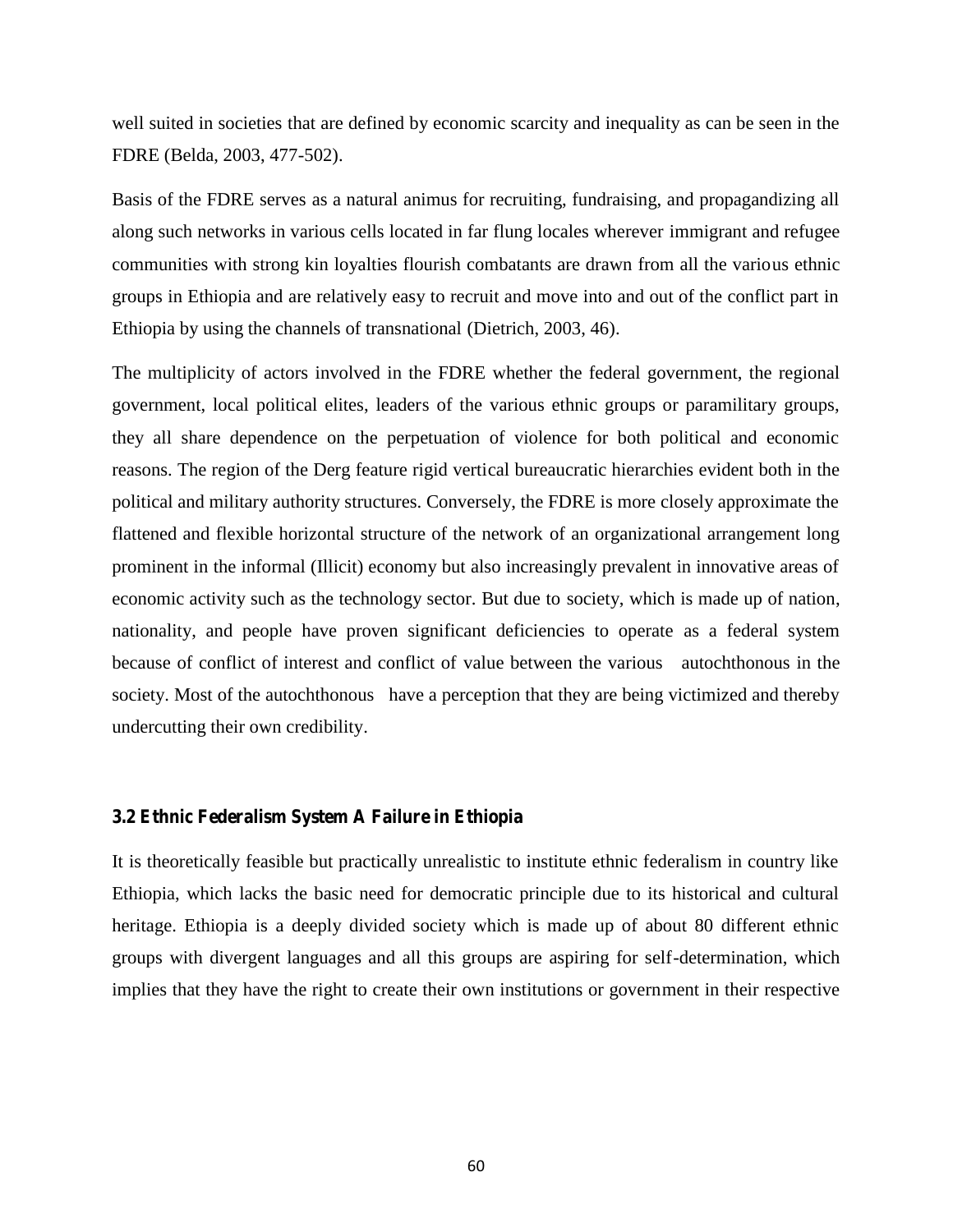territories and have the right to send representative territories in both the state and the federal government. <sup>63</sup>

Not surprisingly, many scholars belief with their bread and depth that power sharing politics is the only way forward to curb out violence in an exceeding dynamic society. For example Switzerland, which has a federal system that is based on power -sharing. In post-war Countries power-sharing politics is often the only way forward to bring democratic peace and good governance through dialogue to stop violence in Ethiopia. For example, the provisional power sharing structure drafted by the provisional government plays a significant role of arbitration to initiate peace. Nicholas Sambani (2000) promptly states that power-sharing politics method cannot achieve it aspiration where the security dilemma, which occurs in the society within the various fractions of groups is due to the predatory goals of their leaders (Sambani, 2000, 44).

The FDRE is a type of ethnic federalism, which was designed by the Tigray ethnic group. In any event, the short-period importance and effect of ethnic federalism apparatus should be differentiated from their medium to long-period effect. Although it has proven that it can terminating conflicts; ethnic federalism appears to be insignificant in the longer term, as can be seen in Nigeria where voting has made based on ethnic lines and Hausa people are the most populated group to dominate the government. One important criticism of ethnic federalism in Ethiopia is that it relies on formalized divisions of power along the identity or ethnic lines and this may have a perverse effect to entrenching the ethnic and divisive position that have fuelled the conflict (Rotheschild, 2000, 118). It rigidly prevents the fostering of reconciliation and a broader national identity. In Sisk's view (2003), federalism that is based on ethnic lines creates a situation in which parties neither continue to employ violence but nor embark on a serious process of reconciliation (Sisk, 2003, 140).

The research carried out by the International Peace Academy (2000) largely supports the theory that such agreements that are often fundamental to end the violence may have been destabilizing that impact the medium term and may even contribute to entrenching and reinforcing divisions and perceptions of rivalry and threat in the society. In addition, these agreements open the way for a multitude of ongoing disagreements over how ethnic federalism is interpreted and carried out. More extreme factions that define compromises or reconciliatory actions as selling out too

<sup>63</sup> Article 39, the 1994 Ethiopian constitution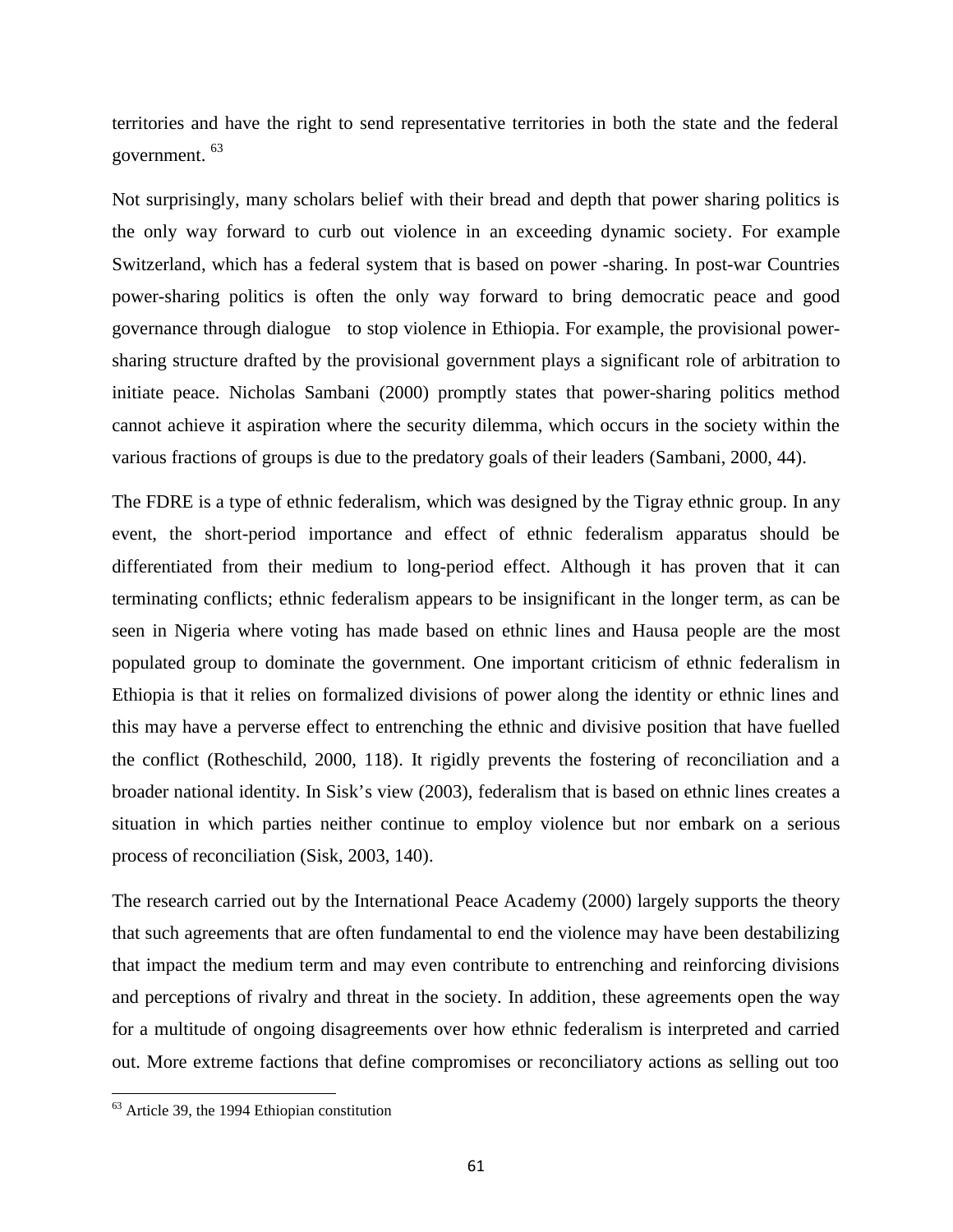often undermine liberal ideological leaders in Ethiopia, and the ethnic groups that have agreed to participate in power-sharing arrangement. The government of FDRE has been repeatedly immobilized by the clauses intended to ensure moderation and consensus. In Ethiopia, the federal government has often been paralyzed by the decision-making system. There is often a clash between various ethnic groups in Ethiopia, which at times leads to violence. Moreover, the problem of federalism in Ethiopia is the particular concern on the apparent trend of radicalization of politics, following a power-sharing agreement based on ethnic federalism. It was more entrenched during the power-sharing phase in the transitional government; more moderate leaders that had agreed to participate in power-sharing agreements were easily undermined by more extreme members of the parties that compromise or display conciliatory actions as selling out. For example, the transitional government in Ethiopia was, spearheaded by the Tigray and they persuaded all ethnic groups to create a liberator front under their control. Ethnic groups like Oromo who made up about 60% of the total population were very dissatisfied by how they have to be ruled by the Tigray minority that constituted of only 6% of the total population and only 6% of the population spoke Tigrigna (the Tigray language) and practiced their culture. Moreover, an ethnic group like Amhara are not favored with the federal system because power have been with them for more than 2 centuries and now they intended to take back the power. Paradoxically, even though such an agreement during the peace negotiation stage has long-term benefits, they are also susceptible, simply because it may lead to political deadlock and risk both the entrenchment and the radicalization of divisions. The leading role played by the people from Tigrayan ethnic groups has been the main weakness behind the new power-sharing government that was implemented in Ethiopia. They carried out the drafting of the Constitution and created various procedures needed for the creation of a new democratic form of government based on electoral design to replace the transitional government. This shows that they had a hidden agenda to take power and control the politics in the FDRE. Even though they claim to create a genuine federal system based on ethnicity, their main reason was to seize this golden opportunity to establish their hegemony in Ethiopia, which is something that they have aspired for a long time. They created an electoral system, which is not favorable in a country like Ethiopia, which composed of various nationalities and it is a country of ethnic diversities suitable only for consociational power sharing. Elections are one of the key elements of democratic governance, although it is increasingly recognized that rule of law is another fundamental component and that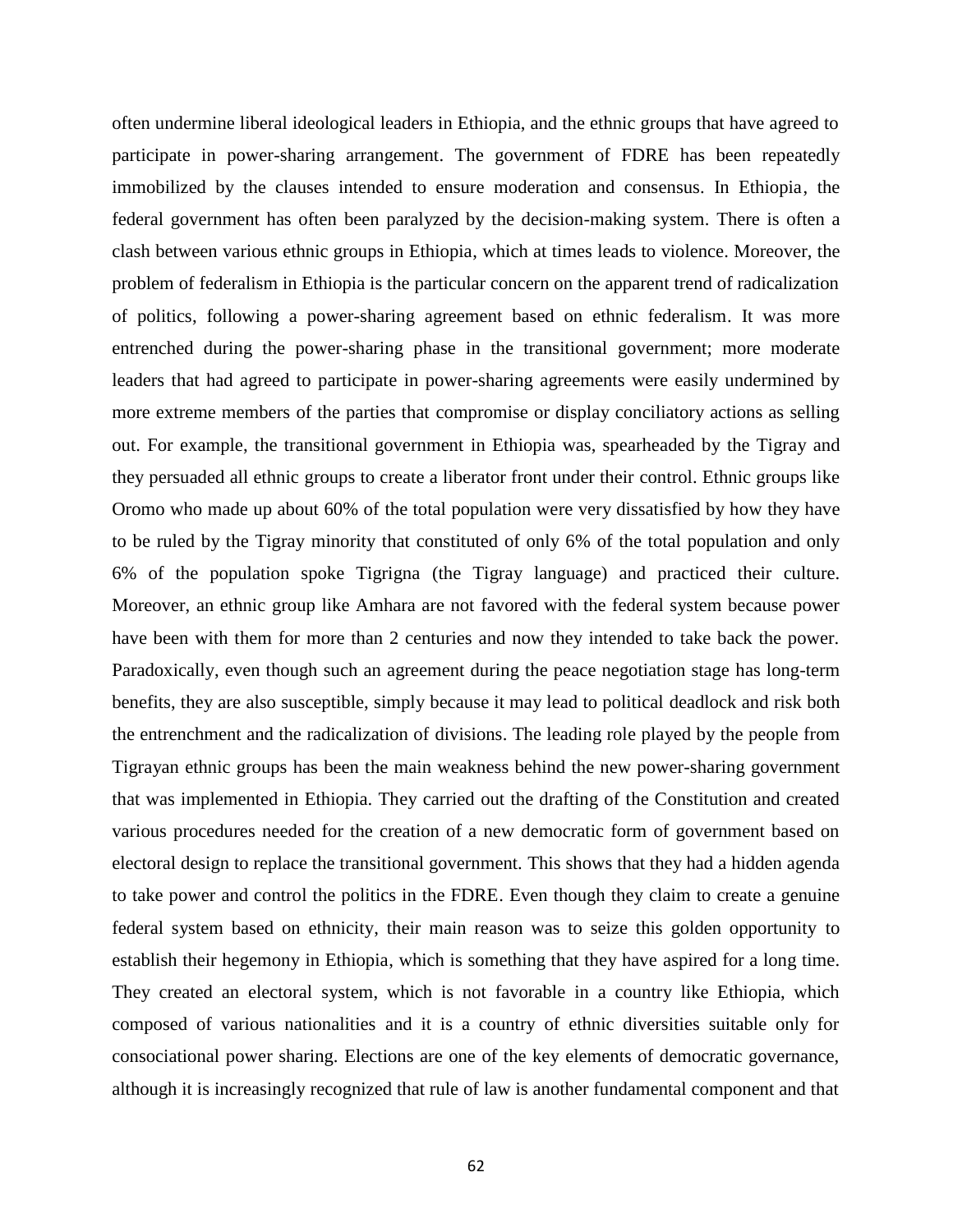election on their own are far from sufficient as can be seen in a Nigeria. Nevertheless, in the FDRE elections are often highly divisive and can easily undermine the chance of building a sustainable democracy.<sup>64</sup> The Tigrayan elites have designed electoral models that promote moderate voices over extremist ones and to facilitate intra-group as well as inter-group competition (Ibid, 176). The main reason why the Tigrayan elites implement this method of election was to transform the structure of competition for political power. In the FDRE that was created by the Tigrayan elites detailed and increasingly complex electoral provisions have become the order of the day. However, using electoral design in an attempt to engineer certain outcomes such as moderation of under-ethnic compromise is not a straightforward proposition and has a result to a several opposition by various ethnic groups against the Tigrayan. As a result of all these political structures that were placed by the small minority of Tigrayans, the development of nationalism is developed. The consciousness and awareness of some ethnic groups to rule themselves rather than being ruled by other minority groups (self-determination) has increased. Most ethnic groups are demanding for complete autonomy from the federal government whereas; the Tigrayan are the hegemonic power that are not willing to grant that in order to hold the national as one under one umbrella. Minority groups like the Tigrayan has held the other majority ethnic groups as a hostage and refused them their unconditional right of self determination. Tigrayans are not only interested to protect their hegemonic position and pay little interest in the Constitution. Moreover, in a corrupt system like Ethiopia federal system favoritism nepotism and tribalism is also widely seen. It is almost impossible to propagate the ideology of ethnic prerogative due to the historical and cultural contents of the nation of Ethiopia. The presentation of ethnic prerogative in the FDRE has caused a huge violation of human rights, especially on the minority groups in the suburb area. Some state officials with political power or the local influential leaders can be massively involved in ethnic cleansing and gross human rights violations. An example can be seen in October 2002, when the head of government, the Ethiopian Prime Minister Meles Zenawi confirms that his party and some state personnel have been involved in the abuse of the constitutional rights especially in the less politically influential areas in the southern part of Ethiopia. He also affirmed the fact that some influential members of the ruling party are using EPRDF as a passport to violate the

<sup>&</sup>lt;sup>64</sup> Reilly Silver, Design meaning and choice in direct democracy. The influence of petitioners and voters. Ashgate 2013,p 45 The Tigrayans elites have design an electoral models that promote moderate voices over extremist ones and to facilitate intra-group as well as inter-group competition (ibid 176).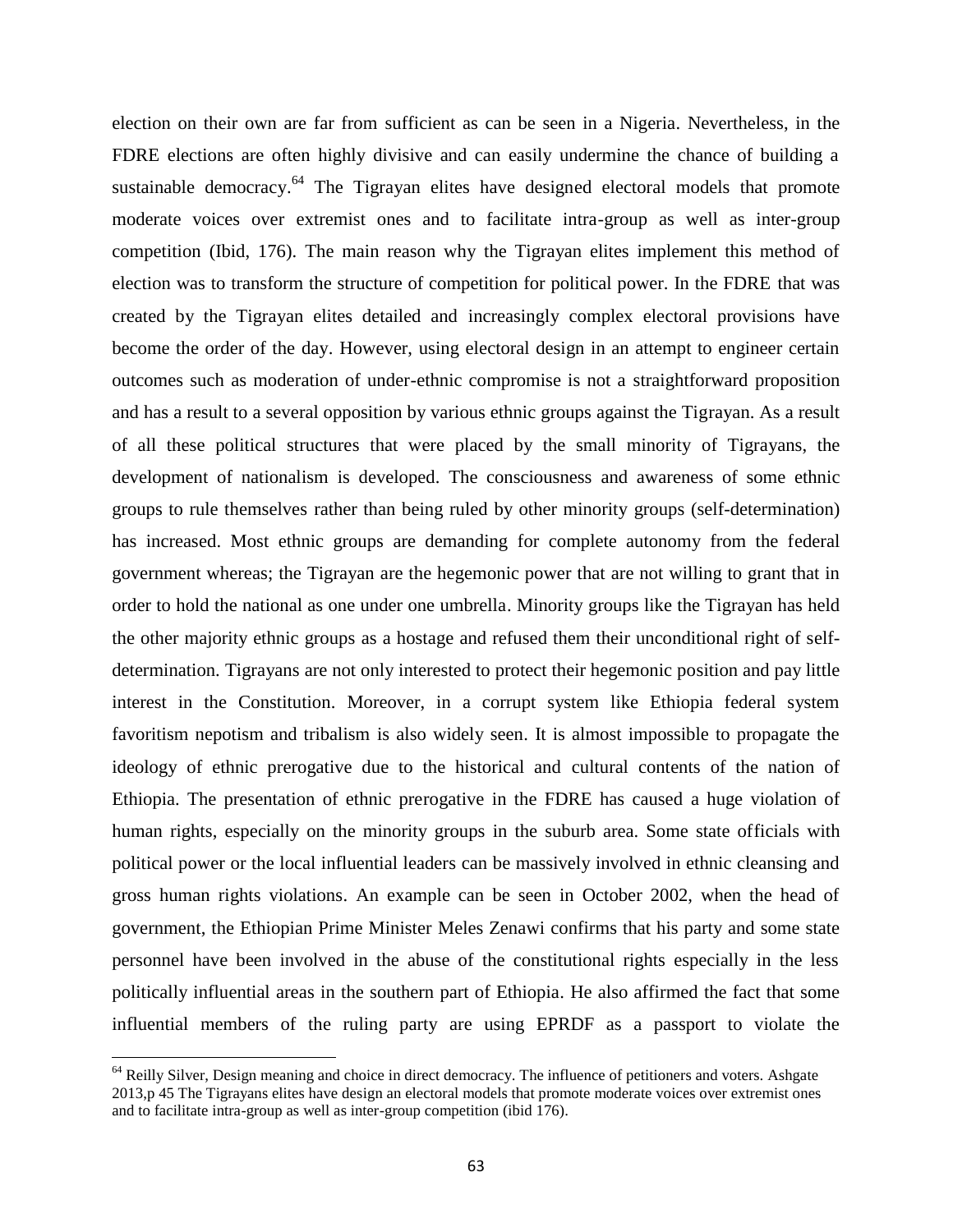constitutional right.<sup>65</sup> As a result of that the EPRDF decided to terminate one third of the central committee by accusing them on various crimes like inciting violence amongst ethnic group's misuse of public fund corruption, favoritism, partisanship and working for their own selfish interest.<sup>66</sup>

Basically, the Ethiopian federal system lacks strong institutions to handle problems like factional and sectarian need of the various ethnic groups and have led to power tussle among the various ethnic groups with diverse culture and the only way the government can solve this problem is by using threat, intimidation and brutality, extrajudicial killings, incarceration and has acted in a way that transcends the bounds of decency and property. As a result of this, it has led to more resistance from the less privilege ethnic groups, which have manifested to ethnic clashes and genocide. As part of that, the ethnic prerogative (the right bestow to all ethnic groups by the constitution) in Ethiopia has led to both vertical and horizontal conflict. Vertically, the ethnic group in power has been using military might to curb out any further demands made by various factions or groups whereas horizontally, the various ethnic groups have been involved in intra ethnic and inter-ethnic conflicts rather than working in cooperation (Ethnic groups fighting among themselves instead to join and fight their common enemy the state). A clear example can be seen in Benchi-majji, Wolaita, Teppi, Assosa, Sidama, that have been massively involved in ethnic violence horizontally seemingly, ethnic federalism in Ethiopia is based purely on the satisfaction of the interest of the ruling class (Horowitz, 1985, 677). This is a wide disparity between the rich and the poor due to this ethnic federalism in the new FDRE the entire nation have become satisfy the rich become richer the poor becomes poorer. All the elites who are representing various ethnic groups are involved in Kleptocracy (a situation of rampant political corruption by political leaders) for example, Mr. Fekade Haile, former director general of Addis Ababa city roads autonomy and Mr. Minash Levi el al of Tidhar Construction were accused of embezzling about \$100 million. The functions that elites do to their people are only to instigate them to demand for more rights or even to succeed and also, they play a greater role in mobilizing the masses. The administrative structure of the FDRE is so expensive to maintain and

<sup>65</sup> Reported in Addis Tribune: http://www.addistribune.com/archives.2002/10/11-10-02/meles.htm many resistance groups doubted on the frankness of the prime minister in taking basic changes in this regards as the main source of the problem, ethnic prorogation has not been addressed. Last access 10/06/2017

<sup>&</sup>lt;sup>66</sup> Reported in government's news agency, Walta information center on October 12, 2001. www.waltainfo.com/Ennews/2001/oct/12Oct02/oct12es.htm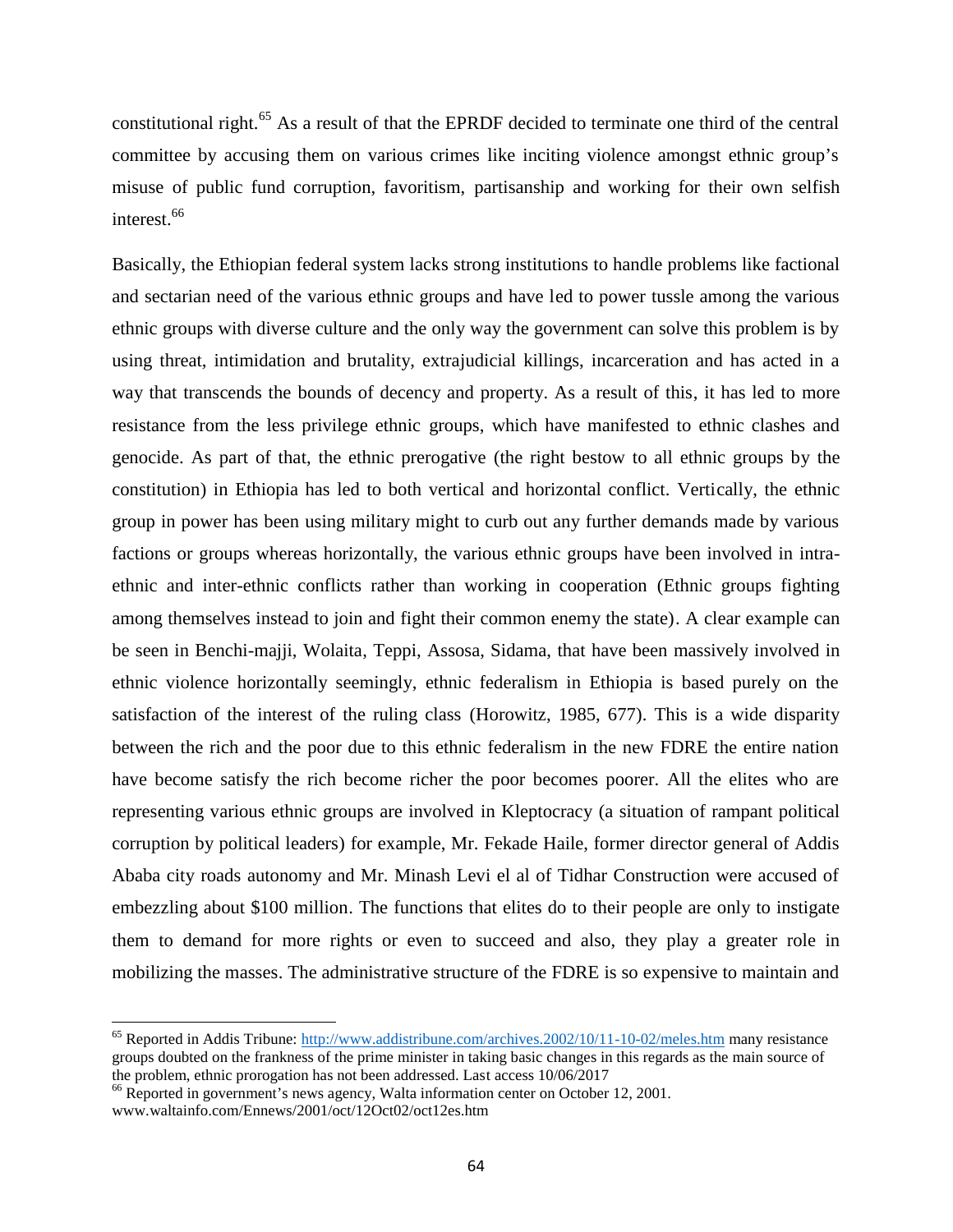so this have deprived the government not to provide certain basic economic needs to the people like public and merit goods. The ethnic federalism in Ethiopia is more beneficial to the local elites because they can easily satisfy their ill-gotten desire without any accountability to the higher authority. It will be difficult for the central government to control the local authority in which the local authority monopolized the area. Worst still the local elites consider themselves to have the same identity only with their local communities and this is a flaw to the system and have vocal much criticism. Although in few areas local elites play the role of co-option and patron-client interaction with the local despotism and central government. Notwithstanding, the ethnic federalism model in Ethiopia has produced a weak leadership structure as leadership is based on people of certain ethnic groups rather than based on competent and merits. This implies that they are incompetent to carry out administrative jobs. However, due to the facts that the participatory democracy in Ethiopia is based on ethnic background, these incompetent people are obliged to handle key positions regardless of their incapacitations in this respect either the local communities or the regional people gain from the system. It is a zero-sum game.<sup>67</sup> Any effort to replace the unqualified personnel with a competent non-indeed is tantamount to a bloody conflict. It is almost impossible for a local indigenous person to give up his position to which law and ideology he or she is entitled to it. This system of ethnic federalism in Ethiopia has a great repercussion for minority groups especially in the southern part. Most of the minority groups are popular and never had the opportunity to go to school to acquire modern education and skills which are required for the smooth functioning of a modern state like Ethiopia, but since Ethiopia is practicing but participation in the democracy of this unskilled local elites are obliged to run the political organ that was created by the federal state in which they lack the basic skilled to handle such a position. An example can be seen in the Benishangul-Gumuz region in which 5 different ethnic groups were merged as one in the process of state formation. In most case these regions lack the basic social and economic facilities such as roads, schools and hospitals. Most of the people in these regions lives in a disperse homes. The indigenes lack farm to market road, this policy of self-development of each and every region have moved the region backwards because they do not have the quality and skilled personnel to carry out the development of the region as compared to region or state like Addis Ababa. This clearly shows that ethnic federalism in

 $67$  Zero-sum game are mentioned in a political context when it is believe that resources are limited and every decision will produce both winner and loser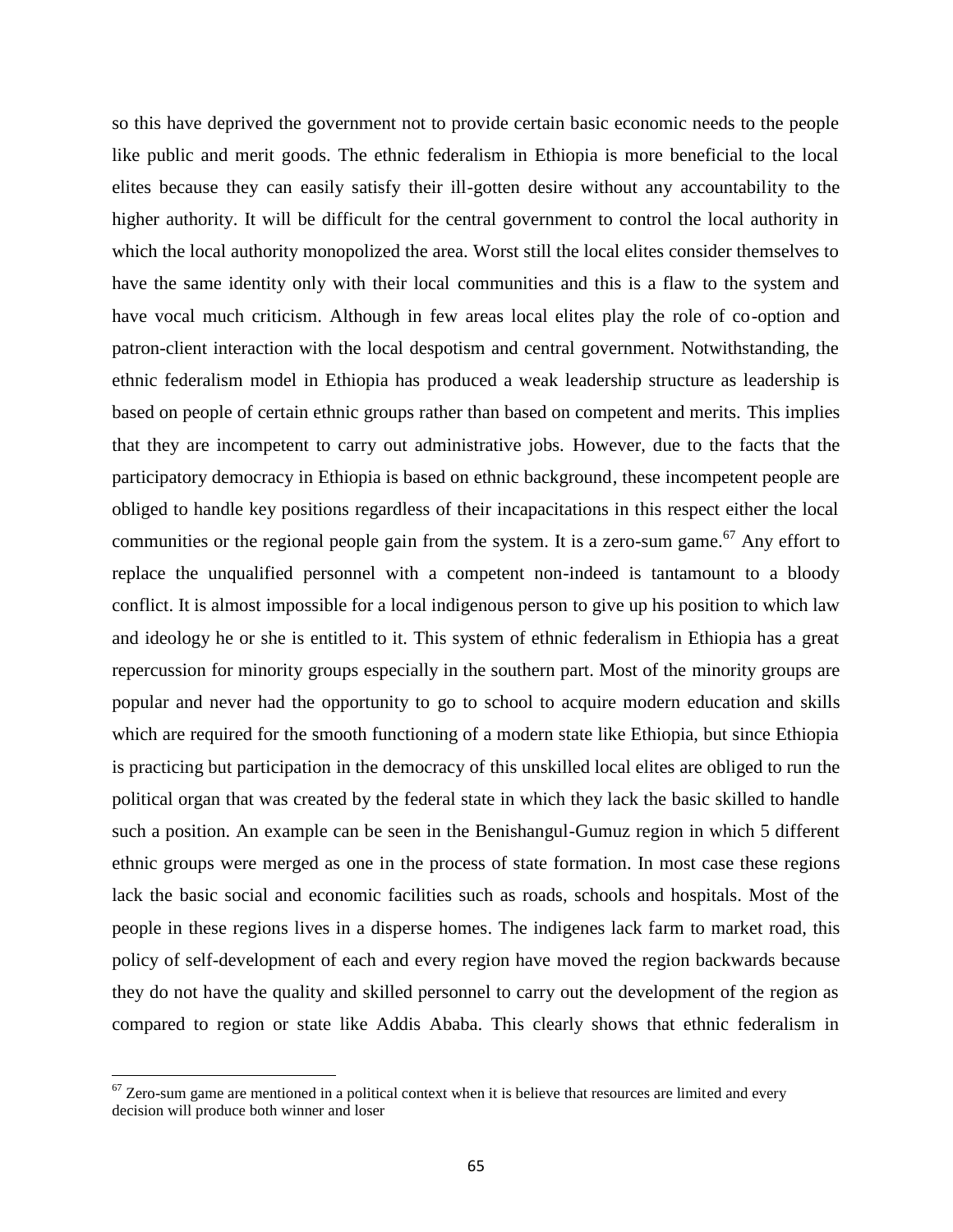Ethiopia has helped to widen the gap in terms of regional development and economic and social imbalance. Apparently, ethnic federalism in FDRE has become detrimental to the basic tenet of democracy especially in large cities which is made up of multi-ethnic inhabitants, due to the ethnic restriction majority of the people do not have the privilege to participate in the local politics and in the administrative job as well, this is because ethnicity is the principal criteria for an individual to participate in a political system or to hold any administration job. Basically, the voting right of some multi-ethnic group in an election is determined by the just scrutiny of the local elites either to accept or reject their voting and in most cases, have resulted in extrajudicial killing, aggression to the minorities and at time even banishing of some civilians in some urban areas and even in rural areas. The ethnic federalism of Ethiopia is a weak system because it has transformed the country to an oligarchic system in which power have been vested in the hands of few people is ineffective to regulate power abuse or the excessive use of force. Since loyalty is the principal philosophy implemented by the elites in order to be maintained in power, this have led to violation of human and people's rights violating the rule of law, corruption and abduction of local populace. This implies that it is the ethnic federalism in the FDRE is a form of indirect dictatorship by a certain group of people who has clung to power. Generally speaking, the ethnic federal system in Ethiopia has two shortcomings. First one is the issue concerning minority rights and the manner in which TPLF and the Tigrayan elites place themselves in key political position under the umbrella of ethnic federalism and the second shortcomings is based on how autonomy is used for so many different ethno-linguistic groups in the FDRE.

## **3.3 Consociational Democracy to Replace Ethnic Federalism in Ethiopia.**

The concentration of the power sharing discourse has been on the relative desirability of variation of two versions of power sharing, consociational and integrative governance models. The theory of consociational democracy has been one of the fundamental debate that overshadowed comparative politics (Mayer, 2007, 57). Lijphart (1968) has proven that consociational democracy could be an alternative to majoritarian democracy in deeply divided societies. Whereas a liberal like John Stuart Mill has argued that democracy is almost impossible in multi-ethnic societies and completely impossible in linguistically divided countries (Barth, 2013, 120). This policy came from the affirmation that if politics and governance are arranged around societal cleavages will help to create a stable democracy and manage ethnic conflicts.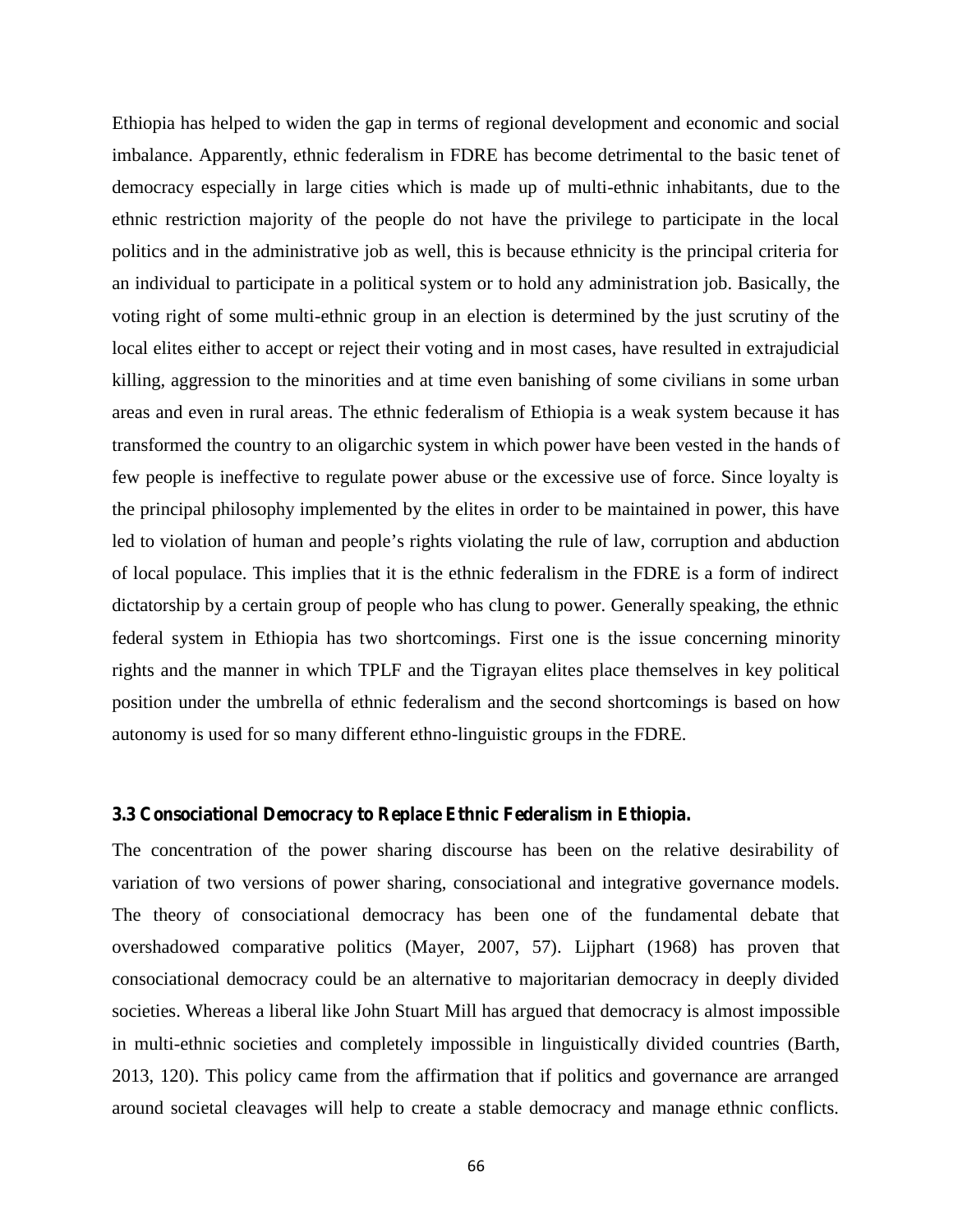Basically, consociationalism is a system of governments that recognized culture and ethnic pluralism. There are examples of countries with societal cleavages that have implemented consociationalism successfully. This includes Canada (1840-1867), Lebanon (1943-1975), Netherlands (1917-1960), Switzerland (Since 1943) and Belgium (since 1970). Lijphart defines consociational democracy as concession and accommodation whereby; plural societies with a tendency, towards instability may be transformed into more stable systems by the leaders of the major segments (Jabra, Jabra, 2001, 86). For consociational democracy to exist in a political system the leaders in reality must fulfill the following conditions:

The leaders must have the potential to recognize the shortcoming deep rooted in a shorter system not only when consociational democracy is established but also in future (Lijphart, 1968, 21). However, the leaders who wish to practice consociational democracy as a political solution for a pluralist society most facilitates it by force of habit. Lehmbruch (1967) stipulates that consociation norms are re-transmitted by the learning processes in the political socialization of elites and thus acquires a strong degree of persistence through time (Lehmbruch, 1967, 6). The leaders must be willing and able to maintain the system. The spirit of solidarity must co-exist within the leaders according the Lipson (1964). The basic tenet of democracy, which includes freedom of speech and the respect of human and people's rights and the rule of law is inapplicable with this system because it is made up of rival parties who prefer to live apart. Seemingly the leader must be willing to break the barrier in the society that is to try to pull the society apart and transform it to force that will bring all the people in the society together as one without this consociational democracy is futile.

There must be mutual understanding between the leader and the society by destroying the barrier that co-exist with different ethnic groups in the society by creating a platform for communications within the various elites of antagonism. If the rivalries and the cleavages that made up the pluralistic society cannot come in consensus, then any effort to establish consociational democracy is tantamount to failure (Lijphart, 1968, 211). The leaders must be able to look for solutions that will be acceptable to all and this is probably the most important of the four conditions and also the most difficult one to satisfy (Ibid, p.25).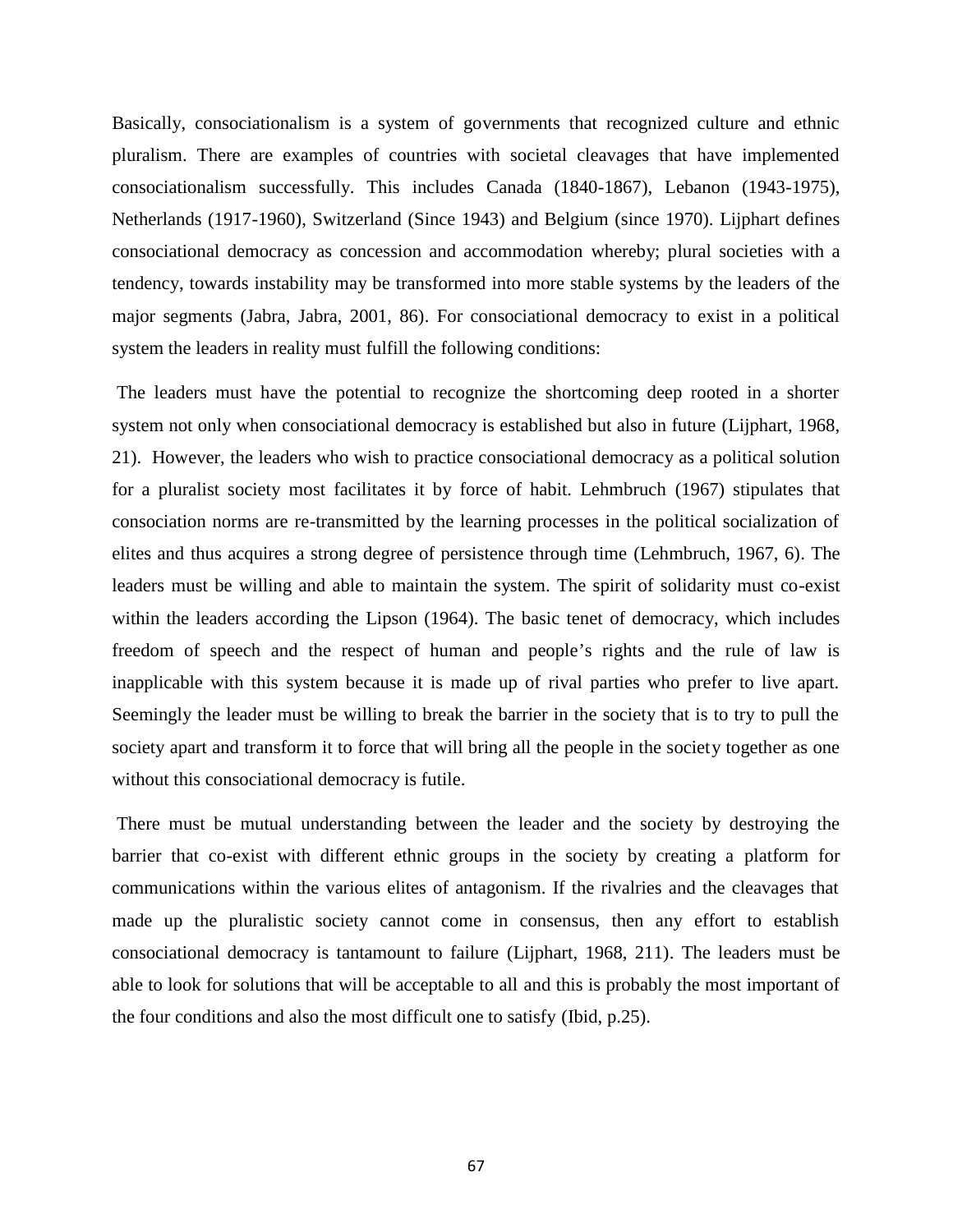From the analysis of the basic tenet of consociational democracy thereinafter Lijphart (1968) and Bogaards (1998) vehemently illustrate six conditions under which consociational democracy may develop in pluralistic society practically and pragmatically.

First of all, there must be distinct lines of cleavage between various segments of the pluralistic societies. There must be a short division between rival groups. According to Wright (1951) some scholars have extended that difference cultures embraced by different politically divided groups of the society need not produce tension (Wright, 1951, 196). As for ideology of consociational democracy, Belgium Lorwin (1966) stipulates that if meaningful personal contacts with people of other subcultures are few so are the occasions for personal hostility (Lorwin, 1966, 187).

Secondly, there must be multiple of balance of power amongst all the various groups and subgroups this will facilitate the development of consociation democracy. If these groups of subgroups are minorities they will be more likely to cooperate with this system. The tendency for one group to dominate the others is insignificant in respect with Lijphart's ideology; a multi balance of political economic and social power has strongly contributed to the successful development of consociational democracy in country like Switzerland, Lebanon and Netherlands (Lijphart, 1968, 27). Thirdly, the pervasiveness of a government's attitude of favoring a coalition between various groups of the society has contributed immensely to the development of consociational democracy. The government created a coalition whereby all segmental groups take an active part in the government and hence feels very secure (Lijphart, 1974, 85). Fourthly, the fear for external aggressor is a very pivotal aspect for the development of consociational democracy, in most cases the spirit of constitutional democracy. Lijphart explicitly stated that the stability of the political system of Lebanon was caused by prosperous economy and cooperation amongst the various segment of groups (Lijphart, 1974, 82). In addition he stated that Lebanon might not be able to maintain its political and economic stability in time of distress. Whereas Hudson (1967) forecasts the same thing when he wrote that Lebanon's apparent stability is precarious, social mobilization appears to be overloading the circuits of the Lebanese political system (Hudson, 1967, 82-837). Finally, the size of a nation is a very important aspect for the development of consociational democracy. The smaller the nation the more it is very light and hence do not require an active foreign policy. Lehmbruch vehemently explained that cases of a country like Austria, Lebanon and Switzerland "show that the preservation of the inner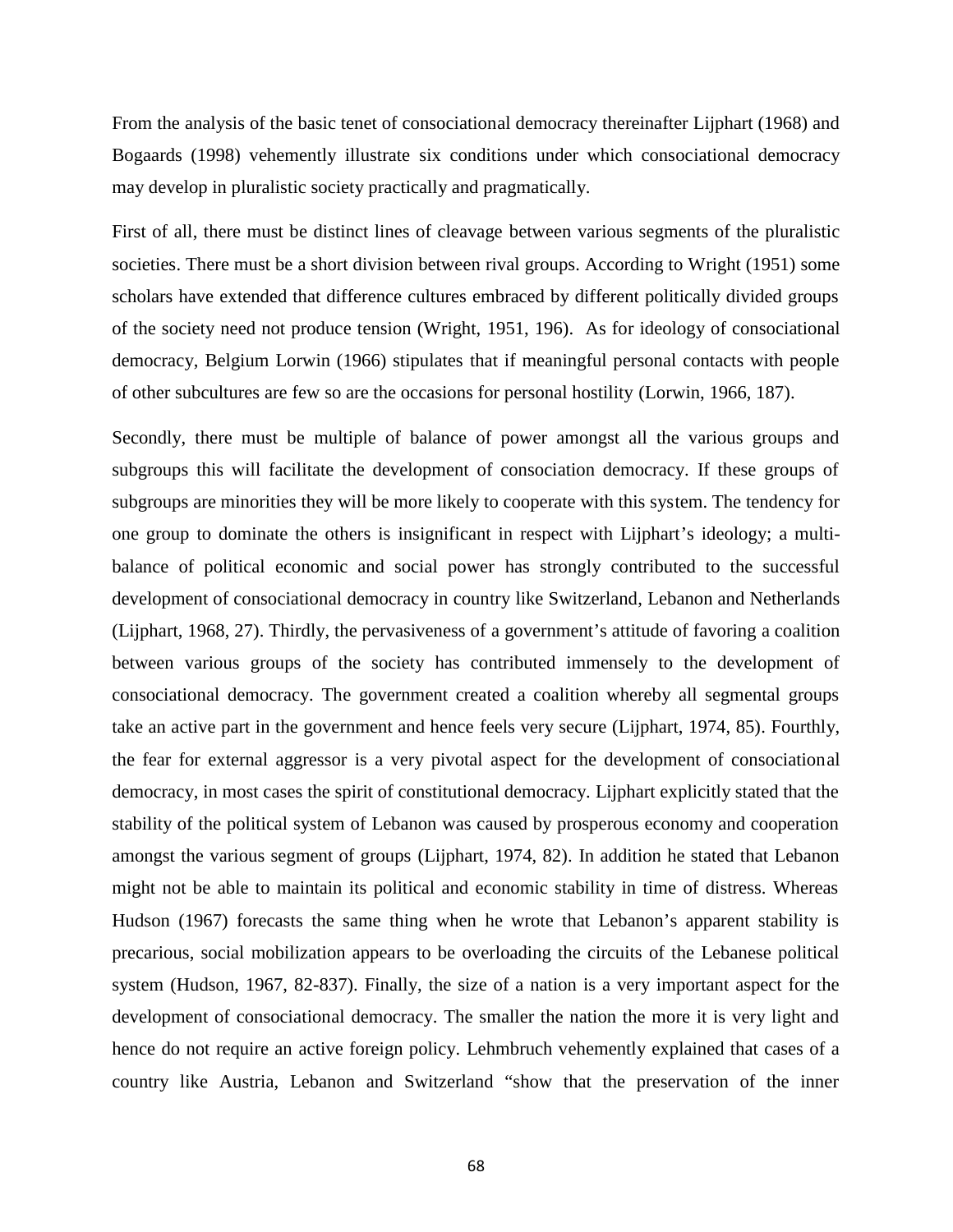equilibrium presupposes a reduction of external demands on the political system" (Gerhand, 1967, 4). If consociational democracy is introduced in the FDRE, I believe that it can provide a representation for every segment in Ethiopia and can promote consensual decision-making processes. This can help to prevent ethnic conflict around social divisions and hence brings about a stable democracy and balance of power. Therefore, the Tigrayan people would no more be the dominant ethnic group and this will help to reduce ethnic tensions in the FDRE.

However, according to a scholar like Brendan O'Leary (2001), consociational democracy have led to the freezing and institutionalizing cooperative identities and thereby offset emancipated identities as against those concentrated in gender and class and instead advocating proportional electoral system. Basically, it has failed in Lebanon and Cyprus. In Lebanon it failed because the leaders concentrated on developing their own interest and that of their communities at the expense of the national and secondly, the Arab Israelite war play a greater role in the collapse of the consociational democracy in Lebanon, before the first and second Arab Israelite war there was balance in power between the Christian and Muslim, but during the war the balance of power changes, there was an influx of Muslim from Palestine to Lebanon and this led to a demographic change in the population and the balance of power, Lebanon turn to have more Muslim than Christian and this Muslim and Christian is subdivided into confessional groups and as a result of this in 1975 there was a deadly civil war for over fifteen years between the various fractions of groups in the society and this finally led to the collapse of the system.

In Cyprus, the Zurich accords lead to four significant treaties: A Treaty of Establishment, a Treaty of Guarantee, a Treaty of Alliance, and a Constitution. The First Two Treaties (signed by Greece, Turkey, Cyprus, and the United Kingdom) were intended to bind all four actors to the establishment of the Republic and to the common defense of its independence, while the third (signed by Greece, Turkey, and Cyprus) was designed to defuse inter-communal tensions and external encouragement of them. Finally, the Constitution attempted to balance the interests of both the Greek and Turkish communities by establishing a consociational power sharing arrangement including the allocation of executive and cabinet offices, fixed proportions of legislative seats, and veto power in rough proportion to the demographics of the population. Apparently, this consociational democracy lasted only for a few years followed by a bloody ethnic conflict between the Greek and the Turkish Cypriots. Basically, Consociational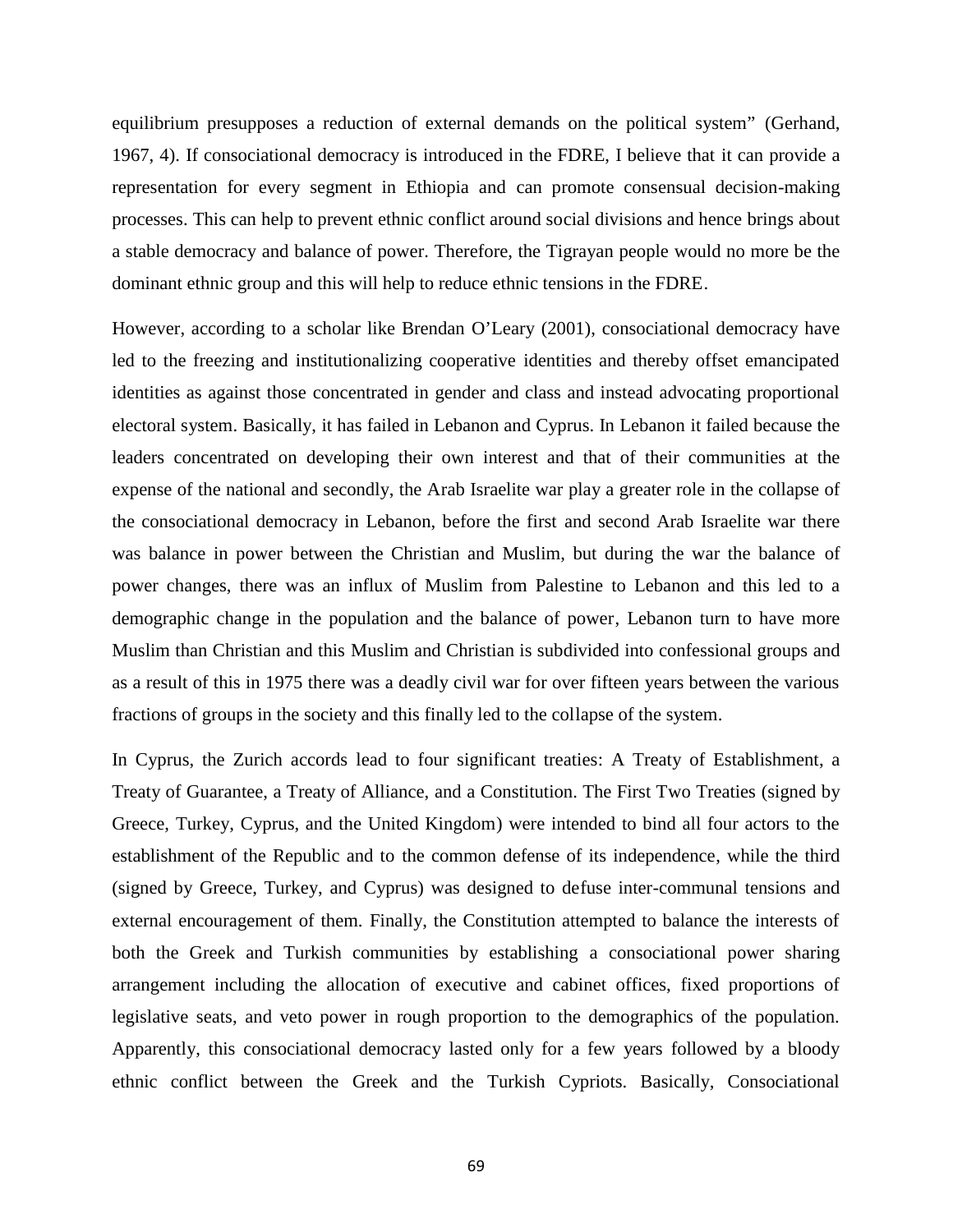democracy although it has failed in many places, it is the best option for the Federal Republic of Ethiopia because its population is unique; it is made up of Nations Nationality and people. This implies that Ethiopia is a pluralistic society and consociational democracy is best fit in this type of society. Basically Lebanon and Cyprus are less of a pluralistic society so it was bound to fail in the Nation therein.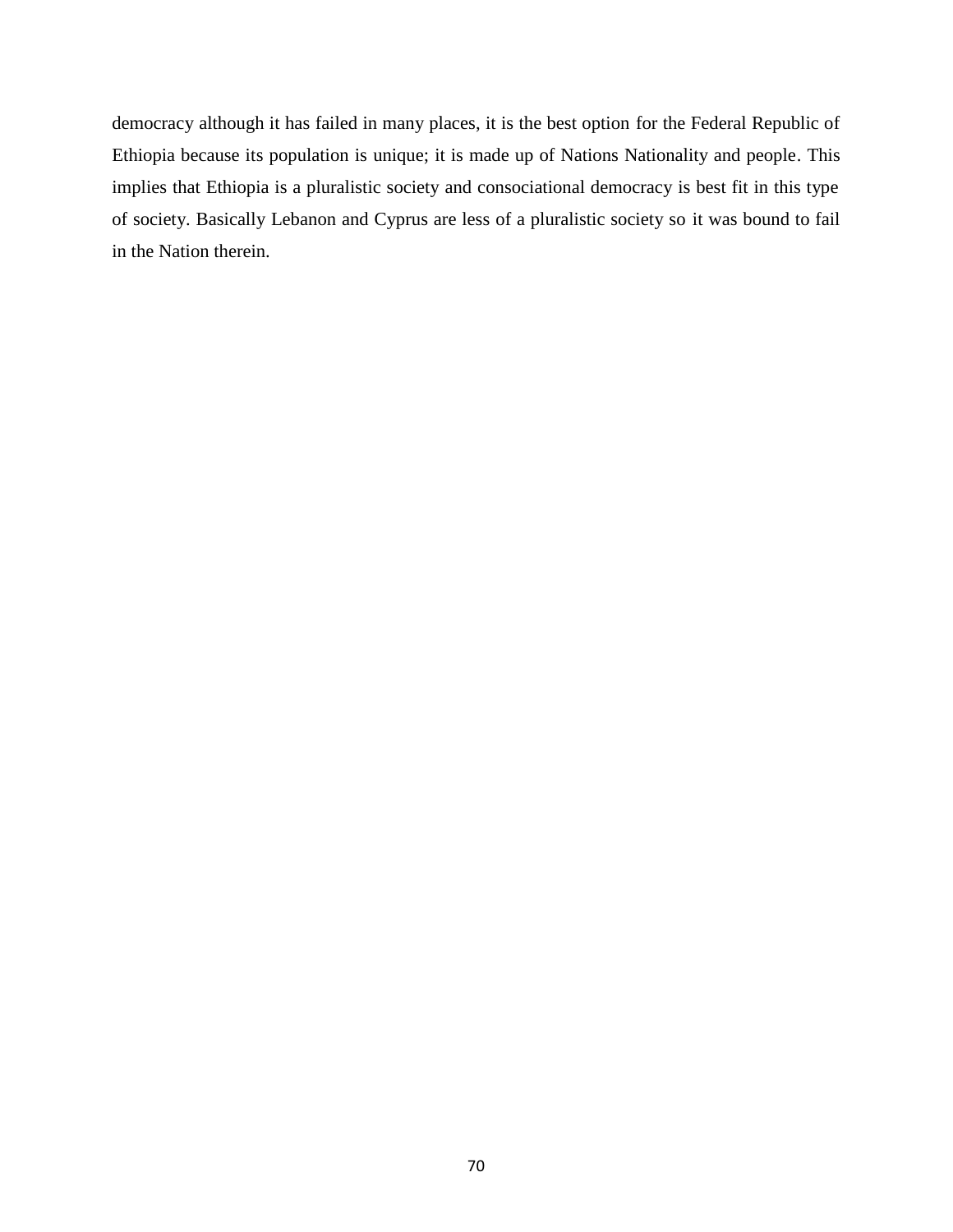## **CONCLUSION**

This thesis aims analyzing the ethnic based federalism in the FDRE. The principal goal of this thesis is to examine whether the Ethiopian Federal system is de jure. It analyzes standard norms of federalism that emphasize the significance of looking beyond ideological diction in the justification of ethnic federations and instead utilizes the political use of ethnic federalism that prompted by curiosity from state building along ethnic lines and under these conditions in which the federal system was reinstated. The main argument of this thesis is that federalism in Ethiopia was introduced in a manner that has made the rules, the institutions and the leaders to lose their rightfulness of a hierarchy even before it was legally implemented. Therefore, consociational democracy must be introduced so that elites from different groups can consult and accommodate each other so that peace and stability can prevail.

The TPLF who are considered as the creator of the ethnic federal model dedicated it to the principle of self-determination contrary to the ambitious to designed Ethiopia in a way that will curb out the clientelistic elites in a programmatic and coherence manner. But the fact this state building was done single handedly by the TPLF and excluded other political forces. This shows that the new political system of Ethiopia is lacking democratic values. This made the other political opposition parties to believe that it is something created purely for the TPLF and this made them to understand that they have been victimized and therefore undercutting their own credibility. According to King's (1982) definition of federalism, the Ethiopian federal system has the basic features of a federal state. In respect with Ethiopian Constitution the federal unit has the legitimate right to be presented at the federal House of Assembly, and the representative from various states cannot be changed without the prior notice of the majority of the constituent units. But there are some differences in Ethiopian federal system that makes it different from others in the world and can be considered as a Sui generic federal system. Naturally, in any federal system the sovereignty of the state is given to the federal unit, but in the federal system of Ethiopia the sovereignty is given to the nations, nationalities and peoples of Ethiopia and the right to national self-determination includes the right of secession. This extraordinary right is not tantamount to a federal system, which is always restricted and gives the central government the controlling position. The unconventional combination of the right to secession and the restricted regional powers made Ethiopian federal system different from others. For example, the federal system in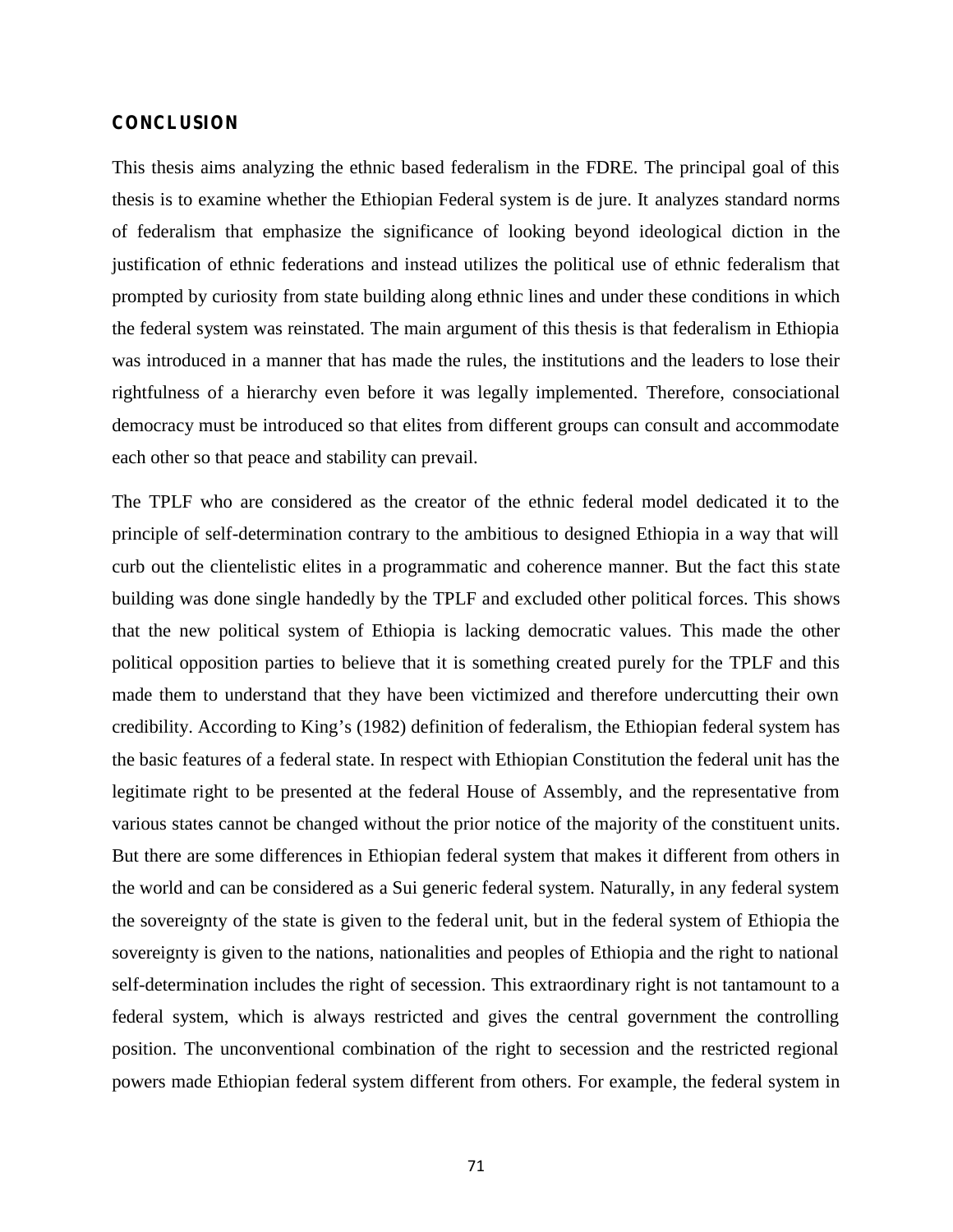Russia, Spain, Nigeria and Canada do not grant regional groups the right to secede but they grant right of self-determination. More so, another strange thing in the Ethiopian Constitution is that there is no independent constitutional court and therefore, there is insufficient control of the head to control the Executive branch, which is the Prime Minister. This aspect gives the party in power an upper hand over the other political parties. The power-sharing disposition and unequivocal acknowledgement of the right of self-determination including secession to nations, nationalities and peoples define clearly that there is a contradiction in the federal disposition. Apparently, nations nationalities and peoples have been given the right to exist in the federal arrangement without any point of contrast. This clearly shows that the constituent units are highly autonomous as compared to other federal disposition in the world. Moreover, the powers of the member states are insubstantial and regional units still purely depend on the federal government in order for them to carry out their functions. As also explained by Dr. Brietzke (1982), the Constitution advocated self-determination as a solution, whereas the tendency of multi-ethnic federalism is to amplify secession solution through various areas of autonomy, but as for the Ethiopian federalism, it is the contrary, the regional units have the right to secede in Ethiopian federalism, but the power to carry out their duties on the daily bases are limited. According to federal theories, the duties of a federal system are not only determined in regard to the constitutional mechanism, but the states also need to retain their power and independence as much as possible and must be at the very least, on an equal footing with the commonwealth government and have very limited powers. This thesis further aims to analyze the defector nature of the Ethiopian federalism from a political, economic and social standpoint. It aims to prove that Ethiopian federalism is asymmetric in nature. Nonetheless, ethnic federalism has been implemented in Ethiopia and the various federal units have some level of autonomy but it is a fact that the regional units are financially dependent to the federal government. This implies that these regional states do not have their sovereignty in full and the federal government does not respect the rule of law, freedom of speech, good governance and there exist insufficient civil society organizations. Federal government also influences the Judiciary that has severe repercussions in the practices of ethnic federalism in Ethiopia. This thesis suggests that consociationalism, as a form of democracy cannot be the final solution to reduce ethnic tension in a deeply divided society like Ethiopia. Even though consociational democracy model proposes to divide power between competing groups in society independently of the electoral process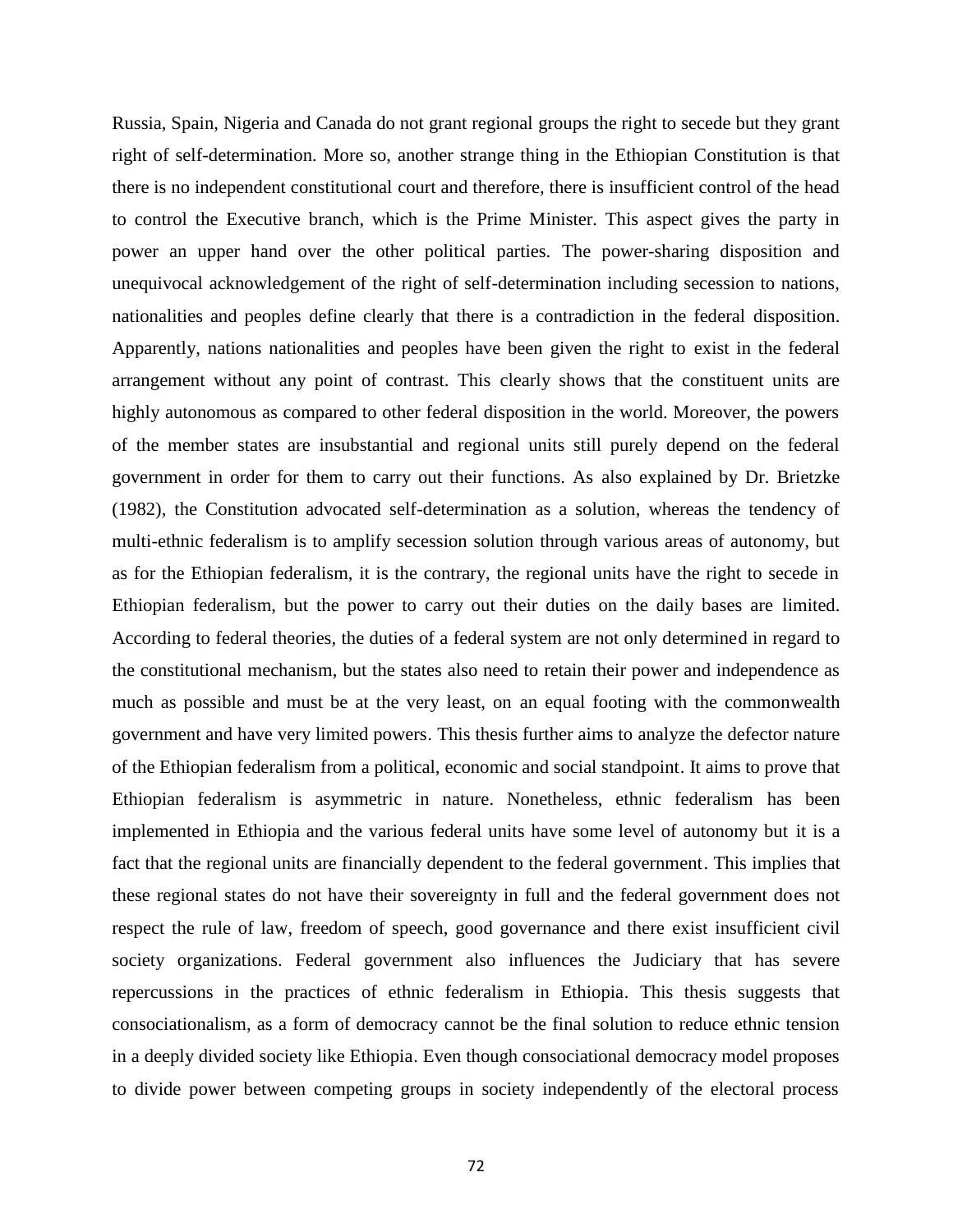through a governance arrangement that includes all political leaders in a grand coalition, it has failed in many countries and even countries like Belgium and Switzerland in which it is currently practice it still faces so many difficulties. According to Arend Lijphart (1974), who is considered as the main proponent of consociational democracy, the essential elements to the model is defined as follows; The merging between political leaders with opposite ideologies from prominent ethnic groups of the society are included in the formation of public policies and exercises executive power. Mutual veto must prevail in other to pacify all spoilers in such a way that decisions can benefit all of them. Pro rata access to state resources and an electoral system in which candidates are elected based on the number of vote casted to them in the government and public service of all segments of society. A system of consociationalism in which minorities' rule not in all domains but particularly in a minority exclusive concern area in order to reconcile societal fragmentation along ethnic and religious lines. This thesis further suggest these advantages of consociational democracy is an integrated approach of government known as Consociational and Centripetal approach will produce an ultimate solution to the problem of Ethiopia which is deeply divided because of the following reasons: both of them are for power sharing, Consociationalism aims at mandatory post electoral governing coalitions of all ethnic antagonists who find their way into parliament through a proportional electoral system; Centripetalisms on the other hand voluntary pre electoral interethnic coalition of moderates (Horowitz, 2014, 6).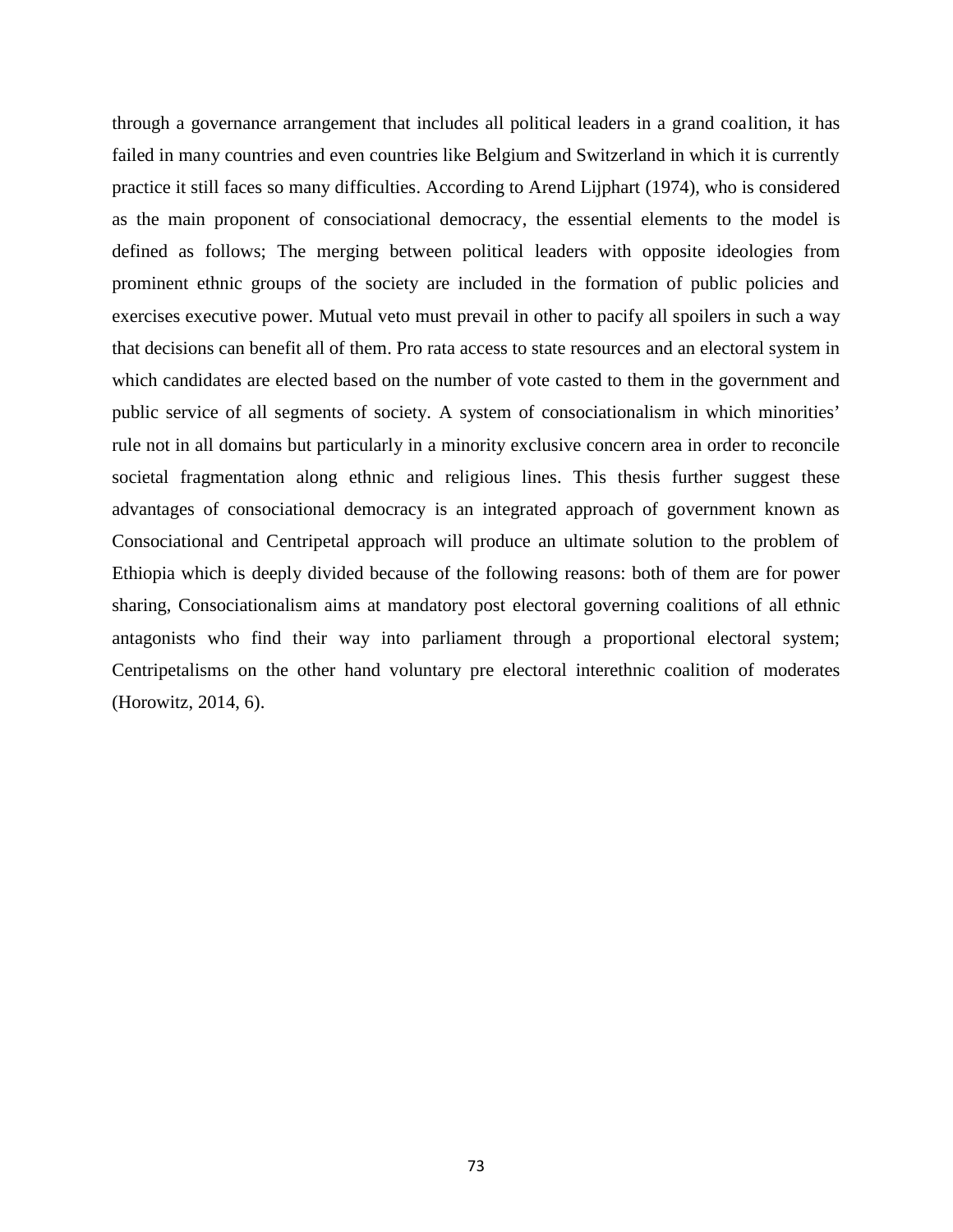## **Bibliography**

- o Abera Jembere (1998). "The functions and development of parliament in Ethiopia' Cambridge press.
- o Aleme Eshete (1993): the politics of self-determination and ethnic cleansing. Ethiopian Review.
- o Allan Todd (1992), History of the 1B Diploma: communism in crises 1976- 89Mellen press
- o Almseged Abbey (1998) Identity Jilted Or Re-Imaging Identity. The divergent paths of the Eritrean and Tigrayan nationalist struggles Lawrenceville/ Asmara. The red sea press.
- o Bahru Zewde (1994). "Haile- Selassie: from progressive to reactionary" in Abebe Zegeye and S.Pausewde ceds, Ethiopia in change peasantry nationalism and democrat, London New York British academy press.
- o Bercovitch, Jacob. 2005, 'Mediation in the Most Resistant Cases,' in C.A. Crocker, F.O.
- o Bercovitch, Jacob and Jeffrey Z. Rubin. 1992. Mediation in International Relations: Multiple Approaches to Conflict Management. New York, NY: Macmillan/St. Martin's Press
- o Bahru Zewde (2001). A history of modern Ethiopia 1855-1991, England Oxford University presses.
- o Belda, M (2003). How new are new wars Global Governance vol9, 4
- o Burgess (1987) federalism and European Union: The building of Europe, 1950- 200Taylor and Francis
- o Crocker, C.A., F.O. Hampson, and Aall (eds). (1999). Herding Cats: Multiparty Mediation in a Complex World. Washington, DC: USIP.
- o Carnevale, Peter J. and Dean G.Pruitt. (1999). 'Negotiation and Mediation.' Annual Review of Psychology, 43:531-582.
- o C.clapham, (1988). Transformation and continuity in Revolutionary Ethiopia, Cambridge, and Cambridge University press.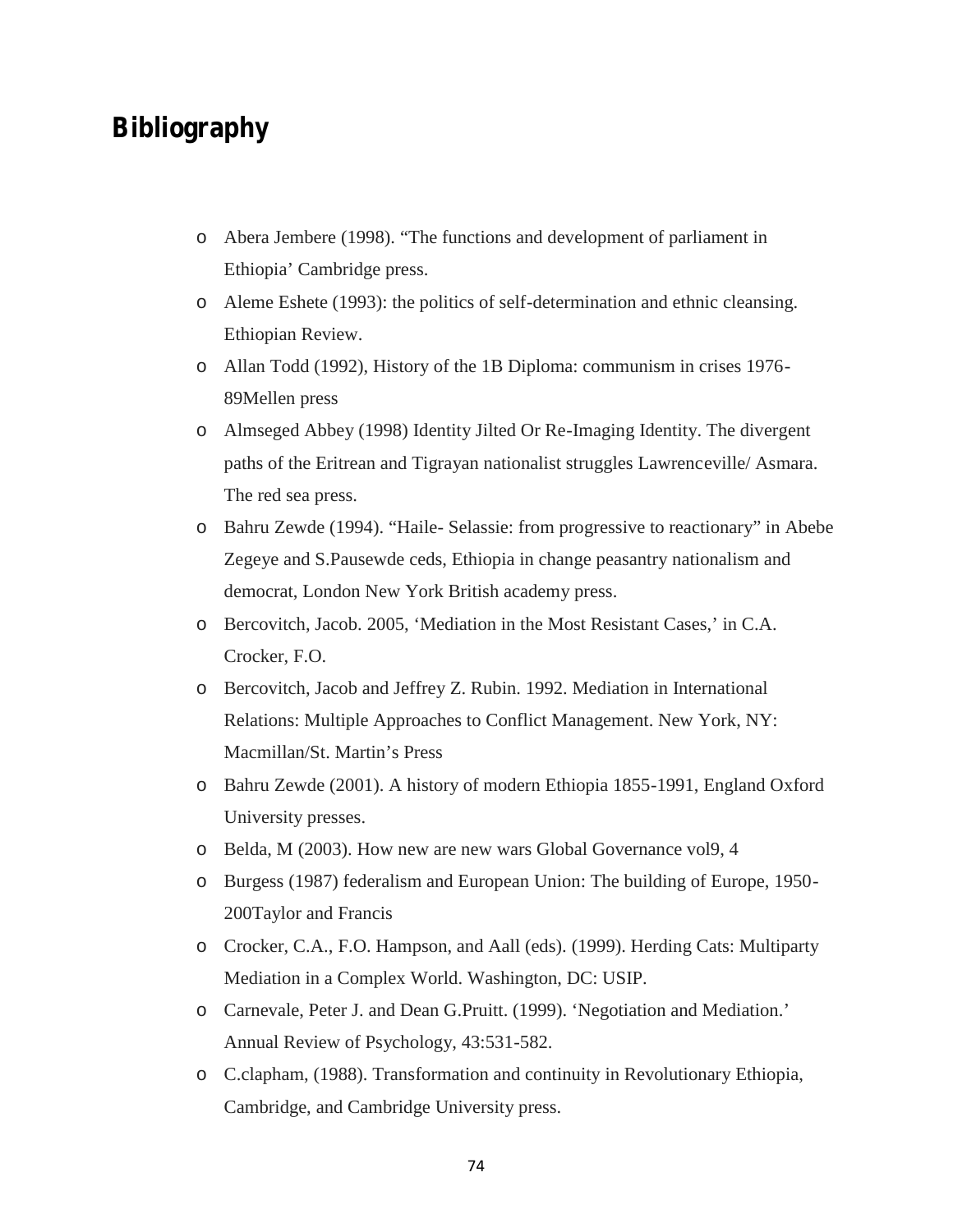- o Druckman, Daniel and Christopher Mitchell (eds). (1995). Flexibility in International Negotiation and Mediation, the Annals of the American Academy of Political and Social Science, vol. 542.Thousand Oaks: Sage.
- o Daniel Druckman (1994), Patriotism, and group loyalty: A social psychological perspective, Mershon international studies Review. Vol 38 No 1 Blackwell Publication.
- o Daniel, Elazar (1987). Exploring Federalism: university of Alabama press
- o Donald Horowitz (1985). Ethnic groups in conflict University of California press Los Angeles.
- o Donald Horowitz (2014) Ethnic Power-sharing and Democracy, Journal of democracy volume 25 number 2 National Endowment for Democracy and John Hopkins University press
- o E.J Keller (1988) revolutionary Ethiopia from empire to People's Republic Bloomington and Indianapolis, Indiana University press..
- o Egziabher, Tegegne center, (1998), "The Influences of Decentralization on some aspects of local and Regional Development planning in Ethiopia, Eastern Africa Social Research Review, Vol. XIV, NO 1 P 41.
- o Ergun Ozgur, Nur Koprulu and Min Reuchamps, (2017) Drawing Cyprus: Power- Sharing, Identity Expectations among the next generation in North Cyprus, Roudledge Taylor and Francis group
- o Farrell (2013) African regionalism: external influences and continental shaping forces in Carbone Maurizio end the European Union in Africa. Incoherent policies as symmetrical partnership declining relevance Manchester University press.
- o Greig, Micheal J. 2005. 'Stepping Into the Fray: When Do Mediators Mediate?' American Journal of Political Science, 49 (2): 249-26
- o Helawdewos Araia (1995), Ethiopia- the political economy of transition, New York University Press Of America.
- o Hampson, and P. Aall (eds), (1994) Grasping the Nettle: Analyzing Cases of Intractable Conflict. Washington, DC: USIP, pp. 99-122.
- o Helawdewos Araia (1995), Ethiopia- the political economy of transition, New York university press of America.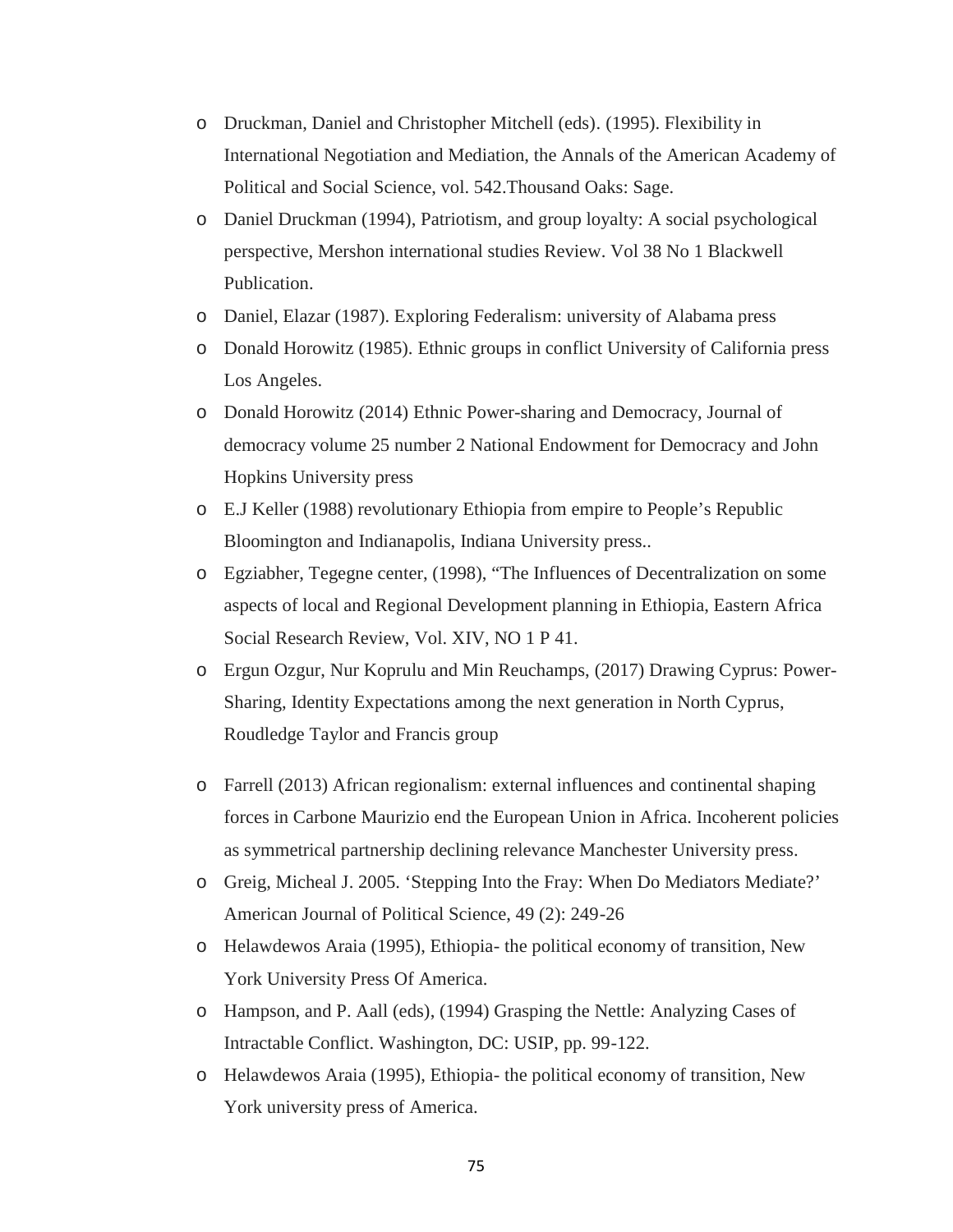- o http: www.cas.umt.edu/polsci/faculty/greene/rederalism history.htm
- http://staggov.pworks.com/w/page/7199067/types20%20federalism
	- o http://www.highbean.com/doc/10104-fiscal federalism.htm
	- o http://www.learner.org/course/democracy in America/ dia. 3/dia 3 topic.html
	- o Hudson, Michael (1967). A case of political underdevelopment Journal of politics 29:82-837
	- o Joseph G. Jabra and Nancy W. Jabra (2001). Consociation democracy in Lebanon: A flawed system of governance, Konmklijke Brill N, leisden.
	- o Kaldor, Mary (1999). new and old wars: organized violence in a global Era, Stanford. CA: Stanford University Press.
	- o Kydd, Andrew H. (2006). 'When Can Mediators Build Trust? American Political Science Review, 100 (3): 449-462.
- Lehmbruch, Gerhand, (1967). A non-completive pattern of conflict management in liberal democracies: the case of Switzerland Austria and Lebanon "Paper presented at the seventh world congress of the international political science association", Brussels
	- o Lehmbruch, Grehard (1967). A non-competitive pattern of conflict management in liberal democracies. The case of Switzerland, Austria and Lebanon paper presented at the seventh world congress of the international political science association. Brussels.
	- o Lijphart (1968a). The politics of accommodation; pluralism and democracy in the Netherlands Berkley CA: University of California.
	- o Lijphart (1999) which type of democracy performs best? War wish publications wrap.
	- o Lijphart Arend (1968b). The politics of accommodation: pluralism and democracy in the Netherlands Berkley. CA University of California. Press.
	- o Lijphart, Arend (1968b). The politics of accommodation: pluralism and democracy in the Netherlands, Berkley. CA: University of California
	- o Lijphart, Arend (1974) consociation democracy p70-89 in consociation democracy. Political democracy in a segmented society, edited by Kenneth Mrae. Toronto: McClelland and Stewart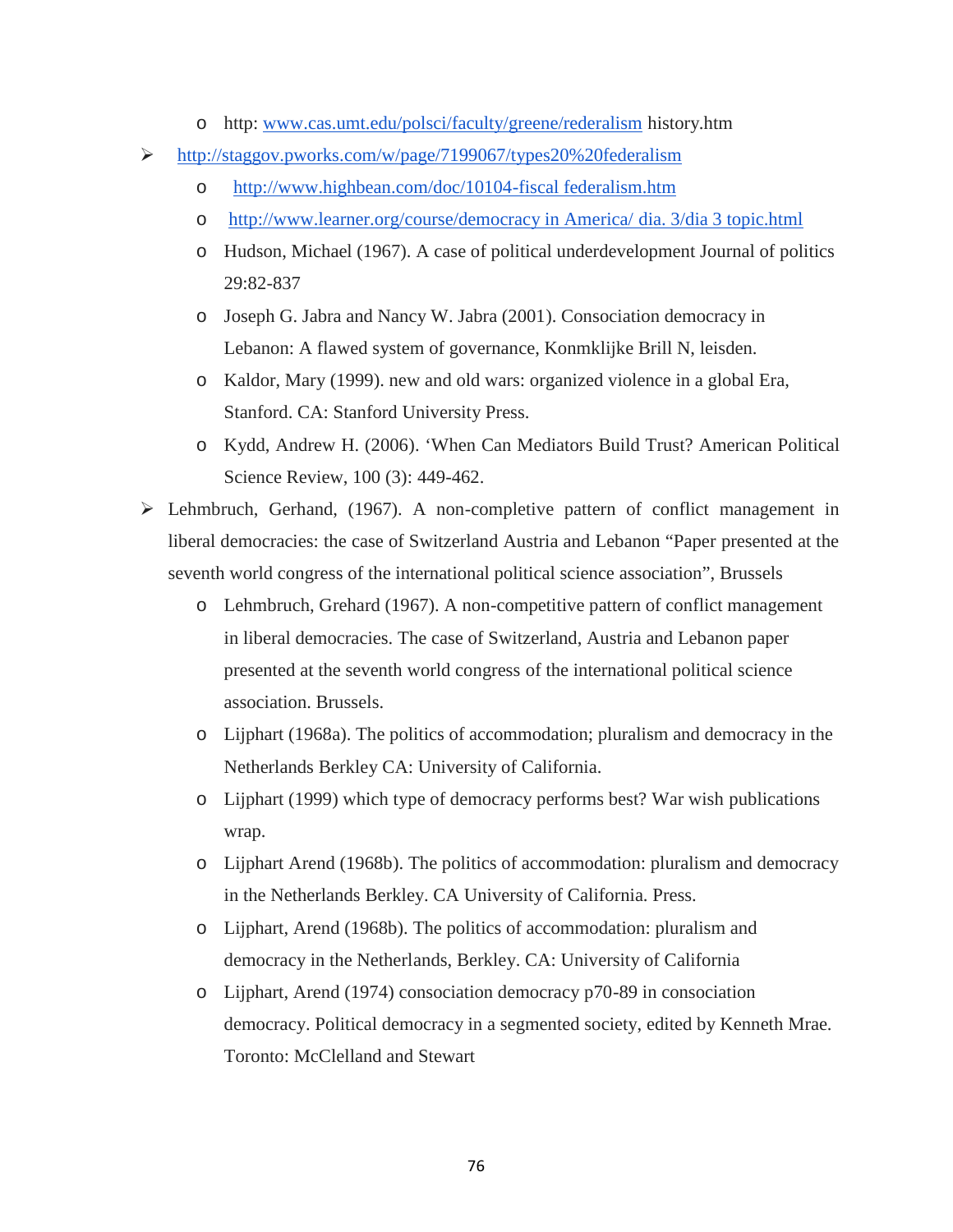- o Lijphart, Arend (1974). Consociation democracy Toronto McClelland and Steward
- o Lijphart, Arend (1968) Typologies of democratic Systems Comparative political studies
- o Lorwin, Val R (1966) Belgium Religion, class and language in national politics pp143-187 in political oppositions in western democracies edited by Robert A. Dahl. New Haven: Yale University Press.
- o Markakis, John (1994) Ethnic conflict and the state in the Horn of Africa. Ohio University Press.
- o Matthijs Bogaards (2000). Crafting competitive party systems: Electoral laws and the opposition in Africa, Palgrau Mac Milan press.
- o Merera Gudina (2003). Ethiopia: competing the ethnic nationalisms and the quest for democracy 1960-2000.
- o Princen, Thomas. (1992). Intermediaries in International Conflict. Princeton, NJ: Princeton University Press.
- o Reported in Addis Tribune: http://www.addistribune.com/archives.2002/10/11- 10-02/meles.htm
- o Reported in government's news agency, Walta information center on October 12, 2001.www.waltainfo.com/Ennews/2001/oct/12Oct02/oct12es.htm.
- o Roland Paris and Timothy D. Sisk (2008). The Dilemmas of State building, Routledge New York.
- o Rotheschild (2000) implementation and its effects on building and sustaining peace, Stanford University press.
- o Regan, Patrick M. and Allan C. Stam III. (2000.) 'In the Nick of Time: Conflict Management, Mediation Timing, and the Duration of Interstate Disputes,' International Studies Quarterly, 44 (2): 239-260.
- o Sambani's (2000) international Peace building: a theoretical and quantitative analysis. Published by American political science association.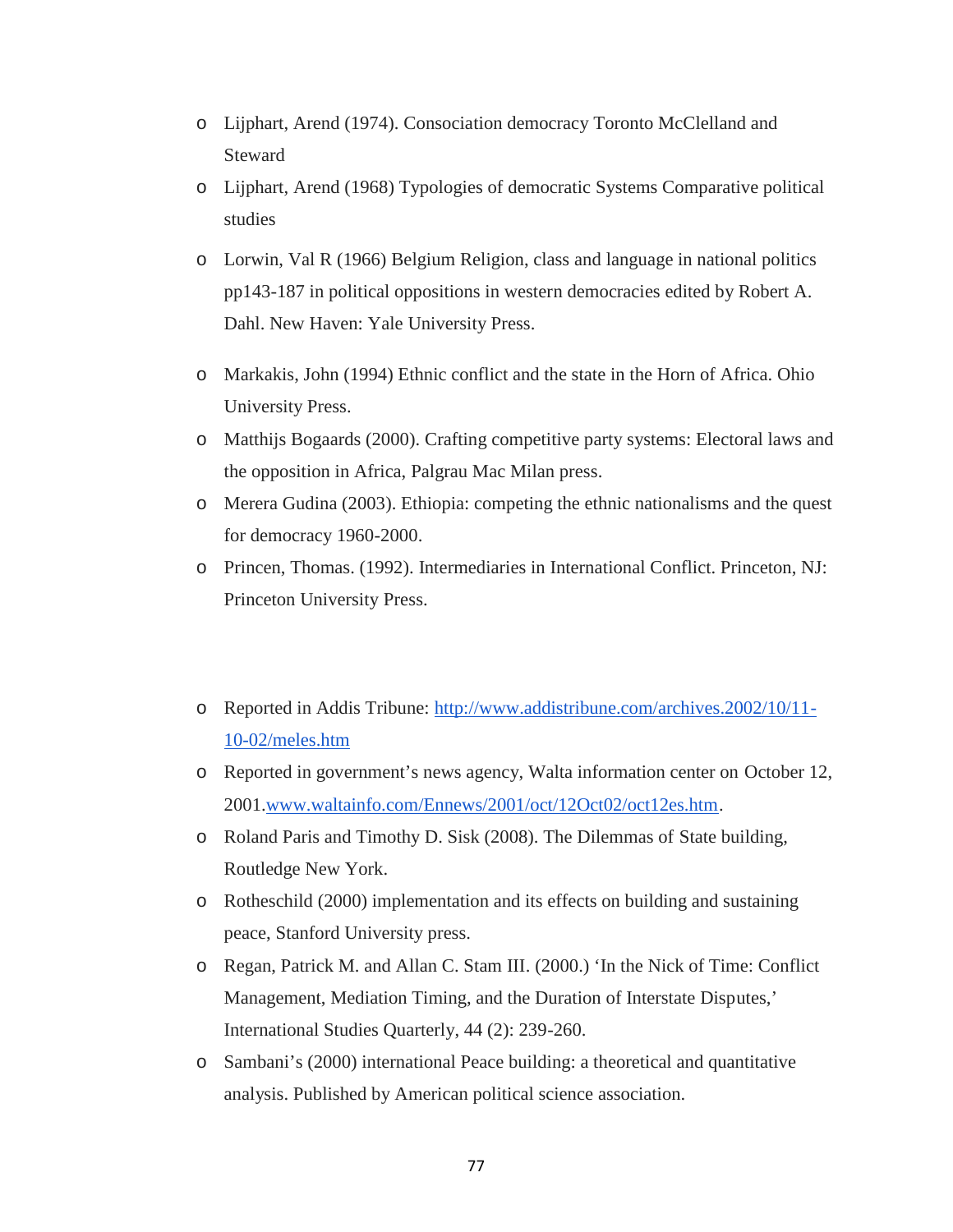- o Sisk T.D (2003) "Power sharing after civil wars: matching problems to solution in Darby J and Mac Ginty R (ed) contemporary peacemaking: conflict violence and peace process Basingstoke: Palgrave MacMillan.
- o Stein, Janice Gross (2001), "Image identity and the resolution of violent conflict" in C.A Crocker F.O Hampson, and P. Hall (eds) Turbulent peace: the challenges of managing international conflict. Washington DC: United States Institute of peace press.
- o Touval, Saadia. (1992). 'The Superpowers as Mediators,' in Jacob Bercovitch and Jeffrey Z. Rubin (eds), Mediation in International Relations: Multiple Approaches to Conflict Management. New York, NY: Macmillian/St. Martin's Press.
- o T.M Vestal (1999). A Post Cold War African state, wester port Prage
- o Teshale Tibebu (1995), The Making Of Modern Ethiopia; 1886-1976. The red press.
- o Tronuoll, Kjetil (2000). Ethiopia new start? London: minority Rights Groups International. P 23 The fundamental duty of the HPR are to enact laws on issue concerning the Federal level and adhered to ratify national policy standard in accordance with the constitution stipulated in Article 55
- o Wall, James A. Jr., John B. Stark, and Rhetta L. Standifer. (2001). 'Mediation: A current Review and Theory Development, 'Journal of Conflict Resolution, 45 (3): 370-391.
- o Watts R.L (2000a). Federal financial revelations: A comparative perspective. Mc Gill-Queen's University press.
- o Wright, Quincy (1951) The nature of conflict; Western political Quarterly 4(2).
- o Wilkenfeld, Jonathan, Kathleen J. Young, David M. Quinn, and Victor Asal. (2005.) Mediating International Crisises. London: Routledge.
- o Young (1997) peasant Revolution in Ethiopian- the Tigray people's liberation front 1975-1991 Cambridge, university press.
- o Young, John (1997) "Development and change in Post-Revolutionary Tigray" The Journal of modern African Studies, Vol 35.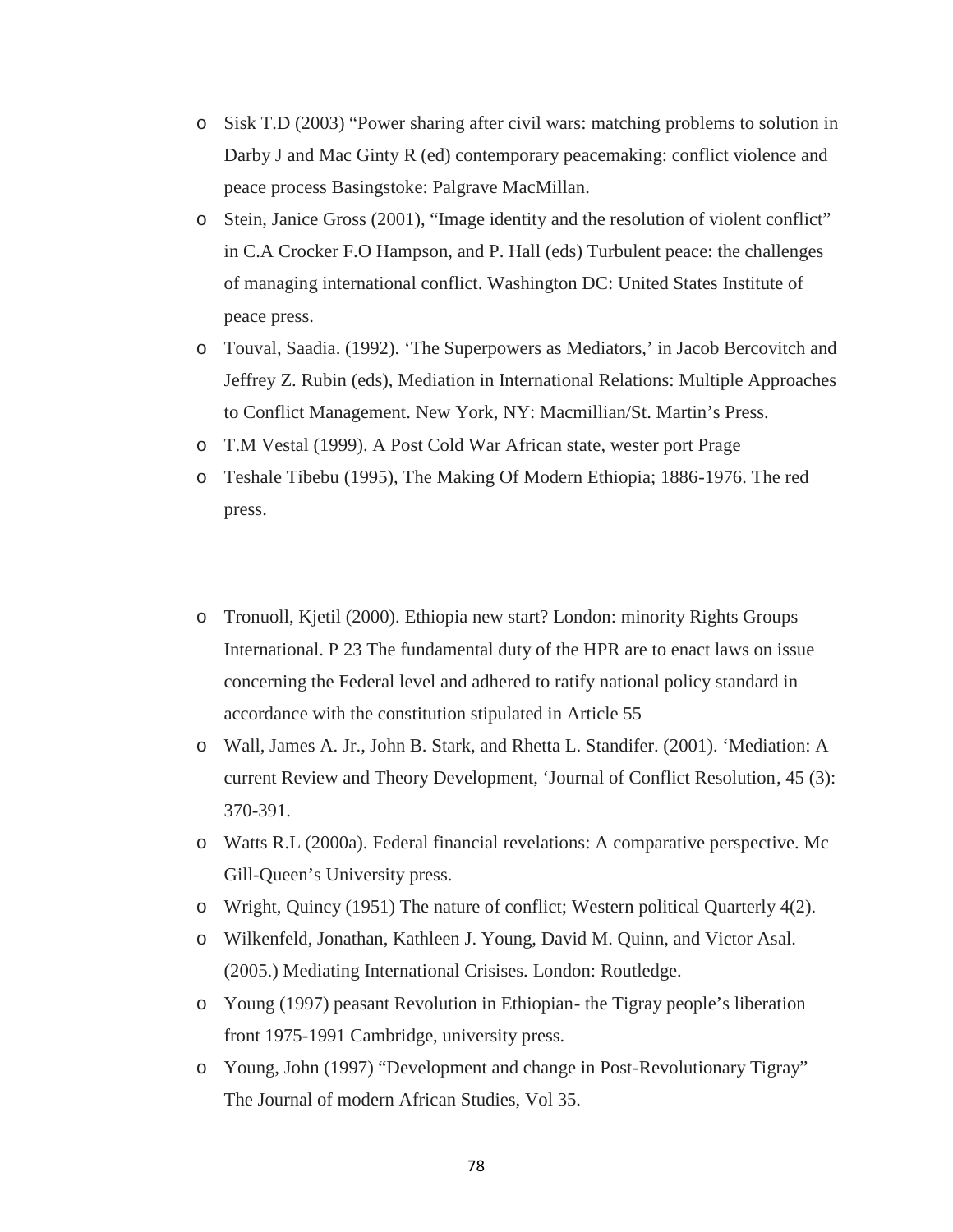- o Young (1996) peasant liberation fronts 1975-1991 Cambridge, Cambridge University Press.
- o Young, Oran R. (1967). The Intermediaries: Third Parties in International Crises. Princeton, NJ: Princeton University Press.
- o Zartman, I. William and Saadia Touval. (2007). 'International Mediation,' in CA. Crocker, F.O. Hampson, and P. Aall (eds.) Leashing the Dogs of War: Conflict Management in a Divided World. Washington, DC: USIP, pp. 437-454